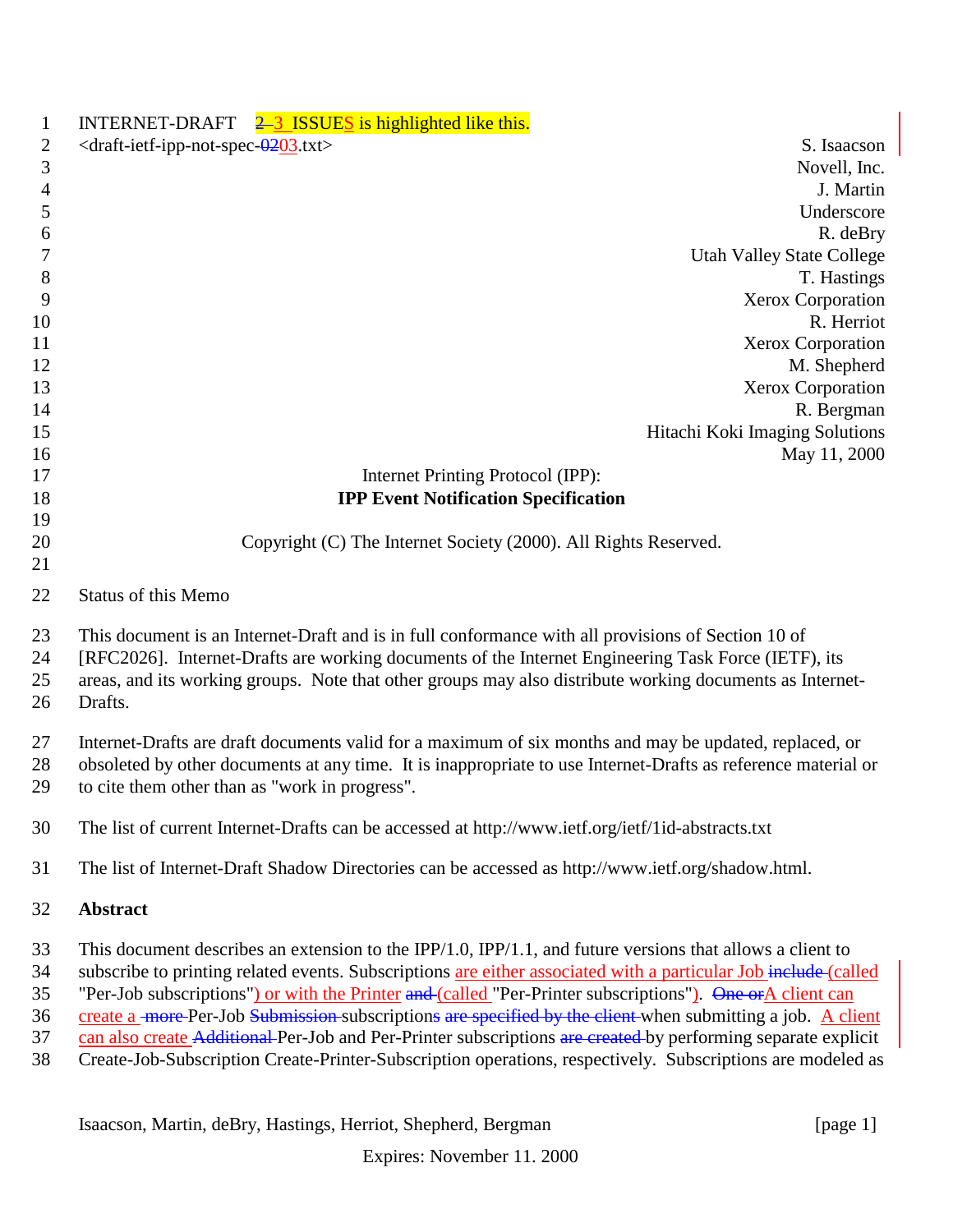- 39 Subscription objects. Four other operations are defined for Subscription objects: Get-Attributes, Get-
- 40 Subscriptions, Renew-Subscription, and Cancel-Subscription.
- 41 A subscription request and the Subscription object include for examples: the names of Job and/or Printer
- 42 events<sub>, and</sub> the Notification Recipient URL, the Notification Content format, if several are supported,
- 43 possibly some opaque data, and the charset and natural language. In addition, the subscription request
- 44 includes: the requested lease time and persistency for the subscription. When the event occurs, a
- 45 notification is generated and delivered using the information specified in the subscription.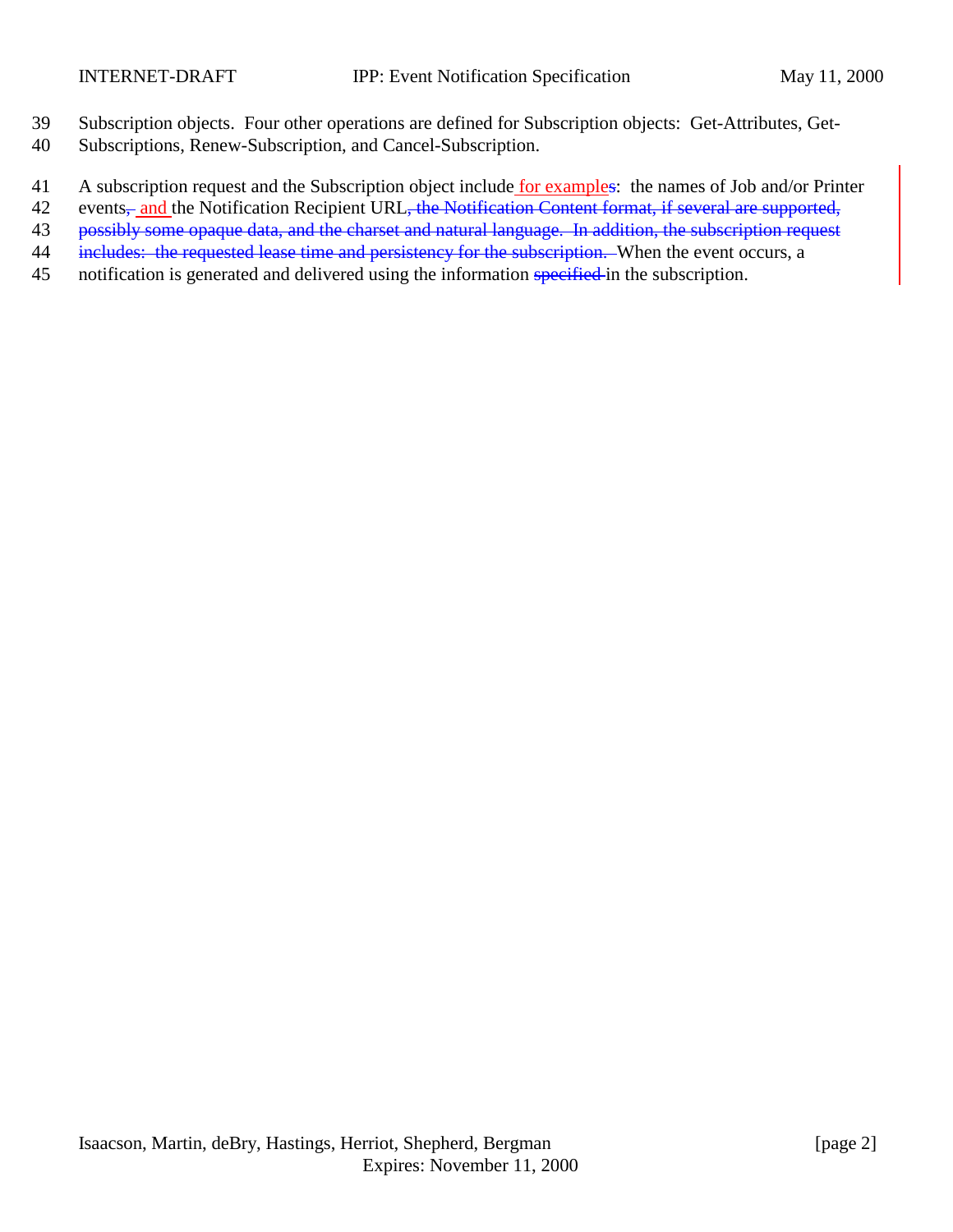- The full set of IPP documents includes:
- Design Goals for an Internet Printing Protocol [RFC2567]
- Rationale for the Structure and Model and Protocol for the Internet Printing Protocol [RFC2568]
- Internet Printing Protocol/1.1: Model and Semantics [IPP-MOD]
- Internet Printing Protocol/1.1: Encoding and Transport [IPP-PRO]
- Internet Printing Protocol/1.1: Implementer's Guide [IPP-IIG]
- Mapping between LPD and IPP Protocols [RFC2569]

The "Design Goals for an Internet Printing Protocol" document takes a broad look at distributed printing

- functionality, and it enumerates real-life scenarios that help to clarify the features that need to be included
- in a printing protocol for the Internet. It identifies requirements for three types of users: end users, operators, and administrators. It calls out a subset of end user requirements that are satisfied in IPP/1.0.
- Operator and administrator requirements are out of scope for version 1.0. A few OPTIONAL operator
- operations have been added to IPP/1.1.
- The "Rationale for the Structure and Model and Protocol for the Internet Printing Protocol" document
- describes IPP from a high level view, defines a roadmap for the various documents that form the suite of
- IPP specifications, and gives background and rationale for the IETF working group's major decisions.
- The "Internet Printing Protocol/1.1: Model and Semantics", describes a simplified model with abstract
- objects, their attributes, and their operations that are independent of encoding and transport. It introduces a
- Printer and a Job object. The Job object optionally supports multiple documents per Job. It also addresses
- security, internationalization, and directory issues.
- The "Internet Printing Protocol/1.1: Encoding and Transport" document is a formal mapping of the abstract operations and attributes defined in the model document onto HTTP/1.1. It defines the encoding rules for a
- new Internet MIME media type called "application/ipp". This document also defines the rules for
- transporting over HTTP a message body whose Content-Type is "application/ipp". This document defines a
- new scheme named 'ipp' for identifying IPP printers and jobs. Finally, this document defines
- 
- interoperability rules for supporting IPP/1.0 clients.
- The "Internet Printing Protocol/1.1: Implementer's Guide" document gives insight and advice to
- implementers of IPP clients and IPP objects. It is intended to help them understand IPP/1.0 and some of the
- considerations that may assist them in the design of their client and/or IPP object implementations. For
- example, a typical order of processing requests is given, including error checking. Motivation for some of
- the specification decisions is also included.
- The "Mapping between LPD and IPP Protocols" document gives some advice to implementers of gateways
- between IPP and LPD (Line Printer Daemon) implementations.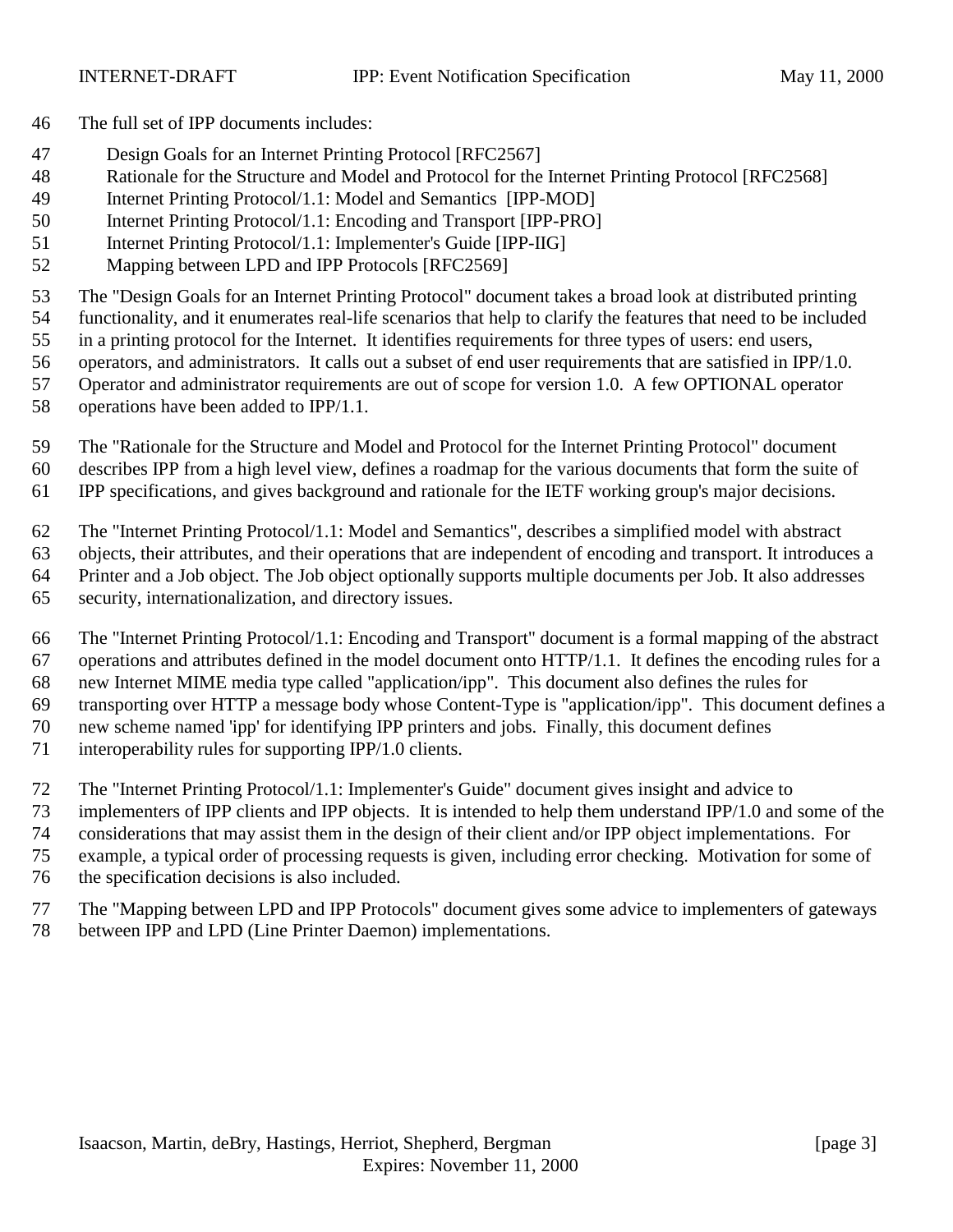| 80<br><b>Table of Contents</b><br>81<br>1<br>82<br>83<br>2<br>84<br>85<br>2.3 Relationship between the Printer object and the Notification Delivery Service 14<br>86<br>87<br>2.3.1<br>88<br>2.3.2<br>89<br>3<br>90<br>91<br>92<br>$\overline{4}$<br>93<br>94<br>4.1.1<br>95<br>4.1.2<br>96<br>5<br>97<br>98<br>99<br>100<br>101<br>102<br>103<br>104<br>105<br>106<br>5.10<br>107<br>5.11<br>108<br>5.12<br>109<br>5.13<br>110<br>5.14<br>111<br>5.15<br>112<br>6<br>113<br>114<br>115<br>116<br>117 | 79 |  |  |  |  |  |
|-------------------------------------------------------------------------------------------------------------------------------------------------------------------------------------------------------------------------------------------------------------------------------------------------------------------------------------------------------------------------------------------------------------------------------------------------------------------------------------------------------|----|--|--|--|--|--|
|                                                                                                                                                                                                                                                                                                                                                                                                                                                                                                       |    |  |  |  |  |  |
|                                                                                                                                                                                                                                                                                                                                                                                                                                                                                                       |    |  |  |  |  |  |
|                                                                                                                                                                                                                                                                                                                                                                                                                                                                                                       |    |  |  |  |  |  |
|                                                                                                                                                                                                                                                                                                                                                                                                                                                                                                       |    |  |  |  |  |  |
|                                                                                                                                                                                                                                                                                                                                                                                                                                                                                                       |    |  |  |  |  |  |
|                                                                                                                                                                                                                                                                                                                                                                                                                                                                                                       |    |  |  |  |  |  |
|                                                                                                                                                                                                                                                                                                                                                                                                                                                                                                       |    |  |  |  |  |  |
|                                                                                                                                                                                                                                                                                                                                                                                                                                                                                                       |    |  |  |  |  |  |
|                                                                                                                                                                                                                                                                                                                                                                                                                                                                                                       |    |  |  |  |  |  |
|                                                                                                                                                                                                                                                                                                                                                                                                                                                                                                       |    |  |  |  |  |  |
|                                                                                                                                                                                                                                                                                                                                                                                                                                                                                                       |    |  |  |  |  |  |
|                                                                                                                                                                                                                                                                                                                                                                                                                                                                                                       |    |  |  |  |  |  |
|                                                                                                                                                                                                                                                                                                                                                                                                                                                                                                       |    |  |  |  |  |  |
|                                                                                                                                                                                                                                                                                                                                                                                                                                                                                                       |    |  |  |  |  |  |
|                                                                                                                                                                                                                                                                                                                                                                                                                                                                                                       |    |  |  |  |  |  |
|                                                                                                                                                                                                                                                                                                                                                                                                                                                                                                       |    |  |  |  |  |  |
|                                                                                                                                                                                                                                                                                                                                                                                                                                                                                                       |    |  |  |  |  |  |
|                                                                                                                                                                                                                                                                                                                                                                                                                                                                                                       |    |  |  |  |  |  |
|                                                                                                                                                                                                                                                                                                                                                                                                                                                                                                       |    |  |  |  |  |  |
|                                                                                                                                                                                                                                                                                                                                                                                                                                                                                                       |    |  |  |  |  |  |
|                                                                                                                                                                                                                                                                                                                                                                                                                                                                                                       |    |  |  |  |  |  |
|                                                                                                                                                                                                                                                                                                                                                                                                                                                                                                       |    |  |  |  |  |  |
|                                                                                                                                                                                                                                                                                                                                                                                                                                                                                                       |    |  |  |  |  |  |
|                                                                                                                                                                                                                                                                                                                                                                                                                                                                                                       |    |  |  |  |  |  |
|                                                                                                                                                                                                                                                                                                                                                                                                                                                                                                       |    |  |  |  |  |  |
|                                                                                                                                                                                                                                                                                                                                                                                                                                                                                                       |    |  |  |  |  |  |
|                                                                                                                                                                                                                                                                                                                                                                                                                                                                                                       |    |  |  |  |  |  |
|                                                                                                                                                                                                                                                                                                                                                                                                                                                                                                       |    |  |  |  |  |  |
|                                                                                                                                                                                                                                                                                                                                                                                                                                                                                                       |    |  |  |  |  |  |
|                                                                                                                                                                                                                                                                                                                                                                                                                                                                                                       |    |  |  |  |  |  |
|                                                                                                                                                                                                                                                                                                                                                                                                                                                                                                       |    |  |  |  |  |  |
|                                                                                                                                                                                                                                                                                                                                                                                                                                                                                                       |    |  |  |  |  |  |
|                                                                                                                                                                                                                                                                                                                                                                                                                                                                                                       |    |  |  |  |  |  |
|                                                                                                                                                                                                                                                                                                                                                                                                                                                                                                       |    |  |  |  |  |  |
|                                                                                                                                                                                                                                                                                                                                                                                                                                                                                                       |    |  |  |  |  |  |
|                                                                                                                                                                                                                                                                                                                                                                                                                                                                                                       |    |  |  |  |  |  |
|                                                                                                                                                                                                                                                                                                                                                                                                                                                                                                       |    |  |  |  |  |  |
|                                                                                                                                                                                                                                                                                                                                                                                                                                                                                                       |    |  |  |  |  |  |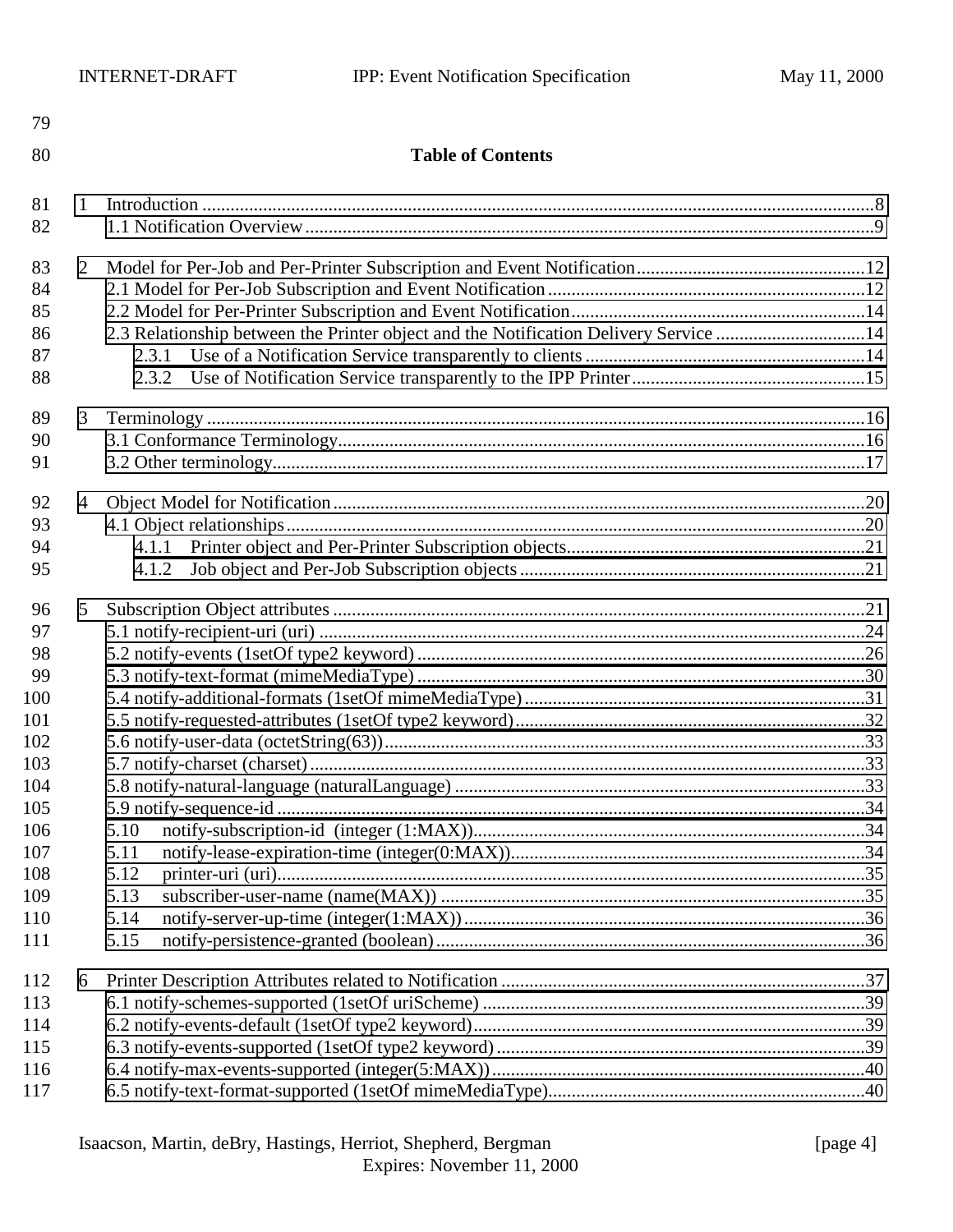| 118<br>119<br>120<br>121<br>122<br>123                                    |   | 6.10<br>6.11                                                                                                                                                                                                                                                                                  |  |
|---------------------------------------------------------------------------|---|-----------------------------------------------------------------------------------------------------------------------------------------------------------------------------------------------------------------------------------------------------------------------------------------------|--|
| 124<br>125<br>126<br>127                                                  |   | 6.12<br>6.13<br>6.14<br>6.15                                                                                                                                                                                                                                                                  |  |
| 128<br>129<br>130<br>131<br>132<br>133<br>134<br>135<br>136               | 7 | Attributes in Event Notification content common to Job and Printer events45<br>7.1.1<br>7.1.2<br>7.1.3<br>Information in Notification Content Common to Job and Printer Events49<br>7.2.1<br>7.2.2<br>Additional Information in Event Notification Content for Printer events only52<br>7.2.3 |  |
| 137<br>138<br>139                                                         | 8 |                                                                                                                                                                                                                                                                                               |  |
| 140<br>141<br>142<br>143<br>144<br>145<br>146<br>147<br>148<br>149<br>150 | 9 | Job Creation Operations (Create-Job, Print-Job, Print-URI) and Validate-Job 53<br>9.1.1<br>9.3.1<br>9.3.2<br>9.3.3<br>9.3.4                                                                                                                                                                   |  |
| 151                                                                       |   |                                                                                                                                                                                                                                                                                               |  |
| 152                                                                       |   |                                                                                                                                                                                                                                                                                               |  |
| 153                                                                       |   |                                                                                                                                                                                                                                                                                               |  |
| 154<br>155                                                                |   |                                                                                                                                                                                                                                                                                               |  |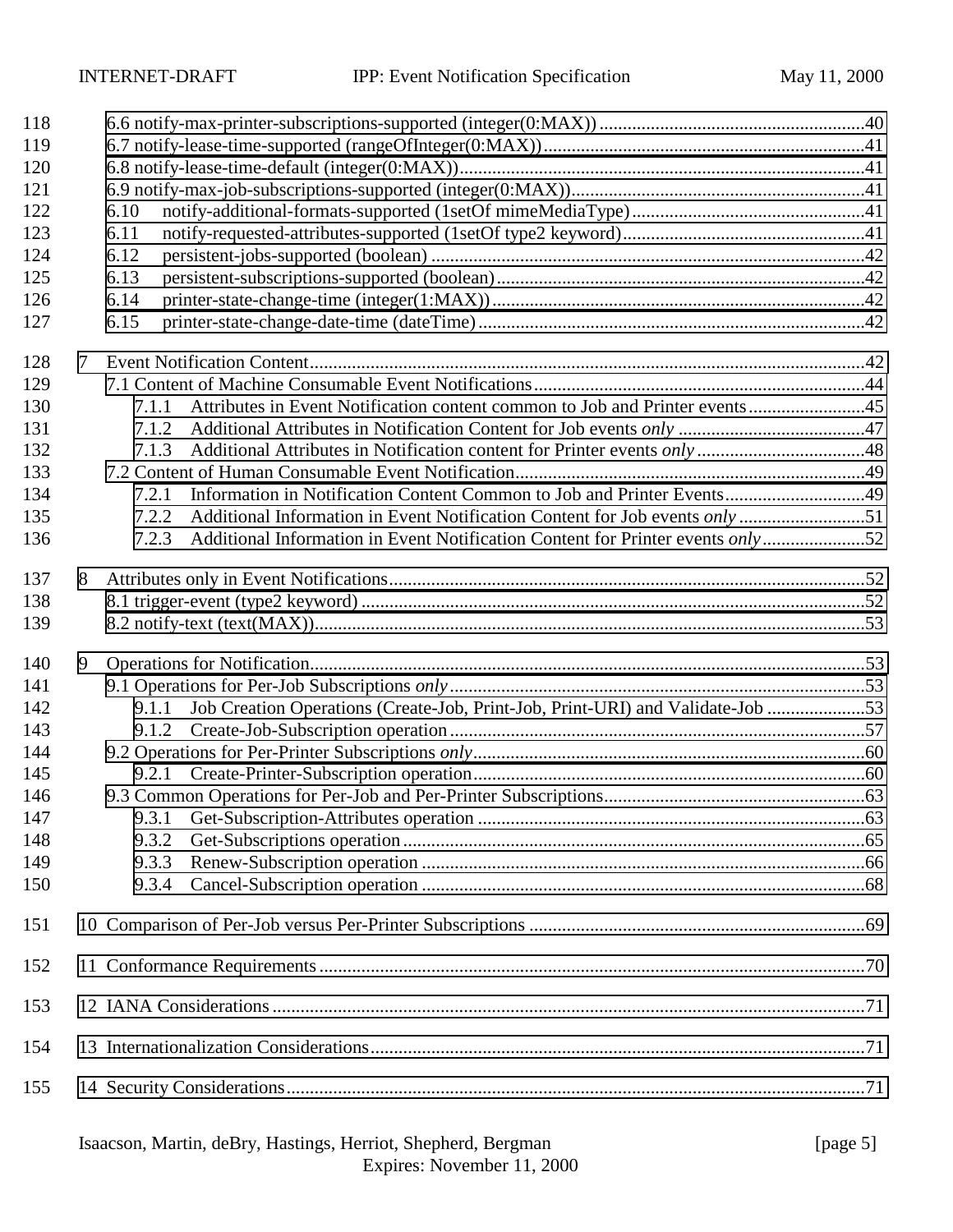| 156 |      |                                                                                                         |  |
|-----|------|---------------------------------------------------------------------------------------------------------|--|
| 157 | 15.1 |                                                                                                         |  |
| 158 | 15.2 |                                                                                                         |  |
| 159 | 15.3 |                                                                                                         |  |
| 160 | 15.4 |                                                                                                         |  |
| 161 |      |                                                                                                         |  |
| 162 |      |                                                                                                         |  |
| 163 |      |                                                                                                         |  |
| 164 |      |                                                                                                         |  |
| 165 |      |                                                                                                         |  |
| 166 | 18.1 |                                                                                                         |  |
| 167 | 18.2 |                                                                                                         |  |
| 168 | 18.3 |                                                                                                         |  |
| 169 | 18.4 |                                                                                                         |  |
| 170 |      |                                                                                                         |  |
| 171 |      |                                                                                                         |  |
| 172 |      | <b>Tables</b>                                                                                           |  |
| 173 |      |                                                                                                         |  |
| 174 |      |                                                                                                         |  |
| 175 |      | Table 3 - Summary of Operations that act on Per-Job and Per-Printer Subscriptions 11                    |  |
| 176 |      |                                                                                                         |  |
| 177 |      |                                                                                                         |  |
| 178 |      | Table 6 – REQUIRED non-READ-ONLY Printer Description attributes associated with Notification 38         |  |
| 179 |      | Table 7 – Conditionally REQUIRED non-READ-ONLY Printer Description attributes associated with           |  |
| 180 |      |                                                                                                         |  |
| 181 |      | Table 8 - OPTIONAL non-READ-ONLY Printer Description attributes associated with Notification 39         |  |
| 182 |      | Table 9 - OPTIONAL READ-ONLY Printer Description attributes associated with Notification 39             |  |
| 183 |      |                                                                                                         |  |
| 184 |      |                                                                                                         |  |
| 185 |      |                                                                                                         |  |
| 186 |      |                                                                                                         |  |
| 187 |      | Table 14 - Additional Required Attributes in Job Event Notification Content for 'job-progress' or 'job- |  |
| 188 |      |                                                                                                         |  |
| 189 |      |                                                                                                         |  |
| 190 |      |                                                                                                         |  |
| 191 |      |                                                                                                         |  |
| 192 |      |                                                                                                         |  |
| 193 |      |                                                                                                         |  |
| 194 |      |                                                                                                         |  |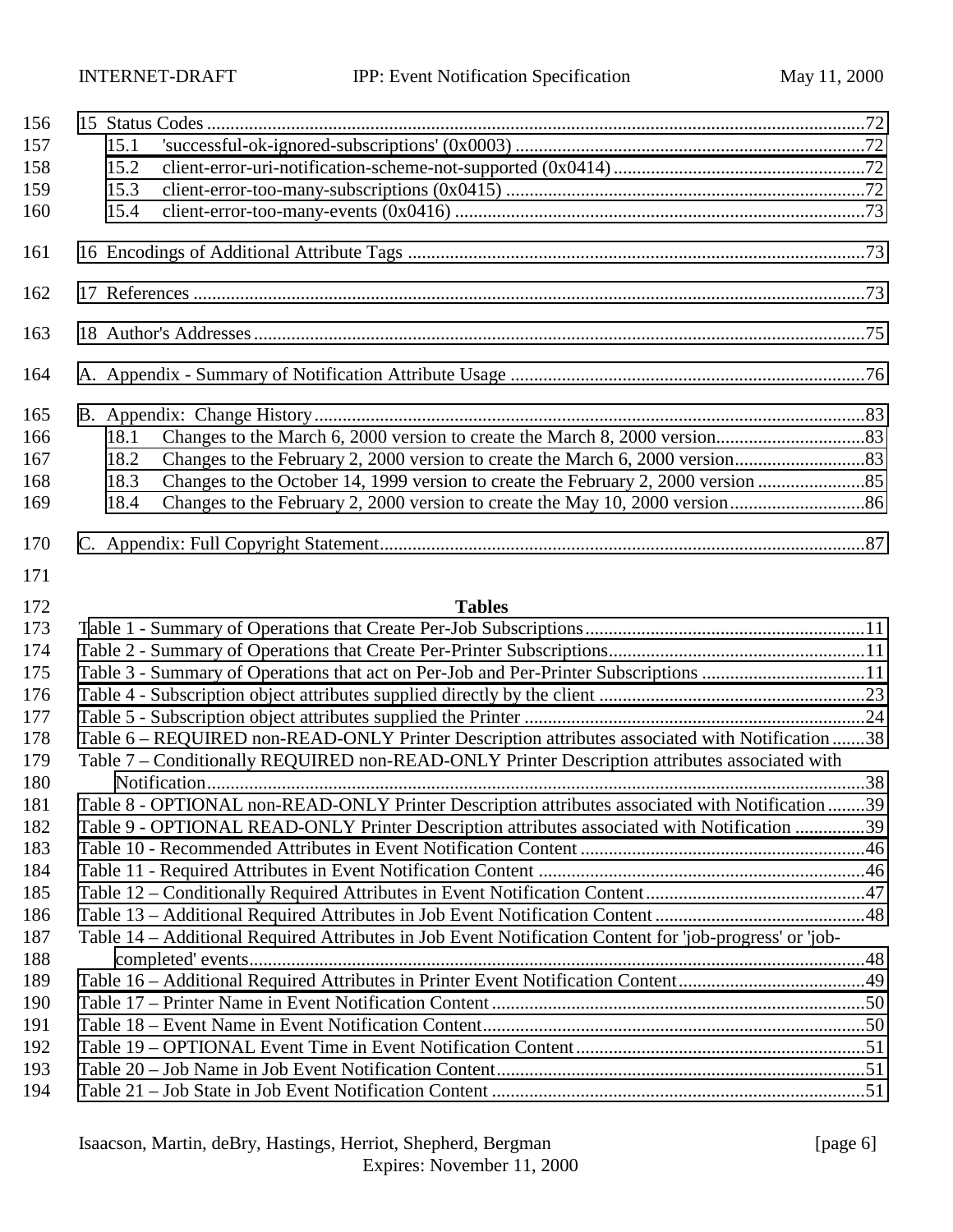| 195 |                |  |
|-----|----------------|--|
| 196 |                |  |
| 197 |                |  |
| 198 |                |  |
| 199 | <b>Figures</b> |  |
| 200 |                |  |
| 201 |                |  |
| 202 |                |  |
| 203 |                |  |
| 204 |                |  |
|     |                |  |

[Figure 6 - Object Model for Notification .......................................................................................................20](#page-19-0)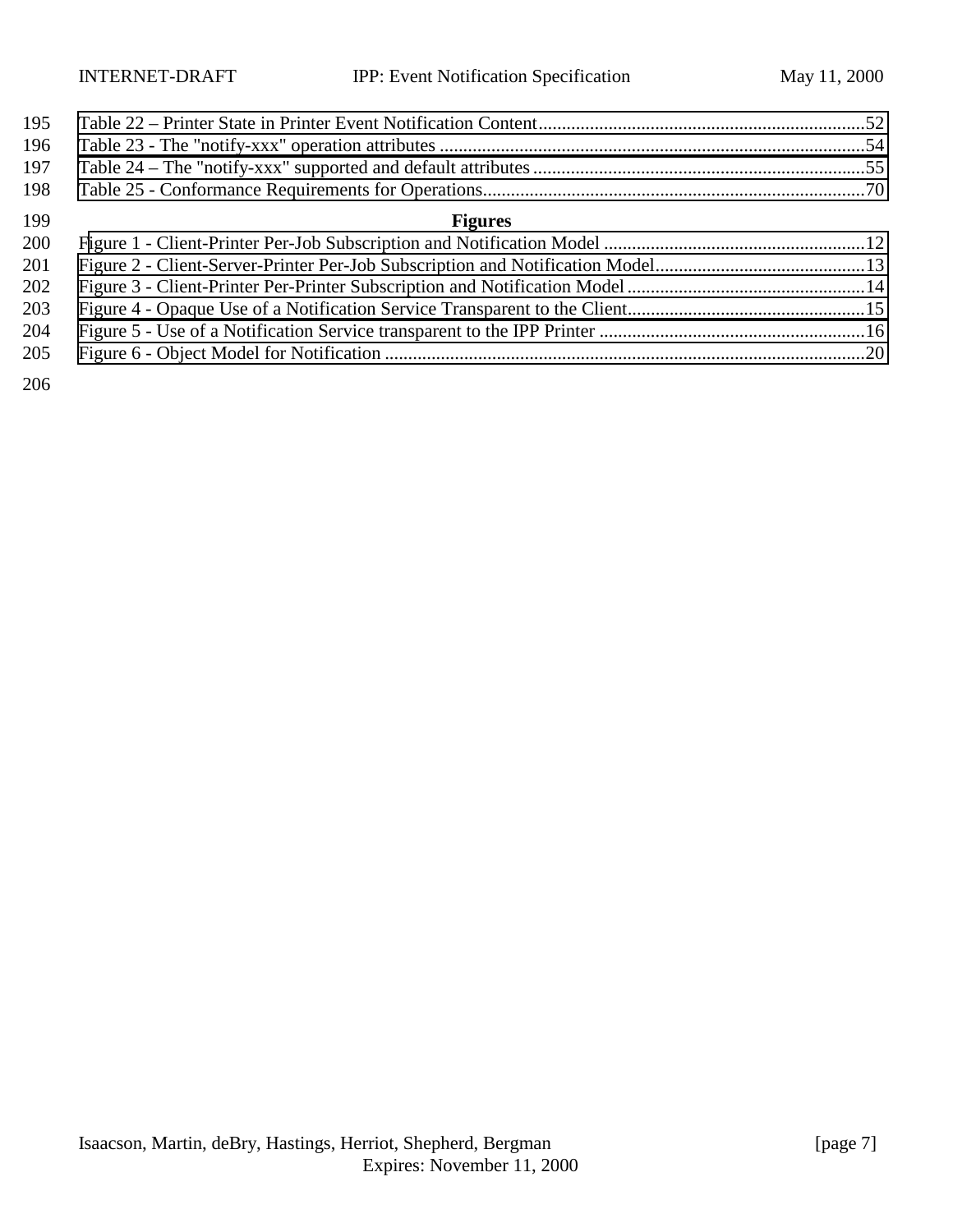# <span id="page-7-0"></span>208 **1 Introduction**

| 209<br>210<br>211        | This IPP notification specification is an extension to IPP/1.0 [RFC2568, RFC2569] and IPP/1.1 [ipp-mod,<br>ipp-pro]. This document in combination with the following documents is intended to meet the notification<br>requirements described in [ipp-not-req]: |
|--------------------------|-----------------------------------------------------------------------------------------------------------------------------------------------------------------------------------------------------------------------------------------------------------------|
| 212<br>213<br>214<br>215 | Internet Printing Protocol/1.0 & 1.1: "Collection Attribute Syntax" [ipp-coll]<br>Internet Printing Protocol/1.0 & 1.1: "Job Progress Attributes" [ipp-prog]<br>Internet Printing Protocol/1.0 & 1.1: "Notification Change History" [ipp-not-hist]              |
| 216<br>217<br>218        | In addition, each notification delivery method, whether REQUIRED or OPTIONAL, is described in<br>separate documents:                                                                                                                                            |
| 219<br>220<br>221        | Internet Printing Protocol/1.0 & 1.1: "Notification Delivery Method xxx [TBD]<br>Internet Printing Protocol/1.0 & 1.1: "Notification Delivery Method yyy [TBD]                                                                                                  |
| 222                      | Refer to the Table of Contents for the layout of this document.                                                                                                                                                                                                 |
| 223                      | The rest of this document is laid out as follows:                                                                                                                                                                                                               |
| 224                      | The rest of Section 1.1 is an overview of IPP Notification-                                                                                                                                                                                                     |
| 225<br>226               | -Section 2 is the model for network entities that use IPP notification, including clients (desktop and<br>servers), IPP Printers (servers and devices), and Notification Recipients.                                                                            |
| 227                      | -Section 3 is the terminology used throughout the document.                                                                                                                                                                                                     |
| 228                      | - Section 4 is the object model for notification, including Job, Printer, and Subscription objects.                                                                                                                                                             |
| 229                      | -Section 5 defines the Subscription object and its attributes.                                                                                                                                                                                                  |
| 230                      | -Section 6 defines the Printer Description attributes                                                                                                                                                                                                           |
| 231<br>232               | -Section 7 defines the Notification content of Human Consumable and Machine Consumable Event<br>formats.                                                                                                                                                        |
| 233                      | -Sections 8 and 10 define the Per-Job and Per-Printer Subscription operations.                                                                                                                                                                                  |
| 234                      | -Section 1 defines the out-of-band values.                                                                                                                                                                                                                      |
| 235                      | -Section 11 and 12 define the conformance requirements and IANA requirements, respectively.                                                                                                                                                                     |
| 236                      | - Section 13 - 15 cover Internationalization, Security, and Status codes.                                                                                                                                                                                       |
| 237                      | -Appendix A is a summary of the Notification Attribute usage                                                                                                                                                                                                    |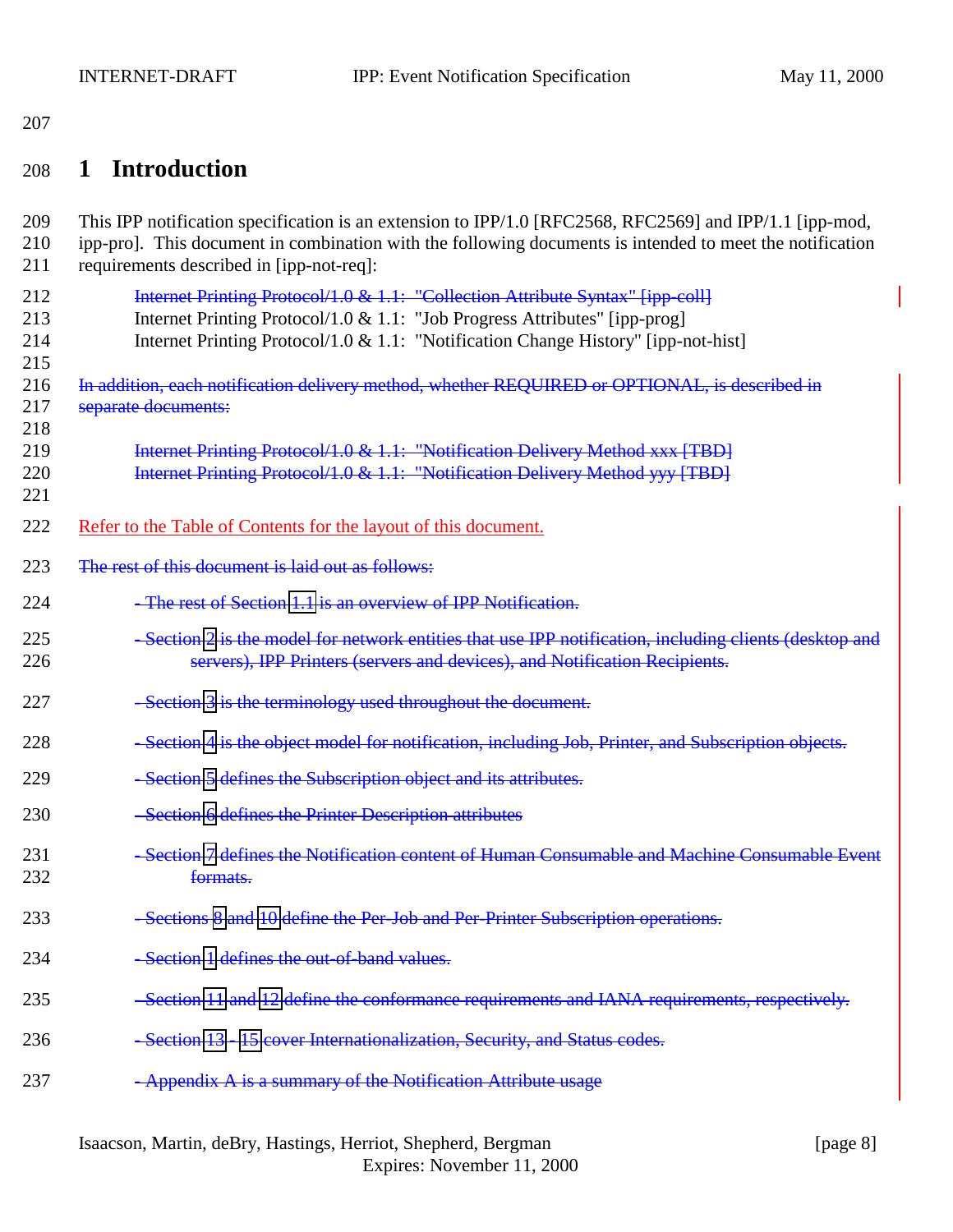<span id="page-8-0"></span>238 - Appendix B is a Change History

### 239 **1.1 Notification Overview**

- 240 A client can establish an Event Notification subscription so that when one of the specified events occurs, an 241 asynchronous Event Notification is sent to a specified Notification Recipient.
- 242 A client MAY create a subscription associated with a particular job (called a Per-Job Subscription) when 243 submitting a job or performing the Create-Job-Subscription operation. A client MAY create a subscription
- 244 associated with the Printer as a whole (called Per-Printer Subscription) by performing the Create-Printer-245 Subscriptions operation.
- 246 One or more Per-Job Submission subscriptions are specified by the client when submitting a job. One or
- 247 more Per-Job or Per-Printer subscriptions are created by performing separate explicit Create-Job-
- 248 Subscription or Create-Printer-Subscriptions operations, respectively.
- 249 A Per-Job or Per-Printer subscription request includes, for example:
- 250 1. the names of Job and/or Printer events that are of interest to the Notification Recipient
- 251 2. the delivery method and address (URL) to use to deliver the Event Notification to one Notification 252 Recipient
- 253 3. if Human Consumable notification content is to be sent, which text the format of the Human 254 Consumable text portion of the Event Notification
- 255 4. some opaque data that the subscriber wants to be sent to the Notification Recipient in the Event 256 Notification, perhaps to identify either the subscriber or the ultimate recipient
- 257 5. the charset to use in the Event Notification, if it is to be different than the one used in the request 258 that created the subscription
- 259 6. the natural language to use in the Human Consumable Event Notification and in name or text 260 attributes in the Machine Consumable Event Notification, if it is to be different than the one used in 261 the request that created the subscription
- 262 7. the requested lease time in seconds for the subscription
- 263 8. whether or not the subscription is requested to be persistent across power cycles.
- 264 For Per-Job subscriptions, a client requests job and printer event notification using the "job-notify"
- 265 operation attribute when creating a job with any of the Job Creation operation: Print-Job, Print-URI, and
- 266 Create-Job. The "job-notify" operation attributes may be submitted to the Validate-Job in order to be
- 267 validated. The "job-notify" operation attribute contains one or more collection values, each consisting of a
- 268 number of member attributes that specify a subscription, so that a Job can have more than one Per-Job
- 269 subscription. The 'collection' is a new attribute syntax (see [ipp-coll]). The member attributes of each
- 270 eollection value are copied to separate Subscription objects to populate the corresponding Subscription
- 271 <del>Description attributes.</del>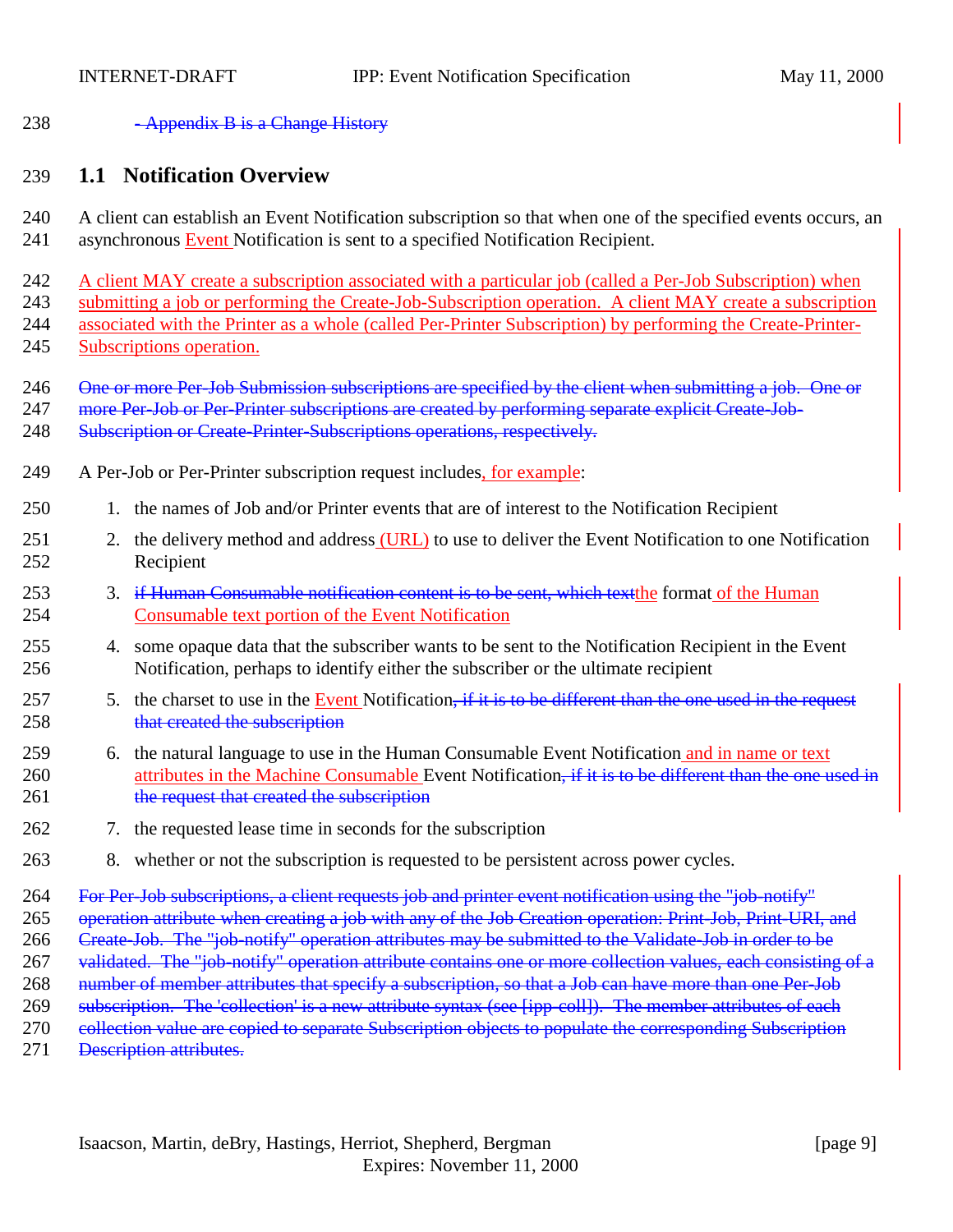| 272 | When a client performs a Job Creation operation (Print-Job, Print-URI, and Create-Job), a client can create    |
|-----|----------------------------------------------------------------------------------------------------------------|
| 273 | a single Subscription object for receiving Event Notifications by using the "notify-xxx" operation attributes. |
| 274 | The "notify-xxx" operation attributes may be submitted to the Validate-Job in order to be validated. The       |
| 275 | "notify-xxx" attributes are copied to a newly created Subscription to populate the corresponding               |
| 276 | Subscription Description attributes. If a client wants more than one Per-Job subscription, it MUST use the     |
| 277 | Create-Job-Subscription operation if the Printer supports it. To avoid race conditions, a client SHOULD        |
| 278 | perform the Create-Job-Subscription between a Create-Job operation and the first Send-Document or Send-        |
| 279 | URI operation.                                                                                                 |
| 280 | When a client performs the Create-Job-Subscription operation, the operation creates a Subscription object      |
| 281 | and associates it with a job that already exists. When a client performs the Create-Printer-Subscription       |
| 282 | operation, the operation creates a Subscription object and associates with the Printer as a whole instead of a |
| 283 | particular job. For Per-Printer subscriptions and Per-Job subscriptions created after the Job has been         |
| 284 | created, a client requests job and printer event notification using new operations independent of any job.     |
| 285 | The Printer keeps each subscription in a separate Subscription object. The Create-Job-Subscription and         |
| 286 | Create-Printer-Subscription operations create an instance of the Subscription object supplying these new       |
| 287 | operation attributes and Both of these operations returns a subscription idnotify-subscription-id (analogous   |
| 288 | to a job-id for a Job object). The Printer copies the These operation attributes of these two operations are   |
| 289 | eopied to the Subscription object as Subscription Description attributes. and so may The Subscription object   |
| 290 | attributes may be queried using the Get-Subscription-Attributes and Get-Subscriptions operations. The          |
| 291 | subscriber requests a lease time for each Per-Printer subscription which MAY be infinite. The Printer          |
| 292 | grants a lease time according to its configured policy. A client MUST renew the Subscription before the        |
| 293 | granted lease time expires using the Renew-Subscription operation.                                             |
| 294 | Table 1 summarizes the Per-Job Subscription operations. Table 2 summarizes the Per-Job Subscription            |
| 295 | operations. Table 3 summarizes the operations that work with both Per-Job and Per-Printer Subscriptions.       |
| 296 | Each table contains the following columns:                                                                     |
| 297 | Operation: the name of the operation<br>a)                                                                     |
| 298 | b) ID: the assigned assigns their operation-id (see [ipp-mod] section 4.4.15) and their salient input          |

299 operation attributes. The value of 'mod' means that the operation-id is assigned in [ipp-mod].

300 c) Brief Description: information about the operation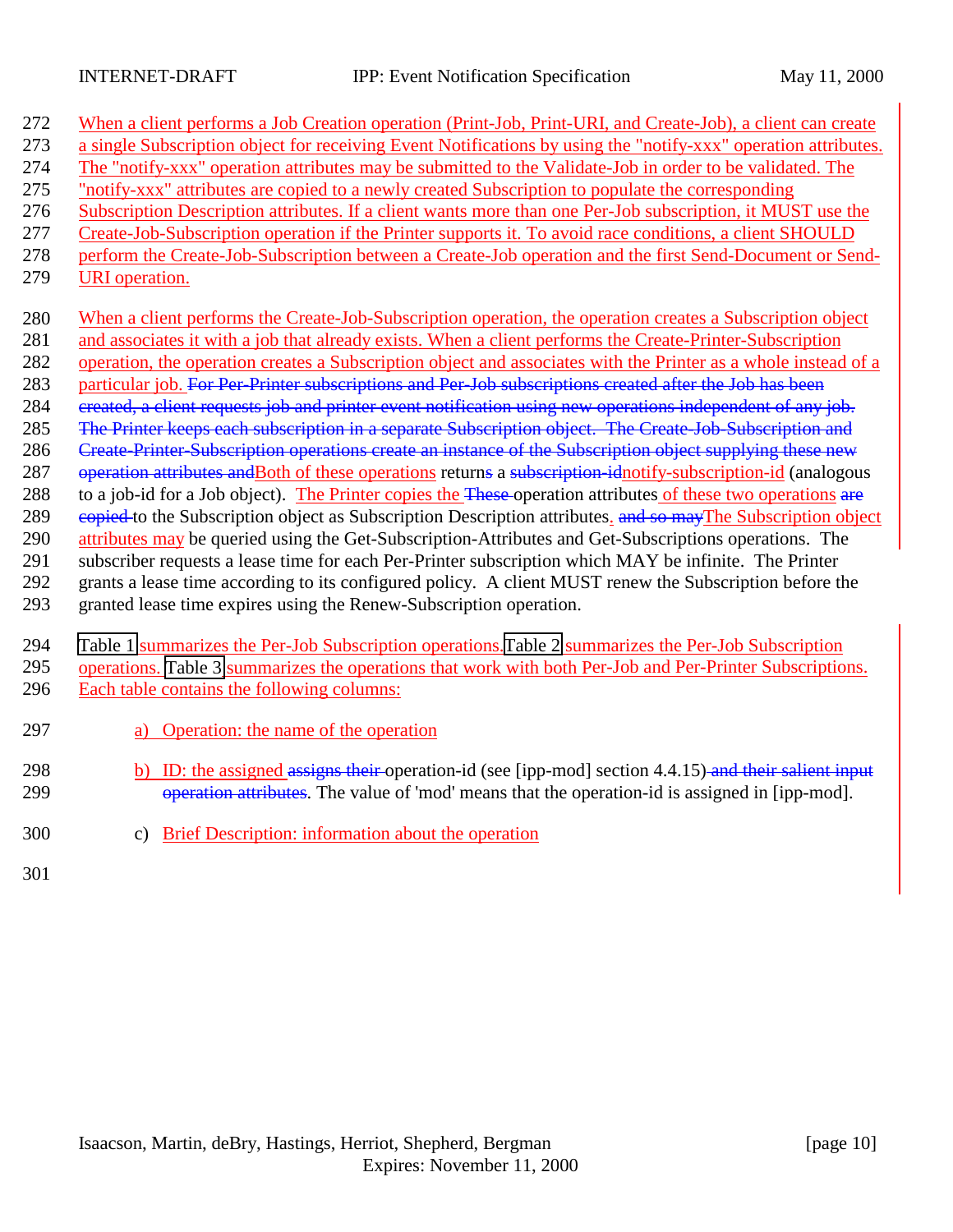<span id="page-10-0"></span>

| ٠<br>v | ×<br>۰, |  |
|--------|---------|--|

### 302 **Table 1 - Summary of Operations that Create Per-Job Subscriptions**

| Operation:                          | ID     | <b>Brief Description</b>                                                              |
|-------------------------------------|--------|---------------------------------------------------------------------------------------|
| Print-Job, Print-URI,<br>Create-Job | mod    | Create at most one Per-Job Subscriptions as part of the Job<br>Creation operation     |
| Validate-Job                        | mod    | Check that the Job Creation operation would be accepted<br>including the Subscription |
| Create-Job-Subscription             | 0x0017 | Create a Per-Job Subscription                                                         |

303

### 304 **Table 2 - Summary of Operations that Create Per-Printer Subscriptions**

| Operation: | ID | <b>Brief Description</b>                                                                     |
|------------|----|----------------------------------------------------------------------------------------------|
|            |    | $\vert$ Create-Printer-Subscription $\vert$ 0x0016 $\vert$ Create a Per-Printer Subscription |

### 305 **Table 3 - Summary of Operations that act on Per-Job and Per-Printer Subscriptions**

| Operation:                  | ID     | <b>Brief Description</b>                                                             |
|-----------------------------|--------|--------------------------------------------------------------------------------------|
| Get-Subscription-Attributes | 0x0018 | Get specified Subscription attributes of the specified<br>Subscription object        |
| Get-Subscriptions           | 0x0019 | Get the specified Subscription attributes from all specified<br>Subscription objects |
| Renew-Subscription          | 0x001A | Renew the Subscription lease                                                         |
| Cancel-Subscription         | 0x001B | Cancel the Subscription                                                              |

- 307 There are two steps that IPP notification must take regarding each event—an internal event recording, and 308 an external notification:
- 309 1) As an events occurs, the printer internally records in the job objects and the printer objects those 310 events which are required to be supported by the system and those that are subscribed to by a 311 notification recipient.
- 312 2) As an events occurs, the Printer searches the set of subscriptions for any interest in that event. As the
- 313 Printer finds that some notification recipient is interested in that event (the notification recipient is
- 314 subscribed to the event), the Printer increments the Subscription object's "subscription-request-id" (integer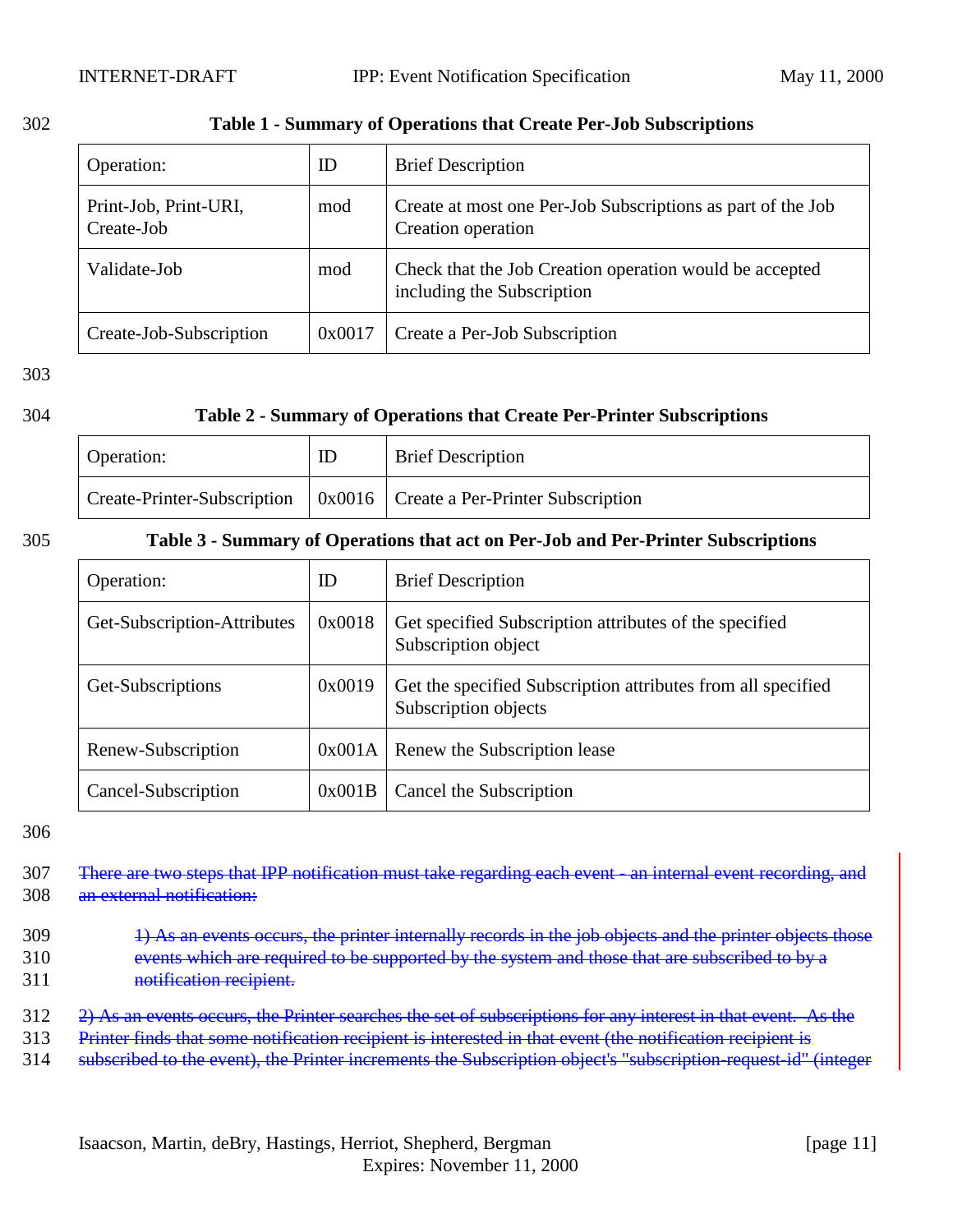<span id="page-11-0"></span>

| 315<br>316        | (0:MAX)) attribute and a notification is generated and delivered using the methods and target addresses<br>identified in the subscription, passing the incremented "request-id".                                                                      |
|-------------------|-------------------------------------------------------------------------------------------------------------------------------------------------------------------------------------------------------------------------------------------------------|
| 317<br>318<br>319 | The following is an example of how a Printer could implement Event Notifications. When an event occurs,<br>the Printer searches the all of its Subscription objects for any interest in the event. For each Subscription<br>object found, the Printer |
| 320               | increments the Subscription object's "notify-sequence-id" (integer (0:MAX)) attribute, and<br>a)                                                                                                                                                      |
| 321               | generates an Event Notification, and<br>b)                                                                                                                                                                                                            |
| 322               | either<br>C)                                                                                                                                                                                                                                          |
| 323<br>324<br>325 | delivers the Event Notification using the delivery method and target address identified in the<br>Subscription object's "notify-recipient-uri" attribute if the delivery method is a "push"<br>delivery method, or                                    |
| 326<br>327        | saves Event Notification for an event-lease time if the delivery method is a "pull", i.e. the<br>11)<br>client is expected to fetch the Event Notifications.                                                                                          |
| 328               | The "subscription-request-idnotify-sequence-id" sequence number permits a Notification Recipient to                                                                                                                                                   |

 detect duplicate Event Notifications due either to duplicate subscriptions or retries and to detect dropped Event Notifications.

# **2 Model for Per-Job and Per-Printer Subscription and Event Notification**

# **2.1 Model for Per-Job Subscription and Event Notification**

 Per-Job subscriptions are created by a client (desktop or server acting as a client) as part of creation of the 334 job in an IPP Printer (printing device or server). More than At most one subscription may be submitted with a job. Additional subscriptions may be associated with the job using the Create-Job-Subscription operation. 336 The IPP Printer object delivers an Event Notifications to the Notification Recipient supplied by the Client in each subscription. A Notification Recipient can be the Job submitter or a third party.

Figure 1 shows the Per-Job subscription notification model for a simple Client - Printer relationship.

| 340 | embedded printer:                                        |
|-----|----------------------------------------------------------|
| 341 | output device or server                                  |
| 342 | desktop or server                                        |
| 343 | ###########<br>$+ - - - - - - - +$                       |
| 344 | client  ---IPP job submission------># Printer #          |
| 345 | +--------+ Per-Job subscription<br>$ $ # Object #        |
| 346 | #####   #####<br>+-----------+                           |
| 347 | Notification                                             |
| 348 | Recipient<br>$\vert$ <-----IPP Notifications---------+   |
| 349 | (Job and/or Printer events)<br>$+ - - - - - - - - - - +$ |
|     |                                                          |



**Figure 1 - Client-Printer Per-Job Subscription and Notification Model**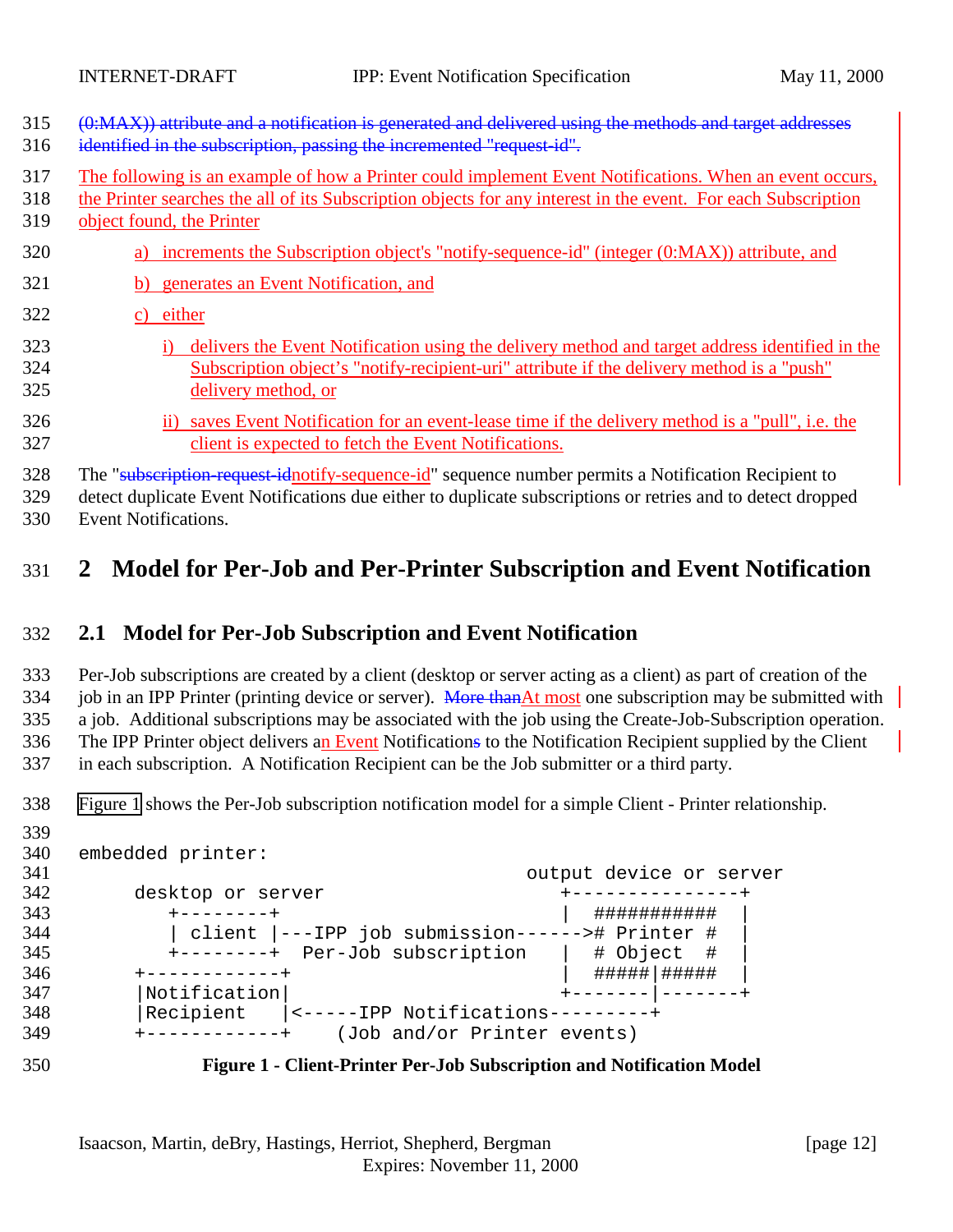<span id="page-12-0"></span>

- Figure 2 shows a (spooling or non-spooling) Server that implements two Printer objects (1 and 2) that
- represent two devices. The devices A and B in turn each implement an IPP Printer object (3 and 4,
- respectively). The Server implementation has three choices for how to support Per-Job subscriptions to the client (and itself):
- 1. forward the Per-Job subscriptions to the down stream IPP Printer and let it perform the Event Notification directly to the Notification Recipients supplied by the Client (Notifications(C)) and use Per-Printer Subscriptions for the Server's own purposes.
- 2. save the client-supplied Per-Job subscription on the Job object in the server and substitute its own Per-Job subscription with the Server as the Notification Recipient (Notifications(B)). Then the Server relays Event Notifications to the client-supplied Notification Recipients (Notifications(A)).
- 3. A combination of 1 and 2 in which the Server adds its own Per-Job subscriptions to those supplied by the client. Thus the IPP Job that goes to Printer object 4 has a combination of subscription information from both the Client and the Server. This latter approach is sometimes called "piggy-backing" because the Server is adding its Per-Job subscription information to that supplied by the client. Piggy-backing is especially useful, if device B also accepts (IPP or non- IPP) requests from other servers. Then when all the jobs from Server S have been completed by device B, there will be no more Job events sent to Server S. (Server S could still maintain a long term Per-Printer subscription with Printer D to that Server S can have Printer B's state track (shadow) that of Printer D or Server S could poll Printer D when queried about Printer B).

| 372 |                                                                         | device A        |
|-----|-------------------------------------------------------------------------|-----------------|
| 373 | server S                                                                |                 |
| 374 |                                                                         | ###########     |
| 375 | ###########<br>IPP Job<br>IPP Job                                       | # Printer #     |
| 376 | ---submission-----># Object 3#<br>--submission---># Printer #<br>client |                 |
| 377 | $ $ # Object 1#<br>Per-Job<br>Per-Job                                   | ###########     |
| 378 | ###########<br>subscription<br>subscription                             |                 |
| 379 |                                                                         | device B        |
| 380 | ###########<br>IPP Job                                                  |                 |
| 381 | --submission---># Printer #<br>client<br>IPP Job                        | ###########     |
| 382 | ---submission-----># Printer #<br>$\#$ Object 2# $\ $<br>Per-Job        |                 |
| 383 | ###   #######  <br>subscription<br>Per-Job l                            | # Object 4#     |
| 384 | $--  ---$ +<br>subscription                                             | ####   #   #### |
| 385 |                                                                         |                 |
| 386 | $Notific -  $ <-Notifications(A)-+ +--- Notifications(B)-------+        |                 |
| 387 | <-----------------Notifications(C)-------------------+<br>ation Rel     |                 |
| 388 | cipient                                                                 |                 |
| 389 |                                                                         |                 |

**Figure 2 - Client-Server-Printer Per-Job Subscription and Notification Model**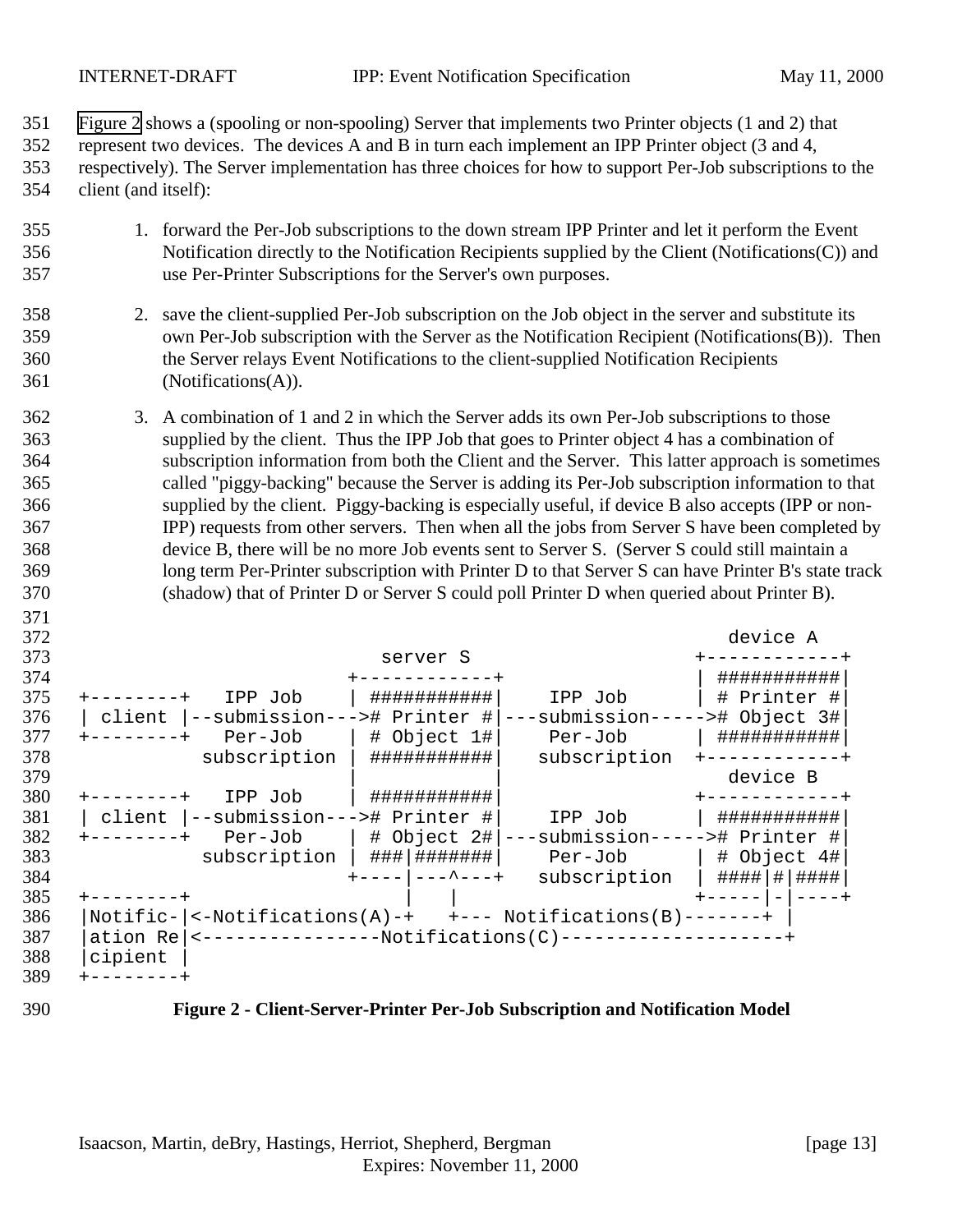## <span id="page-13-0"></span>**2.2 Model for Per-Printer Subscription and Event Notification**

 Per-Printer subscriptions are created by a client (an end user, an operator, or a server acting as a client) using a Create-Printer-Subscription operation that is independent of Job Submission. The Printer object (printing device or server) creates a Subscription object to hold the attributes supplied by the subscriber. The client creates separate Per-Printer subscriptions if more than one Notification Recipient is desired. The Printer delivers Event Notifications to the Notification Recipient specified by each Per-Printer subscription. A Notification Recipient may be the subscriber or a third party. Figure 3 shows the Per-Printer subscription notification model for the Client - Printer relationship where the client may be an end user, an operator, or a server acting as a client.

| 401 | desktop or server                                        |  | server or printing device |     |
|-----|----------------------------------------------------------|--|---------------------------|-----|
| 402 |                                                          |  |                           |     |
| 403 |                                                          |  | ###########               |     |
| 404 | client  ---Create-Printer-Subscription------># Printer # |  |                           |     |
| 405 | (Per-Printer subscription)<br>$+ - - - - - - - +$        |  | # Object                  | - # |
| 406 |                                                          |  | #####   #####             |     |
| 407 |                                                          |  |                           |     |
| 408 | Notification  <----------IPP Notifications---            |  |                           |     |
| 409 | Recipient<br>(Job and/or Printer events)                 |  |                           |     |
| 410 |                                                          |  |                           |     |

**Figure 3 - Client-Printer Per-Printer Subscription and Notification Model**

### **2.3 Relationship between the Printer object and the Notification Delivery Service**

 The IPP Notification model does not mandate that the IPP Printer object implement the full semantics of subscription, report generation, and multiple delivery methods itself. This section describes two methods of using third party notification services. The first is transparent to the client and the second is transparent to the IPP Printer.

# **2.3.1 Use of a Notification Service transparently to clients**

An implementation may be configured to use some other notification service to either (1) delivery the Event

Notifications to the Notification Recipient(s) specified in the IPP Subscription or (2) keep the

Subscriptions, accept events, possibly format the Event Notification in the natural language of the

Notification Recipient when a Human Consumable text format is used, and deliver the Event Notifications

to the Notification Recipient(s) indicated in the IPP Subscription. [Figure 4](#page-14-0) shows this partitioning.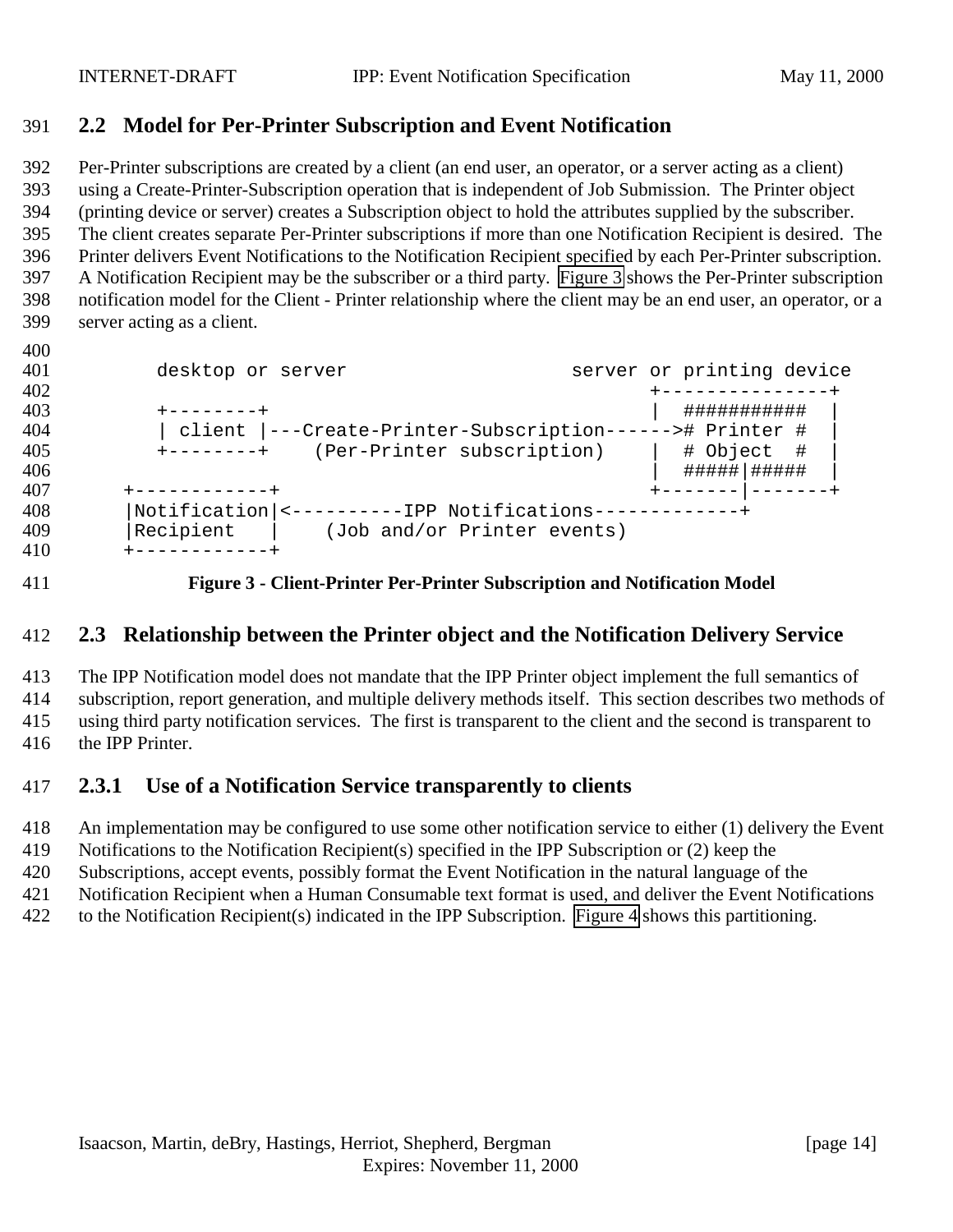```
423
424 output device or server
425 desktop or server +---------------+
426 +--------+ | ########### |
427 | client |---IPP subscription--------># Printer #<br>428                         +-------+
428 +--------+ | # Object # |
                                     429 | #####|##### |
430 +-------|-------+
431 Subscriptions and \sim 1.5 \sim 1.5 \sim 1.5 \sim 1.5 \sim 1.5 \sim 1.5 \sim 1.5 \sim 1.5 \sim 1.5 \sim 1.5 \sim 1.5 \sim 1.5 \sim 1.5 \sim 1.5 \sim 1.5 \sim 1.5 \sim 1.5 \sim 1.5 \sim 1.5 \sim 1.5 \sim 1.5 \sim 1.5 
432 ********| OR Events
433 + \cdots + \cdots +434 |Notification| * +------v--------+
435 |Recipient |<--IPP Notifications-----| Notification |
                                   * | Service
437 * +---------------+
438 *
439 *
440 *** = Implementation configuration opaque boundary
```
**Figure 4 - Opaque Use of a Notification Service Transparent to the Client**

 In any case, the interface between the IPP Printer and the other notification service is outside the scope of this document and is intended to be transparent to the client and this specification.

### **2.3.2 Use of Notification Service transparently to the IPP Printer**

 Another way that a Notification Service can be used is if the Notification Recipient indicated in the IPP Subscription is a notification service (transparent to the IPP Printer), which in turn forwards the Event Notification to the Ultimate Notification Recipient using additional parameters in the IPP Subscription (URI parameters or subscriber user data). In such cases, the Ultimate Notification Recipient has also subscribed directly with the other notification service (by means outside this document). As far as the IPP Printer is concerned, the IPP Subscription indicated that the IPP Printer is to delivery Event Notifications to the Notification Recipient (Notification Service) using the specified notification delivery method. The method that the Notification Recipient uses for delivering the Event Notification to the Ultimate Notification Recipient is beyond the scope of this document and is transparent to the IPP Printer. However, the client does have to know how to pass additional information to the Notification Recipient in the IPP Subscription using either extra parameters in the URI or subscriber user data. Examples of this latter approach are paging, immediate messaging services, and NOS vendors infrastructure. [Figure 5](#page-15-0) shows this approach.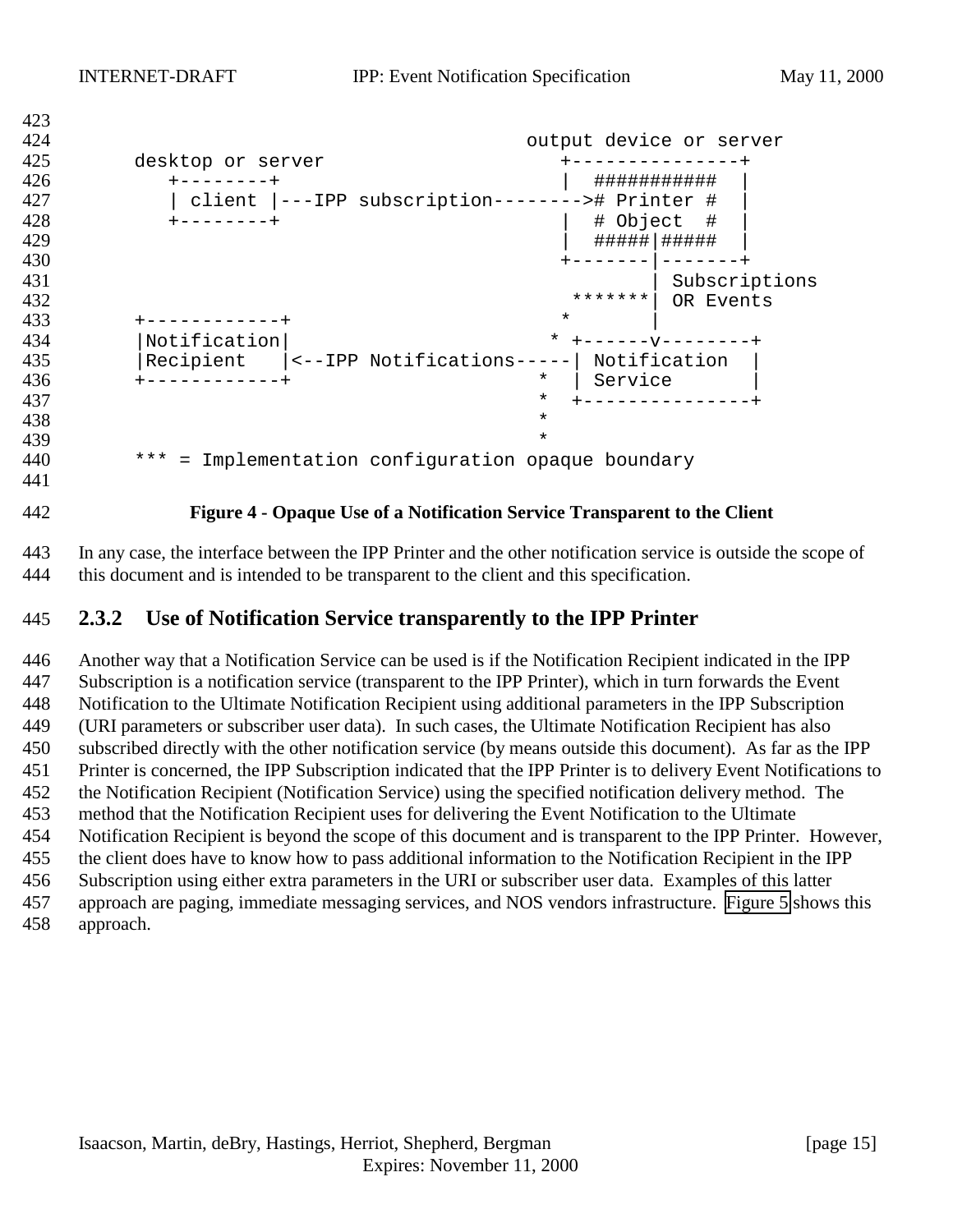<span id="page-15-0"></span>

| 409 |                     |                        |                                                  |               |                           |
|-----|---------------------|------------------------|--------------------------------------------------|---------------|---------------------------|
| 460 | desktop or server   |                        |                                                  |               | server or printing device |
| 461 |                     |                        |                                                  |               |                           |
| 462 | --------+           |                        |                                                  | ###########   |                           |
| 463 | client              |                        | ----------IPP Subscriptions---------># Printer # |               |                           |
| 464 | --------+           |                        |                                                  | # Object      | - #                       |
| 465 |                     |                        |                                                  | #####   ##### |                           |
| 466 |                     |                        |                                                  |               |                           |
| 467 | Ultimate            |                        | Notification <---IPP Notifications-----+         |               |                           |
| 468 | Notification  <---- | Recipient              |                                                  |               |                           |
| 469 | Recipient           |                        |                                                  |               |                           |
| 470 |                     | (Notification Service) |                                                  |               |                           |

**Figure 5 - Use of a Notification Service transparent to the IPP Printer**

# **3 Terminology**

This section defines terminology used throughout this document.

### **3.1 Conformance Terminology**

- Capitalized terms, such as **MUST, MUST NOT, REQUIRED, SHOULD, SHOULD NOT, MAY, NEED NOT,** and **OPTIONAL**, have special meaning relating to conformance to this specification. These terms are defined in [ipp-mod section 13.1 on conformance terminology, most of which is taken from RFC 2119 [RFC2119].
- **REQUIRED**  an adjective used to indicate that a conforming IPP Printer implementation MUST support the indicated operation, object, attribute, attribute value, status code, or out-of-band value in requests and responses. See [ipp-mod] "Appendix A - Terminology for a definition of "support". *Since support of this entire notification specification is OPTIONAL for conformance to IPP/1.0 or IPP/1.1, the use of the term REQUIRED in this document means "REQUIRED if this OPTIONAL notification specification is implemented".*
- **RECOMMENDED**  an adjective used to indicate that a conforming IPP Printer implementation is recommended to support the indicated operation, object, attribute, attribute value, status code, or out-of-band value in requests and responses. *Since support of this entire notification specification is OPTIONAL for conformance to IPP/1.0 or IPP/1.1, the use of the term REQUIRED in this document means "RECOMMENDED if this OPTIONAL notification specification is implemented".*
- **OPTIONAL**  an adjective used to indicate that a conforming IPP Printer implementation MAY, but is NOT REQUIRED to, support the indicated operation, object, attribute, attribute value, status code, or out-of-band value in requests and responses.
- **settable**  an adjective used to indicate that a Printer implementation supports setting the value(s) of an 495 attribute using the Set-Job-Attributes or Set-Printer-Attributes operations (see [ipp-set]).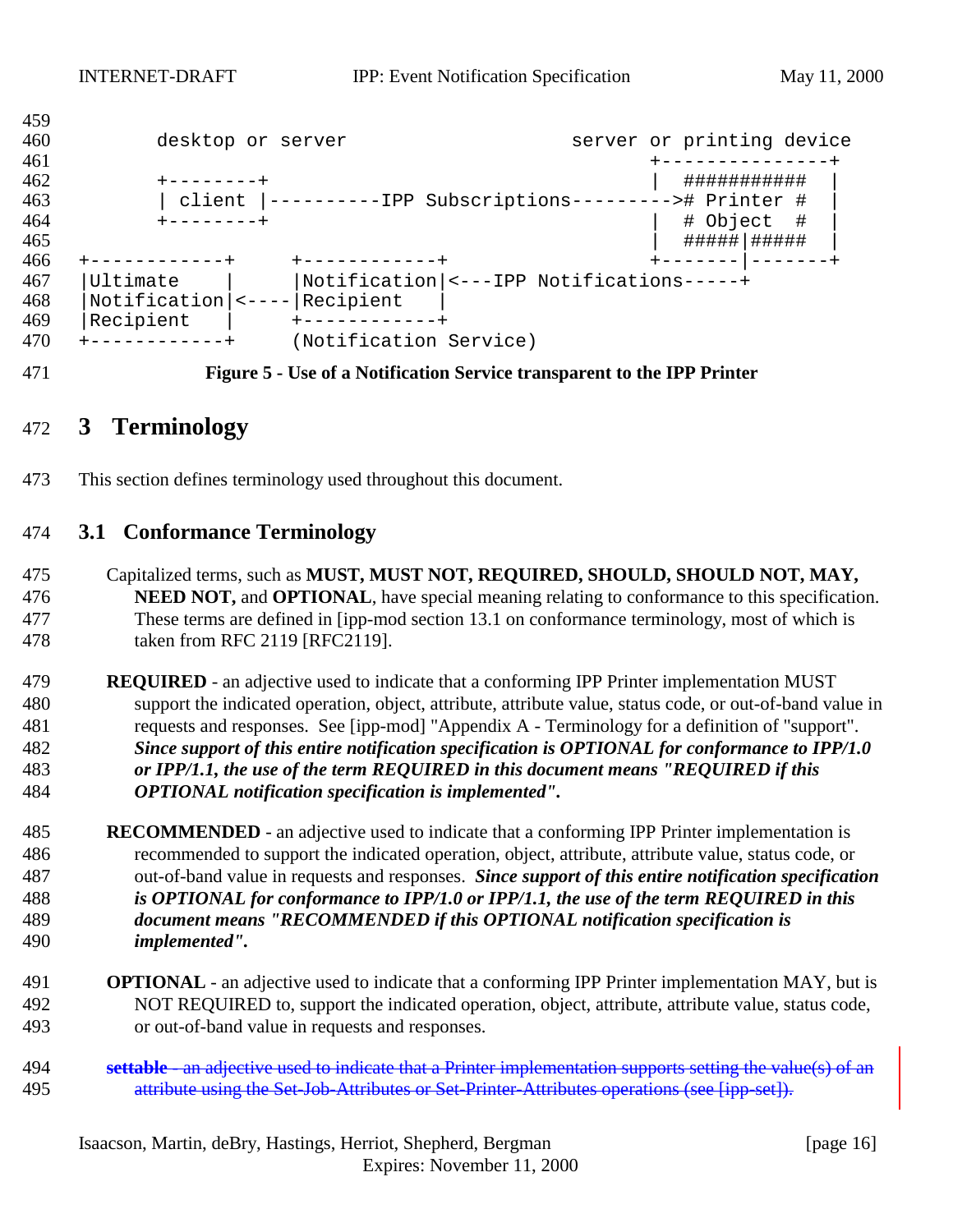<span id="page-16-0"></span> **READ-ONLY** - an adjective used in an attribute definition to indicate that an IPP Printer MUST NOT 497 support the allow the attribute's value to be modified as being settable using with the Set-Job-Attributes or Set-Printer-Attributes operations (see [ipp-set]).

### **3.2 Other terminology**

- **Job Submitting End User** A human end user who submits a print job to an IPP Printer. This person may or may not be within the same security domain as the Printer. This person may or may not be geographically near the printer.
- **Administrator**  A human user who established policy for and configures the print system.
- **Operator** A human user who carries out the policy established by the Administrator and controls the day to day running of the print system.
- **Job Submitting Application** An application (for example, a batch application), acting on behalf of a Job Submitting End User, which submits a print job to an IPP Printer. The application may or may not be within the same security domain as the Printer. This application may or may not be geographically near the printer.
- **Security Domain** The set of network components which can communicate without going through a proxy or firewall. A security domain may be geographically very large, for example - anyplace within IBM.COM.
- **IPP Client (or client)** The software component (desktop or server) that sends an IPP operation request to an IPP Printer object (server or printing device) and accepts the resulting operation response from the IPP Printer object.
- **Job Recipient** A human who is the ultimate consumer of the print job. In many cases this will be the same person as the Job Submitting End User, but need not be.
- Example: If I use IPP to print a document on a printer in a business partner's office, I am the Job Submitting End User, while the person I intend the document for in my business partner's office is the Job Recipient. Since one of the goals of IPP is to be able to print near the Job Recipient of the printed output, we would normally expect that person to be in the same security domain as, and geographically near, the Printer. However, this may not always be the case. For example, I submit a print job across the Internet to a Kinko's print shop. I am both the Submitting End User and the Job Recipient, but I am neither near nor in the same security domain as the Printer.
- **Job Recipient Proxy** A human acting on behalf of the Job Recipient. In particular, the Job Recipient Proxy physically picks up the printed document from the Printer, if the Job Recipient cannot perform that function. The Proxy is **by definition** geographically near and in the same security domain as the printer.
- Example: I submit a print job from home to be printed on a printer at work. I'd like my secretary to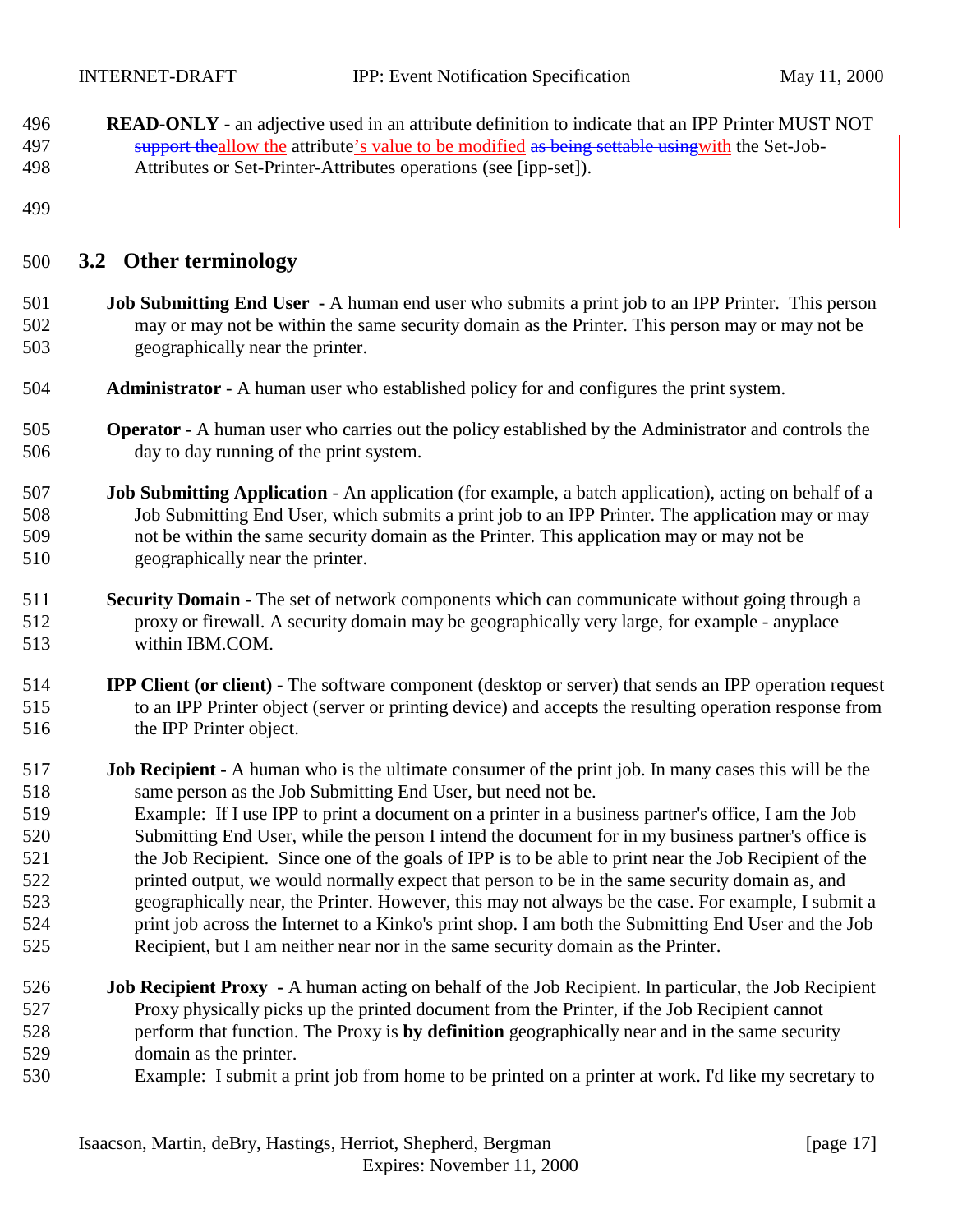- pick up the print job and put it on my desk. In this case, I am acting as both Job Submitting End User and Job Recipient. My secretary is acting as a Job Recipient Proxy
- **Notification Subscriber** (or **Subscriber**) A client that requests the IPP Printer to send Event Notifications to one or more Notification Recipients. A Notification Subscriber may be:
- 1. a Job Submitting End User or Job Submitting Application (desktop or server) that is submitting a job or
- 2. an End User, an Operator, or an Administrator that is not submitting a job.
- **Subscription** A request by a Notification Subscriber to the IPP Printer to send Event Notifications to a specified Notification Recipient when the event occur. A Subscription is represented as a set of attributes that indicate the "what, where, who, and how" for Event Notifications. Event Notifications are generated for certain events (what) and delivered using various delivery methods (how) to certain addresses (where and who).
- **Per-Job Subscription** A Subscription object that is associated with a single Job. that a A client 544 specifiescreates such a Subscription object - as part of a create create-job operation (Print-Job, Print- URI, Create-Job), a Validate-Job operation, or an explicit Create-Job-Subscription operation with a Job object as the target.
- **Per-Printer Subscription** A Subscription object that is associated with the Printer as a whole. A that 548 a client creates such a Subscription object specifies using an explicit Create-Printer-Subscription operation with a Printer object as the target.
- **Notification Source** The entity that sends Event Notifications. It MAY be the IPP Printer itself or the IPP Printer MAY be configured to use a Notification Service to deliver Event Notifications transparently to the subscribing clients (see [Figure 4\)](#page-14-0).
- **Notification Recipient** The entity identified as a recipient within a subscription that receives IPP Event Notifications about Job and/or Printer events (see [Figure 4](#page-14-0) and [Figure 5\)](#page-15-0). A Notification Recipient may be a: Job Submitting End User, Job Submitting Application (desktop or server), Job Recipient, Job Recipient Proxy, a Notification Service, an Operator, or Administrator, etc., and their representative or log file or usage statistics gathering application or other active or passive entities. A Java Listener is an example of a Notification Recipient.
- **Ultimate Notification Recipient**  The entity to which the Notification Recipient (stores and) forwards an IPP Event Notification when the Notification Recipient is a Notification Service (see [Figure 5\)](#page-15-0).
- **Event** An event is some occurrence (either expected or unexpected) within the printing system of a change of state, condition, or configuration of a Job or Printer object. A property of an event is that it only occurs at one instant in time and does not span the time the physical event takes place. For instance, jam-occurred and jam-cleared are two distinct events. The jam-occurred event is reported only when the jam initially occurs and only if there is one or more event subscriptions outstanding for that event.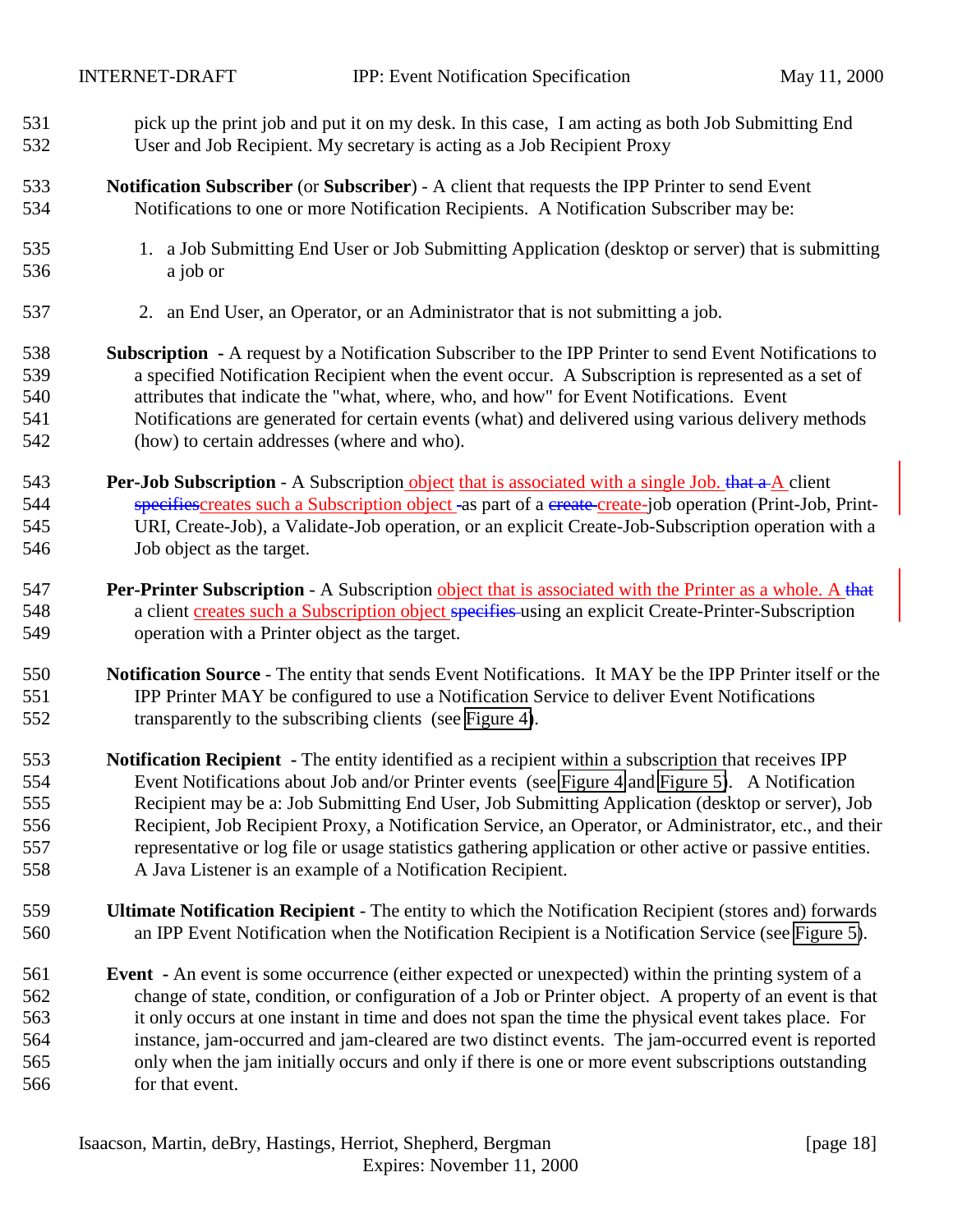- Events can be classified along two dimensions:
- Either as Job Events or Printer Events, and
- Either as Errors, Warnings, or Reports
- A Job event is some interesting state change in the Job object, and a Printer event is some interesting change in the Printer object.
- A report event is purely informational, such as 'job-completed' or 'accepting-jobs'. A warning is not serious and processing continues. An error is serious and either the job is aborted or the printer stops. These are typical uses of the terms report, warning, and error, although the actual usage is implementation dependent.
- An event occurs for a job or printer whether any entity has subscribed to be notified for that event or not. An Event Notification is only generated depending on the set of subscriptions outstanding.
- **Event Notification** When an event occurs, an Event Notification is generated that fully describes the event (what the event was, where it occurred, when it occurred, etc.). Event Notifications are delivered to each Notification Recipient that has a subscription that includes the event, if any. The Event Notification is delivered to the address of the Notification Recipient using the notification delivery method defined in the subscription. However, an Event Notification is sent ONLY if there is a corresponding subscription. Note: sometimes "Event Notification" is shortened to "Notification".
- **Notification Delivery Method (**or **Delivery Method** for short**)**  Event Notifications are delivered using a method, such as email, TCP/IP, etc.
- **Immediate Event Notification** Event Notifications that are delivered using a delivery method which is not store-and-forward (e.g. TCP connection, UDP datagram). This can be on the order of several minutes subject to network latency.
- **Store and Forward Event Notification** An Event Notification which are not necessarily delivered to Notification Recipients immediately, but is queued for delivery by some intermediate network application, for later retrieval. Email and Instant Messaging services are examples of a store and forward notification delivery method.
- **Human Consumable Event Notification** Event Notifications that are intended to be consumed by human End Users only. They are simple text that has been localized for the Notification Recipient as specified in the subscription. Programs are not intended to parse Human Consumable Event Notification, since it is localized and the content depends on implementation. There is no standardized format.
- **Machine Consumable Event Notification** Event Notifications that are intended for consumption by a program only**.** They use the encoding of an IPP response. The Notification Recipient must localize the contents, if displaying it to a human.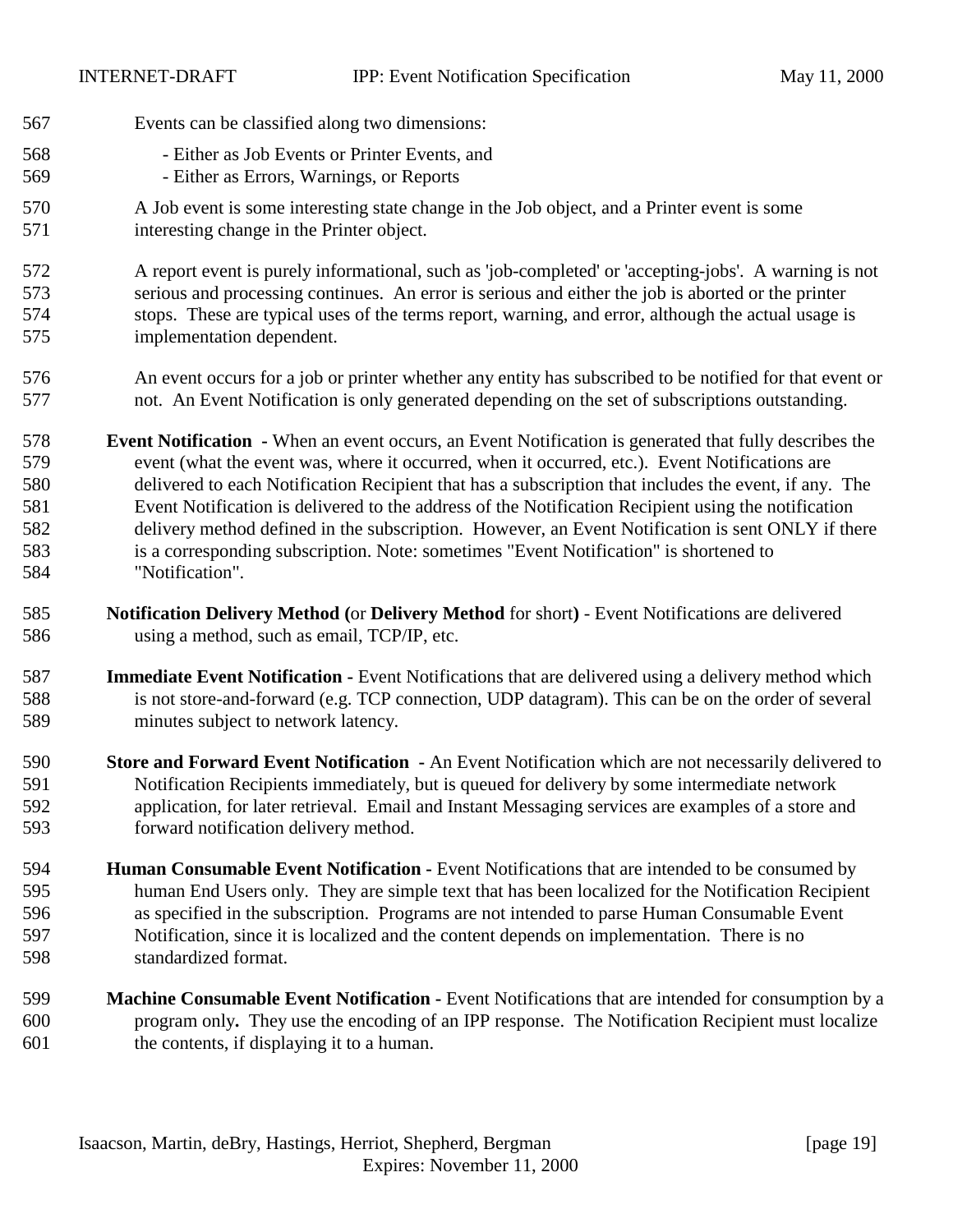<span id="page-19-0"></span> **Subscription Creation operation** - One of the operations that creates a Subscription object: Job Creation operations (Create-Job, Print-Job, and Print-URI), Create-Job-Subscription, and Create-Printer-Subscription.

# **4 Object Model for Notification**

 This section describes the notification object model that adds a REQUIRED Subscription object which together with the Job and Printer object provide the complete notification semantics.



 s1, s2, and s3 are Per-Printer Subscription objects and can identify Printer and/or Job events. s4, s5, and s6 are Per-Job subscription objects and can identify Printer and/or Job events.

### **4.1 Object relationships**

- This sub-section defines the object relationships between the Printer, Job, and Subscription objects.
- Whether Per-Printer Subscription objects are actually contained in a Printer object or are just bi-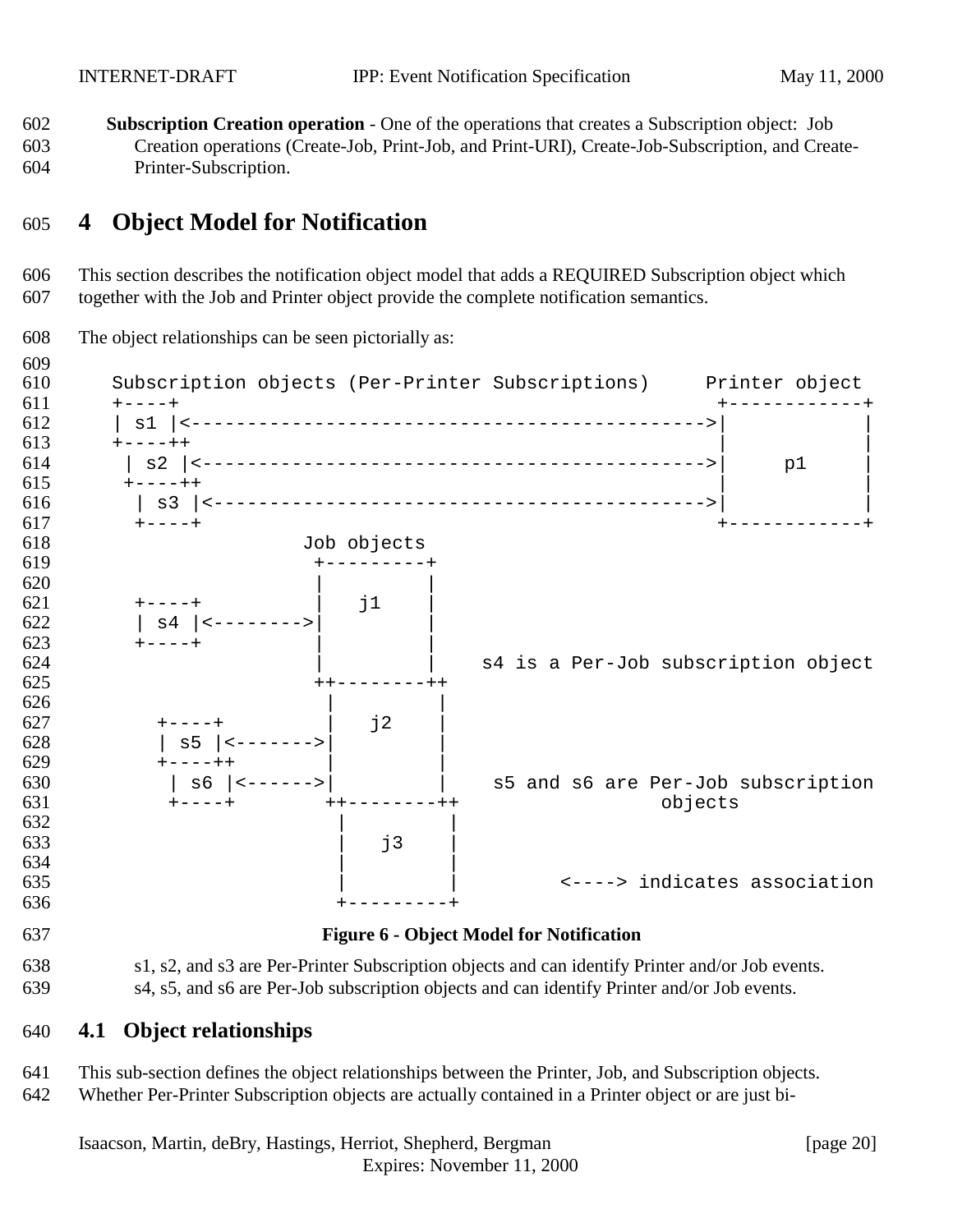<span id="page-20-0"></span>directionally associated with them in some way is IMPLEMENTATION DEPENDENT and is transparent

to the client. Similarly, whether Per-Job Subscription objects are actually contained in a Job object or are

just bi-directionally associated with them in some way is IMPLEMENTATION DEPENDENT and is

transparent to the client. The object relationships are defined as follows:

# **4.1.1 Printer object and Per-Printer Subscription objects**

- 1. The Printer object contains (is associated with) zero or more Per-Printer Subscription objects (p1 contains s1-s3 Per-Printer Subscription objects).
- 2. A Per-Printer Subscription object (s1-s3) cannot be contained in (or associated with) more than one Printer object (p1).
- 3. Each Per-Printer Subscription object (s1, s2, and s3) is contained in (or is associated with) one Printer object (p1) and each represents one Per-Printer subscription.
- 4. Each Per-Printer Subscription object identifies one or more Job and/or Printer events. Such Job events are for *all* jobs on the Printer. Such Printer events are for *any* Printer event, no matter which job is processing and when no jobs are processing.

# **4.1.2 Job object and Per-Job Subscription objects**

- 1. A Job object (j1, j2, j3) contains (is associated with) zero or more Per-Job subscription objects (s4- s6). Job j1 is associated with Per-Job subscription object s4, Job j2 is associated with Per-Job subscription objects s5 and s6, and Job j3 is not associated with any Per-Job subscription object.
- 2. A Per-Job Subscription object cannot be contained in (or associated with) more than one Job object.
- 3. Each Per-Job Subscription object is contained in (or associated with) one Job object and each represents one Per-Job Subscription.
- 4. Each Per-Job Subscription object identifies one or more Job and/or Printer events. Such Job events are only for *this* job (different than "per-Printer" Subscriptions). Such Printer events are for *any* Printer event, no matter which job and when no jobs are processing (same as for "per-Printer" Subscriptions).

# **5 Subscription Object attributes**

- ISSUE Should we consolidate this section and several others into a single Subscription Template section
- (like the Job Template section in the IPP/1.1 model document [ipp-mod]. Much information is replicated
- four times, here and in each of the three operations.
- ISSUE: To further simlify, the document should we have the Job Creation operations use a Subscription
- group like the Create-Job-Subscriptoin and Create-Printer-Subscription operations. This would reduce text and reduce code because of the added commonality.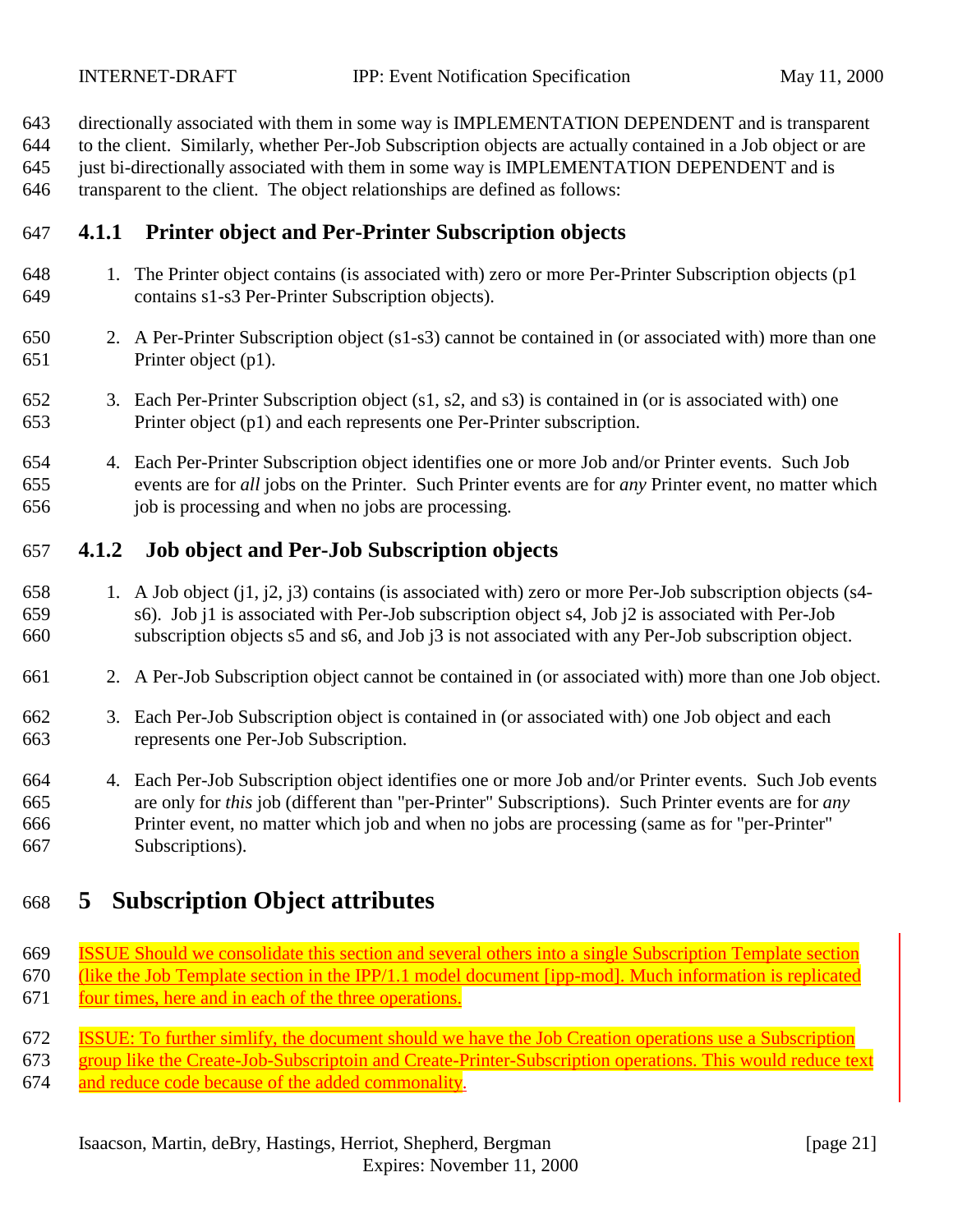| 675<br>676<br>677<br>678<br>679<br>680<br>681<br>682 | Table 4 lists the Subscription object attributes defined in this section and the related Printer Description<br>attributes defined in section 6, if any. The definitions of the object attributes are specified in this section so<br>that they can be referred to from the subsequent definitions of the operations that set them. None All-of the<br>Subscription object attributes can be modified after a Subscription object is created because this<br>specification does not define a Set-Subscription-Attributes operation. The attributes, that are inherently un-<br>modifiable even if there were a Set-Subscription-Attributes operation are marked as READ-ONLY. They<br>can be set only by specific operations that create or perform operations on Subscription objects (see section<br>8). |
|------------------------------------------------------|------------------------------------------------------------------------------------------------------------------------------------------------------------------------------------------------------------------------------------------------------------------------------------------------------------------------------------------------------------------------------------------------------------------------------------------------------------------------------------------------------------------------------------------------------------------------------------------------------------------------------------------------------------------------------------------------------------------------------------------------------------------------------------------------------------|
| 683                                                  | If a Printer supports an attribute, the Printer MUST                                                                                                                                                                                                                                                                                                                                                                                                                                                                                                                                                                                                                                                                                                                                                       |
| 684<br>685                                           | a) accept the attribute in a Subscription creation operation (Job-Creation, Create-Job-Subscription<br>and Create-Printer-Subscription), and                                                                                                                                                                                                                                                                                                                                                                                                                                                                                                                                                                                                                                                               |
| 686                                                  | store the attribute on the created Subscription object, and<br>b)                                                                                                                                                                                                                                                                                                                                                                                                                                                                                                                                                                                                                                                                                                                                          |
| 687                                                  | c) return the attribute in the Get-Subscription-Attributes operations.                                                                                                                                                                                                                                                                                                                                                                                                                                                                                                                                                                                                                                                                                                                                     |
| 688                                                  | Table 4 below contains the following columns:                                                                                                                                                                                                                                                                                                                                                                                                                                                                                                                                                                                                                                                                                                                                                              |
| 689                                                  | Subscription object attributes: the name of a Subscription object attribute.                                                                                                                                                                                                                                                                                                                                                                                                                                                                                                                                                                                                                                                                                                                               |
| 690                                                  | b) Client MUST supply: the value is 'yes' if the client MUST supply the Subscription attribute in an                                                                                                                                                                                                                                                                                                                                                                                                                                                                                                                                                                                                                                                                                                       |
| 691                                                  | operation that creates a Subscription object. The value is 'no' if the client MAY supply the                                                                                                                                                                                                                                                                                                                                                                                                                                                                                                                                                                                                                                                                                                               |
| 692                                                  | Subscription attribute in an operation that creates a Subscription object. If a client MAY supply                                                                                                                                                                                                                                                                                                                                                                                                                                                                                                                                                                                                                                                                                                          |
| 693                                                  | the Subscription attribute, the default value is specified in the section describing the attribute.                                                                                                                                                                                                                                                                                                                                                                                                                                                                                                                                                                                                                                                                                                        |
| 694                                                  | c) Printer MUST support: the value is 'yes' if the Printer MUST support the Subscription attribute                                                                                                                                                                                                                                                                                                                                                                                                                                                                                                                                                                                                                                                                                                         |
| 695                                                  | (as defined above) and 'no' if the Printer MAY support the Subscription.                                                                                                                                                                                                                                                                                                                                                                                                                                                                                                                                                                                                                                                                                                                                   |
| 696                                                  | d) Related Printer Description attribute(s): this columns lists the related attributes, such as the                                                                                                                                                                                                                                                                                                                                                                                                                                                                                                                                                                                                                                                                                                        |
| 697                                                  | "xxx-supported" and "xxx-default" attributes. The value 'n/a' means that the attribute has no                                                                                                                                                                                                                                                                                                                                                                                                                                                                                                                                                                                                                                                                                                              |
| 698                                                  | related attributes.                                                                                                                                                                                                                                                                                                                                                                                                                                                                                                                                                                                                                                                                                                                                                                                        |
|                                                      |                                                                                                                                                                                                                                                                                                                                                                                                                                                                                                                                                                                                                                                                                                                                                                                                            |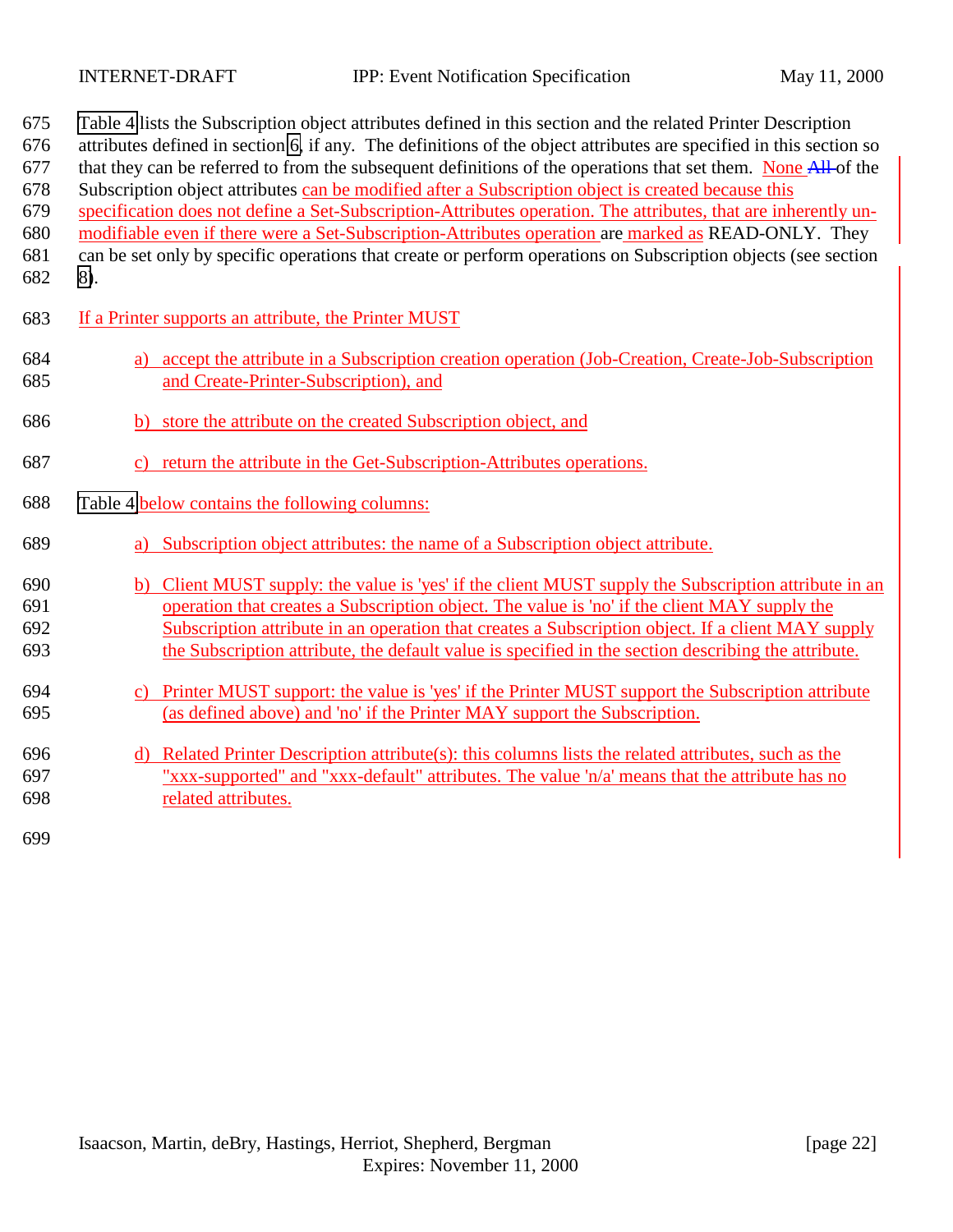<span id="page-22-0"></span>

| ×<br>×<br>۰,<br>۰, |  |  |  |
|--------------------|--|--|--|
|--------------------|--|--|--|

### Table 4 - Subscription object attributes supplied directly by the client

| Subscription object attributes:<br>Set by client input to a Subscription<br><b>Creation operation</b> | Client<br><b>MUST</b><br>supply | Printer<br><b>MUST</b><br>support | Related Printer Description attribute(s)                         |
|-------------------------------------------------------------------------------------------------------|---------------------------------|-----------------------------------|------------------------------------------------------------------|
| notify-recipient-uri (uri)                                                                            | yes                             | yes                               | notify-schemes-supported<br>(1setOf uriScheme)                   |
| notify-events (1setOf type2 keyword)                                                                  | no                              | yes                               | notify-events-default<br>(1setOf type2 keyword)                  |
|                                                                                                       |                                 |                                   | notify-events-supported<br>(1setOf type2 keyword)                |
|                                                                                                       |                                 |                                   | max-notify-max-events-supported<br>interger(5:MAX))              |
| notify-text-format (mimeMediaType)                                                                    | no                              | yes                               | notify-text-format-supported<br>(1setOf mimeMediaType)           |
| notify-additional-formats<br>$(1setOf$ mimeMediaType)                                                 | no                              | no                                | notify-additional-formats-supported<br>$(1setOf$ mimeMediaType)  |
| notify-requested-attributes                                                                           | $\underline{no}$                | no                                | notify-requested-attributes-supported<br>(1 setOf type2 keyword) |
| notify-user-data (octetString(63))                                                                    | $\underline{no}$                | yes                               | n/a                                                              |
| notify-charset (charset)                                                                              | no                              | yesno                             | charset-supported (1setOf charset)                               |
| notify-natural-languages<br>(1setOf naturalLanguage)                                                  | no                              | $yes0$                            | generated-natural-language-supported<br>(1setOf naturalLanguage) |

701

702 [Table 5](#page-23-0) contains the same columns as table two except for the second column ('Client MUST supply')

703 which is omitted because a client MUST NOT supply any of the attributes in the table. The Printer supplies 704 them all from a source defined for the attribute.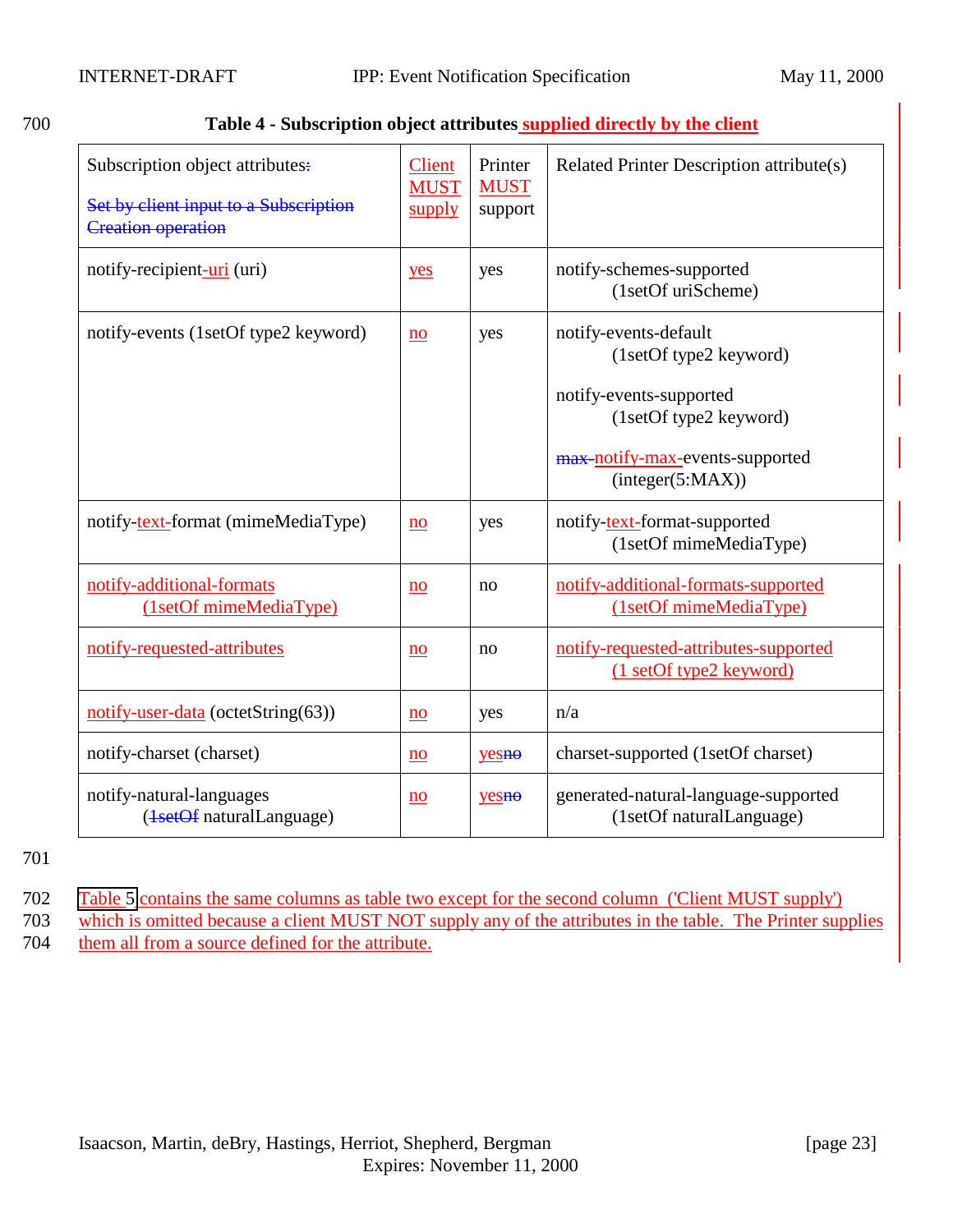### <span id="page-23-0"></span>705 **Table 5 - Subscription object attributes supplied the Printer**

706

| Subscription object attributes:<br>Printer initializes to 0, increments at<br>beginning of each event | Printer<br><b>MUST</b><br>support | Related Printer Description attribute(s)                                                             |
|-------------------------------------------------------------------------------------------------------|-----------------------------------|------------------------------------------------------------------------------------------------------|
| subscription request id notify-sequence-<br>id(integer(0:MAX))                                        | yes                               | n/a                                                                                                  |
| notify-subscription-id (integer(1:MAX))                                                               | yes                               | n/a                                                                                                  |
| notify-lease-expiration-time<br>(integer(0:MAX))                                                      | yes                               | notify-lease-time-default (integer(0:MAX))<br>notify-lease-time-supported<br>(rangeOfInteger(0:MAX)) |
| <u>printer-uri (uri)</u>                                                                              | yes                               | printer-uri-supported                                                                                |
| subscriber-user-name (name(MAX))                                                                      | yes                               | n/a                                                                                                  |
| notify-server-up-time (integer(1:MAX))                                                                | yes                               | $printer-up-time (integer(1:MAX))$                                                                   |
| notify-persistence-granted (boolean)                                                                  | yes                               | persistent-subscriptions-supported (boolean)                                                         |

### 707

708

| 709 | Note: The Subscription object does not contain the "job-id" Subscription Description attribute. The Get-        |
|-----|-----------------------------------------------------------------------------------------------------------------|
| 710 | Subscriptions operation has the "job-id" as an input operation attribute, so the "job-id" isn't returned in the |
| 711 | response. If an implementation needs such a link between Subscription objects and Job objects, then it          |
| 712 | keeps such a link as in internal attribute. The intent is that whether Per-Job Subscription objects are         |
| 713 | actually contained in a Job object or are just associated with them in some way is IMPLEMENTATION               |
|     |                                                                                                                 |

714 DEPENDENT and is transparent to the client.

# 715 **5.1 notify-recipient-uri (uri)**

716 This REQUIRED READ-ONLY Subscription object attribute describes both where (the address of the

717 Notification Recipient) and how (the delivery method) notifications are to be delivered to the Notification

718 Recipient when any of the events specified in the "notify-events" attribute occur. A Printer MUST support

719 this attribute and a client MUST supply this attribute as an operation attribute when it creates a Subscription

720 object with the Create Job, Create-Job-Subscription or Create-Printer-Subscription operation.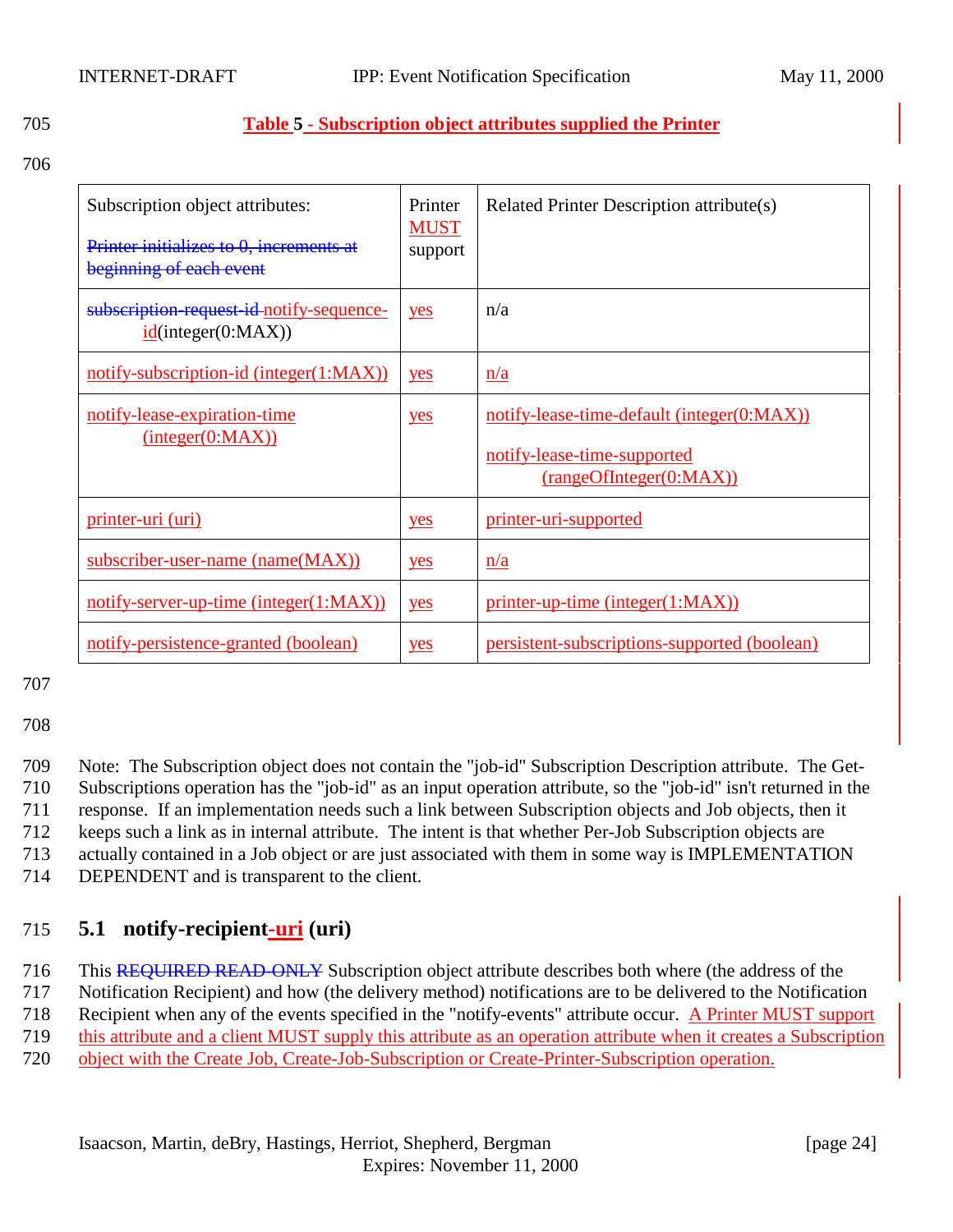There are potentially many different notification delivery methods for IPP notifications, standardized as

 well as proprietary. This document does not define any of these delivery mechanisms; they will each be described in separate supplementary documents.

- Each of the notification delivery method documents must provide at least the following information:
- 725 1) The URI scheme used.
- 2) The default delivery format, and additional delivery formats if any. If the delivery method supports additional delivery formats, the Printer MUST support the "notify-additional-formats" for them to be accessible to clients
- 729 2) The supported and default delivery format, and if not one of the specified types in Section [5.3,](#page-29-0) description of the notification content.
- 3) Whether the Event Notification Content is intended to Machine Consumable or Human Consumable.
- 4) If the attribute "notify-text" is supported for the Machine Consumable conent.
- 5) Any content length restrictions imposed by the delivery protocol.
- 6) The latency of the delivery protocol used.
- 7) The reliability of the transport and delivery protocol used.
- 8) The security aspects of the transport and delivery protocol used, e.g. how it is handled in firewalls.
- 9) How the delivery protocol is initiated, e.g. does it have to be initiated by the receiving user (pull), or is it initiated by the notification service (push).
- Although this specification does not define any notification delivery schemes, the following sorts of

741 notification delivery schemes are expected The following notification delivery schemes are defined in other 742 documents for use as part of the URI value of this attribute:

- 743 <sup>'</sup>ipp:' The Notification Recipient uses server directed polling to pull Event Notifications  $\overline{f_{\text{1}}^{\text{1}}^{\text{1}}^{\text{1}}^{\text{1}}^{\text{1}}^{\text{1}}^{\text{1}}^{\text{1}}^{\text{1}}^{\text{1}}^{\text{1}}}$ poll
- 745 'indp:' The Notification Source sends Send-Notifications operations Event Notifications to the 746 Notification Recipient *[ipp-method-indp]using http as the transport.*
- 747 'mailto:' The Notification Source sends an email message. using SMTP with possible attachments containing Machine Consumable Notification Content [ipp-method-mailto]
- 749 'snmpnotify:' The Notification Source sends SNMP traps and/or informs to the Notification Recipient 750 <del>[ipp-method-snmp]</del>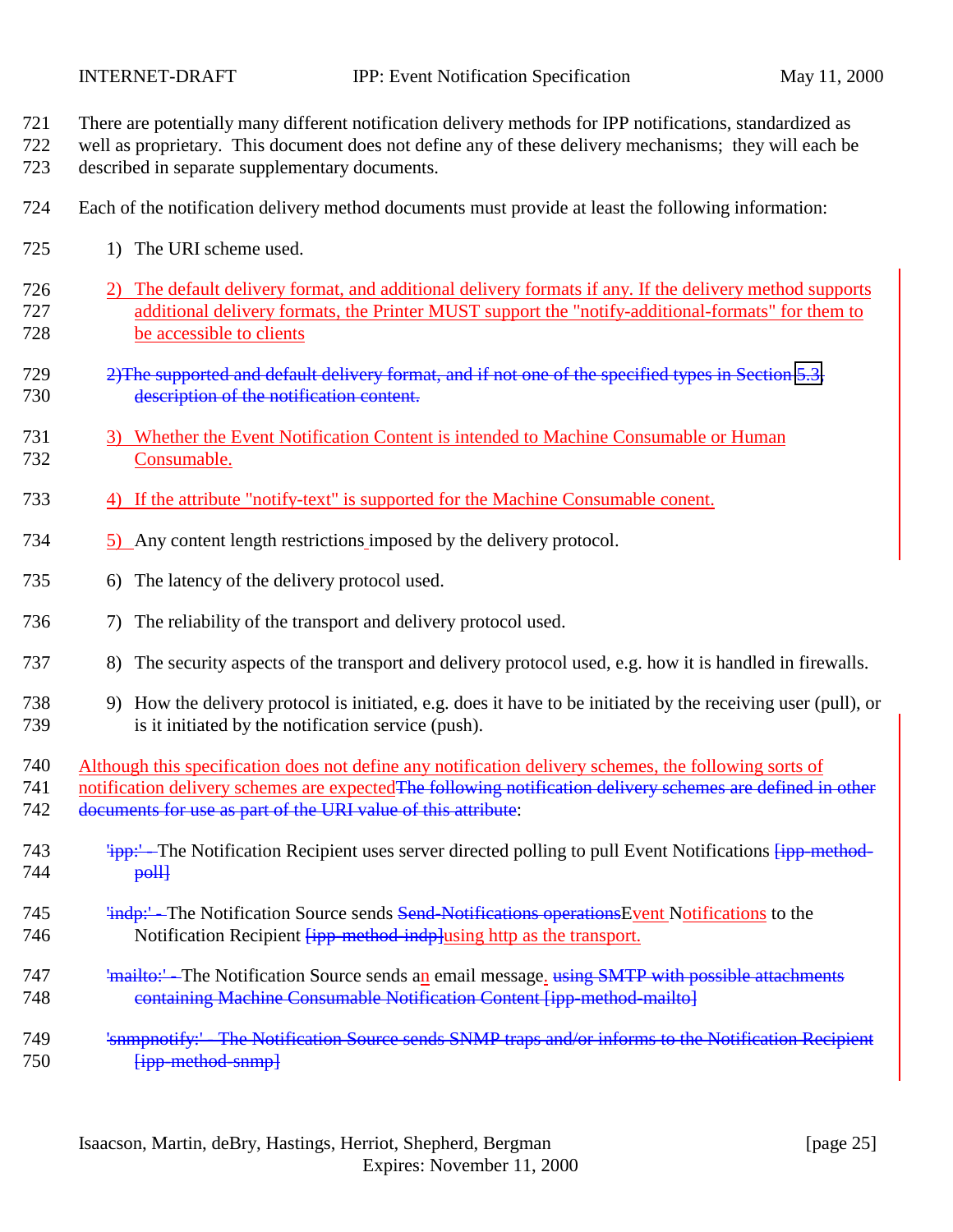<span id="page-25-0"></span>This list of notification delivery schemes will be added to as needed using the registration procedures

defined in [ipp-mod]. See the section on IANA Considerations in this specification for more details.

**ISSUE 01** - Once a number of delivery solutions have been developed and evaluated, we may want to

 make one or several of them REQUIRED for implementation to ensure a minimum set of interoperability. Which one or ones should be REQUIRED?

# **5.2 notify-events (1setOf type2 keyword)**

757 This REQUIRED READ-ONLY Subscription object attribute identifies the job and/or printer events that are to be delivered to the Notification Recipient as Event Notifications as defined in section [7.](#page-41-0) A Printer MUST support this attribute and a client MAY supply this attribute as an operation attribute when it creates a Subscription object with the Create Job, Create-Job-Subscription or Create-Printer-Subscription 761 operation. If the client did-does not supply this attribute when supplying the subscription one of the 762 aforementioned operations, the Printer object MUST populates this attribute with its "notify-events-default"

attribute value (see section [6.2\)](#page-38-0).

 There are both job events and printer events. Each job and printer event is assigned a keyword to use in this attribute and in the Event Notification. Job and printer events have the following semantics depending on whether the subscription is a Per-Job or a Per-Printer subscription:

- Job events: The semantics for job events depends on whether the subscription is a Per-Job Subscription or a Per-Printer Subscription. For Per-Job Subscriptions, the Printer MUST generate Event Notifications only for the job events of the job with which the Subscription is associated. For Per-Printer Subscriptions, the Printer MUST generate Event Notifications for the job events for any job submitted to the Printer.
- For example, consider the event when there are 10 'pending' jobs, one 'processing' job, and 30 'completed' jobs and the 'processing' job completes. The Printer MUST generate a 'job-774 completed' job Event Notification if the job has is associated with a Per-Job Subscription that contained the 'job-completed' event in this attribute of it the Printer is associated with a Per-Printer Subscription that contained the 'job-completed' event in this attribute. The Printer MUST NOT generate Event Notifications for any other jobs whose Per-Job Subscriptions contain the 'job-completed' event in this attribute.
- Printer events: The semantics for printer events does not depend on whether the subscription is a Per-Job or a Per-Printer Subscription. For both Per-Job Subscriptions and Per-Printer Subscriptions, the Printer MUST generate Event Notifications for printer events, no matter what job is processing, including when no jobs are processing.
- For example, consider the event when there are 10 'pending' jobs, one 'processing' job, and 30 'completed' jobs and the Printer enters the 'stopped' state. The Printer MUST generate a 'printer-state-changed' printer Event Notification for each of the 11 'pending' and 'processing' jobs whose Per-Job Subscriptions contain the 'printer-state-changed' event in this attribute.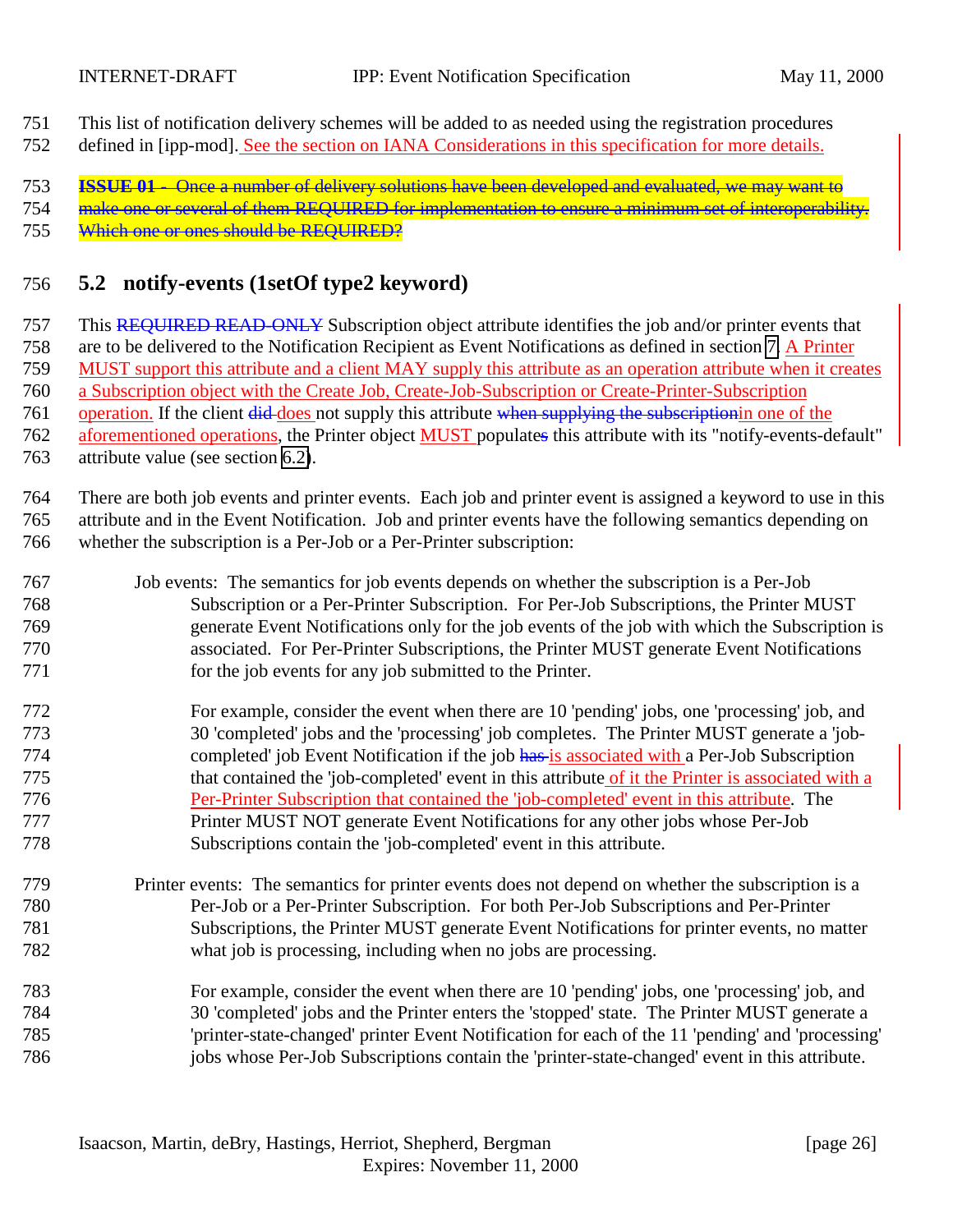- The Printer MUST NOT generate Event Notifications for any of the 'completed' jobs' whose Per-Job Subscriptions contain the 'printer-state-changed' event in this attribute.
- The events are defined to be disjoint. For example, the 'job-state-changed' event does not include the 'job- created' and 'job-completed' events. In order to get all three events, the client supplies all three keywords in this attribute.
- A Printer MUST support the events indicated as "REQUIRED" and MAY support of the events indicated as "OPTIONAL".
- The standard event keyword value for the "notify-events-default" and "notify-events-default" attributes only:
- **'none':** REQUIRED no notifications of any events (an IPP object can use this value to indicate that it is configured not to support Event Notification; a client would not subscribe to this event).
- The standard job event keyword values are:

- **'job-created'**: REQUIRED the Printer object has accepted a Job Creation operation (Print-Job, Print- URI, or Create-Job) and the job's "time-at-creation" attribute value is set (see [ipp-mod] section 4.3.14.1). The Printer puts the job in the 'pending', 'pending-held' or 'processing' states. Note: This event is separate from the 'job-state-changed' event so that it can be subscribed to without having to get every job state change event for a Notification Recipient that is only interested in when the job is first created.
- **'job-completed'**: REQUIRED the job has reached one of the completed states, i.e., the value of the 806 job's "job-state" attribute has changed to: 'completed', 'aborted', or 'canceled'. The Job's "time-at- completed" and "date-time-at-completed" (if supported) attributes are set (see [ipp-mod] section 4.3.14).
- Note: This event is separate from 'job-state-changed' so that it can be subscribed to without having to get every job state change event for a Notification Recipient that is only interested in when the 811 job is completed.
- **'job-state-changed'**: REQUIRED the job has changed from any state to any other state and/or a value has been added or removed from the job's "job-state-reasons" attribute, except when the job is created or when the job moves to any of the "completed" job states ('completed', 'aborted', or 'canceled').
- This event also indicates that one or more values have been added to or removed from the Job's "job-state-reasons" attribute, such as 'job-queued' or 'job-printing', whether or not the job's state has changed. If job state reasons are added when the job is created, only the 'job-created' event is generated, in order to keep the events disjoint. If job state reasons are added or removed when the 821 job is completed, only the 'job-completed' event is generated, in order to keep the events disjoint.
- A client that wants to subscribe to all job state changes, including creation and completion, includes the 'job-created', 'job-state-changed', and 'job-completed' in the notification subscription. When a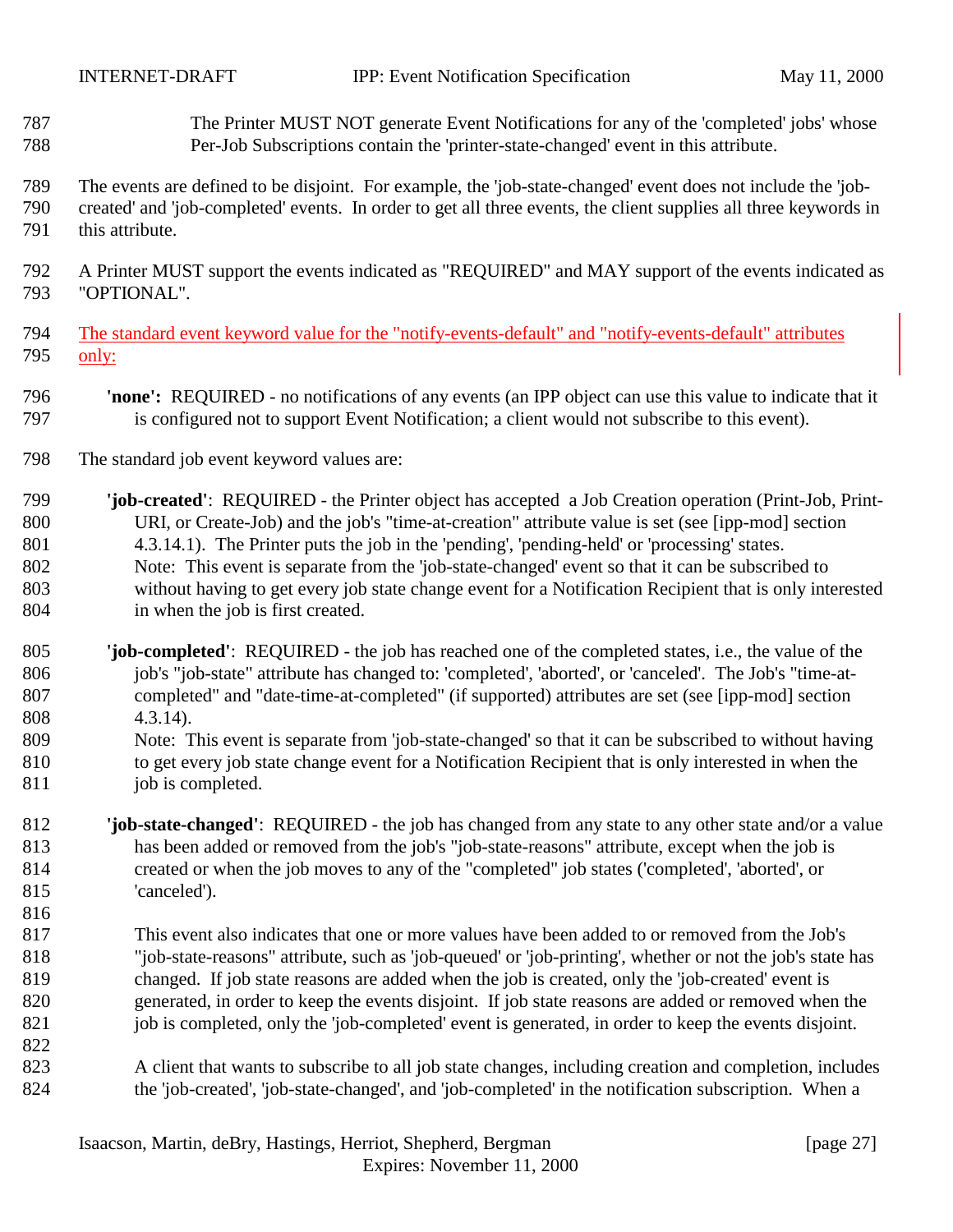825 job is finally removed from the Job History (see [ipp-mod] 4.3.7.1) no event is generated, i.e., neither a 'job-state-changed' event nor a 'job-purged' event is generated.

 **'job-config-changed':** OPTIONAL - when the configuration of a job has changed, i.e., the value of the 828 "job-message-from-operator" or any of the non-READ-ONLY" configuration" Job attributes have 829 changed<sub>.</sub>, A "configuration" Job attribute is an attribute that 1) can change value because of some human interaction either direct or indirect, and that 2) is not covered by one of the other events in 831 this section. Examples of "configuration" Job attributes are such as any of the job template attributes 832 or and the "job-name" attribute. Often, such a change is the result of the user or the operator performing a Set-Job-Attributes operation (see [ipp-set]) on the Job object. The client performs a Get-Job-Attributes to find out the new values of the changed attributes. This event is useful for GUI clients and drivers to update the job information to the user.

- **'job-purged'**: OPTIONAL when a 'not-completed' job (i.e., not 'completed', 'canceled', or 'aborted') was purged from the printer using the Purge-Jobs operation. No event, including this event, is generated when a job is aged out of the Job History or moved out explicitly with the Purge-Jobs operation.
- '**job-progress**' a sheet or copy has completed. See separate [ipp-prog] spec.
- The standard Printer event keywords values are:
- **'none'**: REQUIRED no notification of any events (an IPP object can use this value to indicate that it 843 is configured not to support Event Notification; a client would not subscribe to this event).
- **'printer-restarted'**: OPTIONAL when the printer is powered up or the Restart-Printer operation is performed (see [ipp-mod]).
- Note: This event is separate from the 'printer-state-changed' event so that it can be subscribed to without having to get every printer state change event, for a Notification Recipient that is only interested in when the Printer first comes up.
- **'printer-shutdown'**: OPTIONAL when the device is being powered down or the Shutdown-Printer operation has been performed (see [ipp-set2]).
- Note: This event is separate from 'printer-state-changed' so that it can be subscribed to without having to get every Printer state change event, for a Notification Recipient that is only interested in when the Printer is powered down or shutdown.
- **'printer-state-changed'**: REQUIRED the Printer changed state, i.e., the value of the Printer's "printer-state", "printer-state-reasons" (whether "printer-state" changed or not), and/or "printer-is- accepting-jobs" attributes changed, except when the Printer starts up or is shutdown. If printer state reasons are added when the Printer is started up, only the 'printer-restarted' event is generated, in order to keep the events disjoint. If printer state reasons are added or removed when the printer is powered-down or shutdown, only the 'printer-shutdown' event is generated, in order to keep the events disjoint.
- 
- A client that wants to subscribe to all printer state changes, including restart and power-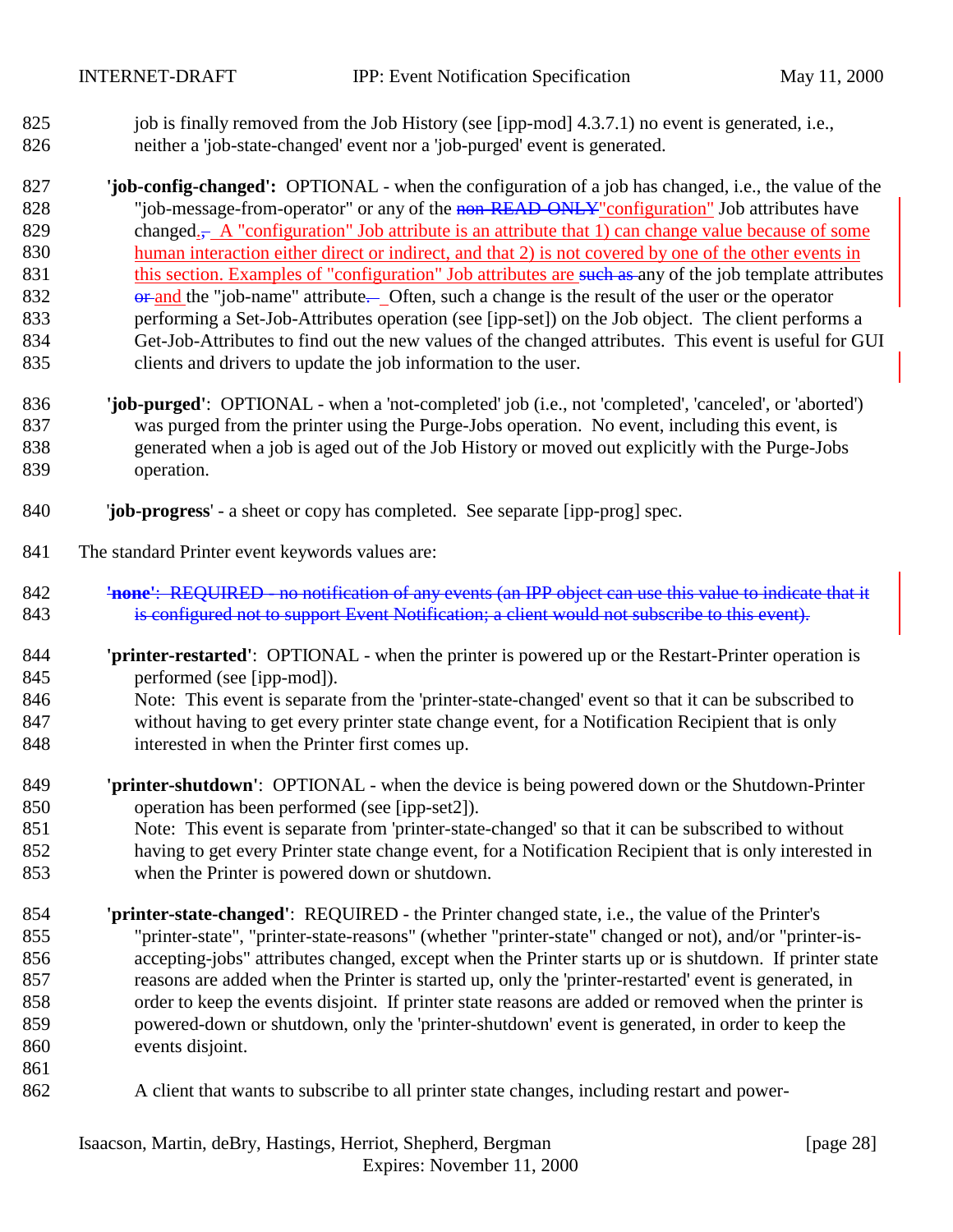down/shutdown, includes the 'printer-restarted', 'printer-state-changed', and 'printer-shutdown' in the 864 notification subscription. If a Printer does not support 'printer-restarted' or 'printer-shutdown', these attributes do not become accessible via this attribute.

### **ISSUE:** is above fix correct?

- **'printer-media-changed'**:OPTIONAL when the media loaded on a printer has been changed, i.e., the "media-ready" attribute has changed. This event includes both an actual media change and filling an empty input tray with the same or different media. The client must check the "media-870 ready" Printer attribute (see [ipp-mod] section 4.2.11) separately to find out what new media was loaded or filled.
- **'printer-config-changed'**:OPTIONAL when the configuration of a Printer has changed, i.e., the 873 value of the "printer-message-from-operator" or any "configuration" non-READ-ONLY Printer attribute has changed, A "configuration" Printer attribute is an attribute which can change value because of some human interaction either direct or indirect, and which is not covered by one of the other events in this section. Examples of "configuration" Printer attributes are any of the job 877 template attributes, such as "xxx-supported" and "xxx-default", except for The "media-ready" attribute is an example of an attribute covered by another event: **'printer-media-changed'**. (which 879 has its own event), whether Often, such a change is the result of the user or the operator performing 880 a Set-Printer-Attributes operation (see [ipp-set]) on the Printer object through the Set-Printer-881 Attributes operation or by other means and whether initiated by a human or not. For example, any 882 "xxx-supported", "xxx-default", "printer-message-from-operator", etc. values have changed. The client has to perform a Get-Printer-Attributes to find out the new values of these changed attributes. This event is useful for GUI clients and drivers to update the available printer capabilities to the user.
- **ISSUE:** if printer-media-changed is not supported, does printer-config-changed support it? Same **question for attributes below.**
- **'printer-queue-changed'**: OPTIONAL the order of jobs in the Printer's queue has changed, so that an application that is monitoring the queue can perform a Get-Jobs operation to determine the new order. This event does not include when a job enters the queue (the 'job-created' event covers that) and does not include when a job leaves the queue (the 'job-completed' event covers that).
- **'printer-no-longer-full'**: OPTIONAL when the Printer can now accept a Print-Job, Print-URI, Create-Job, Send-Document, or Send-URI request. This event is used when there is more than one client feeding a printer/server (fan-in), and the Printer may still be printing but has acquired more buffer space to accept jobs. This event only occurs when the Printer did not have room to accept 896 jobs previously and rejected a Print-Job, Print-URI, Create-Job, Send-Document, or Send-URI operation.
- **'printer-almost-idle'**:OPTIONAL when the Printer needs another Job in order to stay busy. This event is used when a spooler is feeding more than one printer/server (fan-out), and the spooler holds jobs until a Printer requests them, rather than committing jobs to IPP Printers before it is necessary.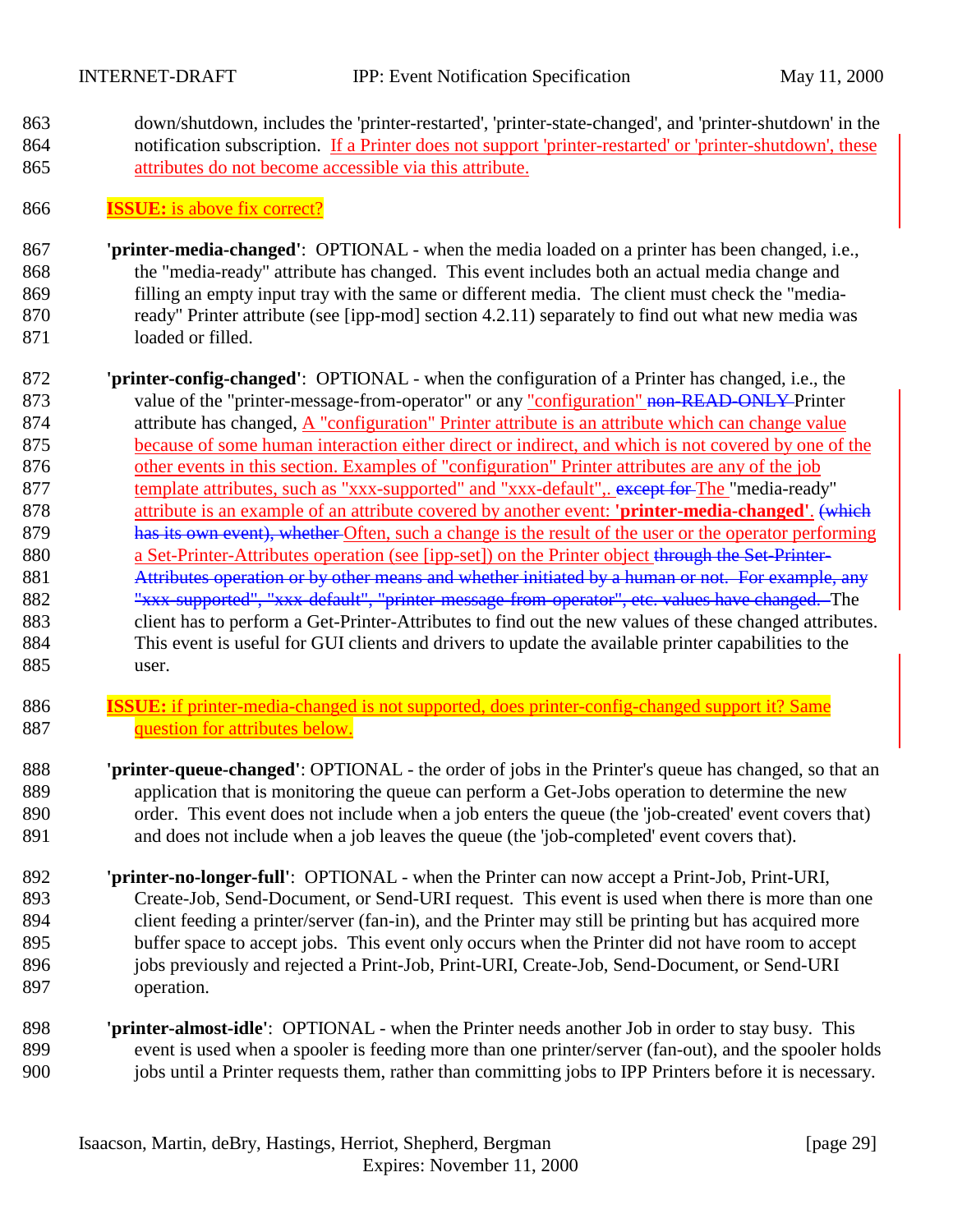<span id="page-29-0"></span>901 This event MAY be used by a Printer implementation to request a new job from any subscribers 902 sufficiently ahead of time so that the device does not run out of work between jobs.

### 903 **5.3 notify-text-format (mimeMediaType)**

904 This Subscription object attribute indicates the MIME Media type of the value of the "notify-text" attribute 905 (see section [8.2\)](#page-52-0) to be sent in the Event Notifications. Support of the "notify-text" attribute is REQUIRED 906 for some delivery methods and not for others. See the documents for each delivery methods for details.

907 This REQUIRED READ-ONLY Subscription object attribute indicates the MIME Media type of Human

908 Consumable and/or Machine Consumable format content that is to be sent in the Notifications for the

909 Notification Content that is under control of the Subscriber. Depending on the delivery method definition

- 910 document, this attribute MAY specify the MIME Media type for the entire Notification Content, or just a
- 911 portion that is controllable by the subscriber, if there is a fixed part as well. For example, if the entire
- 912 Notification Content is always a fixed Machine Consumable MIME Media type, such as the 'ipp:' delivery
- 913 method which uses the 'application/ipp' MIME Media type (see [indp-method]), then this attribute controls
- 914 the format of the "human-readable-report" (text(MAX)) Notification Content attribute (see section [7.2\)](#page-44-0) in
- 915 the Machine Consumable form. As another example, if the Notification Content is always a Human
- 916 Consumable format content with a MIME Media attachment, such as with the 'mailto:' delivery method
- 917 **[ipp-method-mailto], this attribute controls the format of the attachment.**
- 918 If the 'text' MIME media type registration permits a charset parameter, than such a specification MUST be
- 919 used (instead of the "notify-charset" attribute see section [5.6\)](#page-32-0) in order to indicate the charset to be used in
- 920 the notification content.

| 921 A Printer MUST support this attribute and a client MAY supply this attribute as an operation attribute when  |
|------------------------------------------------------------------------------------------------------------------|
| 922 it creates a Subscription object with the Create Job, Create-Job-Subscription or Create-Printer-Subscription |
| 923 operation.                                                                                                   |

- 924 If the Subscriber <del>did</del> does not supply this attribute when requesting the subscription, the Printer object
- 925 populates this Subscription object attribute with 'text/plain'. either the 'none' out-of-band value (see section
- 926 [1.1\)](#page-69-0) or one of the values of the Printer's "notify-format-supported" attribute (see section [6.5\)](#page-39-0), depending on
- 927 the delivery method and implementation, since there is no "notify-format-default" defined in this document.
- 928 The value of this attribute MUST be a subtype of 'text', and it MUST be a value in the MIME registry. The 929 charset for these formats is specified by the "notify-charset" attribute. If the value of this attribute contains a
- 930 'charset' parameter, it is ignored. The attribute "notify-charset" specifies the charset
- 931 Examples Standard mimeMediaType values are:
- 932 'none': This out-of-band value (see section [1.1\)](#page-69-0) indicates that the Subscriber-controllable part of the 933 Notification content is not to be sent.
- 934 'text/plain<del>; charset=utf-8': Human Consumable p</del>lain text containing characters from ISO 10646 935 represented as UTF-8 [RFC2279] as defined in section [7.1.1.](#page-48-0)
- 936 'text/html': Human Consumable HTML data [RFC1866] as defined in section [7.2.](#page-48-0)
- 937 'text/xml': Machine Consumable XML data [RFC2376] as defined in section [7.1.](#page-43-0)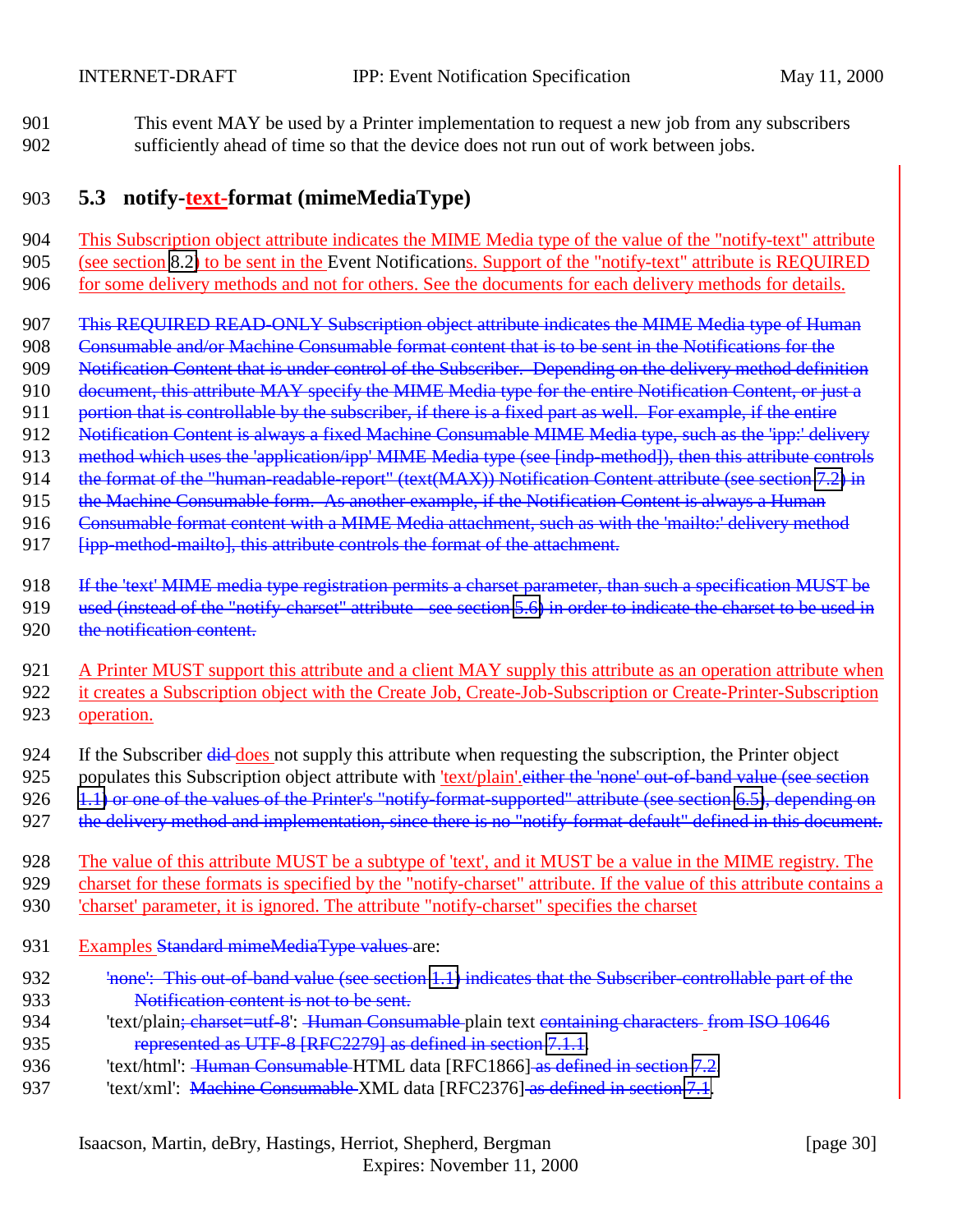<span id="page-30-0"></span>

| 'text/vnd.wap.wml': wml data. See IANA registry [IANA]                                                              |
|---------------------------------------------------------------------------------------------------------------------|
| 'text/richtext': rich text data [RFC2046]                                                                           |
| 'application/ipp': Machine Consumable IPP request as defined in section 7.1 data encoded as in [ipp-                |
| $pro$ .                                                                                                             |
| 'application/postscript': Human Consumable PostScript [RFC2046]                                                     |
| 'image/tiff': Human Consumable image data [RFC2302]                                                                 |
|                                                                                                                     |
| 5.4 notify-additional-formats (1setOf mimeMediaType)                                                                |
| This Subscription object attribute indicates the MIME Media types of additional Machine Consumable                  |
| contents to be sent in the Event Notifications for those delivery methods that make use of this attribute.          |
| This attribute is intended for delivery methods that can send multiple formats.                                     |
| For example, an email delivery method might support "notify-text-formats" of 'text/plain' only. If the user         |
| specifies the "notify-text-format" attribute and not this attribute, the Event Notification content consists of     |
| an email message that is just plain text. If a Subscriber specifies values of 'text/html' and 'image/tiff' for this |
| attribute, the Event Notification content consists of a multipart/mixed value with 3 parts, one that is             |
| 'text/plain' (the one specified by the "notify-text-format" attribute), another that is 'text/html' and a third     |
| that is 'image/tiff'.                                                                                               |
|                                                                                                                     |
| A Printer MAY support this attribute and a client MAY supply this attribute as an operation attribute when          |
| it creates a Subscription object with the Create Job, Create-Job-Subscription or Create-Printer-Subscription        |
| operation.                                                                                                          |
|                                                                                                                     |
| If a Printer is generating an Event Notification for a delivery method whose definition                             |
| does not mention this attribute, the Printer MUST use the single format specified in the delivery<br>a)             |
| method's definition whether this attribute is present or not in the Subscription object.                            |
|                                                                                                                     |
| does mention this attribute and this attribute is<br>b)                                                             |
| i) supported by the Printer and present on the Subscription object, the Printer MUST generate                       |
| an Event Notification in the single default format (specified by the delivery method's                              |
| definition) plus the formats requested in this attribute                                                            |
|                                                                                                                     |
| ii) not supported by the Printer or not present on the Subscription object, the Printer MUST                        |
| generate an Event Notification in the single default format that is specified in the delivery                       |
| method's definition.                                                                                                |
| If the Subscriber does not supply this attribute when creating the subscription, the Printer does not put this      |
| attribute on the Subscription object, and the Printer behaves as described in items a) or b)ii) above.              |
|                                                                                                                     |
| If a particular value appears more than once in the union of this attributes and the "notify-text-format"           |
| attribute, the Printer MUST send the requested format at least once, but it MAY send the requested format           |
| more than once. For example, if the value of "notify-text-format" is 'text/html' and the values of this             |
|                                                                                                                     |

972 attribute are 'text/html' and 'image/tiff', a client could get two 'text/html' values or one.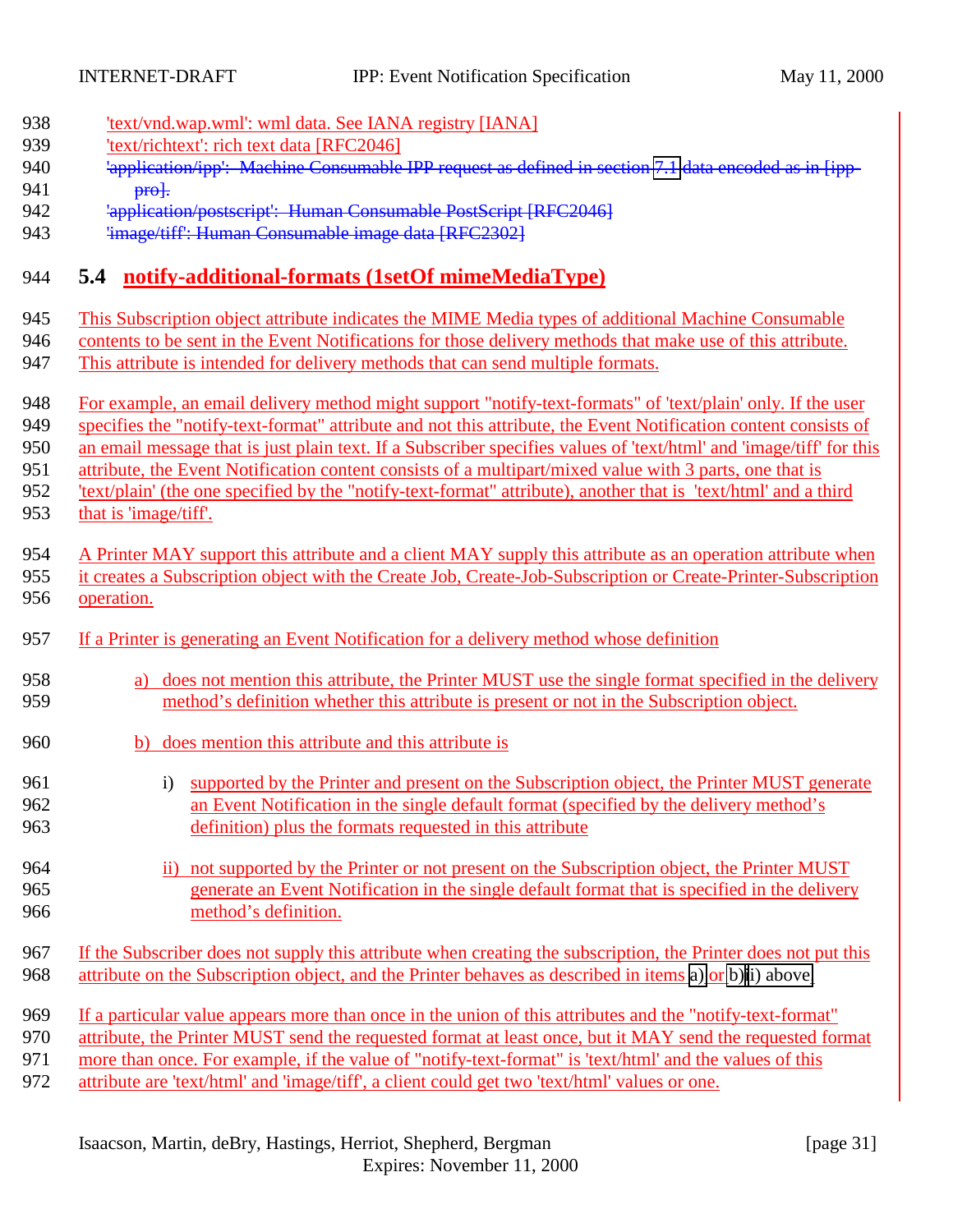- <span id="page-31-0"></span>The value of this attributes MAY be any value in the MIME registry that the Printer supports except
- 'text/plain' (because it is the default value of "notify-text-format"). If the value of this attribute contains a
- 'charset' parameter, it is ignored. The attribute "notify-charset" specifies the charset.
- Examples are:
- 977 'text/html': Human Consumable HTML data [RFC1866].
- 'text/xml': Human Consumable XML data [RFC2376].
- 'text/vnd.wap.wml': wml data. See IANA registry [IANA]
- 'text/richtext': Human Consumable rich text data [RFC2046]
- 'application/ipp': Machine Consumable IPP request as in [ipp-pro].
- 'application/postscript': Human Consumable PostScript [RFC2046]
- 'image/tiff': Human Consumable image data [RFC2302]
- 'multipart/mixed': Machine Consumable data [RFC2046]. In this context, this value acts as a wild card and requests all formats supported by Printer for the delivery method.
- 

# **5.45.5 notify-requested-attributes (1setOf type2 keyword)**

- This Subscription object attributes holds the set of additional attributes for the Printer to include in each Machine Consumable Event Notification.
- 990 A Printer MAY support this attribute and a client MAY supply this attribute as an operation attribute when
- it creates a Subscription object with the Create Job, Create-Job-Subscription or Create-Printer-Subscription
- operation.
- A Printer MUST include the attributes specified in section [7.1](#page-43-0) in each Event Notification whether it 994 supports this attribute or not.
- If a Printer supports this attribute and a Subscription object contains this attribute and the delivery method 996 generates a Machine Consumable Event Notification, the Printer MUST include in each Event Notification:
- a) the attributes specified in section [7.1](#page-43-0) and
- b) each attribute contained in this attribute and contained in the "notify-requested-attributes- supported" attribute. That is, if an attribute is contained in this attribute but not in the "notify-requested-attributes-supported" attribute, it is an unsupported value.
- If the delivery method generates a Human Consumable Event Notification, this attribute is ignored and the Printer generates the information specified in section [7.2.](#page-48-0)
- If a Printer does not support this attribute or a client does not supply this attribute, then a Printer MUST
- include in each Event Notification the attributes specified in section section [7.1](#page-43-0) and the Printer NEED
- NOT supply any additional attributes.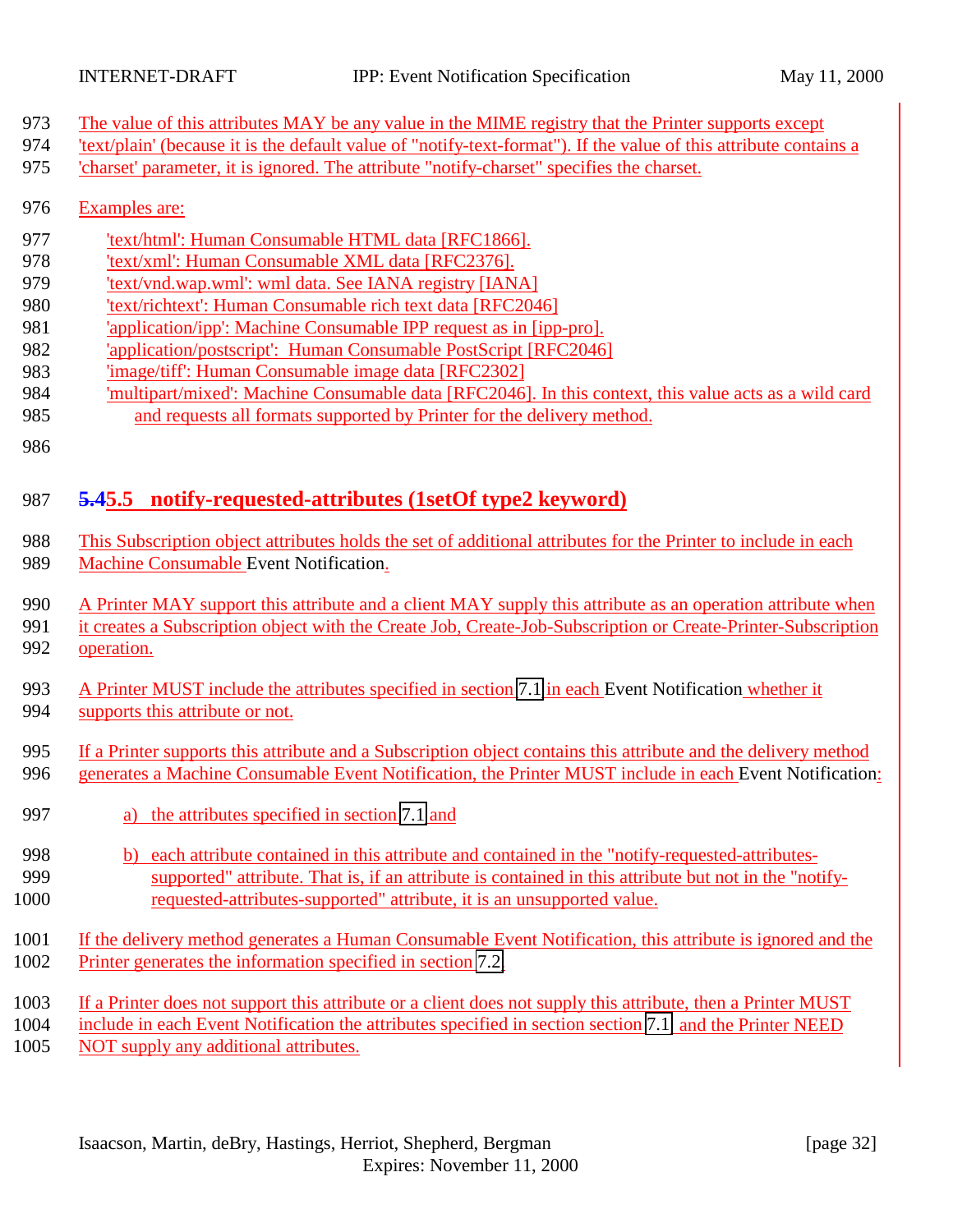## <span id="page-32-0"></span>1006 **1.45.6 notify-user-datasubscriber-user-data (octetString(63))**

1007 This REQUIRED READ-ONLY Subscription object attribute holds opaque information being sent from the

1008 Subscriber to the Notification Recipient, such as the identify identity of the Subscriber or a path or index to

1009 some Subscriber information. Or it MAY contain a key that the Notification Recipient needs in order to

- 1010 process the Event Notification. They key might be the ultimate recipient to which the Notification Recipient 1011 forward Event Notifications., such as the ultimate recipient, if the Notification Recipient is a general
- 1012 application that in turn forwards Event Notifications and the ultimate recipient isn't included in the value of
- 1013 the "notify-recipient" attribute. An Instant Messaging Service is an example of such a general application
- 1014 where the "subscriber-user-datanotify-user-data" might be the user's id for that messaging service and the
- 1015 "notify-recipient-uri" is the URL of the messaging service.
- 1016 A Printer MAY support this attribute and a client MAY supply this attribute as an operation attribute when
- 1017 it creates a Subscription object with the Create Job, Create-Job-Subscription or Create-Printer-Subscription

1018 operation. If the client does not supply this attribute, the Printer does not add it to the Subscription object. If

- 1019 a delivery method requires this attribute and the Subscription object does not have it, the delivery method
- 1020 uses an octet-string of length 0.
- 1021

# 1022 **1.55.7 notify-charset (charset)**

1023 This OPTIONAL READ-ONLY Subscription object attribute specifies the charset to be used in the Event

1024 Notification content sent to the Notification Recipient, whether the Event Notification content is Machine

- 1025 Consumable or Human Consumable. This attribute MUST NOT be used when the "notify-format" attribute
- 1026 value specifies the charset parameter in its MIME media type value, e.g., 'text/plain; charset=utf-8'.

1027 A Printer MUST support this attribute and a client MAY supply this attribute as an operation attribute when 1028 it creates a Subscription object with the Create Job, Create-Job-Subscription or Create-Printer-Subscription 1029 operation. If the client does not supply this attribute, the Printer MUST copy the value of the "attributes-

1030 charset" operation attribute to this attribute on the Subscription object.

# 1031 **1.65.8 notify-natural-language (naturalLanguage)**

1032 This OPTIONAL READ-ONLY Subscription object attribute specifies the natural language for the IPP 1033 object to use in any human readable text in the Event Notification content that is sent to the Notification

- 1034 Recipient, whether the Event Notification content is Machine Consumable or Human Consumable.
- 1035 A Printer MUST support this attribute and a client MAY supply this attribute as an operation attribute when
- 1036 it creates a Subscription object with the Create Job, Create-Job-Subscription or Create-Printer-Subscription
- 1037 operation. If the client does not supply this attribute, the Printer MUST copy the value of the "attributes-
- 1038 natural-language" operation attribute to this attribute on the Subscription object.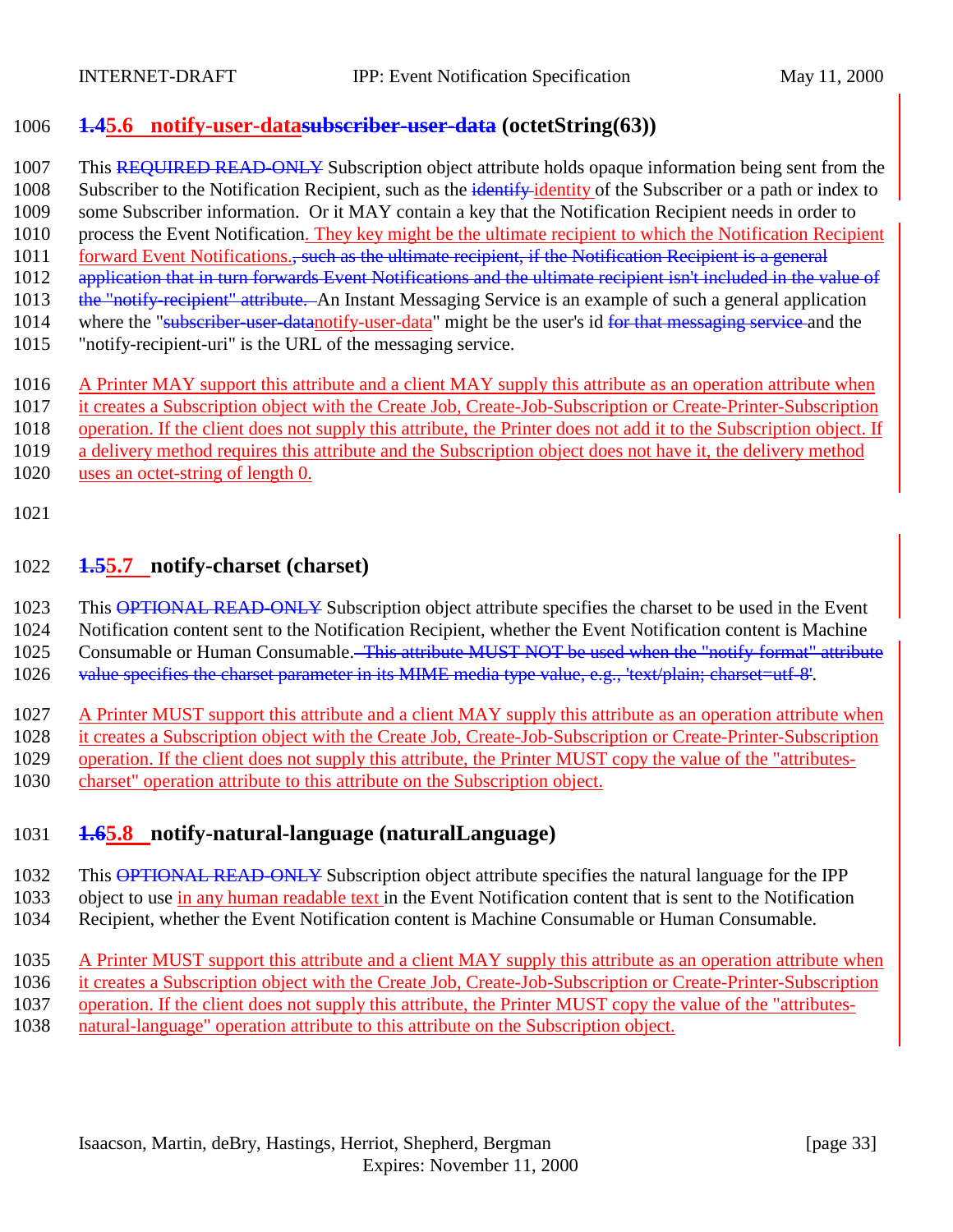### <span id="page-33-0"></span>**1.75.9 notify-sequence-idsubscription-request-id**

- 1040 This REQUIRED-READ-ONLY Subscription object attribute holds the most recent "request-idnotify-
- sequence-id" sequence number delivered in an Event Notification content to the Notification Recipient.
- A Printer MUST support this attribute and a client MUST NOT supply this attribute as an operation
- attribute when it creates a Subscription object with the Create Job, Create-Job-Subscription or Create-
- Printer-Subscription operation.
- 1045 A value of 0 indicates that no Event Notifications have been sent for this subscription. The first "request-1046 idnotify-sequence-id" sent for a subscription MUST be 1. Each Notification Recipient receives its own 1047 monotonically increasing series of "request-idnotify-sequence-id"s, operation parameters (see [ipp-mod]
- section 3.1.2), i.e., no gaps, in order to be able to detect a missing Event Notification.

# **1.85.10 notify-subscription-id subscription- (integer (1:MAX))**

- This REQUIRED READ-ONLY Subscription object attribute uniquely identifies this Subscription object instance on this Printer object or this Job object.
- A Printer MUST support this attribute and a client MUST NOT supply this attribute as an operation
- attribute when it creates a Subscription object with the Create Job, Create-Job-Subscription or Create-Printer-Subscription operation.
- The Printer object, on acceptance of a Create-Job-Subscription or Create-Printer-Subscription request,
- 1056 generates an ID which that identifies the new Subscription object on that Printer or Job. The Printer returns
- 1057 the value of the "subscription-idnotify-subscription-id" attribute as part of the response to a Create-Job-
- Subscription or Create-Printer-Subscription request. The 0 value is not included to allow for compatibility
- with "job-id" and with SNMP index values, which also cannot be 0.
- It is RECOMMENDED that Per-Printer Subscription objects be persistent. Then the Subscription objects
- 1061 including the subscription-idnotify-subscription-id remains unique across power-cycles. Even if an
- implementation does not make Per-Printer subscription objects persist, the implementation SHOULD make
- every attempt not to re-use subscription ids that subscribers might still think are valid. In other words, the
- 1064 Printer SHOULD at least keep the next subscription-idnotify-subscription-id to be assigned in non-volatile
- memory. Note: it is assumed that Per-Job subscriptions are persistent if Jobs are persistent, in order to be consistent with the persistency of Job objects. The [ipp-mod] RECOMMENDS that Job objects be
- persistent.

# **1.95.11 notify-lease-expiration-time (integer(0:MAX))**

1069 This REQUIRED-READ-ONLY Subscription object attribute specifies the time in the future when the subscription lease will expire, i.e., the "printer-up-time" value at which the lease will expire.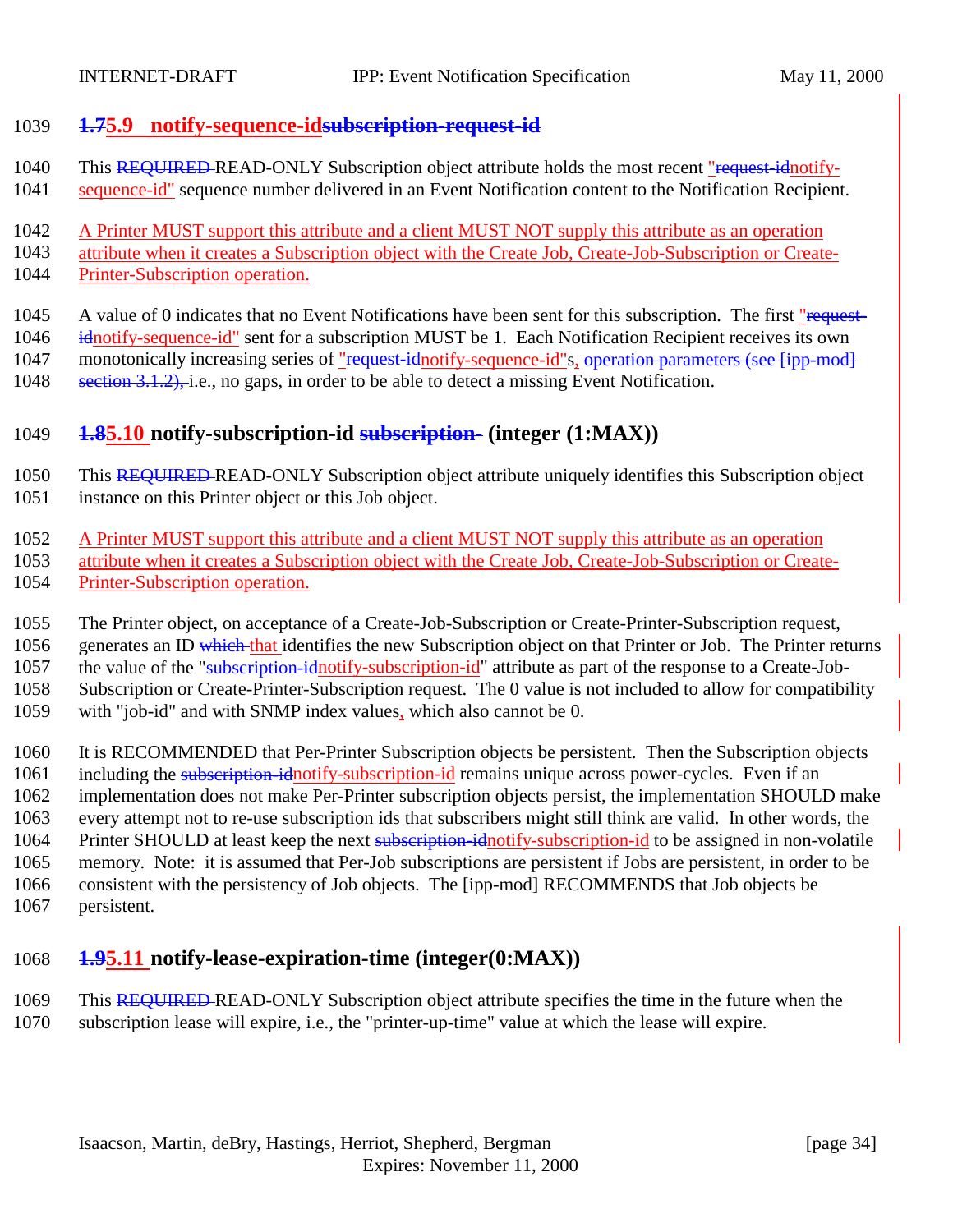- <span id="page-34-0"></span>A Printer MUST support this attribute and a client MUST NOT supply this attribute as an operation
- attribute when it creates a Subscription object with the Create Job, Create-Job-Subscription or Create-
- Printer-Subscription operation.
- When the Printer object creates a Per-Printer Subscription object, it populates this attribute with the
- appropriate value. When the indicated time arrives, the Printer MUST delete the Per-Printer Subscription
- object. Per-Job Subscription objects always return a value of 0 since Per-Job Subscriptions don't have a
- lease, but exist for the life-time of the Job instead.

 A client is able to extend a lease of a Per-Printer subscription using the Renew-Subscription operation (see section [9.3.3\)](#page-65-0). A value of 0 indicates an infinite time, if such a policy is supported as indicated in the "notify-lease-time-supported" (integer(0:MAX)) Printer Description attribute (see section [6.7\)](#page-40-0) and the subscriber is authorized to request an infinite lease. A Per-Job subscription cannot be renewed.

 Note: In order to compute the number of seconds remaining in a Per-Printer Subscription lease, a client can subtract the "notify-server-up-time" Subscription object attribute (see section [5.14\)](#page-35-0) from the "notify-lease-expiration-time" Subscription object attribute.

# **1.105.12 printer-uri (uri)**

- 1086 This REQUIRED READ-ONLY Subscription object attribute identifies the Printer object that created this Subscription object.
- A Printer MUST support this attribute and a client MUST NOT supply this attribute as an operation
- attribute when it creates a Subscription object with the Create Job, Create-Job-Subscription or Create-Printer-Subscription operation.
- When a Printer object creates a Subscription object, it populates this attribute with the Printer object URI that was used in the create request. This attribute permits a client to identify the Printer object URI that was used to create this Subscription object, i.e., what security scheme was used.
- 

# **1.115.13 subscriber-user-name (name(MAX))**

- 1096 This REQUIRED-READ-ONLY Subscription object attribute contains the name of the user that created the Subscription object.
- A Printer MUST support this attribute and a client MUST NOT supply this attribute as an operation attribute when it creates a Subscription object with the Create Job, Create-Job-Subscription or Create-Printer-Subscription operation.
- The Printer object sets this attribute to the most authenticated printable name that it can obtain from the
- authentication service over which the IPP operation was received. This attribute is intended to help a
- human user determine for which Per-Printer Subscriptions they are the Subscriber. Only if such is not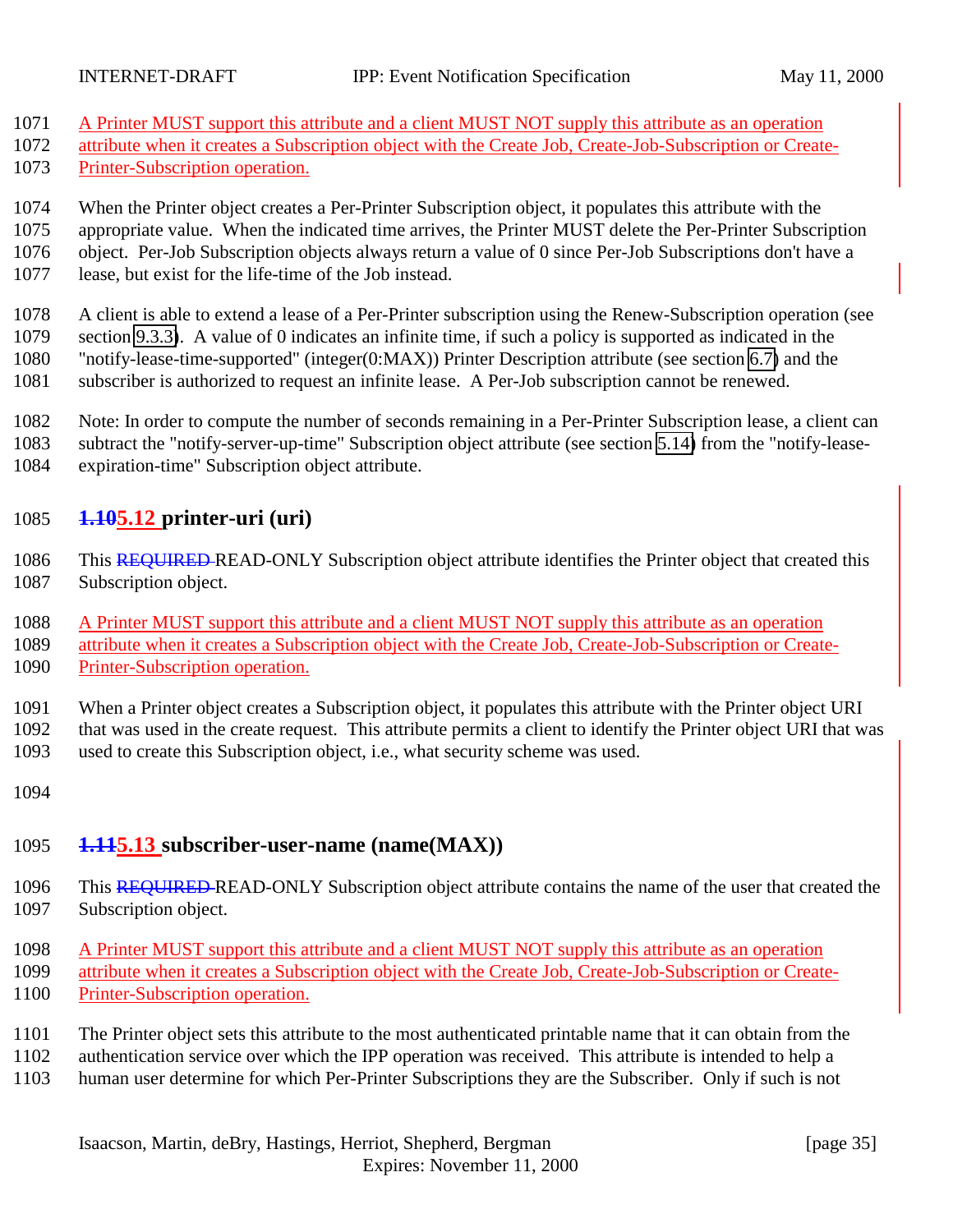<span id="page-35-0"></span>

- available, does the Printer object use the value supplied by the client in the "requesting-user-name"
- operation attribute of the create operation (see [IPP-MOD] Sections 4.4.2, 4.4.3, and 8). For Per-Job
- subscriptions created as part of the Job creation operation, the value of the "subscriber-user-name" is the
- same as the "job-originating-user-name" Job attribute (see [ipp-mod] section 4.3.6).
- The value of the "subscriber-user-name" is implementation dependent when a server accepts a request and forwards it to a downstream IPP Printer (see [Figure 2](#page-12-0) and the [ipp-iig]).
- Note: The Printer object needs to keep an internal originating user id of some form, typically as a credential

of a principal, with the Subscription object. Since such an internal attribute is implementation-dependent

and not of interest to clients, it is not specified as a Subscription Description attribute. This originating user

id is used for authorization checks (if any) on all subsequent operations.

# **1.125.14 notify-server-up-time (integer(1:MAX))**

- 1115 This REQUIRED-READ-ONLY Subscription object attribute indicates the amount of time (in seconds) that the Printer or Notification Delivery Service implementation has been up and running.
- A Printer MUST support this attribute and a client MUST NOT supply this attribute as an operation
- attribute when it creates a Subscription object with the Create Job, Create-Job-Subscription or Create-Printer-Subscription operation.
- This attribute is an alias for the Printer's "printer-up-time" attribute" (see [ipp-mod] section 4.4.29) if the
- Printer is keeping the Subscription objects or is the up time for the Notification Delivery Service if the

Printer has delegated the responsibility for keeping Subscription objects to a notification delivery service, in

an analogous way that the Job's "job-printer-up-time" is an alias for "printer-up-time" Printer attribute (see

- [ipp-mod] section 4.3.13.4).
- Note: The purpose of this attribute is so that a client can request this attribute in a Get-Subscription-
- Attributes or Get-Subscriptions request and use the value returned in combination with the "notify-lease-
- expiration-time" (see section [5.11\)](#page-33-0) in order to display the wall clock time equivalent to the user. The
- difference between this attribute and the 'integer' value of the "notify-lease-expiration-time" attribute is the
- number of seconds in the future that the subscription will expire. A client can compute the wall-clock time
- at which the subscription will expire by adding this difference to the client's wall-clock time.

# **1.135.15 notify-persistence-granted (boolean)**

- This REQUIRED READ-ONLY Subscription object attribute indicates whether or not the Per-Job or Per-Printer Subscription is persistent, i.e., saved across power cycles in an implementation-define manner.
- A Printer MUST support this attribute and a client MUST NOT supply this attribute as an operation
- attribute when it creates a Subscription object with the Create Job, Create-Job-Subscription or Create-
- Printer-Subscription operation.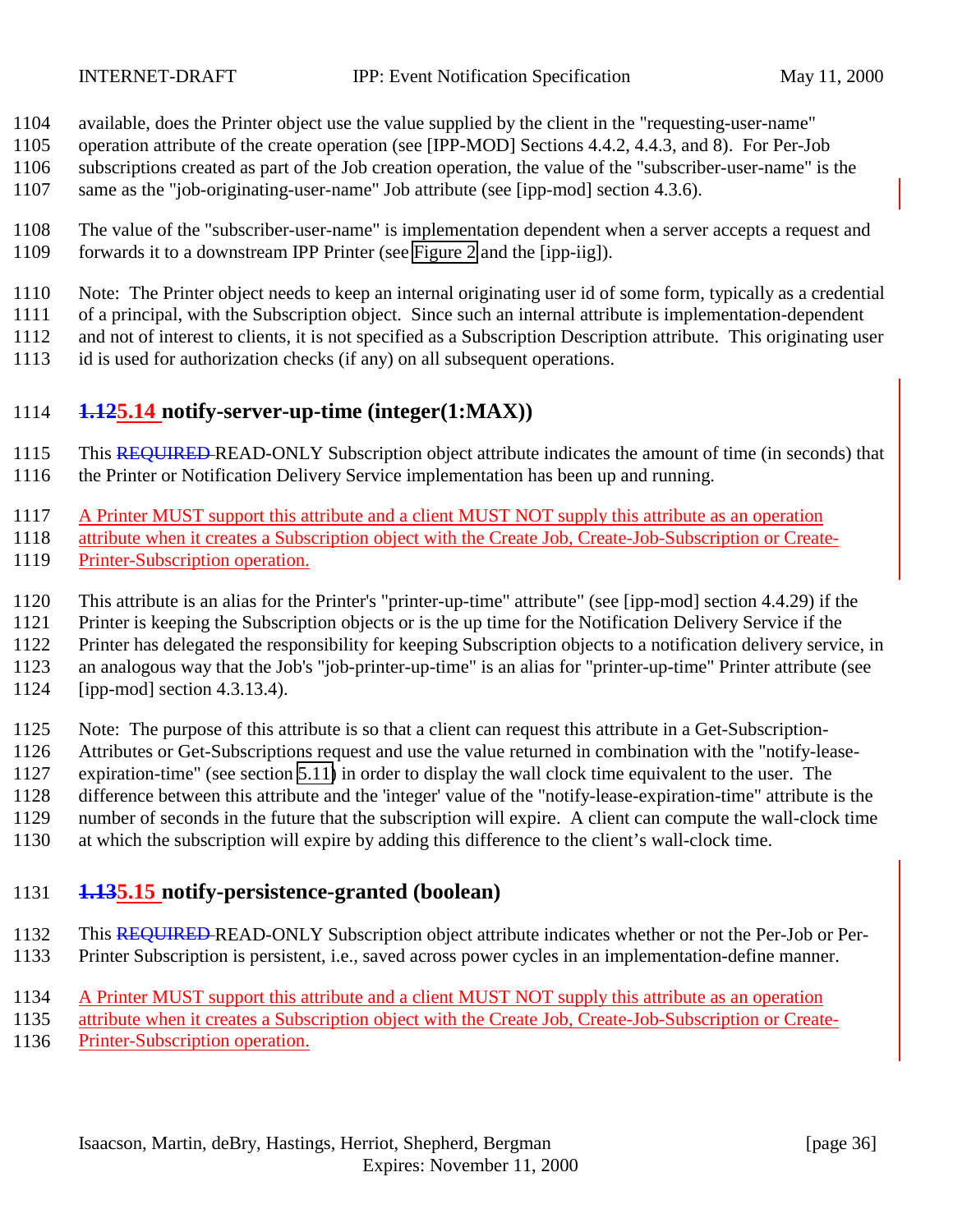# <span id="page-36-0"></span>1137 **6 Printer Description Attributes related to Notification**

#### 1138 **This section defines the Printer Description attributes that are related to Notification. [Table 6](#page-38-0) –** 1139 **[REQUIRED non-READ-ONLY Printer Description attributes associated with Notification](#page-38-0)**

| Printer object attributes:                                  |
|-------------------------------------------------------------|
| notify-schemes-supported (1setOf uriScheme)                 |
| notify-events-default (1setOf type2 keyword)                |
| notify-events-supported (1setOf type2 keyword)              |
| notify-max-events-supported (integer(5:MAX))                |
| notify-text-format-supported (1setOf mimeMediaType)         |
| notify-max-printer-subscriptions-supported (integer(0:MAX)) |
| notify-lease-time-supported (rangeOfInteger(0:MAX))         |

[notify-lease-time-default \(integer\(0:MAX\)\)](#page-38-0)

1140 [Table 6 lists the Printer Description attributes that a Printer MUST conditionally support and that are not](#page-38-0)

- 1141 [READ-ONLY. A Printer MUST support the listed attribute if it supports the Create-Job-Subscriptions](#page-38-0)
- 1142 [operation.](#page-38-0)

### 1143 **[Table 7 – Conditionally REQUIRED non-READ-ONLY Printer Description attributes associated](#page-38-0)** 1144 **[with Notification](#page-38-0)**

[Printer object attributes:](#page-38-0)

[notify-max-job-subscriptions-supported \(integer\(0:MAX\)\)](#page-38-0)

- 1145
- 1146 Table 8 [lists the Printer Description attributes that a Printer MAY support and that are not READ-ONLY.](#page-38-0)

#### 1147 **[Table 8 - OPTIONAL non-READ-ONLY Printer Description attributes associated with Notification](#page-38-0)**

[Printer object attributes:](#page-38-0)

[notify-additional-formats-supported \(1setOf mimeMediaType\)](#page-38-0)

notify-requested-attributes-supported (1setOf type2 keyword)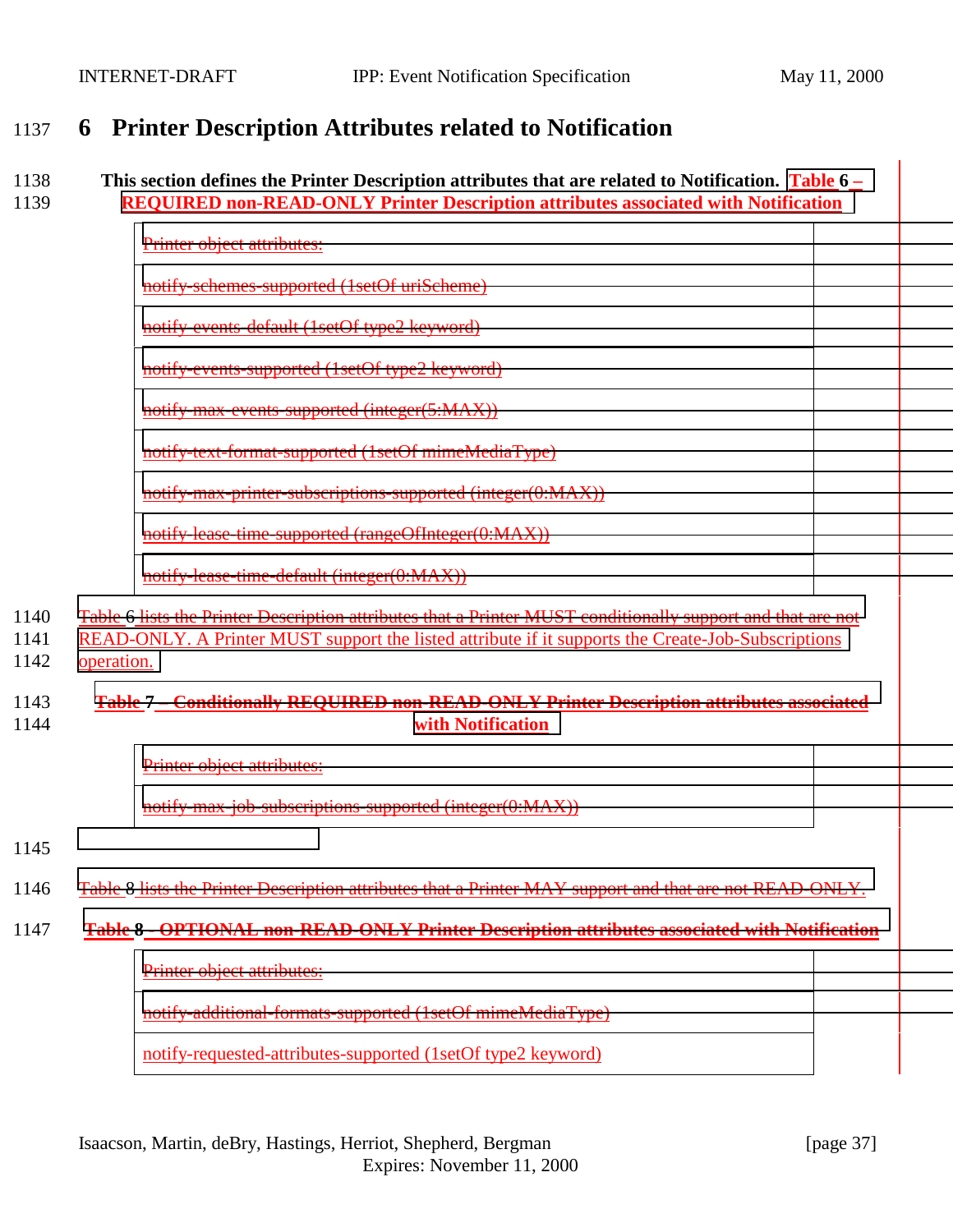Printer object attributes:

[persistent-jobs-supported \(boolean\)](#page-38-0)

[persistent-subscriptions-supported \(boolean\)](#page-38-0)

- 1148 [Table 8 lists the Printer Description attributes that a Printer MAY support and that are READ-ONLY.](#page-38-0)
- 1149 [Table 9](#page-38-0) lists the Printer Description attributes and indicates the Printer support required for conformance 1150 and whether or not the attribute is READ-ONLY:  $\pm$
- 1151 Table 6 lists the Printer Description attributes that a Printer MUST support and that are not READ-ONLY.

### 1152 **Table 6 – REQUIRED non-READ-ONLY Printer Description attributes associated with Notification**

Printer object attributes:

notify-schemes-supported (1setOf uriScheme)

notify-events-default (1setOf type2 keyword)

notify-events-supported (1setOf type2 keyword)

notify-max-events-supported (integer(5:MAX))

notify-text-format-supported (1setOf mimeMediaType)

notify-max-printer-subscriptions-supported (integer(0:MAX))

notify-lease-time-supported (rangeOfInteger(0:MAX))

notify-lease-time-default (integer(0:MAX))

- 1153 Table 6 lists the Printer Description attributes that a Printer MUST conditionally support and that are not
- 1154 READ-ONLY. A Printer MUST support the listed attribute if it supports the Create-Job-Subscriptions 1155 operation.

#### 1156 **Table 7 – Conditionally REQUIRED non-READ-ONLY Printer Description attributes associated** 1157 **with Notification**

Printer object attributes:

notify-max-job-subscriptions-supported (integer(0:MAX))

#### 1158

1159 [Table 8](#page-38-0) lists the Printer Description attributes that a Printer MAY support and that are not READ-ONLY.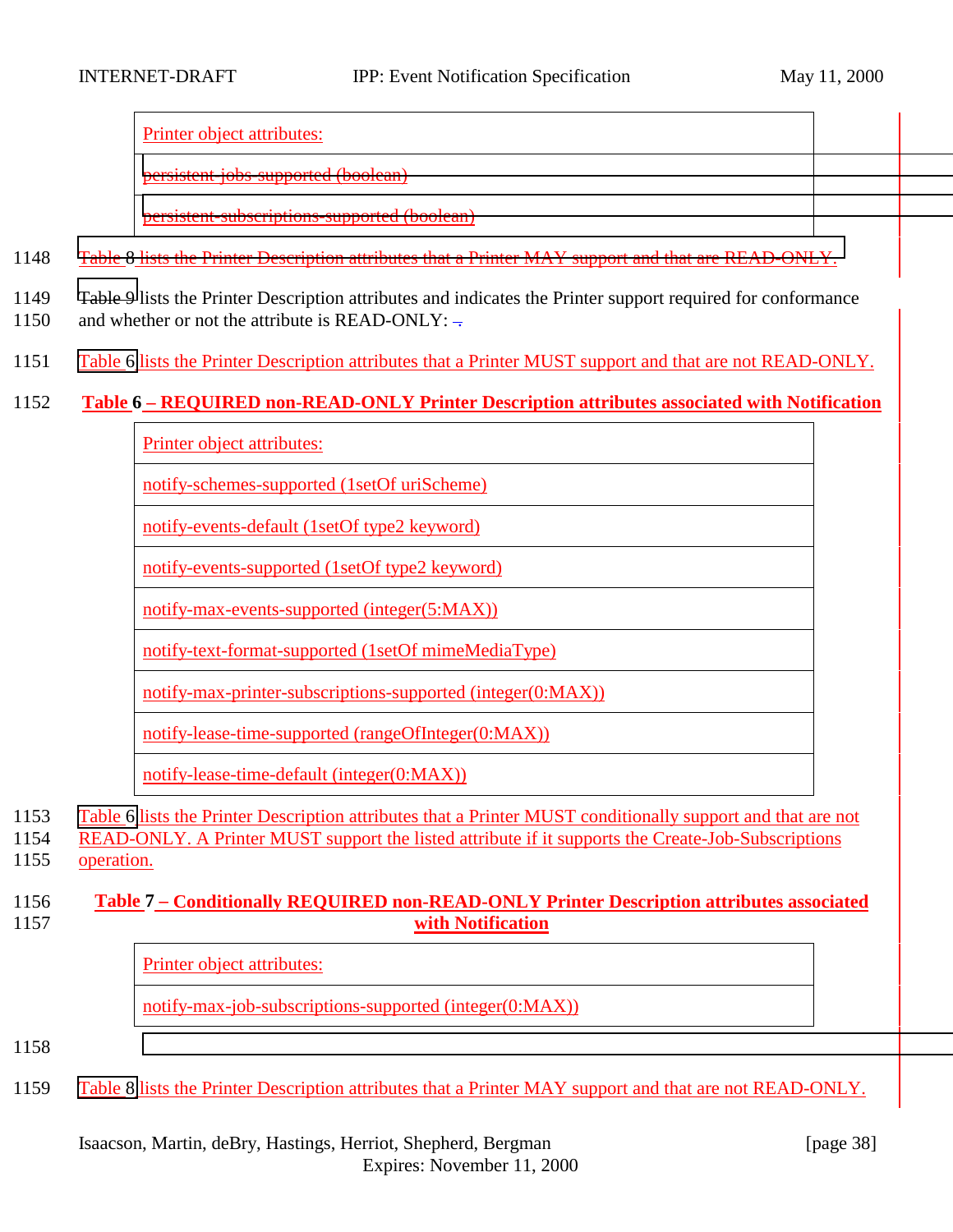### <span id="page-38-0"></span>**Table 8 - OPTIONAL non-READ-ONLY Printer Description attributes associated with Notification**

Printer object attributes:

notify-additional-formats-supported (1setOf mimeMediaType)

notify-requested-attributes-supported (1setOf type2 keyword)

persistent-jobs-supported (boolean)

persistent-subscriptions-supported (boolean)

Table 8 lists the Printer Description attributes that a Printer MAY support and that are READ-ONLY.

### **Table 9 - OPTIONAL READ-ONLY Printer Description attributes associated with Notification**

Printer object attributes:

printer-state-change-time (integer(1:MAX))

printer-state-change-date-time (dateTime)

### **6.1 notify-schemes-supported (1setOf uriScheme)**

 This REQUIRED Printer attribute describes the notification delivery methods supported by this Printer object. Standard values are defined in Section [5.1.](#page-23-0)

The usual way for a client to determine whether an IPP Printer supports a feature is to query the Printer's

"operations-supported" attribute. If a client wants to determine if a Printer supports the "notify-xxx"

operation attributes, it could check for the value of Create-Printer-Subscription in the "operations-

supported" attribute, but the RECOMMENDED way is for the client to check for the existence of this

attribute.

# **6.2 notify-events-default (1setOf type2 keyword)**

- This REQUIRED Printer attribute identifies the event values if the client does not supply the "notify-
- events" operation attribute in a Subscription Creation operation. Any value in this attribute MUST also appear in the "notify-events-supported" attribute, i.e., be a supported event.
- 

# **6.3 notify-events-supported (1setOf type2 keyword)**

- This REQUIRED Printer attribute identifies the events supported by this Printer object for both Per-Job and
- Per-Printer subscriptions, which MUST be the same. Standard values are defined in Section [5.2.](#page-25-0)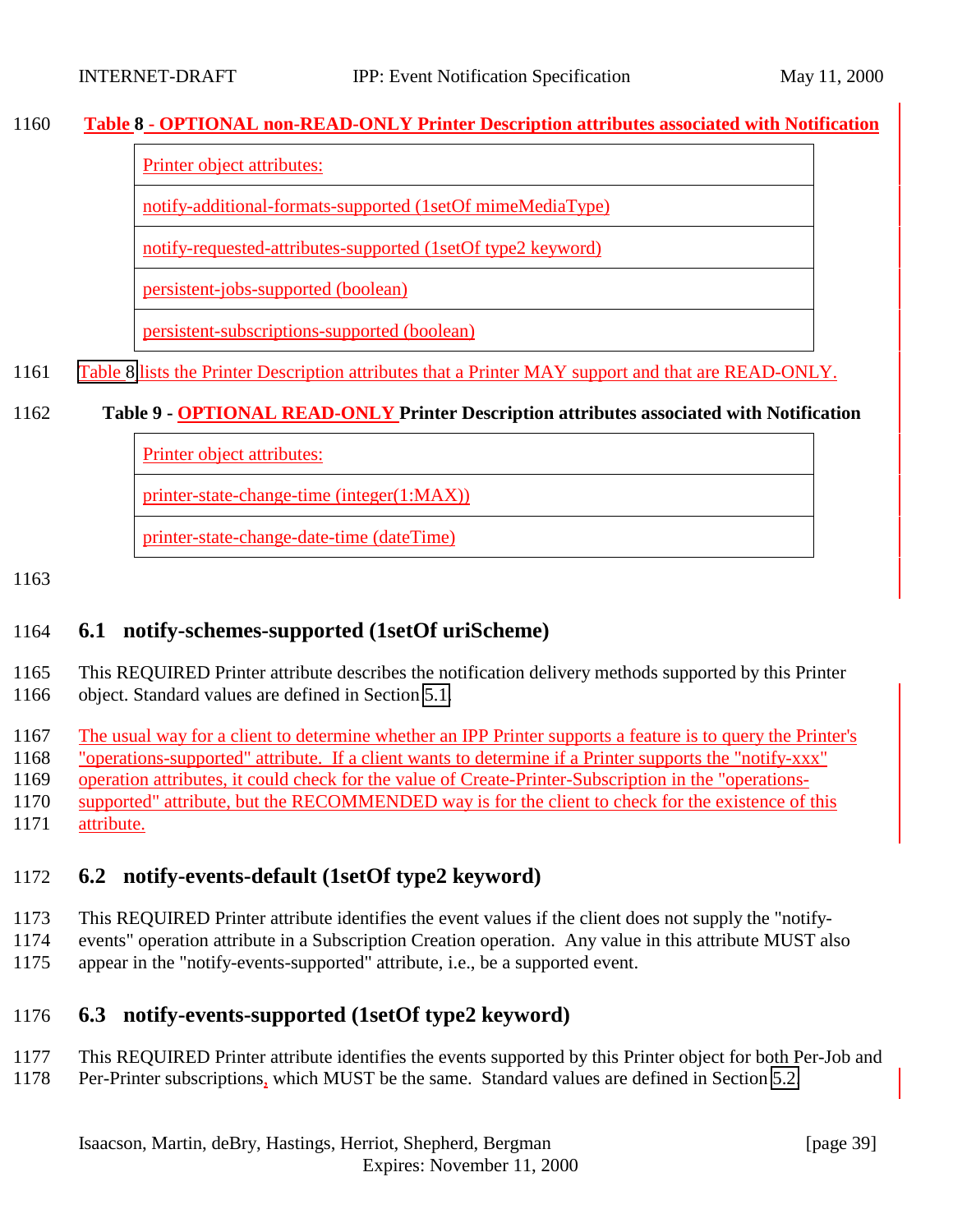### 1179 **6.4 notify-max-events-supported (integer(5:MAX))**

- 1180 This REQUIRED Printer attribute specifies the maximum number of events that are supported in a single
- 1181 Per-Job or Per-Printer subscription, which must be the same. A Printer MUST support at least 5 events per
- 1182 subscription, so that clients can depend on at least 5 events in a single subscription. If the number of events
- 1183 supplied by a client in a subscription exceeds this number the value of this attribute, the Printer MUST
- 1184 rejects the request and returns the 'client-error-too-many-events (see section [15.4\)](#page-72-0). If notification is not
- 1185 supported, this attribute MUST NOT be supported.

# 1186 **6.5 notify-text-format-supported (1setOf mimeMediaType)**

- 1187 This REQUIRED Printer attribute identifies the MIME media types supported for the value of the "notify-
- 1188 text-format" attribute. See section [5.3](#page-29-0) for details and some example values.
- 1189 If a delivery method supports the "notify-text" attribute or a Human Consumable form, then it must support 1190 all values of this attribute.
- 1191 This REQUIRED Printer attributes identifies the MIME media types supported for Human Consumable
- 1192 and/or Machine Consumable notification content that the subscriber can control, if any. If the Notification
- 1193 content is fixed by the implementation, then the value of this attribute is that MIME media type, if is has
- 1194 been registered, or the 'none' out-of-band value (see section [1.1\)](#page-69-0) otherwise. See the definition of the
- 1195 "notify-format" attribute in section [5.3](#page-29-0) for details and some example values.
- 1196 Not all formats listed in the "notify-format-supported" attribute need be available with all delivery methods
- 1197 specified in the "notify-schemes-supported". However, all Human Consumable formats, if any, SHOULD
- 1198 be available with all delivery methods. It is much harder to support a Human Consumable format because
- 1199 of localization issues. Once the code is written to support a particular Human Consumable format, it is easy
- 1200 to transmit it on any of the supported notify-schemes. Thus, if a vendor decides to support a notify-scheme,
- 1201 it has already committed to implement the Machine Consumable format. This may be simple if existing
- 1202 code can be reused, e.g. application/ipp and or more difficult if new code must be written, e.g., it is SNMP.

# 1203 **6.76.6 notify-max-printer-subscriptions-supported (integer(0:MAX))**

- 1204 This REQUIRED Printer attribute specifies the maximum number of Per-Printer subscriptions that are 1205 supported by multiple Create-Printer-Subscription requests, i.e., the maximum number of un-expired Per-1206 Printer Subscription objects that the Printer supports at a time. A value of 0 indicates no effective 1207 maximum. A Printer MUST support at least 1 Per-Printer subscription. If the number of Per-Printer 1208 subscriptions exceeds the value of this attribute or would exceed some implementation-defined total 1209 number of Per-Printer Subscriptions for the Printer (if any), the Printer rejects the Create-Printer-
- 1210 Subscription request and returns the 'client-error-too-many-subscriptions' (see section [15.3\)](#page-71-0).
- 1211 If a Printer does not support Per-Printer Subscriptions, then it MUST NOT support this attribute. None the
- 1212 less, the RECOMMENDED way for a client to determine whether or not a Printer supports Per-Printer
- 1213 Subscriptions is to query the "operations-supported" to see if the Create-Printer-Subscriptions operation is
- 1214 supported, rather than querying this attribute.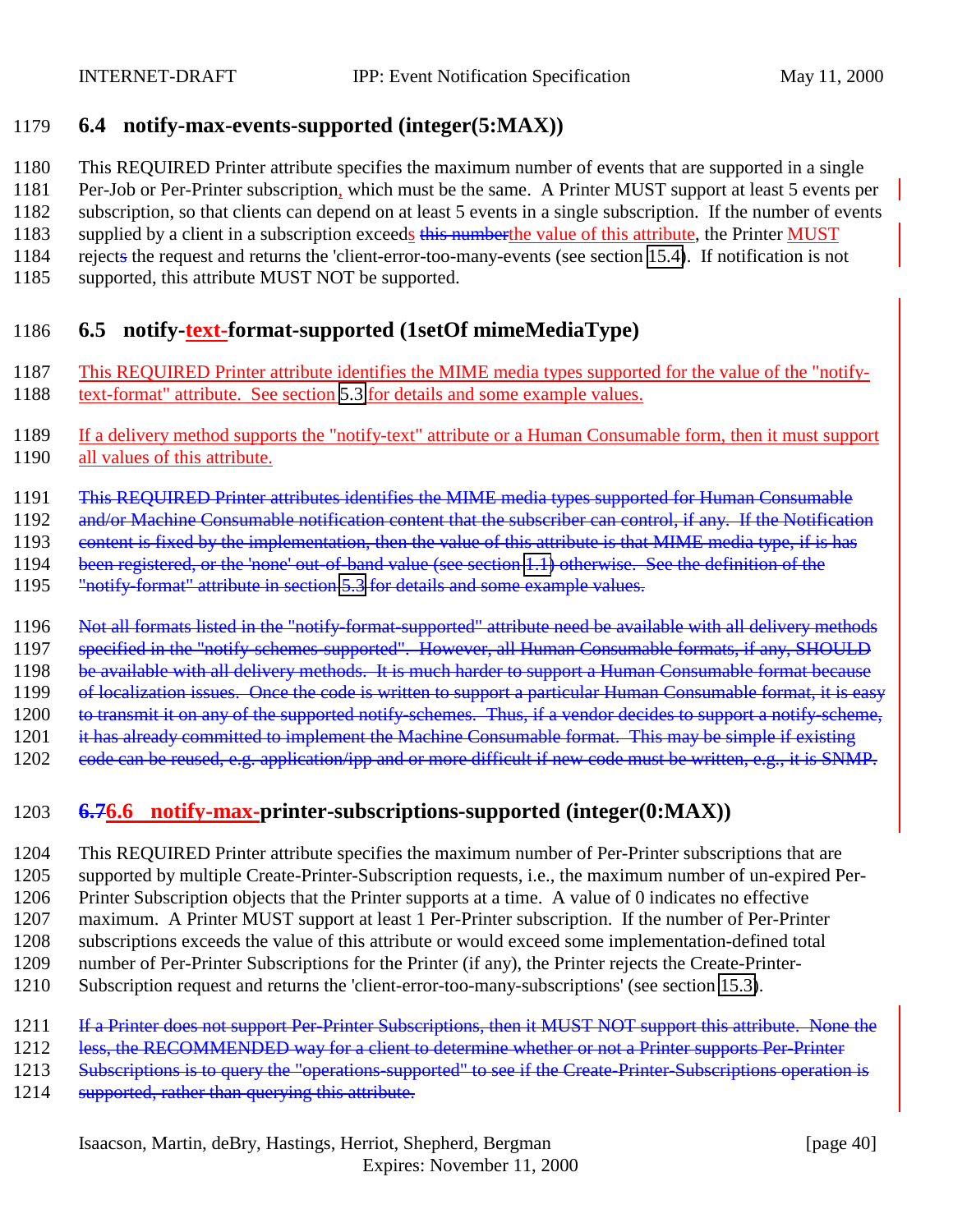### <span id="page-40-0"></span>**6.86.7 notify-lease-time-supported (rangeOfInteger(0:MAX))**

This REQUIRED Printer attribute specifies the range of values in seconds that are supported for the

"notify-lease-time-requested" operation attribute in a Create-Printer-Subscription or Renew-Subscription

request for a Per-Printer subscription. When the lease time expires for a Per-Printer Subscription without

renewing, the Printer MUST delete the Subscription object. If the client requests a value outside this range,

- the Printer MUST grant a value that is in this range (see section [5.11\)](#page-33-0). A value of 0 indicates an infinite
- 1221 lease, i.e., one that does not expire.

### **6.96.8 notify-lease-time-default (integer(0:MAX))**

This REQUIRED Printer attribute specifies the value of the lease time that the Printer object has been

configured to assume if the client does not supply a "notify-lease-time-requested" operation attribute in the

Create-Printer-Subscription or Renew-Subscription requests.

# **6.9 notify-max-job-subscriptions-supported (integer(0:MAX))**

 If a Printer supports the OPTIONAL Create-Job-Subscriptions operation, it MUST support this attribute, and a Printer does not support the Create-Job-Subscriptions operation, it MUST NOT support this attribute.

This Printer attribute specifies the maximum number of Per-Job subscriptions that are supported for a job,

i.e., the maximum number of subsequent Create-Job-Subscription operation requests in combination for a

job. A value of 0 indicates no effective maximum. A Printer MUST support at least 1 Per-Job

subscription. If a Create-Job-Subscription request would exceed this number, the Printer rejects the request

and returns the 'client-error-too-many-subscriptions' (see section [15.3\)](#page-71-0).

# **6.10 notify-additional-formats-supported (1setOf mimeMediaType)**

- This OPTIONAL Printer attribute identifies the MIME media types supported for the value of the "notify-
- additional-formats" attribute. See section [5.4](#page-30-0) for details and some example values. If a Printer supports the
- "notify-additional-formats" attribute, it MUST support this attribute.
- If a Printer does not support this attribute, then it also does not support the "notify-additional-formats"
- 1239 attribute and the Printer it MUST behave as described in section [5.4.](#page-30-0)

### **6.11 notify-requested-attributes-supported (1setOf type2 keyword)**

- This OPTIONAL Printer attribute specifies the attribute names that can be values of the "notify-requested-
- attributes" in the Create-Job, Print-Job, Validate-Job, Create-Job-Subscription and Create-Printer-
- Subscription operations. This attribute MAY contain any Printer attribute, Job attribute or Subscription
- attribute that the Printer supports in an Event Notification. It MUST NOT contain any of the attributes in
- Section [7.1](#page-43-0) that a Printer automatically puts in an Event Notification; it would be redundant.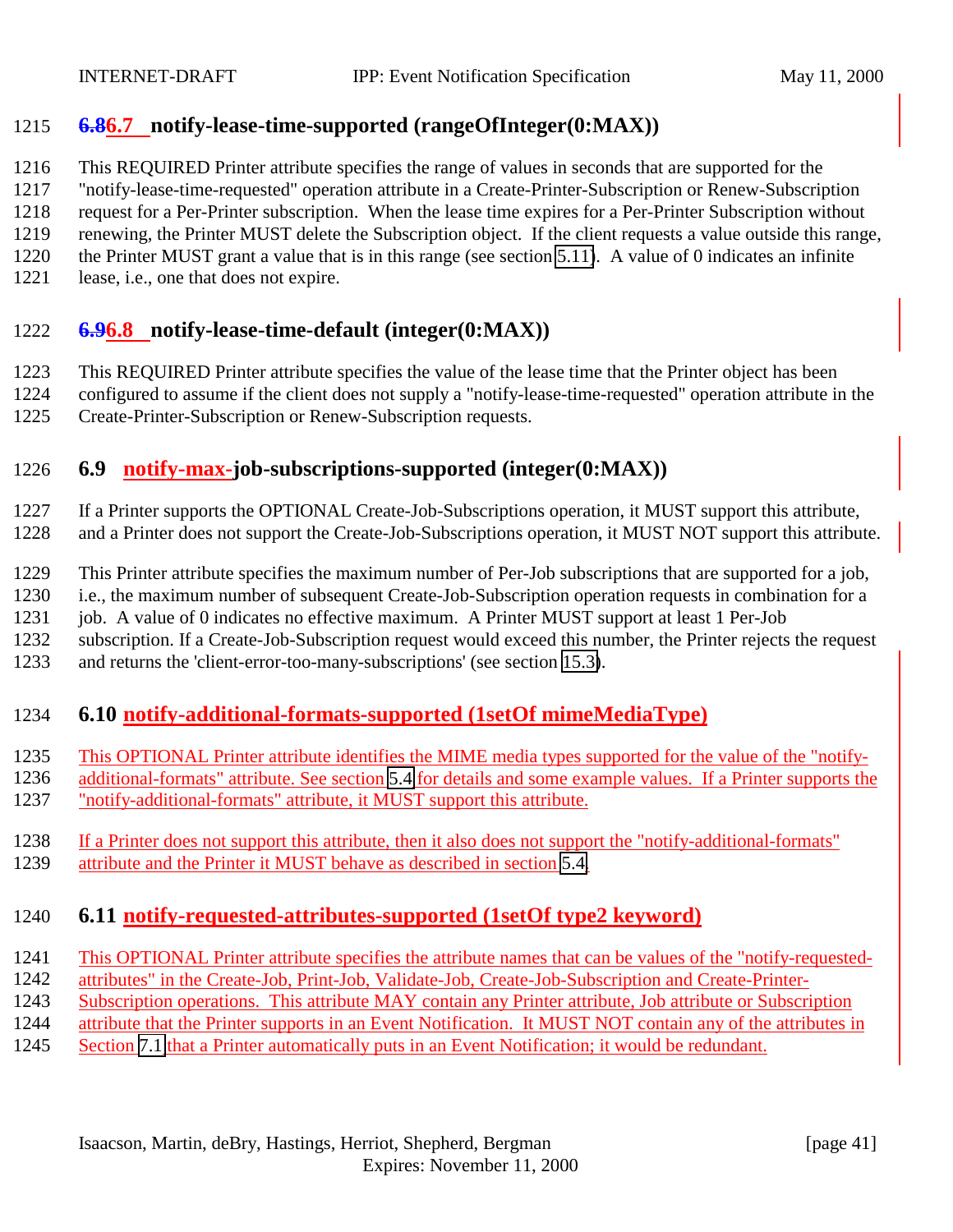### <span id="page-41-0"></span>**6.106.12 persistent-jobs-supported (boolean)**

This OPTIONAL Printer attribute indicates whether or not the Printer supports persistent Jobs, i.e., Jobs

- object that are preserved across power cycles. If Jobs are persistent, then Per-Job Subscriptions MUST also
- be persistent, since they are part of the Job object. It is RECOMMENDED that Jobs (and Per-Job
- Subscriptions) be persistent.
- 1251 As with any settable attribute, if the Printer supports setting this attribute to more than one value, then the
- 1252 value being set MUST control whether or not the Printer keeps Jobs persistently as per the rules in [ipp-
- 1253 set]). As with any settable attribute, if the Printer only supports one value, it MAY support this attribute
- 1254 either (1) as settable to that one value, or as not-settable, depending on implementation (see [ipp-set]).

### **6.116.13 persistent-subscriptions-supported (boolean)**

- This OPTIONAL Printer attribute indicates whether or not the Printer supports persistent Per-Printer
- Subscriptions, i.e., Subscription objects that are preserved across power cycles. When this value is 'true' the

implementation MAY support some that are persistent and some that are not. If the value is 'false' or the

attribute is not supported, Per-Printer Subscriptions MUST NOT be persistent. It is RECOMMENDED

- that Per-Printer subscriptions be persistent.
- 1261 As with any settable attribute, if the Printer supports setting this attribute to more than one value, then the
- 1262 value being set MUST control whether or not the Printer keeps Jobs persistently as per the rules in [ipp-
- 1263 set]). As with any settable attribute, if the Printer only supports one value, it MAY support this attribute
- 1264 either (1) as settable to that one value, or as not-settable, depending on implementation (see [ipp-set]).

### **6.126.14 printer-state-change-time (integer(1:MAX))**

This OPTIONAL READ-ONLY Printer attribute records the time, i.e., copy of the Printer's "printer-up-

- time" attribute, that the Printer's "printer-state" attribute was last changed. On power-up, the Printer
- populates the "printer-state-change-time" from its "printer-up-time" attribute, so that it always has a value.

### **6.136.15 printer-state-change-date-time (dateTime)**

- This OPTIONAL READ-ONLY Printer attribute records the date and time, i.e., copy of the Printer's
- "printer-current-time" (dateTime) attribute (see [ipp-mod] section 4.4.30), that the Printer's "printer-state"
- attribute was last changed. On power-up, the Printer populates the "printer-state-change-date-time" from its
- "printer-current-time" attribute, so that it always has a value.

# **7 Event Notification Content**

### This section defines the Event Notification content that the Notification Source sends asynchronously when an event occurs to each Notification Recipient based on the subscription information stored with the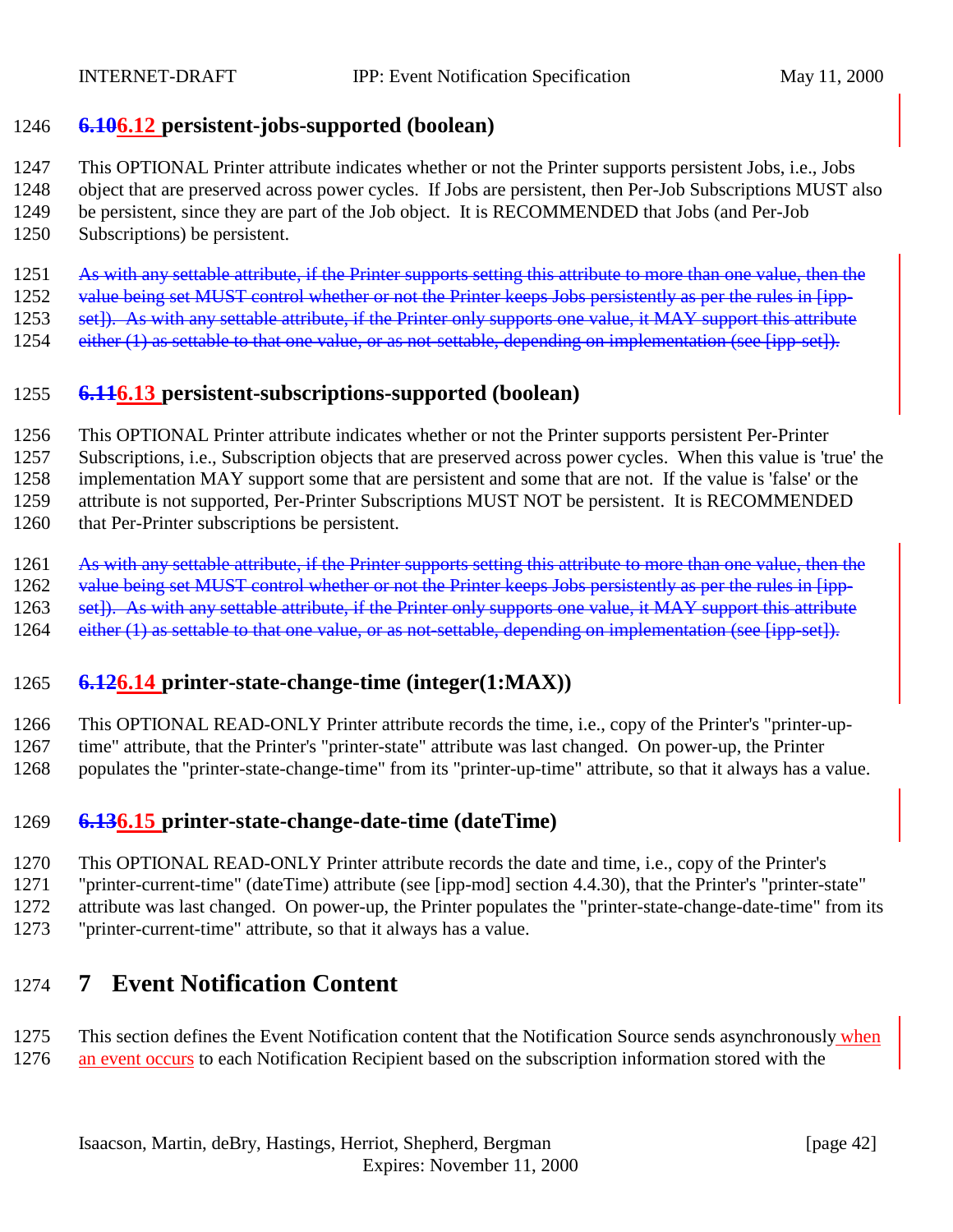| 1277 | subscription. The Event Notification MAY be sent by the IPP Printer or a third party Notification Service        |
|------|------------------------------------------------------------------------------------------------------------------|
| 1278 | (see section 2.3).                                                                                               |
| 1279 | When an event occurs, the Printer MUST create an Event Notification with the content that the delivery           |
| 1280 | method specifies. The content contains the value of attributes specified by the delivery method. The Printer     |
| 1281 | obtains the values immediately after the event occurs. For example, if the "printer-state" attribute changes     |
| 1282 | from 'pending' to 'processing', the event 'printer-state-changed' occurs and the Printer puts various attributes |
| 1283 | into the Event Notification, including "printer-up-time" and "printer-state" with the values that they have      |
| 1284 | immediately after the event occurs, i.e. the value of "printer-state" is 'processing'.                           |
| 1285 | If two events occur simultaneously, or nearly so (e.g. "printer-up-time" has the same value for both), the       |
| 1286 | Printer MUST create a separate Event Notification for each event. Depending on the delivery method, the          |
| 1287 | Printer MAY combine several Event Notifications into a single compound Event Notification. In this case,         |
| 1288 | each Event Notification MAY have the same value of "printer-up-time", but if these two nearly-                   |
| 1289 | simultaneously events represent two successive 'printer-state-changed' events one from 'idle' to 'processing'    |
| 1290 | and another from 'processing' to 'stopped', the Printer SHOULD accurately report the "printer-state" of the      |
| 1291 | first event as 'processing' and the second event as 'stopped'.                                                   |
| 1292 | In either case, even if a Subscription object is listening for more than one event, and several of those events  |
| 1293 | occur in quick succession, each event MUST generate a separate Event Notification.                               |
| 1294 | The notification delivery method either models the Notification as a (1) request if the IPP Printer sends the    |
| 1295 | Notification to the Notification Recipient when the event occurs or as $a(2)$ response if the IPP Printer is     |
| 1296 | queried for the Notification by a Notification Recipient:                                                        |
| 1297 | After the Printer has created the Event Notification, the Printer delivers it. Depending on the delivery         |
| 1298 | method, the Printer delivers the Event Notification via either a                                                 |
| 1299 | Push: The the IPP Printer sends the Event Notification shortly after an event occurs. For some                   |
| 1300 | delivery methods, the Notification Recipient either MUST send a response; for others it MUST                     |
| 1301 | NOT send a response.                                                                                             |
| 1302 | Pull: The IPP Printer saves Event Notifications for some event-lease time and expects the                        |
| 1303 | Notification Recipient to request events. The IPP Printer returns the events in a response to such a             |
| 1304 | request.                                                                                                         |
| 1305 | Request: If the delivery method defines that the IPP Printer sends the Notification, then the delivery           |
| 1306 | method also defines whether or not the Notification Recipient returns a response. If the IPP Printer             |
| 1307 | sends a Notification request, it uses the "operation-id alternative for item #Error! Reference source            |
| 1308 | not found. in Table 9:                                                                                           |
| 1309 | Response: If the delivery method defines that the IPP Printer supports an operation that returns a               |
| 1310 | Notification as a response to the Notification Recipient, it uses the "status-code" alternative for item         |
| 1311 | <b>#Error! Reference source not found. in Table 9.</b>                                                           |
| 1312 | The next two sections describe the attributes to be included in the content of Event Notifications.              |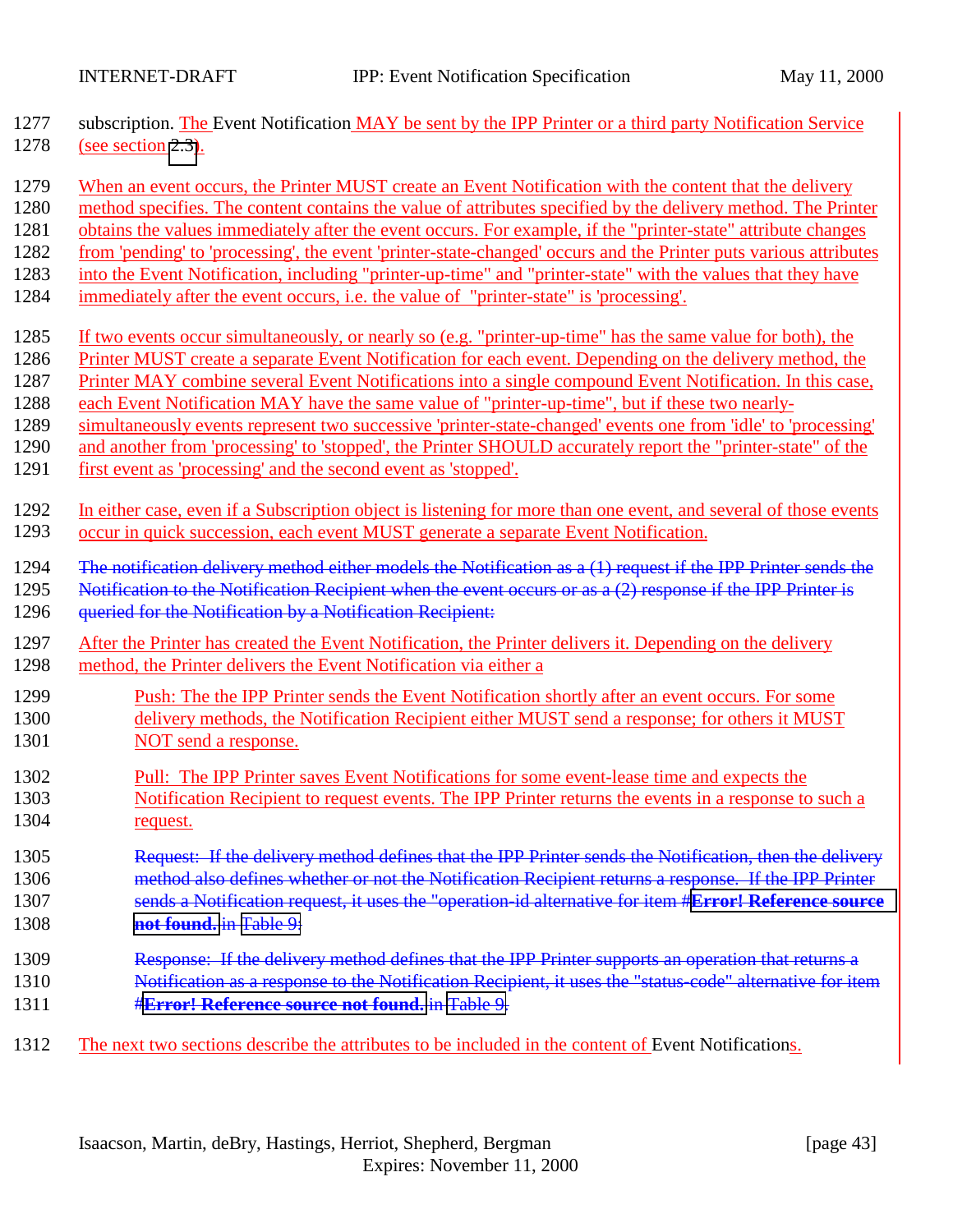<span id="page-43-0"></span>

| 1313<br>1314                                                 | Each delivery method is defined in a separate document (i.e. not in this document). Such a document<br>specifies                                                                                                                                                                                                                                                                                                                                                                                                                                                                                                                                                                                                                                                                                        |
|--------------------------------------------------------------|---------------------------------------------------------------------------------------------------------------------------------------------------------------------------------------------------------------------------------------------------------------------------------------------------------------------------------------------------------------------------------------------------------------------------------------------------------------------------------------------------------------------------------------------------------------------------------------------------------------------------------------------------------------------------------------------------------------------------------------------------------------------------------------------------------|
| 1315<br>1316                                                 | a) the form of the Event Notification content: namely Human Consumable or Machine<br>Consumable (see sections 7.1 and 7.2).                                                                                                                                                                                                                                                                                                                                                                                                                                                                                                                                                                                                                                                                             |
| 1317                                                         | b) whether an several Event Notifications can be combined into a compound Event Notification.                                                                                                                                                                                                                                                                                                                                                                                                                                                                                                                                                                                                                                                                                                           |
| 1318<br>1319                                                 | c) the attributes to include (for Machine Consumable see sections 7.1.1, 7.1.2 and 7.1.3, for Human<br>Consumable see sections 7.2.1, 7.2.2, and 7.2.3).                                                                                                                                                                                                                                                                                                                                                                                                                                                                                                                                                                                                                                                |
| 1320                                                         | d) the encoding of the attributes (see the document for a particular delivery method).                                                                                                                                                                                                                                                                                                                                                                                                                                                                                                                                                                                                                                                                                                                  |
| 1321                                                         | The Notification is either in a) Human Consumable or Machine Consumable form.                                                                                                                                                                                                                                                                                                                                                                                                                                                                                                                                                                                                                                                                                                                           |
| 1322<br>1323                                                 | This section defines the Notification content that is sent to a Notification Recipient when an event occurs.<br>The Notification MAY be sent by the IPP Printer or a third party Notification Service (see section 2.3).                                                                                                                                                                                                                                                                                                                                                                                                                                                                                                                                                                                |
| 1324<br>1325<br>1326<br>1327<br>1328<br>1329<br>1330<br>1331 | There are two notification content types: Machine Consumable and Human Consumable, i.e., 'text' MIME<br>media type. For most notification delivery methods both content types are defined. Each Notification<br>Content type will either define one specific Machine Consumable form (usual) or indicate that no Machine<br>Consumable form is defined. In addition, each Notification Content type will indicates whether (usual) or<br>not Human Consumable forms are permitted. But the definition will not define the Human Consumable<br>forms. For those Human Consumable forms that a Printer implementation supports as indicated in the<br>Printer's "notify-format-supported" attribute, it MUST support for all Notification Content formats<br>supported that permit Human Consumable form. |
| 1332                                                         | 7.1Notification content MIME media type formats                                                                                                                                                                                                                                                                                                                                                                                                                                                                                                                                                                                                                                                                                                                                                         |
| 1333                                                         | 7.1.27.1 Content of Machine Consumable Event Notificationsform                                                                                                                                                                                                                                                                                                                                                                                                                                                                                                                                                                                                                                                                                                                                          |
|                                                              | 1334 If the notification delivery method is defined to have a Machine Consumable form and that form is defined                                                                                                                                                                                                                                                                                                                                                                                                                                                                                                                                                                                                                                                                                          |
| 1335                                                         | to be the 'application/ipp' MIME media type [ipp-mod], then the following rules apply:                                                                                                                                                                                                                                                                                                                                                                                                                                                                                                                                                                                                                                                                                                                  |
| 1336                                                         | 1. The notification content MUST use the 'application/ipp' MIME media type [ipp-mod] using one                                                                                                                                                                                                                                                                                                                                                                                                                                                                                                                                                                                                                                                                                                          |
| 1337                                                         | of: (1) the Get Job-Attributes response encoding for job events, (2) Get Printer-Attributes                                                                                                                                                                                                                                                                                                                                                                                                                                                                                                                                                                                                                                                                                                             |
| 1338                                                         | response for printer events, or (3) a new Sent-Notifications operation for both job and printer                                                                                                                                                                                                                                                                                                                                                                                                                                                                                                                                                                                                                                                                                                         |
| 1339                                                         | events.                                                                                                                                                                                                                                                                                                                                                                                                                                                                                                                                                                                                                                                                                                                                                                                                 |
| 1340                                                         | 2. The attributes listed in sections 7.2 and 7.3 are sent in a Notification for Job events.                                                                                                                                                                                                                                                                                                                                                                                                                                                                                                                                                                                                                                                                                                             |
| 1341                                                         | 3. The attributes listed in sections 7.2 and 7.4 are sent in a Notification for Printer events.                                                                                                                                                                                                                                                                                                                                                                                                                                                                                                                                                                                                                                                                                                         |
| 1342                                                         | 4. For any 'text' or 'name' attribute value in any notification, the charset and natural language rules                                                                                                                                                                                                                                                                                                                                                                                                                                                                                                                                                                                                                                                                                                 |
| 1343                                                         | that apply to all IPP operations apply to these attributes as well, since they are represented as                                                                                                                                                                                                                                                                                                                                                                                                                                                                                                                                                                                                                                                                                                       |

Isaacson, Martin, deBry, Hastings, Herriot, Shepherd, Bergman [page 44] Expires: November 11, 2000

1344 operation responses.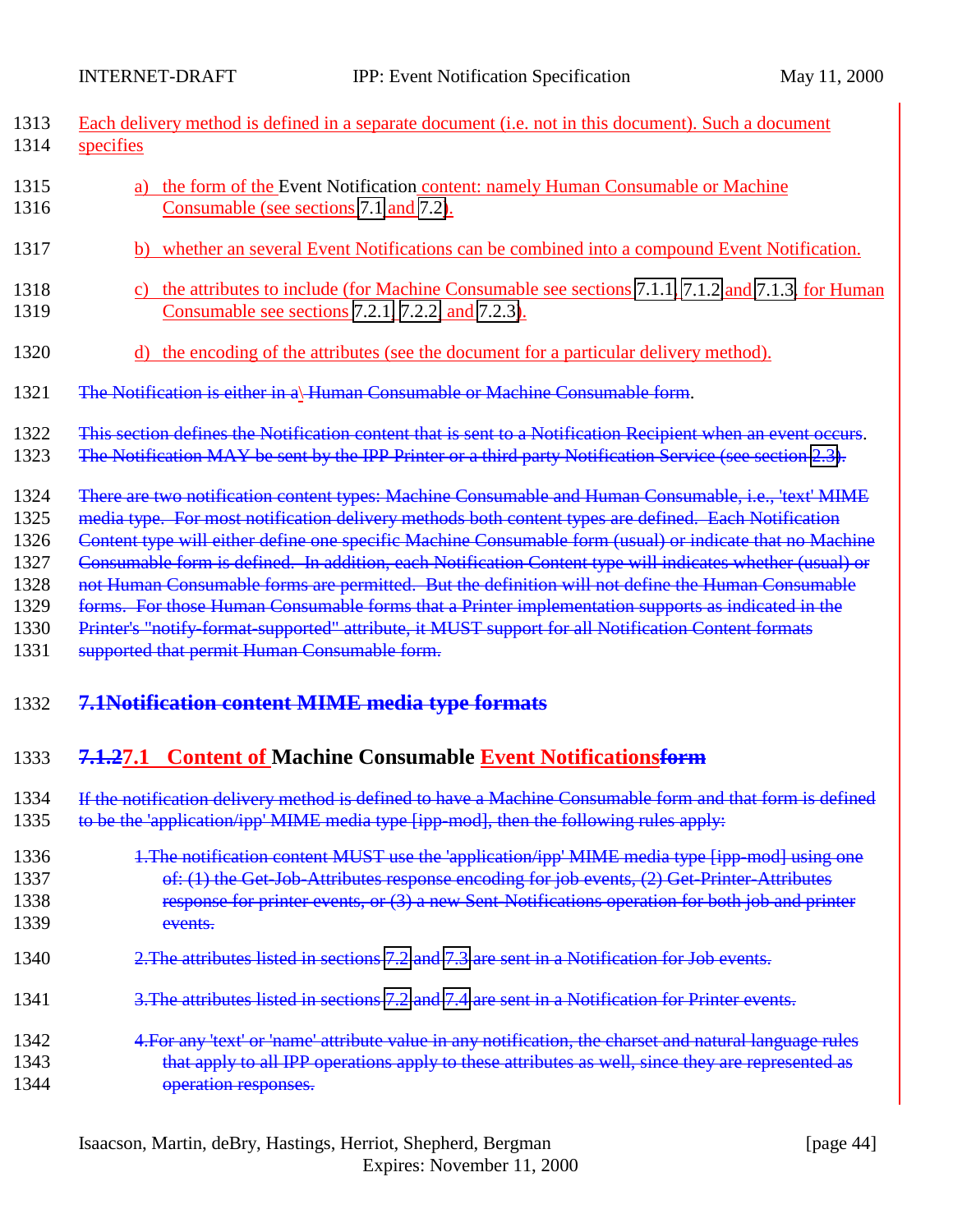<span id="page-44-0"></span>

| 1345 | 5. The "human-readable-report" attribute can be defined to be REQUIRED, OPTIONAL, or MUST                     |
|------|---------------------------------------------------------------------------------------------------------------|
| 1346 | NOT be sent.                                                                                                  |
| 1347 | 6. If the values of any of the attributes sent in an notification content are not known, the value sent in    |
| 1348 | the report content is the out-of-band 'unknown' value, rather than omitting the attribute (see the            |
| 1349 | beginning of [ipp-mod] section 4.1).                                                                          |
| 1350 | This section defines the REQUIRED and RECOMMENDED attributes of all delivery methods that are                 |
| 1351 | intended to send a Machine Consumable Event Notification. A Printer NEED NOT include the                      |
| 1352 | RECOMMENDED attributes if they are incompatible with a particular delivery method. The definition of          |
| 1353 | the delivery method can exclude it from Event Notifications.                                                  |
| 1354 | A client MAY request additional attributes via the "notify-requested-attributes" attribute with values in the |
| 1355 | "notify-requested-attributes-supported" attribute if a Printer supports both of these attributes.             |
| 1356 | An implementation MAY extend the contents of the Machine Consumable Event Notification by adding              |
| 1357 | additional attributes. Notification Recipients MUST be able to accept Event Notifications containing          |
| 1358 | attributes they do not recognize. What a Notification Recipient does with an unrecognized attribute is        |
| 1359 | implementation-dependent. Notification Recipients MAY attempt to display unrecognized attributes              |
| 1360 | anyway or MAY ignore them.                                                                                    |
| 1361 | The next three sections define the attributes that are in:                                                    |
| 1362 | all Job and Printer Events Notifications<br>a)                                                                |
| 1363 | <b>Job Events Notifications only</b><br>b)                                                                    |
| 1364 | c) Printer Events Notifications only                                                                          |
| 1365 | 7.27.1.1 Attributes in Event Notification content common to Job and Printer events                            |
| 1366 | This section lists the parameters and attributes that a Print MUST and SHOULD are included in both Job        |
| 1367 | and Printer Event Notifications.                                                                              |
| 1368 | Some events do not include all of these attributes as shown in Table 4. Each notification content contains a  |
| 1369 | single Job or Printer event, whether that event was subscribed using the Job Submission Subscription          |
| 1370 | mechanism or the Per-Printer subscription mechanism. If either kind of Subscription subscribed to both        |
| 1371 | Job and Printer events, then the Printer will send or return them as separate Job Notification content and    |
| 1372 | Printer Notification contents to the same Notification Recipient.                                             |
| 1373 | The tables in this section and following sections contain the following columns:                              |
| 1374 | a) Source of Value: the name of the attribute that supplies the value for the Event Notification              |
| 1375 | b) Object: the object from which the source value comes. If the object is "Event Notification", the           |
| 1376 | Printer fabricates the value when it sends the Event Notification. See section 8 for a description            |
| 1377 | of such events.                                                                                               |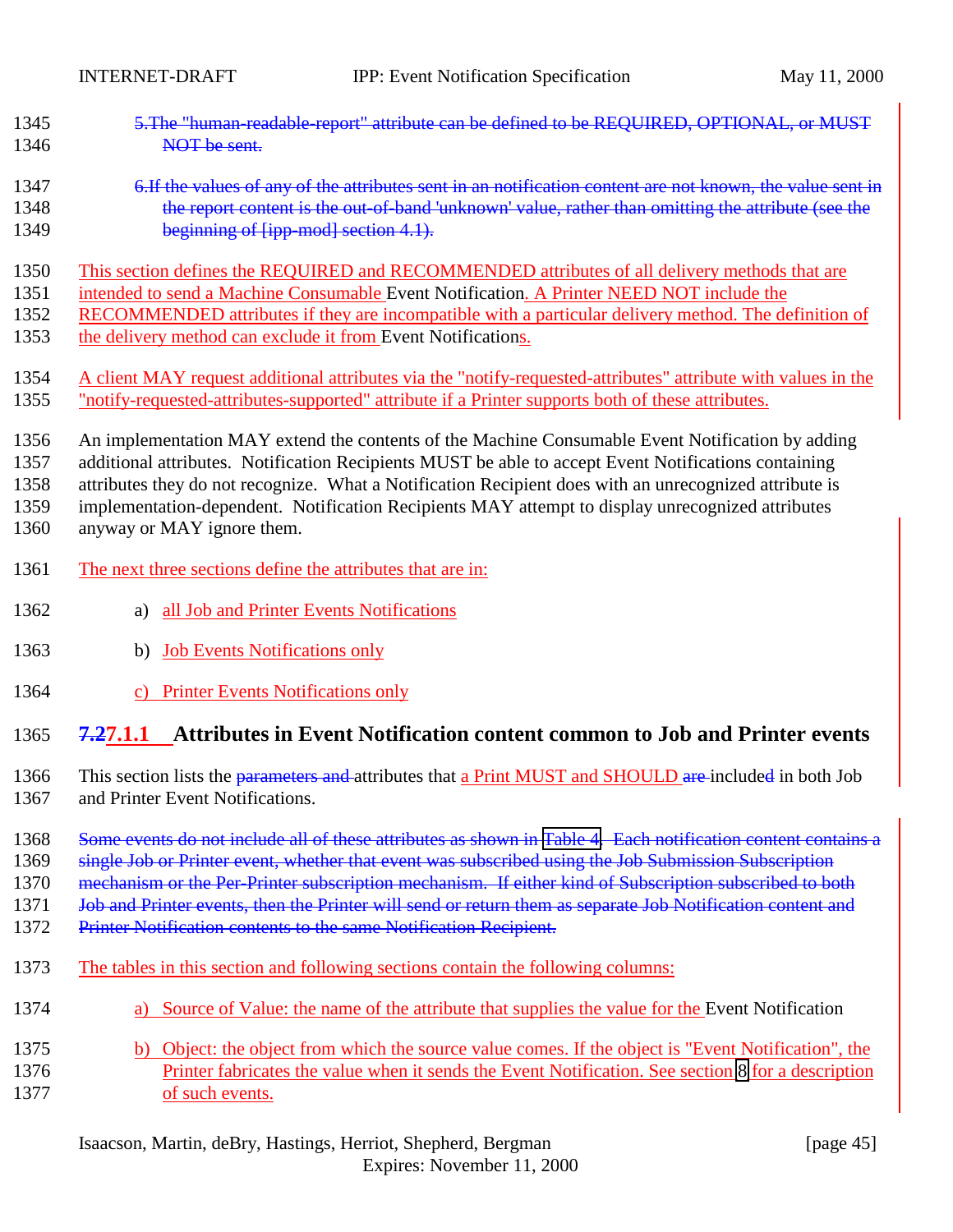- <span id="page-45-0"></span>1378 c) Reference: the section of this specification or the [ipp-mod] which explains the attribute. The 1379 latter section numbers are preceded by "mod"
- 1380 Table 10 lists the IPP attributes that a Printer SHOULD include in each Event Notification.
- 

### 1381 **Table 10 - Recommended Attributes in Event Notification Content**

| <b>Source Value</b>                 | Object                    | Reference |
|-------------------------------------|---------------------------|-----------|
| notify-sequence-id(integer (0:MAX)) | <b>Subscription</b>       | 5.9       |
| notify-charset (charset)            | Subscription              | 5.7       |
| notify-natural-language             | Subscription              | 5.8       |
| notify-text (text)                  | <b>Event Notification</b> | 8.2       |
| notify-text-format (mimeMediaType)  | Subscription              | 5.3       |

1382

1383 Table 11 lists the IPP attributes that a Printer MUST include in each Event Notification.

- 1384 Table 4 lists the attributes that are defined for use in Notifications and indicates the Printer support required
- 1385 for conformance: References of the form "mod m.n.o" refer to [ipp-mod] sections.

#### 1386 Table 11 - Common Job and PrinterRequired Attributes in Event Notification Ceontent attributes

| <b>Source Value</b>                  | Object                    | Reference |
|--------------------------------------|---------------------------|-----------|
| printer-uri (uri)                    | <b>Subscription</b>       | 5.12      |
| <u>trigger-event (type2 keyword)</u> | <b>Event Notification</b> | 8.1       |
| printer-up-time (integer(MIN:MAX))   | Printer                   |           |

- 1387 Attribute Notes:
- 1388 "version-number" the major and minor version number.
- 1389 "operation-id" the operation id if the delivery method document models the Notification as the Printer 1390 sending the Notification to the Notification Recipient (whether the Notification Recipient returns a 1391 response or not).
- 1392 "status-code" a value of 0x600 (hexadecimal 600) for a Job event and 0x601 (hexadecimal 601) for a 1393 Printer event if the delivery method document models the Notification as the Printer returning the 1394 **Notification to the Notification Recipient as a response to a request.**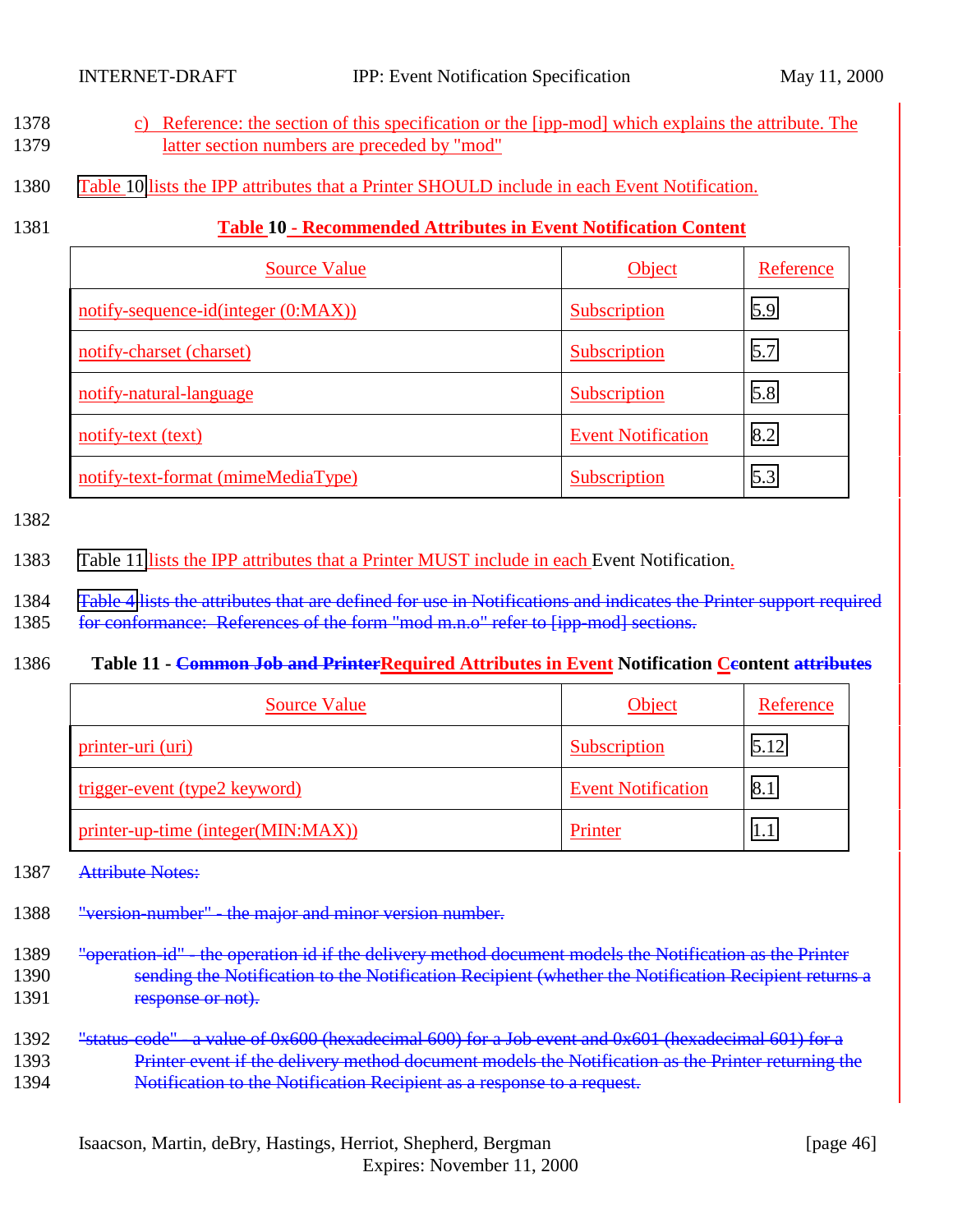<span id="page-46-0"></span>

| 1395 | "request id" the sequence number for this subscription, starting at 1, for each subscription, i.e., the Printer |
|------|-----------------------------------------------------------------------------------------------------------------|
| 1396 | copies the current value of the "subscription-request-id' Subscription object attribute to the                  |
| 1397 | Notification request content.                                                                                   |
| 1398 | "attributes charset" - the value comes from the "notify charset" attribute in the Subscription object.          |
| 1399 | "attributes natural language" - the value comes from the "notify natural language" attribute in the             |
| 1400 | Subscription object.                                                                                            |
| 1401 | "printer-uri" - the value comes from the "job-printer-uri" Job attribute for Per-Job subscriptions.             |
| 1402 | <b>**"job id" and "job name"</b> included in Printer event Notifications only for Per Job subscriptions.        |
| 1403 | "job-name" - SNMP delivery method can truncate to less than 255 octets, since the Notification needs to fit     |
| 1404 | into 484 octets or so on some transports that SNMP is defined for. See [ipp-method-snmp]                        |
| 1405 | "subscription-idnotify-subscription-id" - the unique identifier for the Subscription object on this Printer.    |
| 1406 | "subscriber user name" the subscriber user name that created the Subscription object. SNMP delivery             |
| 1407 | method can truncate to less than 255 octets, since the Notification needs to fit into 484 octets or so          |
| 1408 | on some transports that SNMP is defined for. See [ipp-method-snmp]                                              |
| 1409 | "subscriber-user-data" - opaque user data that may identify either the Subscriber and/or the ultimate           |
| 1410 | Notification Recipient. The client MUST supply this attribute, if the definition of the delivery                |
| 1411 | method specified in the "notify recipient" attribute REQUIRES the client to supply it.                          |
| 1412 | "notify-format (mimeMediaType) - indicates the text MIME media type (see section 5.3) for the "human-           |
| 1413 | readable-report" attribute. This attribute MUST be present if the "human-readable-report"                       |
| 1414 | (text(MAX)) attribute is present in order to unambiguously identify the format of its text value to             |
| 1415 | the Notification Recipient.                                                                                     |
| 1416 | Table 12 lists the IPP attributes that a Printer MUST include in each Event Notification if it supports the     |
| 1417 | attribute named in the "Source Value" column.                                                                   |

#### 1418 **Table 12 – Conditionally Required Attributes in Event Notification Content**

| <b>Source Value</b>             | <b>Object</b> | Reference |
|---------------------------------|---------------|-----------|
| printer-current-time (dateTime) |               | 1.1       |

1419

# 1420 **7.37.1.2** Additional **Attributes in Notification Ceontent attributes for Job events** *only*

1421 This section lists the additional attributes that a Print MUST include in Job Event Notifications.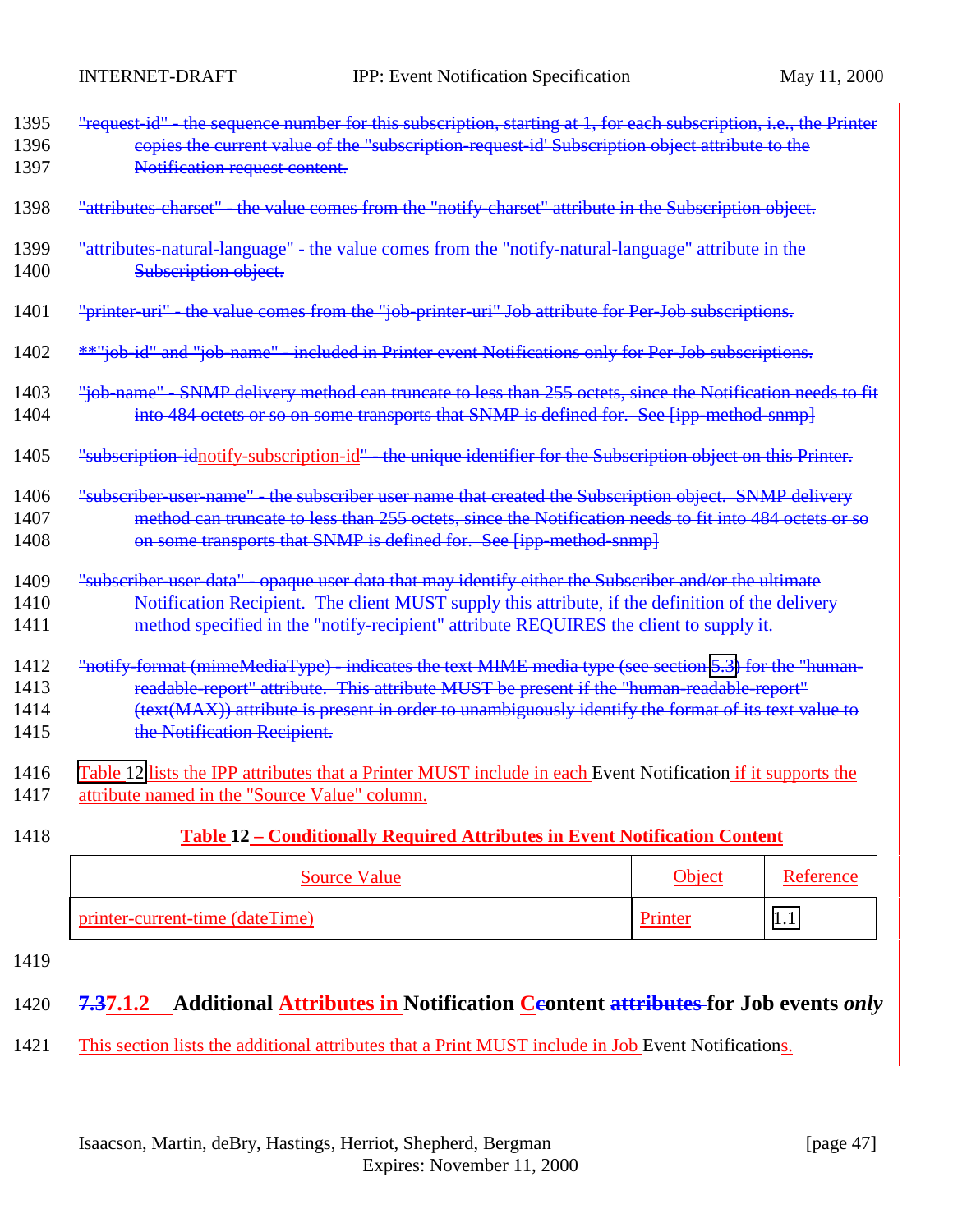- <span id="page-47-0"></span>1422 lists the additional attributes that are included only in Job event Notifications and indicates the Printer
- 1423 support required for conformance: "R" indicates REQUIRED, "O" indicates OPTIONAL, and "CR"
- 1424 indicates CONDITIONALLY REQUIRED, i.e., REQUIRED in a Notification if the corresponding Job
- 1425 attributes are supported. Some events do not include all of these attributes as shown in .
- 1426 Table 13 lists the additional attributes that a Printer MUST include in all Job Event Notification.
- 

### 1427 **Table 13 – Additional Required Attributes in Job Event Notification Content**

| <b>Source Value</b>                      | Object     | Reference |
|------------------------------------------|------------|-----------|
| $job-id$ (integer( $1:MAX$ ))            | <u>Job</u> | mod 4.3.2 |
| job-state (type1 enum)                   | Job        | mod 4.3.7 |
| job-state-reasons (1setOf type2 keyword) | <u>Job</u> | mod 4.3.8 |

#### 1428

1429 Table 13 lists the additional attributes that a Printer MUST include in each Job Event Notification when the

1430 job event is a 'job-progress' or 'job-completed'. It MUST not include these attributes for other events.

### 1431 **Table 14 – Additional Required Attributes in Job Event Notification Content for 'job-progress' or** 1432 **'job-completed' events**

| <b>Source Value</b>                               | <b>Object</b> | Reference    |
|---------------------------------------------------|---------------|--------------|
| $\phi$ job-impressions-completed (integer(0:MAX)) | <u>Job</u>    | mod 4.3.18.2 |

1433

1434 **Table 8 - Additional Notification content attributes for Job events** *only*

### 1435 **7.47.1.3 Additional Attributes in Notification content attributes for Printer events** 1436 *only*

### 1437 **[Error! Reference source not found.](#page-48-0)**This section lists the additional attributes that a Print MUST include 1438 in Printer Event Notifications.

- 1439 lists the additional attributes that are included only in Printer event Notifications and indicates the Printer 1440 support required for conformance:
- 1441 [Table 16](#page-48-0) lists the additional attributes that a Printer MUST include in each Printer Event Notification.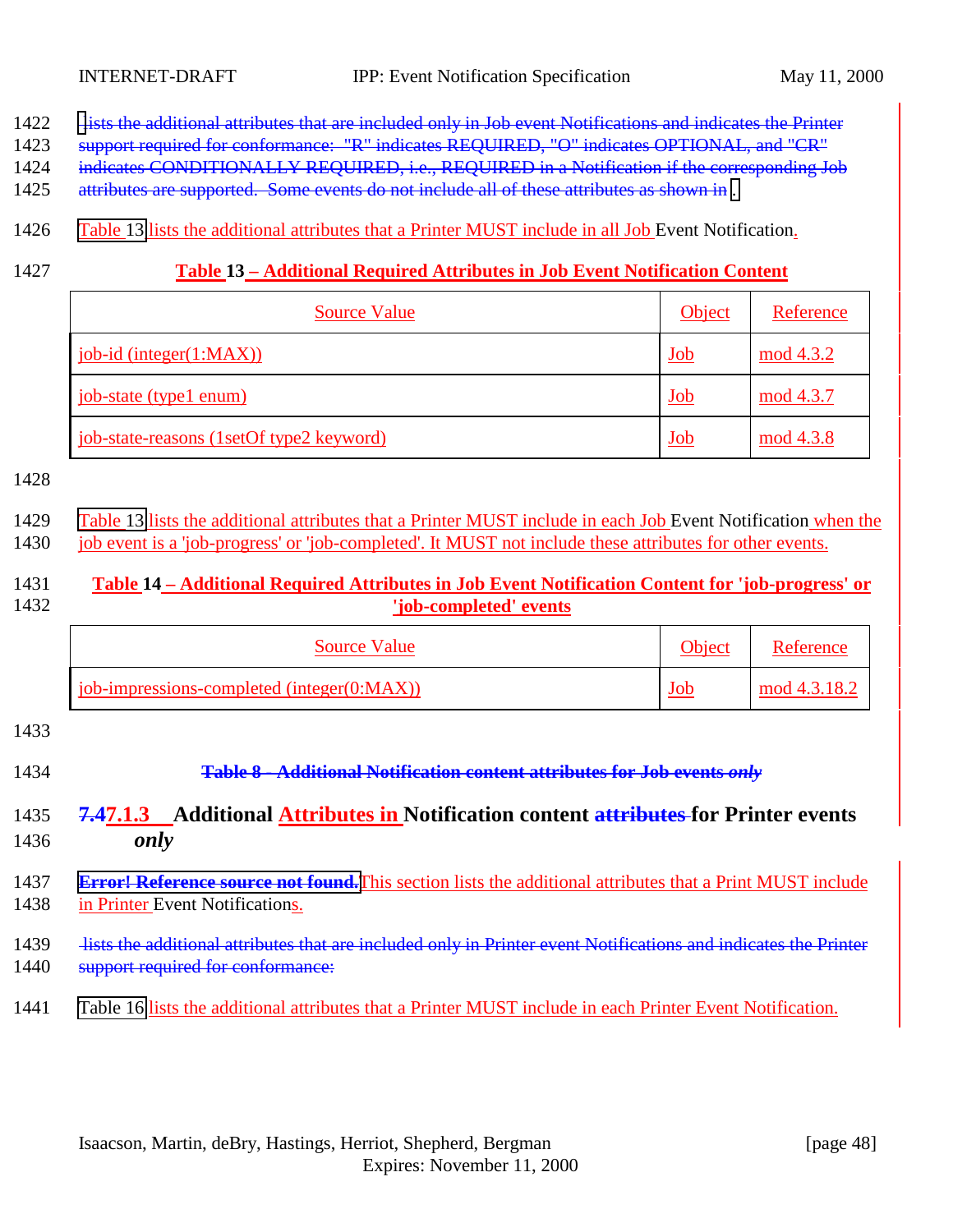| <b>Source Value</b>                          | <b>Object</b> | Reference  |
|----------------------------------------------|---------------|------------|
| printer-state (type1 enum)                   | Printer       | mod 4.4.11 |
| printer-state-reasons (1setOf type2 keyword) | Printer       | mod 4.4.12 |
| printer-is-accepting-jobs (boolean)          | Printer       | mod 4.4.23 |

### <span id="page-48-0"></span>1442 **Table 16 – Additional Required Attributes in Printer Event Notification Content**

# 1443 **7.4.17.2 Content of Human Consumable Event Notificationform**

| 1444         | This section defines the RECOMMENDED and OPTIONAL attributes of all delivery methods that are                                                                                                        |
|--------------|------------------------------------------------------------------------------------------------------------------------------------------------------------------------------------------------------|
| 1445         | intended to send a Human Consumable Event Notification or the "notify-text" attribute in a Machine                                                                                                   |
| 1446         | Consumable Event Notification. If a RECOMMENDED attribute is incompatible with a particular delivery                                                                                                 |
| 1447         | method, the definition of the delivery method NEED NOT include it in Event Notifications.                                                                                                            |
| 1448<br>1449 | A client MUST NOT request additional attributes via the "notify-requested-attributes" attribute because this<br>attribute works only for Machine Consumable Event Notifications. Event Notification. |
| 1450         | If the notification delivery method is defined to permit Human Consumable forms such as the "human-                                                                                                  |
| 1451         | readable-report" attribute (see section 7.2) then the following RECOMMENDATIONS apply:                                                                                                               |
| 1452         | The text message SHOULD include information about the attributes in sections 7.2 and 7.3 for job events                                                                                              |
| 1453         | or in sections 7.2 and 7.4 for printer events. This information is localized according to the information                                                                                            |
| 1454         | about natural language and charset in the subscription. The text message SHOULD contain the attributes                                                                                               |
| 1455         | specified by the "notify-attributes" attribute.                                                                                                                                                      |
| 1456         | An implementation MAY extend the contents of a Human Consumable Event Notification by adding                                                                                                         |
| 1457         | additional information. Notification Recipients MUST NOT expect to be able to parse the Human                                                                                                        |
| 1458         | Consumable contents.                                                                                                                                                                                 |
| 1459         | The next three sections define the attributes that are in:                                                                                                                                           |
| 1460         | all Job and Printer Events Notifications<br>a)                                                                                                                                                       |
| 1461         | <b>Job Events Notifications only</b><br>b)                                                                                                                                                           |
| 1462         | <b>Printer Events Notifications only</b><br>$\mathcal{C}$ )                                                                                                                                          |
| 1463         | 7.2.1<br><b>Information in Notification Content Common to Job and Printer Events</b>                                                                                                                 |

1464 This section lists the information that a Printer SHOULD include in both Job and Printer Event 1465 Notifications.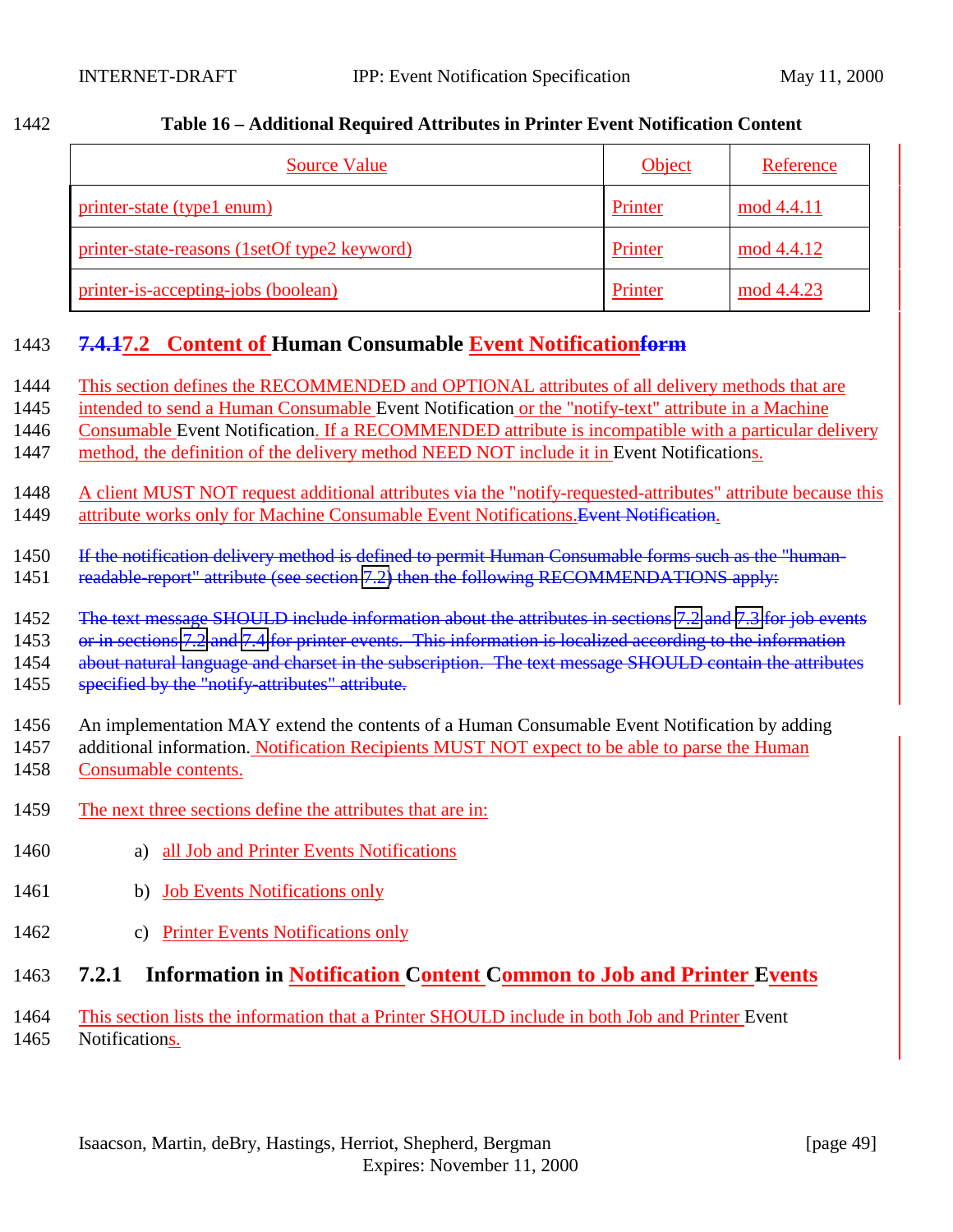There is a separate table for each piece of information. Each row in the table represents a source value for

1467 the information and the values are listed in order of preference, with the first one being the preferred one.

An implementation SHOULD use the source value from the earliest row in the table.. The tables in this

section and following contain the following columns for each piece of information:

- 1470 a) Source of Value: the name of the attribute that supplies the value for the Event Notification
- b) Object: the object from the which the source value comes.
- c) Reference: the section of this specification or the [ipp-mod] which explains the attribute. The latter section numbers are preceded by "mod"
- An Event Notification SHOULD contain the following information:
- a) the Printer name
- b) the event and/or state information
- c) the job identity for a Job event
- Table 17 lists the source of the information for the Printer Name. The "printer-name" is more user friendly
- unless the Notification Receiver is in a place where the Printer name is not meaningful.
- 

### **Table 17 – Printer Name in Event Notification Content**

| <b>Source Value</b>          | <b>Object</b> | Reference |
|------------------------------|---------------|-----------|
| printer-name (name $(127)$ ) | Printer       | Mod 4.4.4 |
| printer-uri (uri)            | Subscription  | 5.12      |

#### 

- Table 18 lists the source of the information for the event name. A Printer MAY combine this information
- with state information described in sections [7.2.2](#page-50-0) and [7.2.3.](#page-51-0)

### **Table 18 – Event Name in Event Notification Content**

| <b>Source Value</b>           | <b>Object</b> | Reference |
|-------------------------------|---------------|-----------|
| trigger-event (type2 keyword) | Subscription  |           |

[Table 19](#page-50-0) lists the source of the information for the time that the event occurred. If a Printer supports

the"printer-current-time" attribute, a Printer MAY include this attribute. If a Printer does not support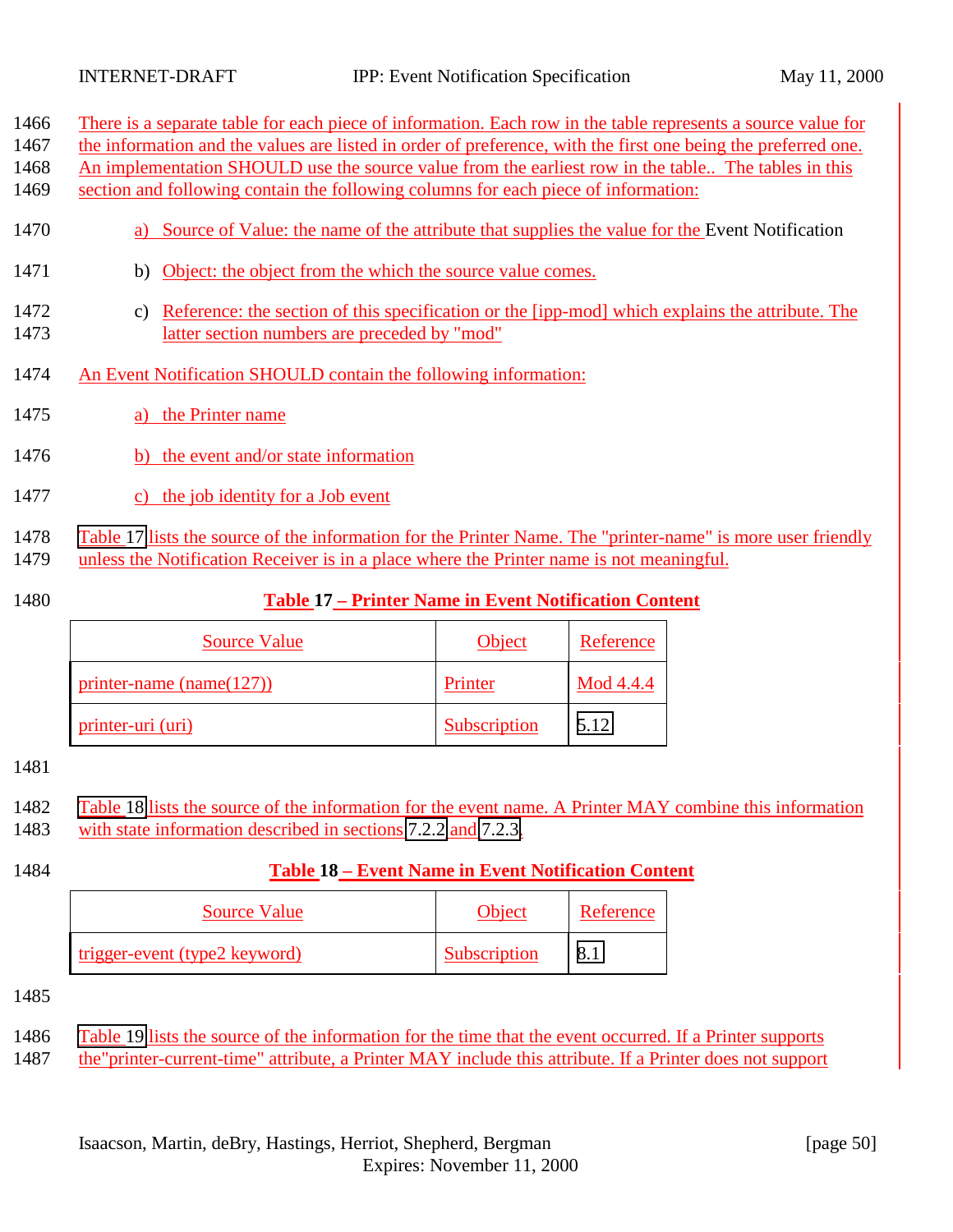<span id="page-50-0"></span>

| 1488 the "printer-current-time" attribute, it MUST NOT support this attribute because the "printer-up-time" is not |  |
|--------------------------------------------------------------------------------------------------------------------|--|
| 1489 an allowed option.                                                                                            |  |

### 1490 **Table 19 – OPTIONAL Event Time in Event Notification Content**

| <b>Source Value</b>             | <b>Object</b> | Reference |
|---------------------------------|---------------|-----------|
| printer-current-time (dateTime) | Printer       |           |

1491

# 1492 **7.2.2 Additional Information in Event Notification Content for Job events** *only*

1493 This section lists the additional information that a Print SHOULD include in Job Event Notifications. The

1494 "job-name" is likely more meaningful to a user than "job-id".

- 1495 Table 20 lists the source of the information for the job name.
- 

### 1496 **Table 20 – Job Name in Job Event Notification Content**

| <b>Source Value</b>         | Reference |
|-----------------------------|-----------|
| job-name (name(MAX))        | mod 4.3.5 |
| job-id (integer $(1:MAX)$ ) | mod 4.3.2 |

1497

- 1498 Table 21lists the source of the information for the job state. If a Printer supports the "job-state-message" 1499 and "job-detailed-state-message" attributes, it SHOULD use those attributes for the job state information, 1500 otherwise it should fabricate such information from the "job-state" and "job-state-reasons". For some 1501 events, a Printer MAY combine this information with event information.
- 

### 1502 **Table 21 – Job State in Job Event Notification Content**

| <b>Source Value</b>                             | Object     | Reference |
|-------------------------------------------------|------------|-----------|
| job-state-message (text(MAX))                   | <u>Job</u> | mod 4.3.9 |
| job-detailed-status-messages (1setOf text(MAX)) | <u>Job</u> | mod 4.3.8 |
| job-state (type1 enum)                          | Job        | mod 4.3.7 |
| job-state-reasons (1setOf type2 keyword)        | <u>Job</u> | mod 4.3.8 |

1503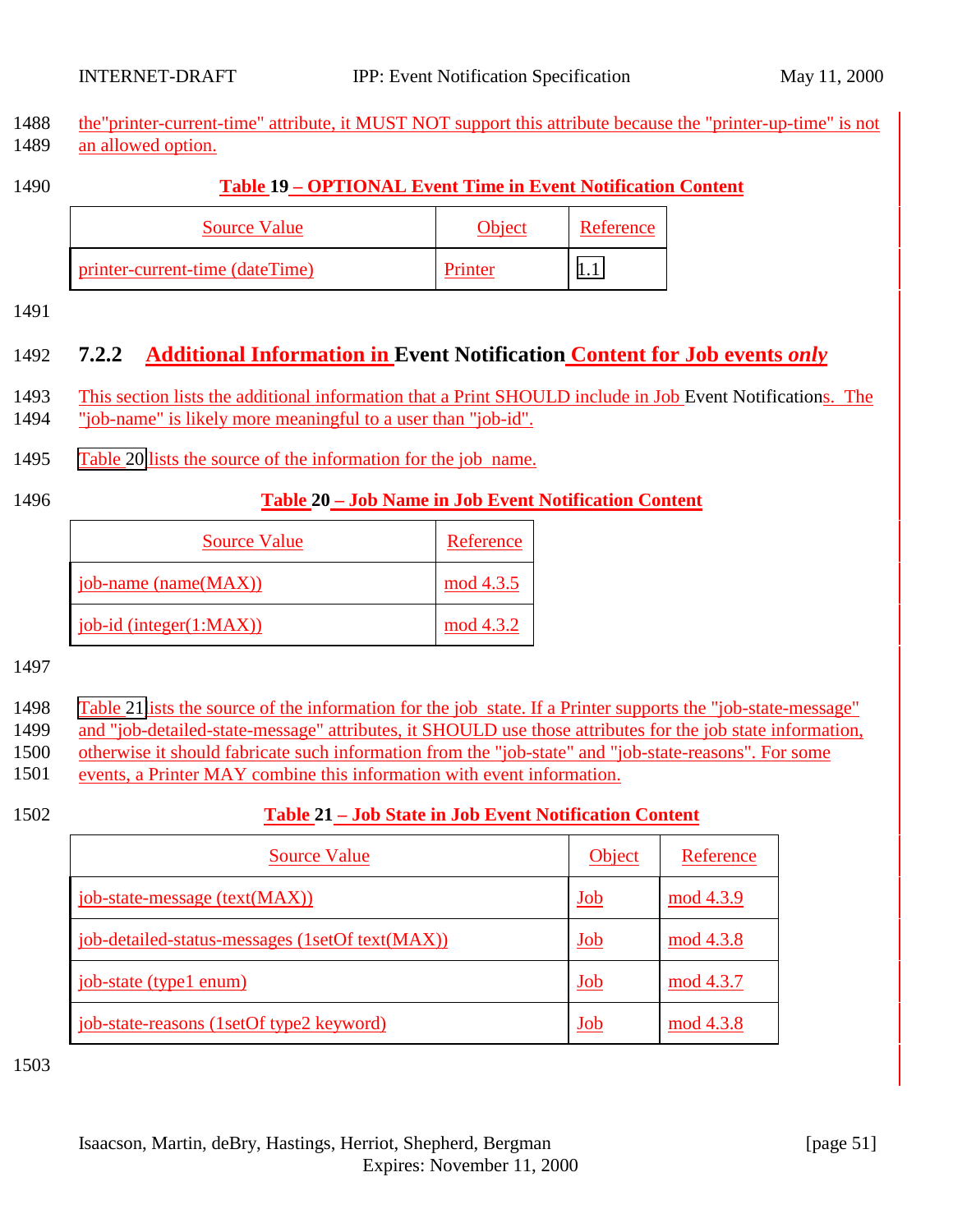### <span id="page-51-0"></span>1504 **7.2.3 Additional Information in Event Notification Content for Printer events** *only*

1505 Table 22 lists the source of the information for the printer state. If a Printer supports the "printer-state-

1506 message", it SHOULD use that attribute for the job state information, otherwise it should fabricate such

1507 information from the "printer-state" and "printer-state-reasons". For some events, a Printer MAY combine

1508 this information with event information.

#### 1509 **Table 22 – Printer State in Printer Event Notification Content**

| <b>Source Value</b>                          | Reference  |
|----------------------------------------------|------------|
| printer-state-message (text(MAX))            | mod 4.4.13 |
| printer-state (type1 enum)                   | mod 4.4.11 |
| printer-state-reasons (1setOf type2 keyword) | mod 4.4.12 |
| printer-is-accepting-jobs (boolean)          | mod 4.4.23 |

1510

# 1511 **8 Attributes only in Event Notifications**

1512 This section contains those attributes that exist only in Event Notifications.

### 1513 **8.1 trigger-event (type2 keyword)**

- 1514 This REQUIRED Event Notification Content attribute indicates the event that caused this Event
- 1515 Notification to be delivered.
- 1516 This attribute exists only in Event Notifications and its value is generated by the Notification Source.

### 1517 **8.2trigger-time (integer(MIN:MAX))**

- 1518 This REQUIRED Event Notification Content attribute indicates the time at which the event occurred, i.e.,
- 1519 the "printer-up-time" value (see [ipp-mod] section 4.4.29) when the event occurred.
- 1520 This attribute exists only in Event Notifications and its value is generated by the Notification Source as a
- 1521 snapshot of the "printer-up-time" attribute when the event occurs.

### 1522 **8.3trigger-date-time (dateTime)**

- 1523 This CONDITIONALLY REQUIRED Event Notification Content attribute indicates the date and time at
- 1524 which the event occurred, i.e., the "printer-current-time" value (see [ipp-mod] section 4.4.30) when the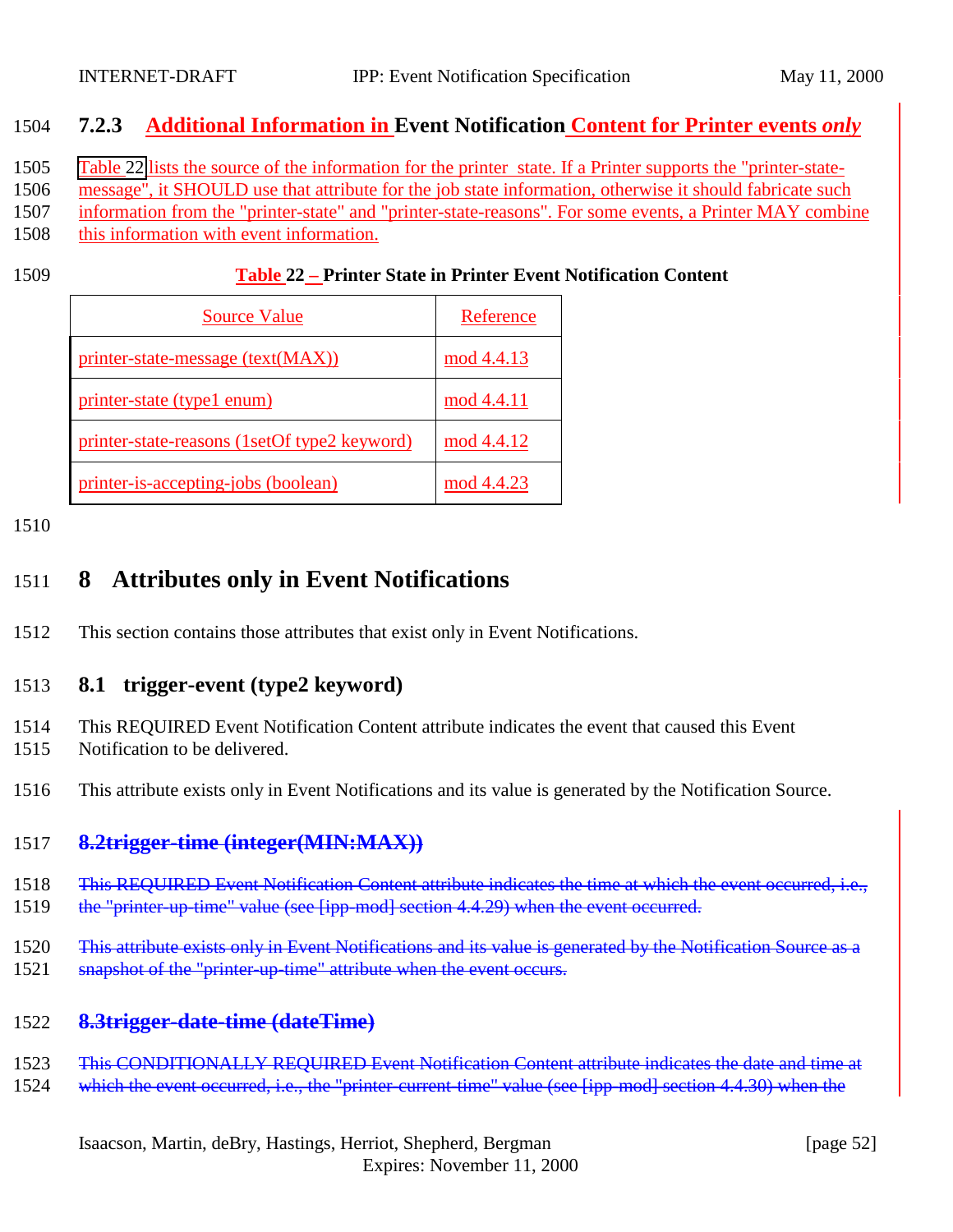- <span id="page-52-0"></span>1525 event occurred. If a Printer supports the "printer-current-time" attribute, it MUST include this attribute in
- 1526 each Event Notification. If a Printer does not support the "printer-current-time" attribute, it MUST NOT
- 1527 include this attribute in each Event Notification.
- 1528 This attribute exists only in Event Notifications and its value is generated by the Notification Source as a 1529 snapshot of the "printer-current-time" attribute when the event occurs.

### **8.48.2 notify-text (text(MAX))**

 This OPTIONAL Event Notification Content attribute contains the Human Consumable text message (see section [7.2\)](#page-48-0) that describes the event and is represented in the text format specified by the "notify-text- format" attribute. Whether or not this attribute is defined depends on the delivery method definition document. If this attribute is defined for use in delivery method that a Printer supports, then a Printer MUST support this attribute.

# **9 Operations for Notification**

 This section defines all of the operations for notification which are summarized in [Table 3](#page-10-0) in section [1.1,](#page-8-0) including the assignment of the operation-id.

### **9.1 Operations for Per-Job Subscriptions** *only*

This section defines the operation requests and responses that are related to Per-Job subscriptions and its

Subscription object. Section [9.3](#page-62-0) defines the REQUIRED operation requests and responses associated with

the REQUIRED Per-Printer subscription and its Subscription object.

### **1.1.19.1.1 Job Creation Operations (Create-Job, Print-Job, Print-URI) and Validate-Job**

The usual method for a client to associate one subscription with a Job is to specify the subscription when

1546 the job is created. For a Per-Job Subscription, the The client supplies the several "job-notify-xxx (1setOf 1547 eollection)" operation attributes with the member attributes listedas specified in [Table 23](#page-53-0) with any of the Job Creation operations (Create-Job, Print-Job, Print-URI), plus Validate-Job (which doesn't create a job or

- 1549 subscription). If the client does not supply the " $\frac{1}{10}$ -notify-xxx" attributes in the create operation, there is no subscription made (either implicitly or explicitly).
- 1551 If a Printer does not support this notification specification, then it MUST ignore the "job-notify-xxx"
- 1552 operation attributes and return it them in the response indicated as an attributes that is are not supported. See [ipp-mod] section 3.1.7 for details on returning Unsupported Attributes.
- The mechanism described in this section can create at most one Per-Job subscription. If a client wants to
- create more than one Per-Job subscription (e.g. 3 of them), it MUST perform one or more Create-Job-
- Subscription operations between a Create-Job operation and the first Send-Document or Send-URI
- operation for the job created by the Create-Job operation. The Create-Job MAY have "notify-xxx" attributes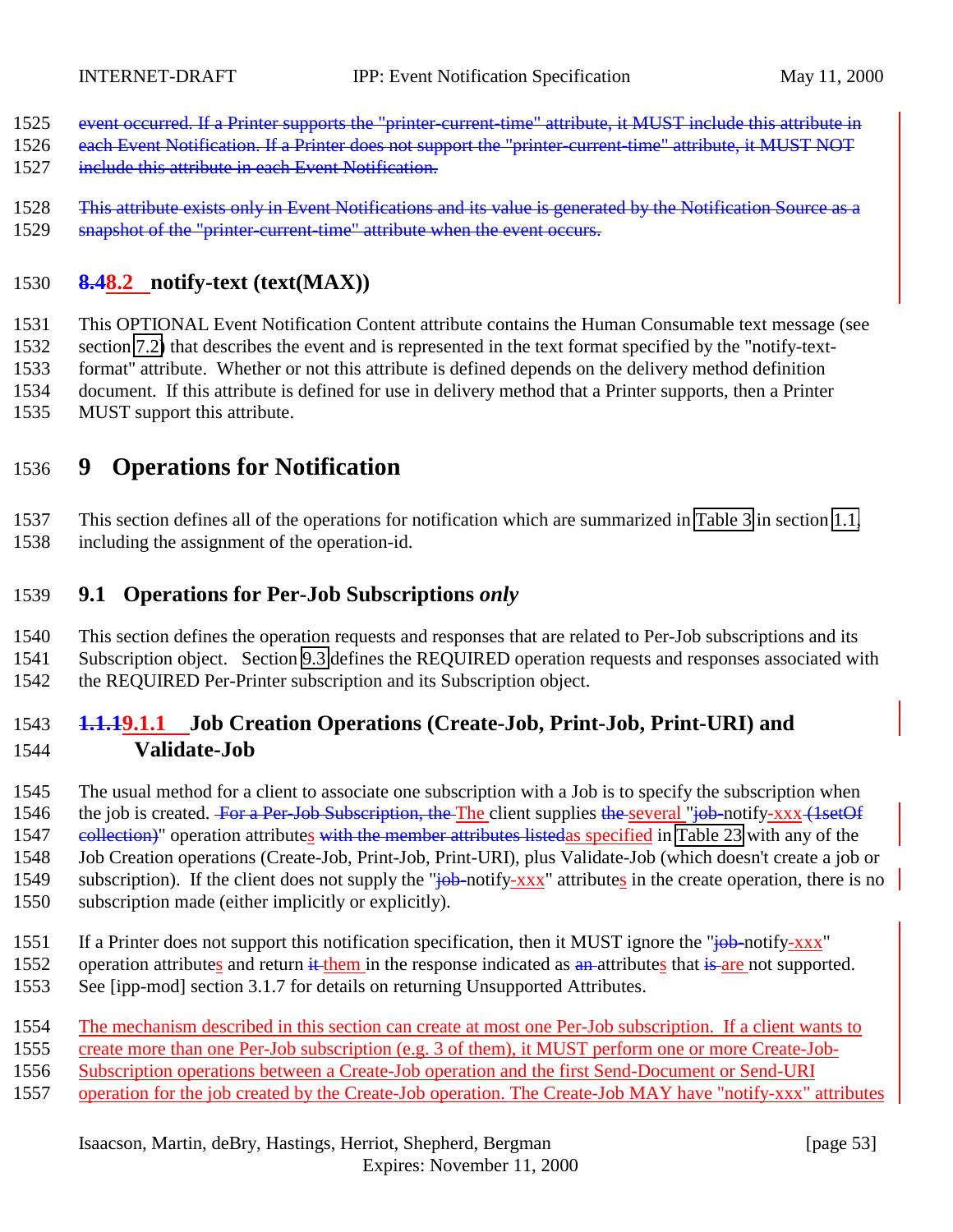<span id="page-53-0"></span>

|  | 1558 to create one Per-Job subscription. The Create-Job-Subscription operations create all Per-Job subscriptions |  |
|--|------------------------------------------------------------------------------------------------------------------|--|
|  |                                                                                                                  |  |

- 1559 except the optional one in the Create-Job operation. If a client uses Print-Job, it is not possible to use
- 1560 Create-Job-Subscription operations without either running into race conditions or using Job-Hold/Job-
- 1561 Release, which the Printer MAY NOT support.
- 1562 Table 23 **below contains the following columns:**
- 1563 a) notify-xxx attributes: the name of a Subscription object attribute.
- 1564 b) Reference: the section where the attribute is defined

### 1565 c) Client MUST supply: the value is 'yes' if the client MUST supply the operation attribute in an 1566 operation. The value is 'no' if the client MAY supply the Subscription attribute in an operation. 1567 If a client MAY supply the Subscription attribute, the default value is specified in the section 1568 describing the attribute.

- 1569 d) Printer MUST support: the value is 'yes' if the Printer MUST support the operation attribute and 1570 'no' if the Printer MAY support the operation attribute.
- 1571

### 1572 **Table 23 - Member attributes of the The "job-notifynotify-xxx" collection operation attributes**

| notify-xxx attributes                                                             | Reference | client MUST<br>supply | Printer MUST<br>support |
|-----------------------------------------------------------------------------------|-----------|-----------------------|-------------------------|
| notify-recipient-uri (uri)                                                        | 5.1       | yes                   | yes                     |
| notify-events (1setOf type2 keyword)                                              | 5.2       | no                    | yes                     |
| notify-text-format (mimeMediaType)                                                | 5.3       | no                    | yes                     |
| $\frac{\text{notify-user-data}(\text{octetString}(63))}{\text{notify-user-data}}$ | 5.4       | no                    | yes                     |
| notify-charset (charset)                                                          | 5.7       | no                    | yes                     |
| notify-natural-language (naturalLanguage)                                         | 5.8       | no                    | yes                     |
| notify-additional-formats (1setOf mimeMediaType)                                  | 5.4       | no                    | no                      |
| notify-requested-attributes (1setOf type2 keyword)                                | 5.4       | no                    | no                      |

- 1573
- 1574 [Table 24](#page-54-0) shows the "job-notifynotify-xxx" (collection) member attributes with their corresponding "xxx-
- 1575 default" and "xxx-supported" attributes. The Printer uses the "xxx-default" values if the client omits the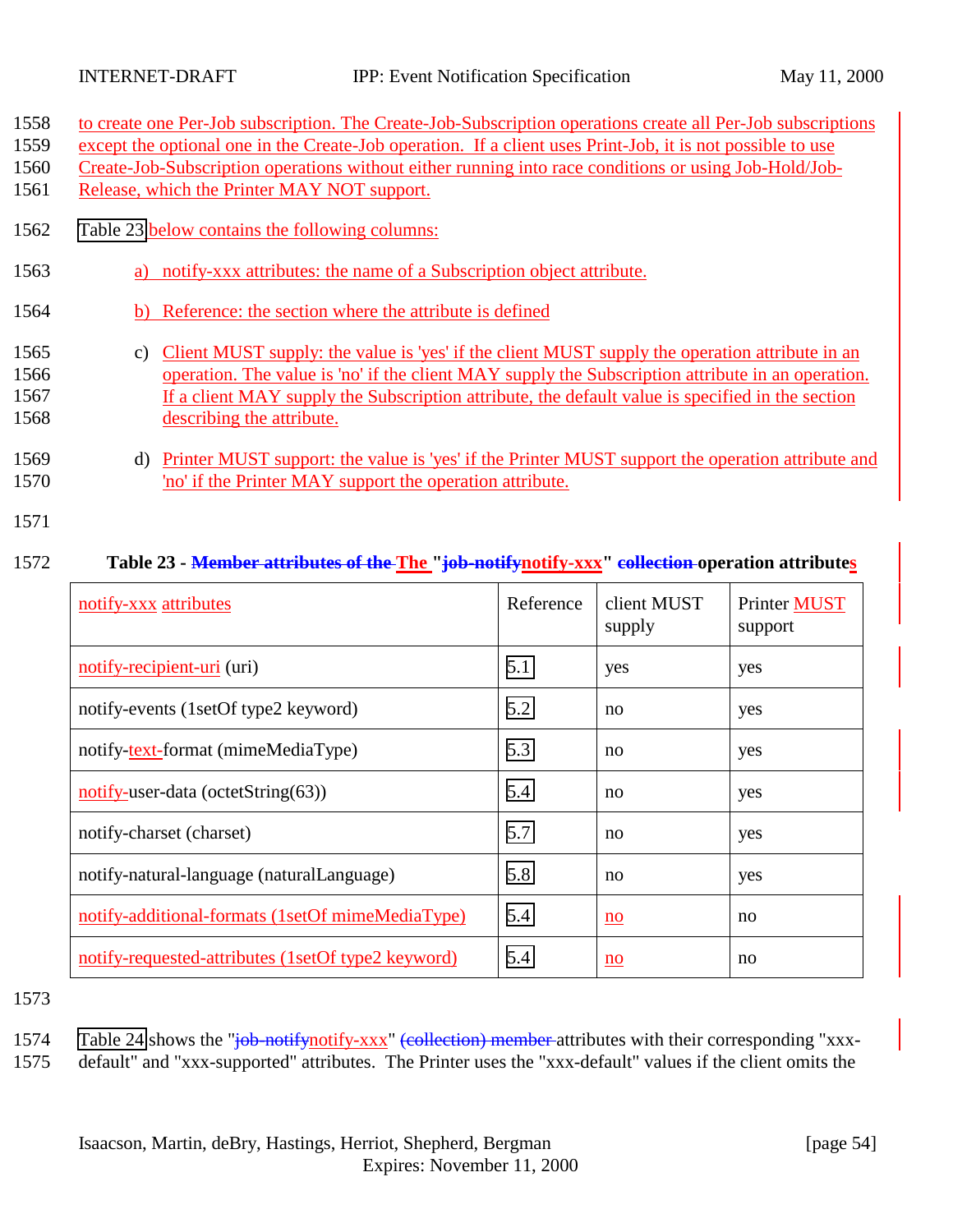<span id="page-54-0"></span>1576 member attribute in the request. The "xxx-supported" attributes are used by the Printer to validate the

1577 request. The client can query to determine supported values.

| ۰.<br>×<br>× | ۰, |
|--------------|----|
|--------------|----|

### 1578 **Table 24 – The "job-notifynotify-xxx" supported and default attributes**

| "notify-xxx" member attribute                         | "xxx-default", if any                            | "xxx-supported"                                                                                           |
|-------------------------------------------------------|--------------------------------------------------|-----------------------------------------------------------------------------------------------------------|
| notify-recipient-uri (uri)                            | none                                             | notify-schemes-supported (1setOf<br>uriScheme)                                                            |
| notify-events (1setOf type2)<br>keyword)              | notify-events-default (1setOf<br>type2 keyword)  | notify-events-supported (1setOf type2)<br>keyword)<br>max-notify-max-events-supported<br>interger(5:MAX)) |
| notify-text-format<br>(mimeMediaType)                 | none                                             | notify-text-format-supported (1setOf<br>mimeMediaType)                                                    |
| notify-additional-formats<br>(1setOf mimeMediaType)   | none                                             | notify-additional-formats-supported<br>(1setOf mimeMediaType)                                             |
| notify-subscriber-user-data<br>$-octetString(63)$     | none                                             | none                                                                                                      |
| notify-charset (charset)                              | charset-configured (charset)                     | charset-supported (1setOf charset)                                                                        |
| notify-natural-language<br>(naturalLanguage)          | natural-language-configured<br>(naturalLanguage) | generated-natural-language-supported<br>(1setOf naturalLanguage)                                          |
| notify-requested-attributes<br>(1setOf type2 keyword) | none                                             | notify-requested-attributes-supported<br>(1setOf type2 keyword)                                           |

1579 See the referenced sections for a definition of these operation attributes, since they are copied to the

- 1580 Subscription object as the Subscription Description attributes described in section [5.](#page-20-0)
- 1581 The following rules apply to Per-Job subscriptions created as part of the Job Creation operations:
- 1582 1. Any subscription can contain job events, printer events, or both.
- 1583 2. The Job Submission Subscription is only valid while the job is "not-completed". The job is "not-1584 completed" while it is in the 'pending', 'pending-held', 'processing', and 'processing-stopped' states. 1585 The job changes from being "not-completed" to "retained" when it is done processing and enters any 1586 of the 'completed', 'canceled', or 'aborted' states. The job becomes "not-completed" again when it is 1587 restarted using the Restart-Job operation (see [ipp-mod]).
- 1588 3. Since no job is created for the Validate-Job operation, the only purpose of supplying the subscription 1589 operation attributes in the Validate-Job operation is to validate that the values are supported; the 1590 Printer object does not establish a notification subscription as a result of the Validate-Job operation.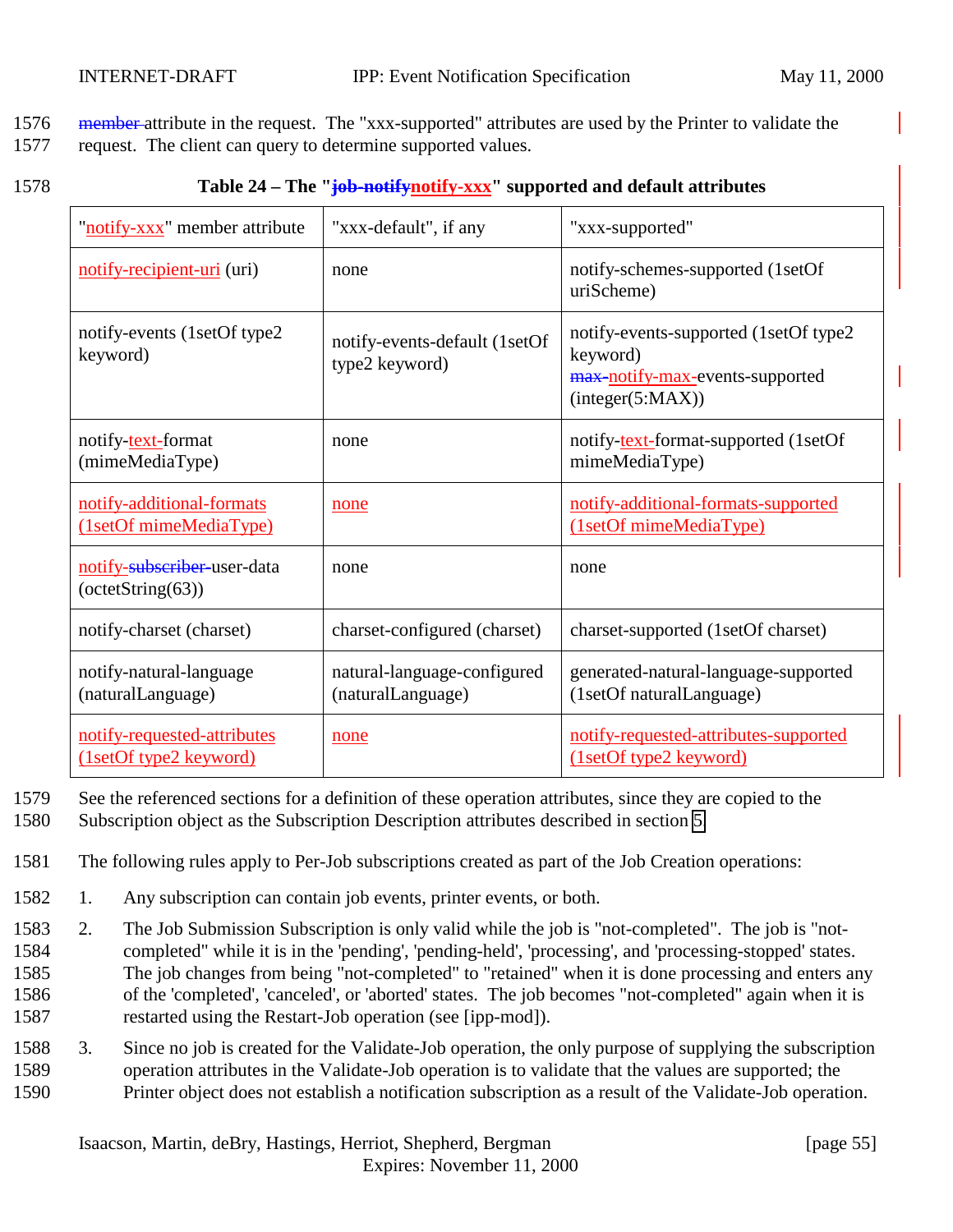INTERNET-DRAFT IPP: Event Notification Specification May 11, 2000

- 4. Since a Job Submission Subscription is included within a job submission operation, any interest in 1592 job events is limited to "this job" only (the Job object created because of this job creation operation). There is no mechanism to subscribe to events for all jobs or specifically some job other than this job in a create operation. But see the Create-Printer-Subscription operation (section [9.2.1\)](#page-59-0) for an explicit operation to subscribe for job and/or printer events independently of any particular job submission, i.e., Per-Printer subscriptions.
- 5. Event reporting only occurs when a Notification Recipient has specified a subscription to any event(s).
- 6. The notification implementation MAY allow an administrator to configure a policy on what events may be dropped.
- 1601 7. \*\* The client MUST supply the "notify-subscriber-user-data" (octetString(63)) attribute, if the 1602 definition of the delivery method specified in the "notify-recipient-urigreprient-uri" attribute REQUIRES the client to supply it.
- 1604 8. If the OPTIONAL supplied value of "notify-charset" attribute is not supported or the supplied value is 1605 not supported, the IPP Printer MUST return the attribute in the Unsupported Attributes Group but still accept the operation, as with all Job create operations. In this case, the Printer MUST use the natural language supplied in the "attributes-charset" Job creation operation attribute, if that natural language value is supported by the Printer, else the Printer object MUST use the Printer's "charset-configured" value. See the Print-Job operation in [ipp-mod].
- 1610 9. If the supplied value of  $\overline{\text{OPTIONAL}}$  "notify-natural-language" attribute is not supported or the 1611 supplied value is not supported, the IPP Printer MUST return the attribute in the Unsupported Attributes Group but still accept the operation, as with all Job create operations. In this case, the Printer MUST use the natural language supplied in the "attributes-natural-language" Job creation operation attribute, if that natural language value is supported by the Printer, else the Printer object MUST use the Printer's "natural-language-configured" value. See the Print-Job operation in [ipp-mod].
- 10. If the IPP Printer does not support the OPTIONAL "notify-requested-attributes" or does not support is for the specified delivery method (e.g. it is a Human Consumable delivery method), it MUST return 1619 the attribute in the Unsupported Attributes Group. If IPP Printer supports the OPTIONAL "notify- requested-attributes" attribute, but does not support some of the supplied values, the IPP Printer MUST return the attribute with its unsupported values in the Unsupported Attributes Group. In either case, the Printer MUST still accept the Job creation operation and create a Per-Job subscription without the attributes that are unsupported.
- 1624 10.If a collection contains other unrecognized, unsupported member attributes and/or conflicting values, the attribute returned in the Unsupported Group is a collection containing the unrecognized, unsupported member attributes, and/or conflicting values. The Printer MUST return the unrecognized member 1627 attributes with the out-of-band value of 'unsupported'. The Printer MUST return the unsupported 1628 member attributes and conflicting values with their unsupported values. See [ipp-coll].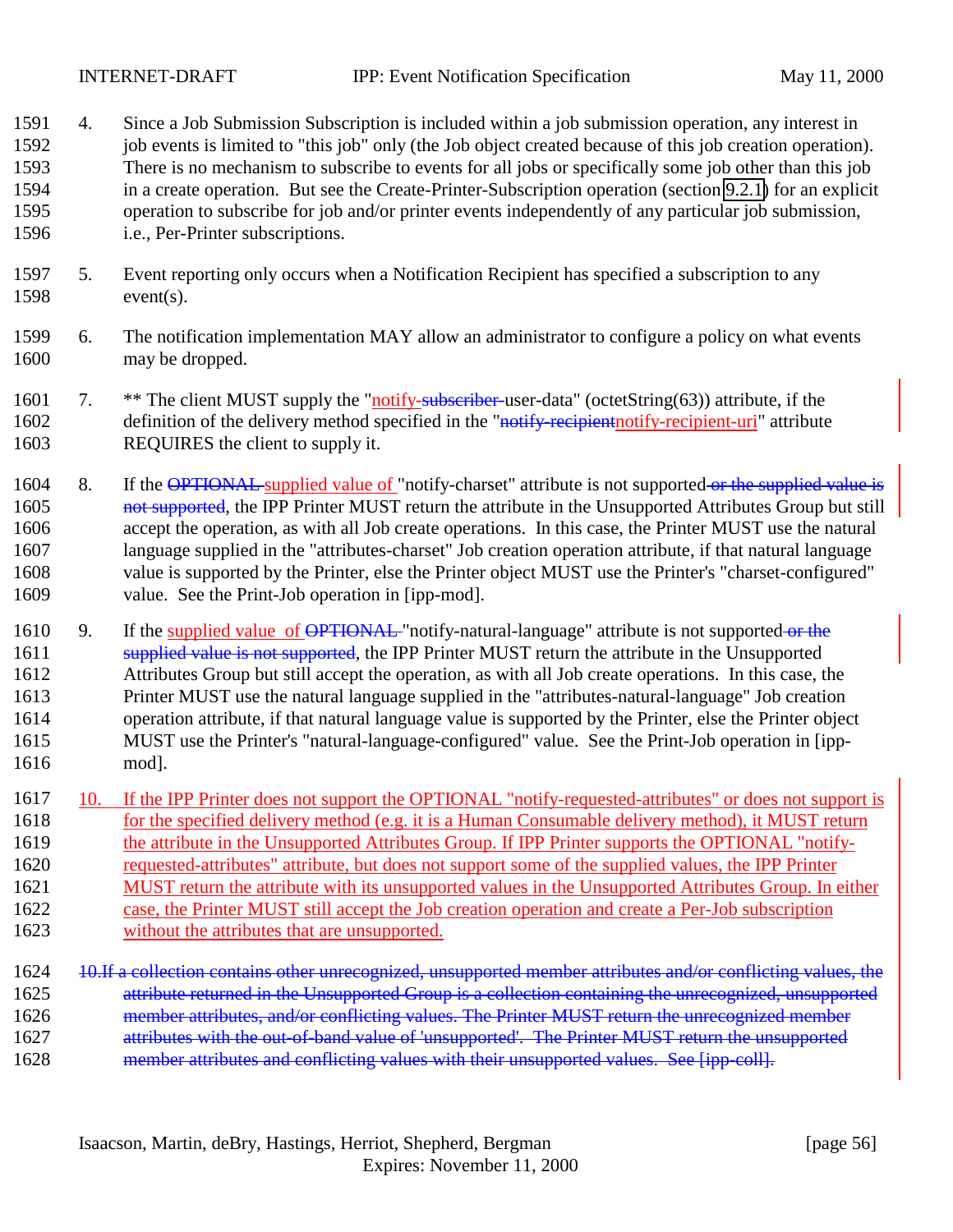- <span id="page-56-0"></span>1629 11. If the number of events supplied in the "notify-events" attribute exceeds the Printer's "max-notify- max-events-supported" attribute, the Printer MUST accept the request with the status code 'successful-ok-ignored-or-substituted-attributes' and return the "job-notifynotify-xxx" collection **attributes** in the Unsupported Attributes Group with only the "job-events" member attribute containing the events that exceed the maximum.
- 1634 12. If the Per-Job subscriptions would exceed the limit of Per-Job subscriptions supported per job as specified by the Printer's "max-job-subscriptions-supported" attribute or would exceed some implementation-defined limit on the total number of Per-Job subscriptions for the Printer (if any), the Printer MUST accept the request with the status code 'successful-ok-ignored-subscriptions', MUST 1638 return the all submitted "<del>job-</del>notify-xxx" attributes in the Unsupported Attributes Group with only 1639 thetheir collection value(s) that represent the excess subscriptions that are being ignored, and MUST perform the Job Creation operation (see section [9.1.1\)](#page-52-0), since the job can still be printed.
- 1641 13. If the job is accepted and one or morethe subscriptions are is ignored, the status code returned is 'successful-ok-ignored-subscriptions. This status code is returned even if other job attributes are unsupported or in conflict. That is, if an IPP Printer finds a warning that would allow it to return 'successful-ok-ignored-subscriptions' and either 'successful-ok-ignored-or-substituted-attributes' and/or 'successful-ok-conflicting-attributes', it must return 'successful-ok-ignored-subscriptions'. In other words, the precedence for returning success codes is: 'successful-ok-ignored-subscriptions', 'successful-ok-conflicting-attributes', and 'successful-ok-ignored-or-substituted-attributes'.

#### **9.1.2 Create-Job-Subscription operation**

1649 The OPTIONNAL Create-Job-Subscription operation creates a Per-Job Subscription object-. The client can

specify one or more job and/or printer events to be delivered as Event Notifications to one Notification

Recipient. For the Per-Job subscription objects, the Job events are for this job only. The printer events are

any events generated by that Printer for any job or when no job is involved at all (same as for Per-Job

- Subscriptions).
- The Printer returns a subscription id and the length of time for which it has granted a lease for the subscription.
- A client can unsubscribe using the Cancel-Subscription operation (section [9.3.4\)](#page-67-0) and the subscription id.

Two Create-Job-Subscription operations with the same events and same Notification Recipient MUST be

kept as distinct subscriptions and be assigned distinct subscription ids. A Printer MUST allow such

duplicate subscriptions such that Cancel-Subscription doesn't unsubscribe both subscriptions and MUST

- send the Event Notifications twice to the Notification Recipient, since the "request-id" is supposed to count
- monotonically for each Subscription object.
- If the Printer has a bounded set of concurrent Per-Job subscriptions and the request would exceed that bound, the Printer MUST rejects the operation and returns the 'client-error-too-many-subscriptions' status code. The client SHOULD try again later.
- Access Rights: To create Per-Job subscription objects, the authenticated user (see [IPP-MOD] section 8.3) performing this operation MUST either be the job owner or have operator or administrator access rights for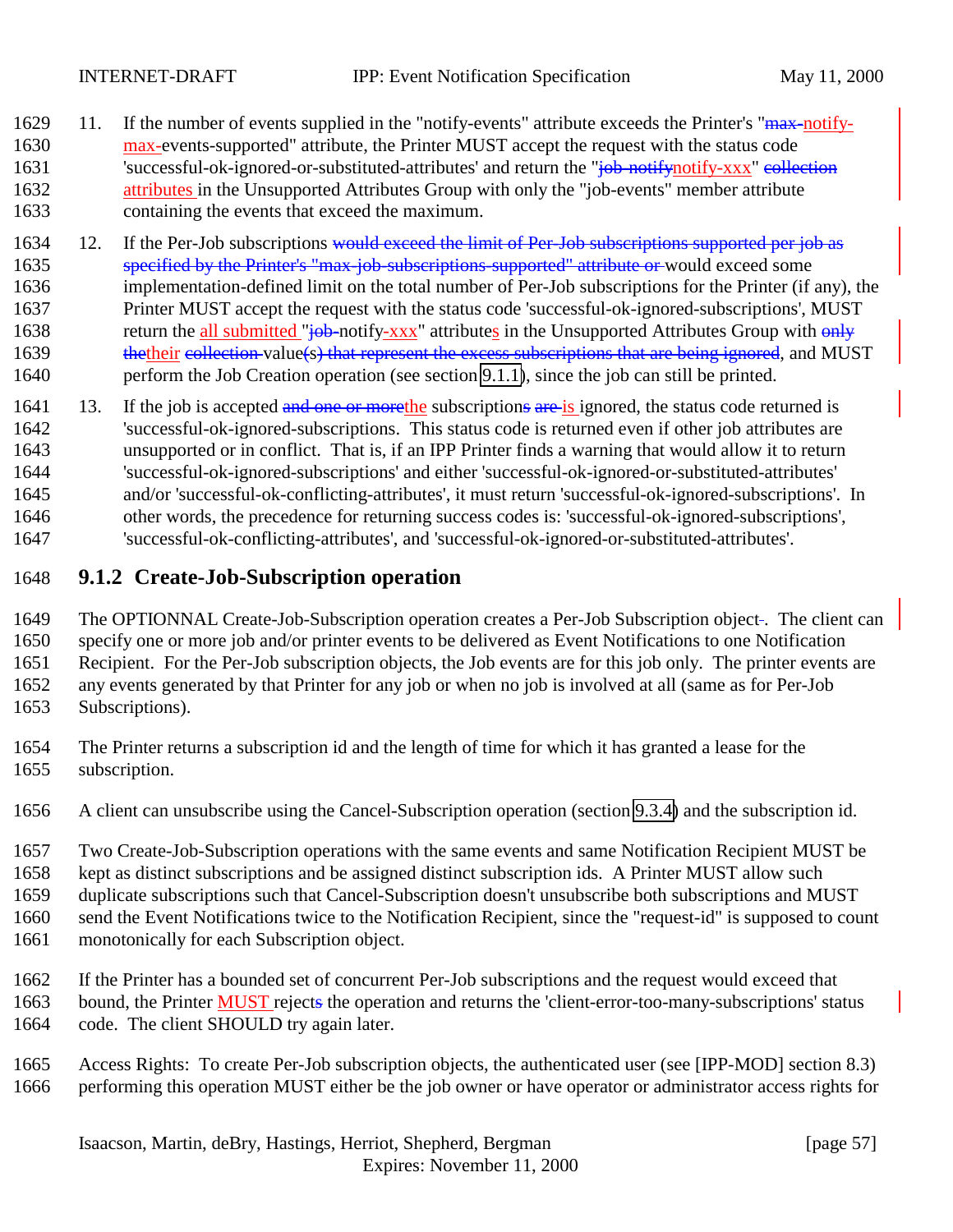1667 the Printer object (see [IPP-MOD] sections 1 and 8.5). Otherwise the IPP object MUST reject the operation

1668 and return: the 'client-error-forbidden', 'client-error-not-authenticated', or 'client-error-not-authorized' status 1669 code as appropriate.

1670 Request:

| Group 1: Operation Attributes                 | Reference | client MUST       | Printer         |
|-----------------------------------------------|-----------|-------------------|-----------------|
|                                               | [ipp-mod] | supply            | support         |
| attributes-charset (charset)                  | 3.1.4.1   | yes               | <b>REQUIRED</b> |
| attributes-natural-language (naturalLanguage) | 3.1.4.1   | yes               | <b>REQUIRED</b> |
| printer-uri (uri)                             | 3.1.5     | yes               | <b>REQUIRED</b> |
| job-id (integer(1:MAX))                       | 3.1.5     | yes               | <b>REQUIRED</b> |
| job-uri (uri)                                 | 3.1.5     | if not "printer-  | <b>REQUIRED</b> |
|                                               |           | uri" and "job-id" |                 |
| requesting-user-name (name(MAX))              | 8.3       | <b>RECOMMEND</b>  | <b>REQUIRED</b> |
|                                               |           | ED                |                 |

1671

| Group 2: Subscription Attributes |                                                        | Reference | client MUST               | Printer         |
|----------------------------------|--------------------------------------------------------|-----------|---------------------------|-----------------|
|                                  |                                                        |           | supply                    | support         |
|                                  | notify-recipient-uri (uri)                             | 5.1       | yes                       | <b>REQUIRED</b> |
|                                  | notify-events (1setOf type2 keyword)                   | 5.2       | no                        | <b>REQUIRED</b> |
|                                  | notify-text-format (mimeMediaType)                     | 5.3       | no                        | <b>REQUIRED</b> |
|                                  | notify-additional-formats (1setOf                      | 5.3       | $\underline{\mathbf{no}}$ | <b>OPTIONAL</b> |
|                                  | mimeMediaType)                                         |           |                           |                 |
|                                  | notify-requested-attributes (1setOf type2              | 5.4       | no                        | <b>OPTIONAL</b> |
|                                  | keyword)                                               |           |                           |                 |
|                                  | $\overline{\text{notify-user-data}}$ (octetString(63)) | 5.4       | depends on                | <b>REQUIRED</b> |
|                                  |                                                        |           | delivery method           |                 |
|                                  | notify-charset (charset)                               | 5.7       | no                        | <b>REOUIRED</b> |
|                                  |                                                        |           |                           | <b>OPTIONAI</b> |
|                                  | notify-natural-language (naturalLanguage)              | 5.8       | no                        | <b>REOUIRED</b> |
|                                  |                                                        |           |                           | <b>OPTIONAL</b> |
|                                  | notify-persistence-requested (boolean)                 | see below | no                        | <b>OPTIONAL</b> |

1672 Response:

| Group 1: Operation Attributes                 | Reference [ipp- | <b>REQUIRED</b> |  |  |  |
|-----------------------------------------------|-----------------|-----------------|--|--|--|
|                                               | mod]            | in response     |  |  |  |
| status-code (type2 enum)                      | 3.1.6.1         | <b>REQUIRED</b> |  |  |  |
| attributes-charset (charset)                  | 3.1.4.2         | <b>REQUIRED</b> |  |  |  |
| attributes-natural-language (naturalLanguage) | 3.1.4.2         | <b>REQUIRED</b> |  |  |  |
| status-message $(text(255))$                  | 3.1.6.2         | <b>OPTIONAL</b> |  |  |  |
| detailed-status-message (text(MAX))           | 3.1.6.3         | <b>OPTIONAL</b> |  |  |  |

1673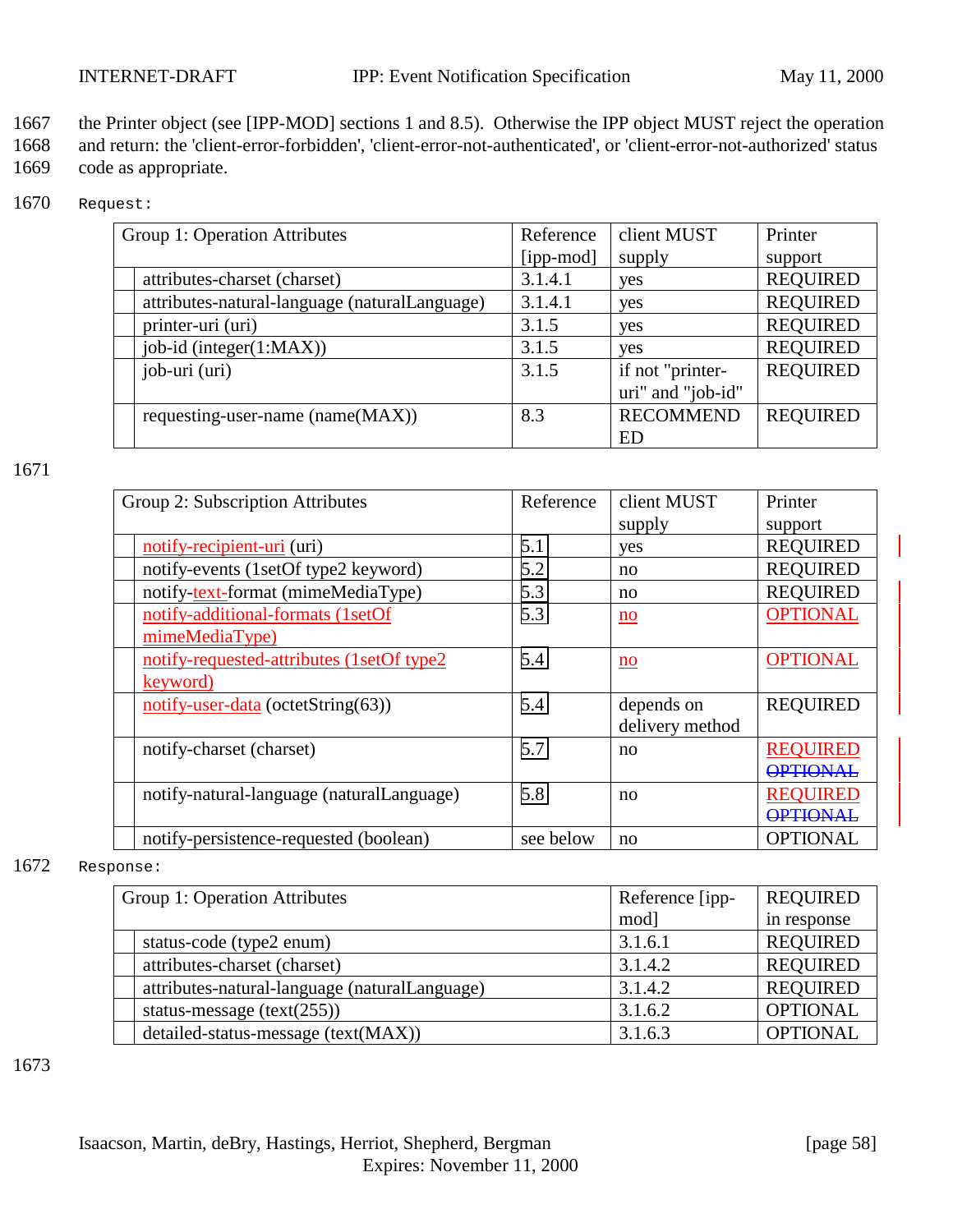| Group 2: Unsupported Attributes (see [ipp-mod] section 3.1.7) | <b>REQUIRED</b> |
|---------------------------------------------------------------|-----------------|
|                                                               | if unsupported  |
|                                                               | attributes      |

#### 1674

| Group 3: Subscriptions Attributes                      | Reference | <b>REQUIRED</b> |
|--------------------------------------------------------|-----------|-----------------|
|                                                        |           | in response     |
| subscription-idnotify-subscription-id (integer(1:MAX)) | 5.10      | <b>REQUIRED</b> |
| notify-persistence-granted (boolean)                   | 5.15      | <b>REQUIRED</b> |

1675 Attribute Notes:

1676 "job-id" (integer(1:MAX)) - the client MUST either (1) supply this attribute, in combination with the 1677 "printer-uri" attribute, in order to create a Per-Job subscription for the Job identified by the "job-id" 1678 value or supply the "job-uri" instead, as with any Job operation:

- 1679 "job-uri" (uri) the client MUST supply this attribute, if the "printer-uri" and "job-id" are not supplied, in 1680 order to identify the Job to which the Per-Job Subscription is being created.
- 1681 "notify-recipient notify-recipient-uri" (uri) the client MUST supply this attribute in order to have a 1682 subscription.

1686 "notify-text-format" (mimeMediaType) - if the client supplies this attribute and the delivery method 1687 specifies a Human Consumable form, the valuethis attribute indicates the format of the Event 1688 Notification content. If the client supplies this attribute and the delivery method specifies a 1689 Machine Consumable form, this attribute indicates the format of the "notify-text" attribute. which 1690 **Human Consumable text format is requested for use in the Notification using the delivery method** 1691 that the client supplies in the "notify-recipient" attribute. If the client does not supply this attribute, 1692 the Printer behaves has if this attribute were submitted with the value of 'text/plain'. Machine-1693 Consumable form of the delivery method that the client supplies in the "notify-recipient" attribute is 1694 used.

#### 1695 "notify-additional-formats" (1setOf mimeMediaType) - if the client supplies this attribute and the delivery 1696 method supports additional formats in the Event Notification content, this attribute indicates the 1697 additional formats to include in the Event Notification content. If the client does not supply this 1698 attribute, the Printer includes only the delivery method's default format in the Event Notification 1699 content.

1700 "notify-requested-attributes" (1setOf type2 keyword) - if the client supplies this OPTIONAL attribute, the 1701 value indicates which additional attributes to include in each Event Notification associated with this 1702 subscription beyond those attributes specified in Section [7.](#page-41-0)

<sup>1683</sup> "notify-event" (1setOf type2 keyword) - if the client does not supply this attribute, the Printer populates the 1684 "notify-events" Subscription Description attribute from its "notify-events-default" Printer 1685 Description attribute.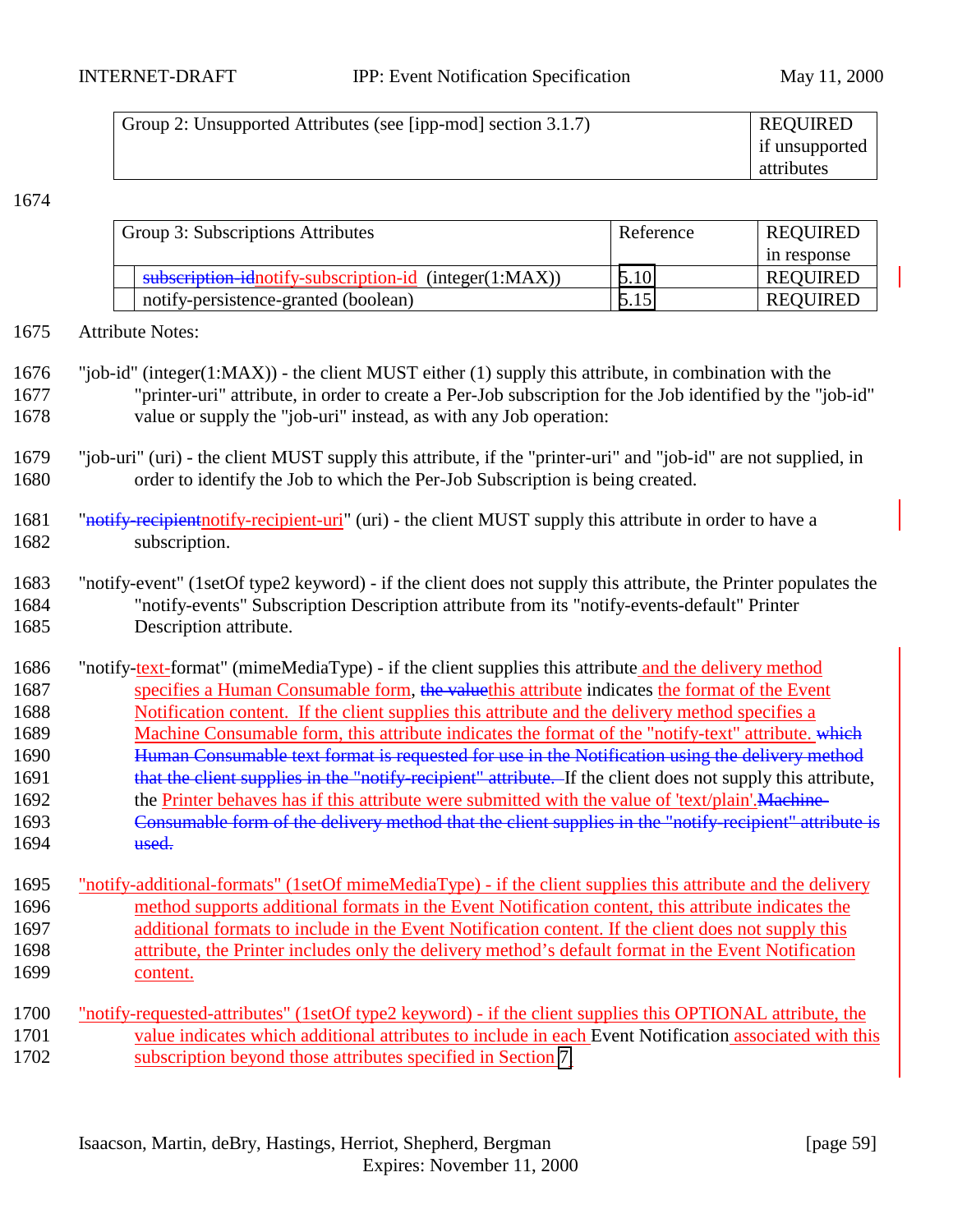- <span id="page-59-0"></span>1703 "subscriber-user-datanotify-user-data" (octetString(63)) - the client MUST supply this attribute, if the 1704 definition of the delivery method specified in the "notify-recipient-notify-recipient-uri" attribute REQUIRES the client to supply it.
- "notify-persistence-requested" (boolean) whether or not the Per-Job Subscription is to be persistent, i.e., saved across power cycles. Note: Persistent trap registrations is a client option in SNMPv3 [RFC2573].
- "notify-persistence-granted" (boolean) whether or not this Subscription object instance is persistent. This attribute MUST be returned whether "notify-persistence-requested" is supported or not, so that the client knows which.

### *9.2* **Operations for Per-Printer Subscriptions** *only*

 This section defines the operation requests and responses associated with the Per-Printer subscription and its Subscription object.

### **9.2.1 Create-Printer-Subscription operation**

 The REQUIRED Create-Printer-Subscription operation creates a Per-Printer Subscription object . The client can specify one or more job and/or printer events to be delivered as Event Notifications to one Notification Recipient. For the Per-Printer subscription objects, the job events are for any job submitted to the Printer. The printer events are any events generated by that Printer for any job or when no job is involved at all.

 The Printer returns a subscription id and the time at which the subscription lease expires (which may be earlier or later than the client requested).

 The client MUST renew the Per-Printer subscription using the Renew-Subscription operation (see section [9.3.3\)](#page-65-0) before the lease runs out in order to maintain the subscription. A client can unsubscribe using the Cancel-Subscription operation (section [9.3.4\)](#page-67-0) and the subscription id.

- Two Create-Printer-Subscription operations with the same events and same Notification Recipient MUST be kept as distinct subscriptions and be assigned distinct subscription ids. A Printer MUST allow such duplicate subscriptions such that Cancel-Subscription doesn't unsubscribe both subscriptions and MUST send the Event Notifications twice to the Notification Recipient, since the "request-id" is supposed to count monotonically for each subscription.
- If the Printer has a bounded set of concurrent Per-Printer subscriptions and the request would exceed that bound, the Printer rejects the operation and returns the 'client-error-too-many-subscriptions' status code.
- 1733 The client SHOULD try again later.
- Access Rights: To create Per-Printer subscription objects, the authenticated user performing this operation
- MUST have Per-Printer subscription rights for this Printer. Otherwise the IPP object MUST reject the
- operation and return: the 'client-error-forbidden', 'client-error-not-authenticated', or 'client-error-not-
- authorized' status code as appropriate.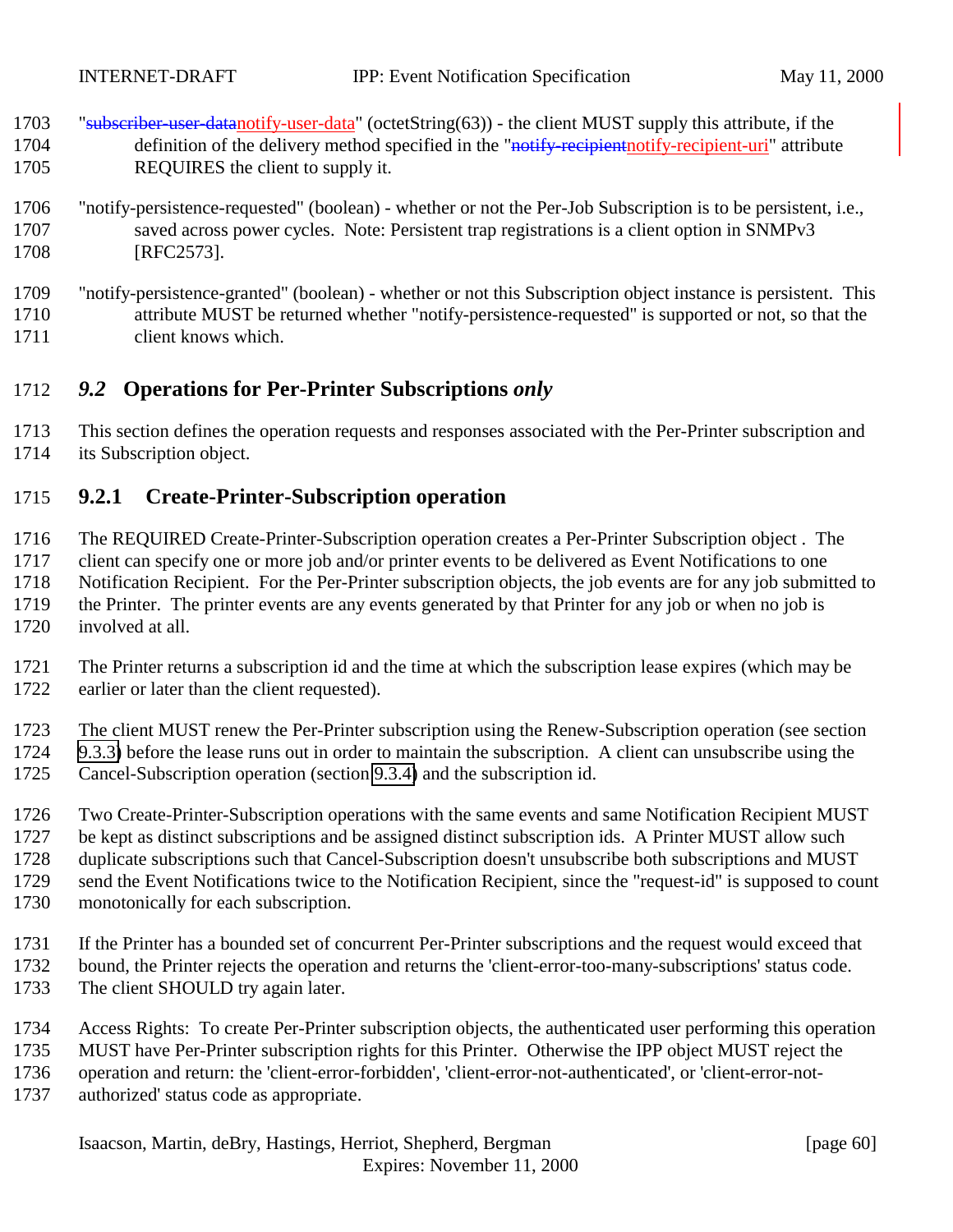#### 1738 Request:

| Group 1: Operation Attributes |                                               | Reference | client MUST    | Printer         |
|-------------------------------|-----------------------------------------------|-----------|----------------|-----------------|
|                               |                                               | [ipp-mod] | supply         | support         |
|                               | attributes-charset (charset)                  | 3.1.4.1   | yes            | <b>REQUIRED</b> |
|                               | attributes-natural-language (naturalLanguage) | 3.1.4.1   | yes            | <b>REQUIRED</b> |
|                               | printer-uri (uri)                             | 3.1.5     | <b>ves</b>     | <b>REQUIRED</b> |
|                               | requesting-user-name (name(MAX))              | 8.3       | <b>RECOMME</b> | <b>REQUIRED</b> |
|                               |                                               |           | <b>NDED</b>    |                 |

1739

|           |              | Printer         |
|-----------|--------------|-----------------|
|           | supply       | support         |
| 5.1       | yes          | <b>REQUIRED</b> |
| 5.2       | no           | <b>REQUIRED</b> |
| 5.3       | no           | <b>REQUIRED</b> |
| 5.4       | $\mathbf{n}$ | <b>OPTIONAL</b> |
|           |              |                 |
| 5.4       | no           | <b>OPTIONAL</b> |
|           |              |                 |
| 5.4       | depends on   | <b>REQUIRED</b> |
|           | the delivery |                 |
|           | method       |                 |
| 5.7       | no           | <b>REOUIRED</b> |
|           |              | <b>OPTIONAL</b> |
| 5.8       | no           | <b>REQUIRED</b> |
|           |              | <b>OPTIONAL</b> |
| see below | no           | <b>REQUIRED</b> |
| see below | no           | <b>OPTIONAL</b> |
|           | Reference    | client MUST     |

#### 1740 Response:

| Group 1: Operation Attributes                 | Reference | <b>REQUIRED</b> |
|-----------------------------------------------|-----------|-----------------|
|                                               |           | in response     |
| status-code (type2 enum)                      | 3.1.6.1   | <b>REQUIRED</b> |
| attributes-charset (charset)                  | 3.1.4.2   | <b>REQUIRED</b> |
| attributes-natural-language (naturalLanguage) | 3.1.4.2   | <b>REQUIRED</b> |
| status-message $(text(255))$                  | 3.1.6.2   | <b>OPTIONAL</b> |
| detailed-status-message (text(MAX))           | 3.1.6.3   | <b>OPTIONAL</b> |

#### 1741

| Group 2: Unsupported Attributes (see [ipp-mod] section 3.1.7) | <b>REQUIRED</b> |
|---------------------------------------------------------------|-----------------|
|                                                               | if unsupported  |
|                                                               | attributes      |

1742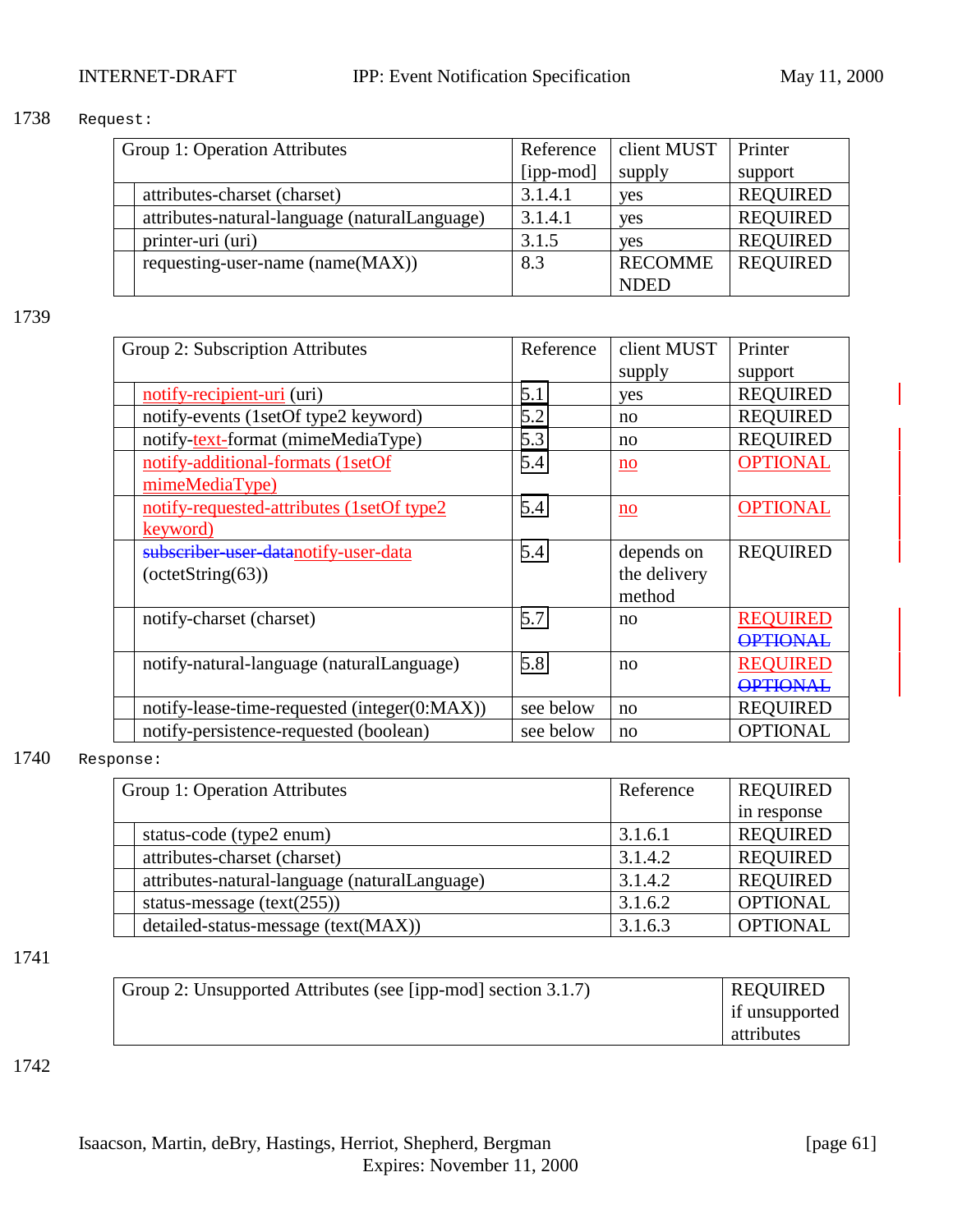| Group 3: Subscription Attributes                       | Reference | <b>REQUIRED</b> |
|--------------------------------------------------------|-----------|-----------------|
|                                                        |           | in response     |
| subscription idnotify-subscription-id (integer(1:MAX)) | 5.10      | <b>REQUIRED</b> |
| notify-lease-expiration-time (integer(0:MAX))          | 5.11      | <b>REQUIRED</b> |
| notify-server-up-time (integer(1:MAX))                 | 5.14      | <b>REQUIRED</b> |
| notify-persistence-granted (boolean)                   | 5.15      | <b>REQUIRED</b> |

- Attribute Notes:
- 1744 "notify-recipient notify-recipient-uri" (uri) the client MUST supply this attribute in order to have a subscription.
- "notify-lease-time-requested" (integer(0:MAX) the number of seconds requested for the subscription lease. A value of 0 indicates a request that the Per-Printer Subscription lease never expire. Supplying a 0 value MAY require authentication in order to be used, if 0 is supported at all. If the client does not supply this attribute, the Printer uses its "notify-lease-time-default" Printer Description attribute value (see section [6.8\)](#page-40-0).
- "notify-event" (1setOf type2 keyword) if the client does not supply this attribute, the Printer populates the "notify-events" Subscription Description attribute from its "notify-events-default" Printer Description attribute.

 "notify-format" (mimeMediaType) - if the client supplies this attribute, the value indicates which Human Consumable text format is requested for use in the Notification using the delivery method that the 1756 client supplies in the "notify-recipient" attribute. If the client does not supply this attribute, the Machine-Consumable form of the delivery method that the client supplies in the "notify-recipient" 1758 attribute is used."notify-text-format" (mimeMediaType) - if the client supplies this attribute and the delivery method specifies a Human Consumable form, this attribute indicates for format of the Event Notification content. If the client supplies this attribute and the delivery method specifies a 1761 Machine Consumable form, this attribute indicates format of the "notify-text" attribute. If the client does not supply this attribute, the Printer behaves has if this attribute were submitted with the value of 'text/plain'.

- "notify-additional-formats" (1setOf mimeMediaType) if the client supplies this attribute and the delivery method supports additional formats in the Event Notification content, this attribute indicates the additional formats to include in the Event Notification content. If the client does not supply this attribute, the Printer includes only the delivery method's default format in the Event Notification content.
- "notify-requested-attributes" (1setOf type2 keyword) if the client supplies this OPTIONAL attribute, the value indicates which additional attributes to include in each Event Notification associated with this subscription beyond those attributes specified in Section [7.](#page-41-0)
- 1772 "subscriber-user-datanotify-user-data" (octetString(63)) the client MUST supply this attribute, if the 1773 definition of the delivery method specified in the "notify-recipient-notify-recipient-uri" attribute REQUIRES the client to supply it.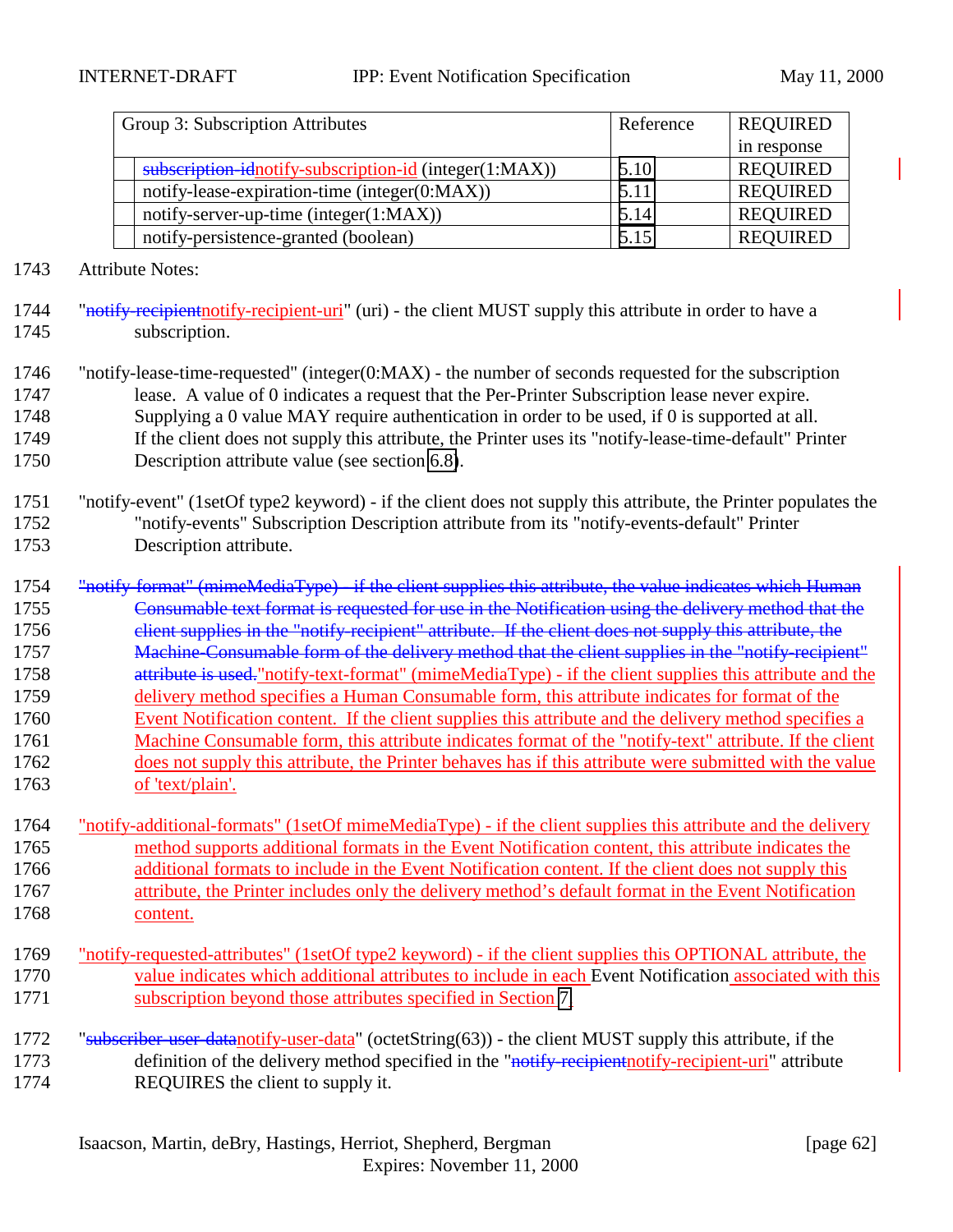- <span id="page-62-0"></span>1775 "notify-persistence-requested" (boolean) - whether or not the Per-Printer Subscription is to be persistent, 1776 i.e., saved across power cycles. Note: Persistent trap registrations is a client option in SNMPv3 1777 [RFC2573].
- 1778 "notify-lease-expiration-time" (integer(0:MAX)) The Printer object MUST return this attribute which is 1779 the time in the future at which the subscription lease will expire, i.e., the "printer-up-time" value (in 1780 time ticks - see [ipp-mod] section 4.4.29) at which the Printer will delete the Subscription. A value 1781 of 0 indicates that the lease subscription will never expire.
- 1782 "notify-server-up-time" (integer(1:MAX)) The Printer object MUST return this attribute which is an alias 1783 for the Printer's "printer-up-time" Printer Description attribute. The client subtracts this value from 1784 the "notify-lease-expiration-time" value returned in order to determine the number of second in the 1785 future that the subscription will expire. This computed value may be less than the requester 1786 requested in the "notify-lease-time-requested" if it was greater than the MAX supported or more 1787 than the requester requested if it was less than the MIN supported, as indicated in the Printer's 1788 "notify-lease-time-supported" (rangeOfInteger(0:MAX)) attribute (see section [6.7\)](#page-40-0).
- 1789 "notify-persistence-granted" whether or not this Subscription object instance is persistent. This attribute 1790 MUST be returned whether "notify-persistence-requested" is supported or not, so that the client 1791 knows which.
- 1792

### 1793 **9.3 Common Operations for Per-Job and Per-Printer Subscriptions**

1794 This section defines the operations that are common to both Per-Job and Per-Printer subscriptions.

### 1795 **9.3.1 Get-Subscription-Attributes operation**

- 1796 The REQUIRED Get-Subscription-Attributes returns the requested attributes of the identified Subscription 1797 object. See section [5.](#page-20-0)
- 1798 Request:

| Group 1: Operation Attributes                 | Reference | client MUST    | Printer         |
|-----------------------------------------------|-----------|----------------|-----------------|
|                                               | [ipp-mod] | supply         | support         |
| attributes-charset (charset)                  | 3.1.4.1   | yes            | <b>REQUIRED</b> |
| attributes-natural-language (naturalLanguage) | 3.1.4.1   | yes            | <b>REQUIRED</b> |
| printer-uri (uri)                             | 3.1.5     | <b>ves</b>     | <b>REQUIRED</b> |
| requesting-user-name (name(MAX))              | 8.3       | <b>RECOMME</b> | <b>RECOMME</b>  |
|                                               |           | <b>NDED</b>    | <b>NDED</b>     |

1799

| Group 2: Subscription Attributes | Reference   client MUST   Printer |         |
|----------------------------------|-----------------------------------|---------|
|                                  | supply                            | support |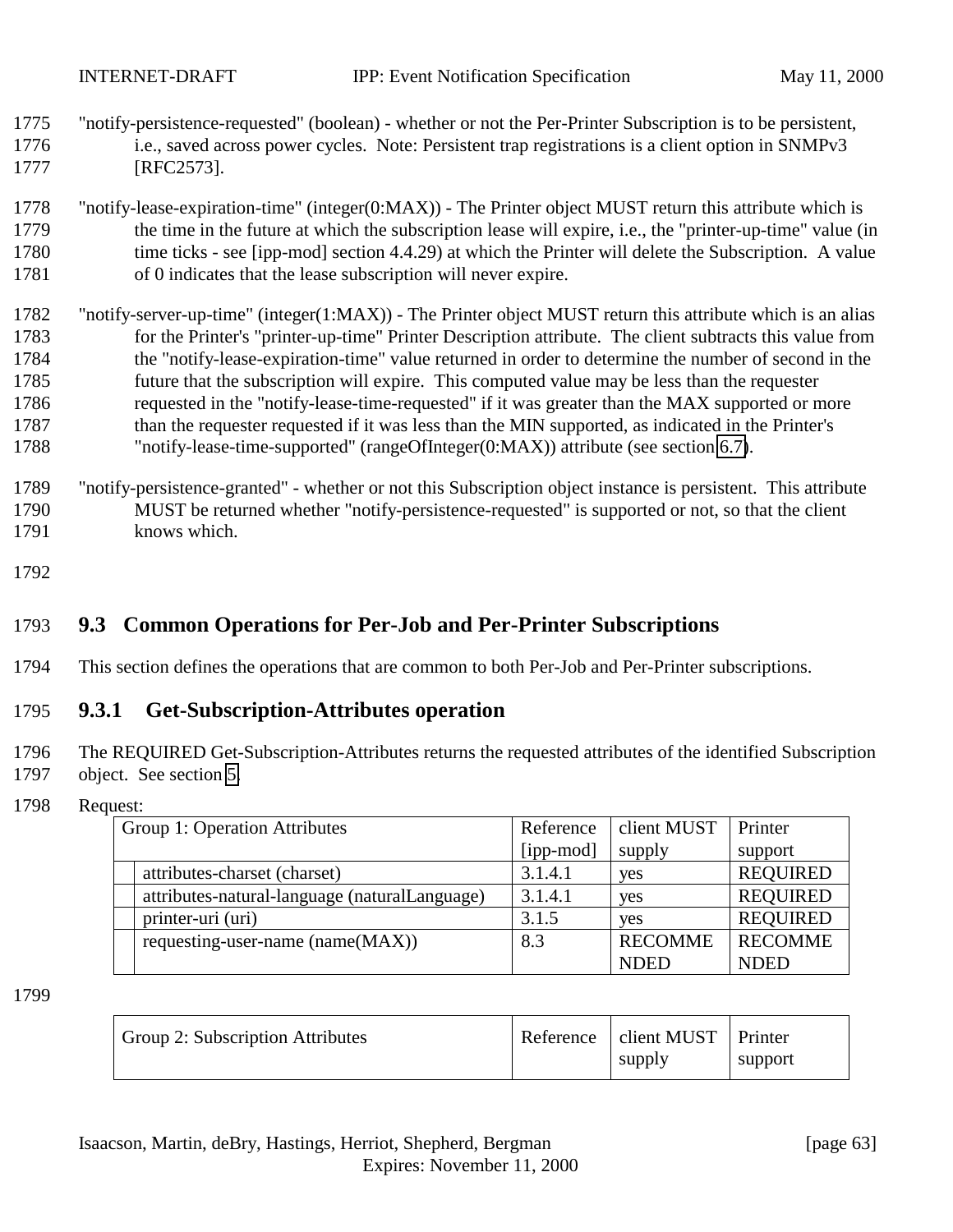|      | subscription-idnotify-subscription-id         | 5.10      | yes       | <b>REQUIRED</b> |
|------|-----------------------------------------------|-----------|-----------|-----------------|
|      | interger(1:MAX))                              |           |           |                 |
|      | requested-attributes (1setOf type2 keyword)   | see below | no        | <b>REQUIRED</b> |
| 1800 | Response:                                     |           |           |                 |
|      | Group 1: Operation Attributes                 |           | Reference | <b>REQUIRED</b> |
|      |                                               |           | [ipp-mod] | in response     |
|      | status-code (type2 enum)                      |           | 3.1.6.1   | <b>REQUIRED</b> |
|      | attributes-charset (charset)                  |           | 3.1.4.2   | <b>REQUIRED</b> |
|      | attributes-natural-language (naturalLanguage) |           | 3.1.4.2   | <b>REQUIRED</b> |
|      | status-message $(text(255))$                  |           | 3.1.6.2   | <b>OPTIONAL</b> |
|      | detailed-status-message (text(MAX))           |           | 3.1.6.3   | <b>OPTIONAL</b> |
| 1801 |                                               |           |           |                 |

#### 1801

| Group 2: Unsupported Attributes (see [ipp-mod] section 3.1.7) | <b>REQUIRED</b> |
|---------------------------------------------------------------|-----------------|
|                                                               | if unsupported  |
|                                                               | attributes      |

#### 1802

| <b>REOUIRED</b><br>Group 3: <the attributes="" object="" requested="" subscription=""></the> |  |
|----------------------------------------------------------------------------------------------|--|
|----------------------------------------------------------------------------------------------|--|

#### 1803 This operation is similar to the Get-Printer-Attributes operation.

 "requested-attributes" (1setOf keyword): The client OPTIONALLY supplies this attribute. The Printer object MUST support this attribute. It is a set of Subscription attribute names and/or the 'all' attribute group name in whose values the requester is interested. This set of attributes is returned for each Job object that is returned. If the client does not supply this attribute, the Printer MUST respond as if the client had supplied this attribute with the value: 'all'.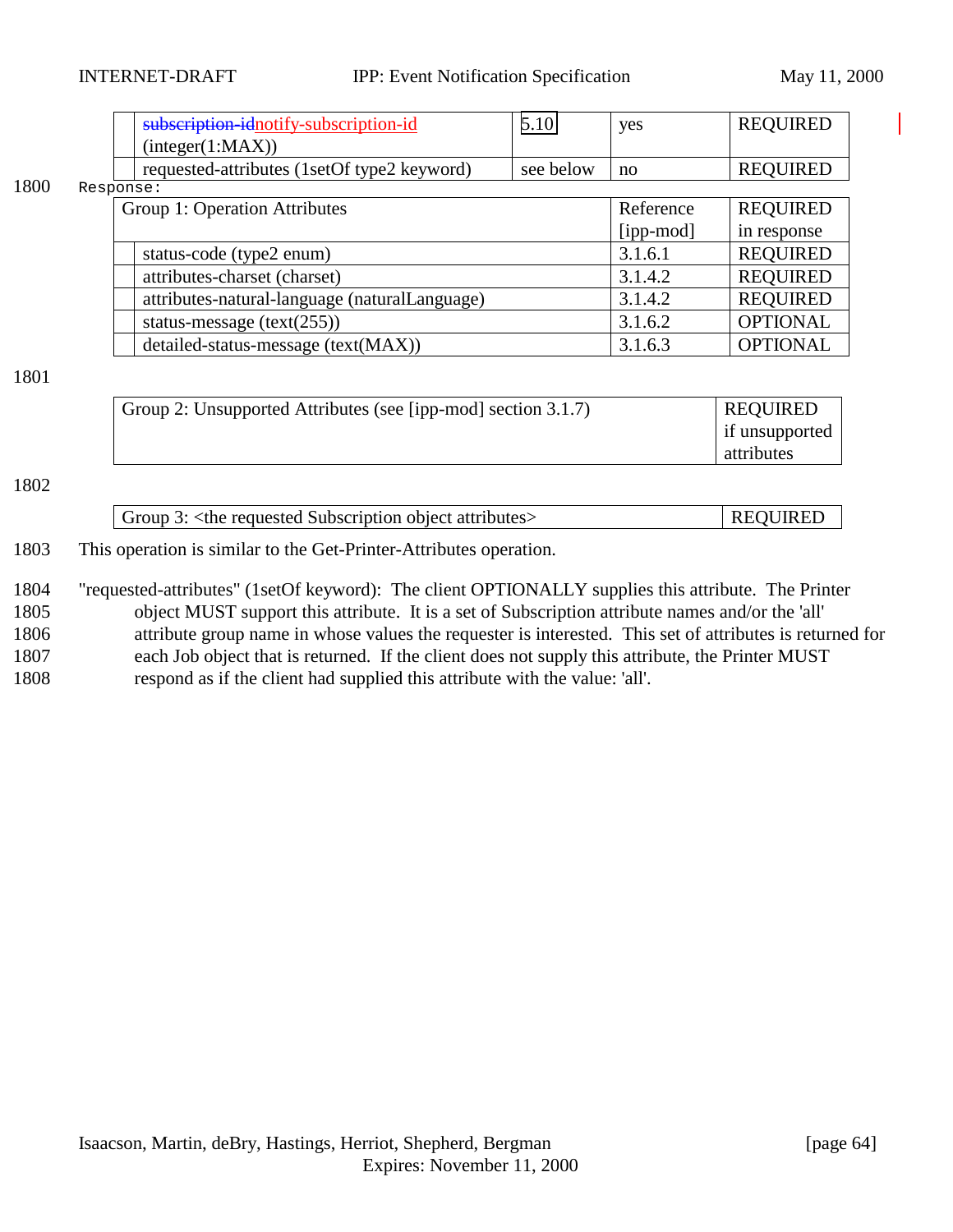### <span id="page-64-0"></span>1809 **9.3.2 Get-Subscriptions operation**

- 1810 The REQUIRED Get-Subscriptions operation returns the requested attributes of the Subscription objects
- 1811 (see section [5\)](#page-20-0).
- 1812 Request:

| Group 1: Operation Attributes |                                               | Reference | client MUST     | Printer         |
|-------------------------------|-----------------------------------------------|-----------|-----------------|-----------------|
|                               |                                               | [ipp-mod] | supply          | support         |
|                               | attributes-charset (charset)                  | 3.1.4.1   | yes             | <b>REQUIRED</b> |
|                               | attributes-natural-language (naturalLanguage) | 3.1.4.1   | yes             | <b>REQUIRED</b> |
|                               | printer-uri (uri)                             | 3.1.5     | yes             | <b>REQUIRED</b> |
|                               | $job-id$ (integer $(1:MAX)$ )                 | 3.1.5     | yes, if Per-    | <b>REQUIRED</b> |
|                               |                                               |           | Job             |                 |
|                               |                                               |           | Subscription    |                 |
|                               | requesting-user-name (name(MAX))              | 8.3       | <b>RECOMME</b>  | <b>RECOMME</b>  |
|                               |                                               |           | <b>NTED</b>     | <b>NDED</b>     |
|                               | limit (integer(1:MAX))                        | see below | <b>OPTIONAL</b> | <b>REQUIRED</b> |
|                               | requested-attributes (1setOf type2 keyword)   | see below | <b>OPTIONAL</b> | <b>REQUIRED</b> |
|                               | my-subscriptions (boolean)                    | see below | <b>OPTIONAL</b> | <b>REQUIRED</b> |

#### 1813 Response:

|                               | $\cup$ . $\cup$ .                             |           |                 |  |  |
|-------------------------------|-----------------------------------------------|-----------|-----------------|--|--|
| Group 1: Operation Attributes |                                               | Reference | <b>REQUIRED</b> |  |  |
|                               |                                               | [ipp-mod] | in response     |  |  |
|                               | status-code (type2 enum)                      | 3.1.6.1   | <b>REQUIRED</b> |  |  |
|                               | attributes-charset (charset)                  | 3.1.4.2   | <b>REQUIRED</b> |  |  |
|                               | attributes-natural-language (naturalLanguage) | 3.1.4.2   | <b>REQUIRED</b> |  |  |
|                               | status-message (text)                         | 3.1.6.2   | <b>OPTIONAL</b> |  |  |
|                               | detailed-status-message (text(MAX))           | 3.1.6.3   | <b>OPTIONAL</b> |  |  |

1814

| Group 2: Unsupported Attributes (see [ipp-mod] section 3.1.7) | <b>REQUIRED</b> |
|---------------------------------------------------------------|-----------------|
|                                                               | if unsupported  |
|                                                               | attributes      |

#### 1815

1816

| Group 3 to N: < the requested Subscription Attributes for each | see below | <b>REQUIRED</b> |
|----------------------------------------------------------------|-----------|-----------------|
| Subscription object in a separate group                        |           |                 |

#### 1817 Attribute Notes:

1818 This operation is similar to the Get-Jobs operation (see [ipp-mod]). If the client wants any attributes

1819 returned, including the "subscription-idnotify-subscription-id", it must include the attribute keyword name

1820 in the "requested-attributes" operation attribute. If the "requested-attributes" operation attribute is omitted,

1821 the Printer MUST respond as if the client supplied the value: 'subscription-idnotify-subscription-id'.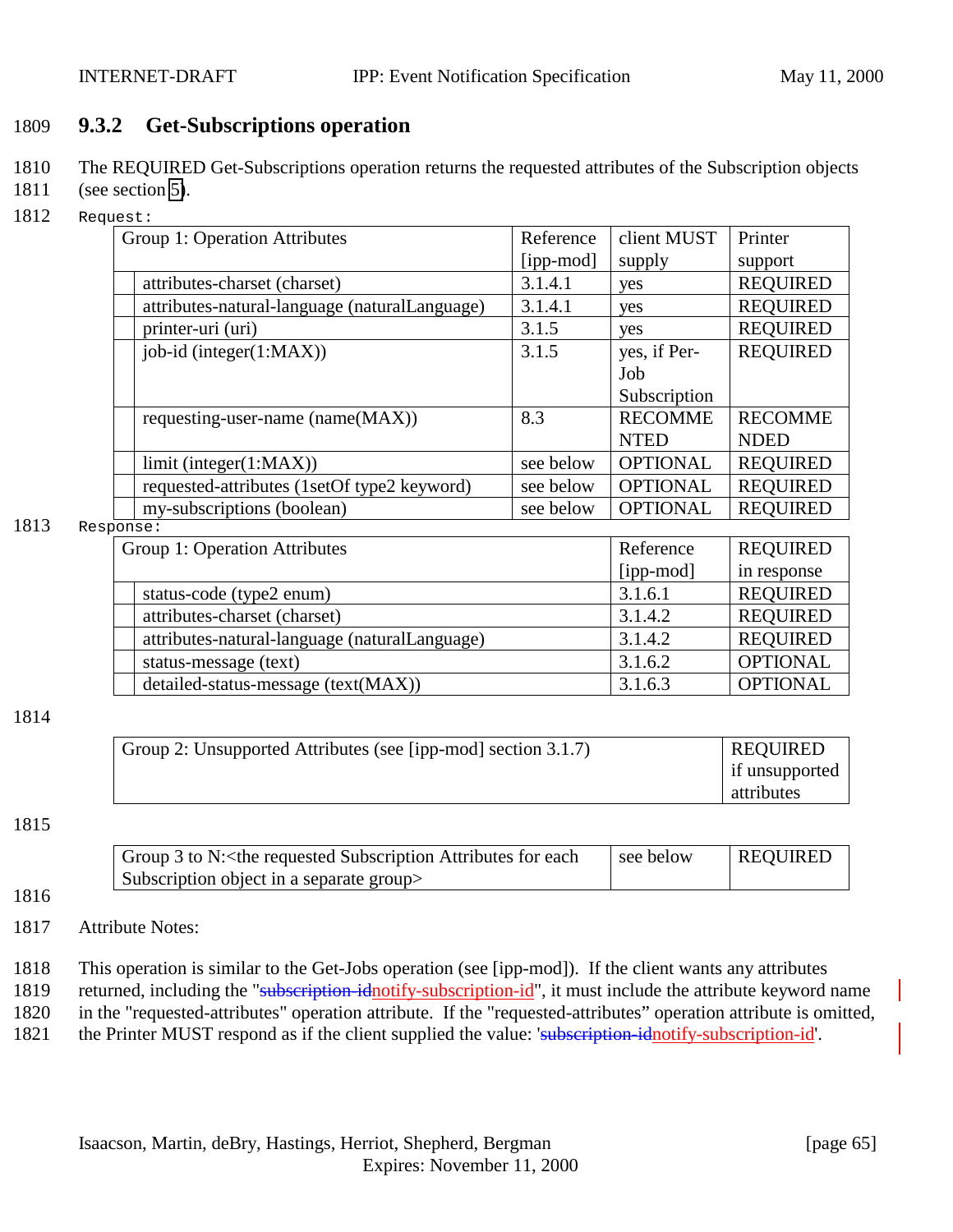<span id="page-65-0"></span> "job-id" (integer(1:MAX)) - If the client supplies this attribute, all of the Per-Job Subscription objects for the identified job are candidates for return. It this attribute is omitted, all of the Per-Printer Subscription objects are candidates for return.

 "limit" (integer(1:MAX)): The client OPTIONALLY supplies this attribute. The Printer object MUST support this attribute. It is an integer value that determines the maximum number of Subscription objects that a client will receive from the Printer even if "my-subscriptions" constrain which subscriptions are returned. The limit is a "stateless limit" in that if the value supplied by the client is 'N', then only the first 'N' Subscriptions are returned in the Get-Subscriptions Response. There is no mechanism to allow for the next 'M' Subscriptions after the first 'N' Subscriptions. If the client does not supply this attribute, the Printer object responds with all applicable Subscriptions.

- "requested-attributes" (1setOf keyword): The client OPTIONALLY supplies this attribute. The Printer object MUST support this attribute. It is a set of Subscription attribute names and/or the 'all' attribute group name in whose values the requester is interested. This set of attributes is returned for each Job object that is returned. If the client does not supply this attribute, the Printer MUST respond as if the client had supplied this attribute with the value: 'all'.
- "my-subscriptions" (boolean): The client OPTIONALLY supplies this attribute. The Printer object MUST support this attribute. It indicates whether Subscriptions from all users or just the Subscriptions submitted by the requesting user of this request MUST be returned by the Printer object. If the client does not supply this attribute, the Printer object MUST respond as if the client had supplied the attribute with a value of 'false', i.e., Subscriptions from all users. The means for authenticating the requesting user and matching the Subscription objects is the same as for jobs as described in [ipp-mod] section 8.
- Groups 3 to N: Subscription Object Attributes: The Printer object responds with one set of Subscription Object Attributes for each returned Subscription object. The Printer object ignores (does not respond with) any requested attribute or value which is not supported or which is restricted by the security policy in force, including whether the requesting user is the user that created the Subscription object (subscribing user) or not (see [ipp-mod] section 8).

### **9.3.3 Renew-Subscription operation**

 The REQUIRED Renew-Subscription operation permits a client to request the IPP Printer to extend the lease on a Subscription object instance. There is no way to renew a Per-Job subscription, since they are automatically canceled after the job completes and no longer has any documents, i.e., the job is no longer retained (see [ipp-mod] section 4.3.7.2). If the requested subscription object is a Per-Job subscription, the Printer MUST grant an infinite lease by returning a 0 value for the "notify-lease-expiration-time".

- *Access Rights*: The authenticated user (see [IPP-MOD] section 8.3) performing this operation MUST either be the owner of the Subscription object or have operator or administrator access rights for the Printer object (see [IPP-MOD] sections 1 and 8.5). Otherwise the IPP object MUST reject the operation and return: the
- 'client-error-forbidden', 'client-error-not-authenticated', or 'client-error-not-authorized' status code as
- appropriate.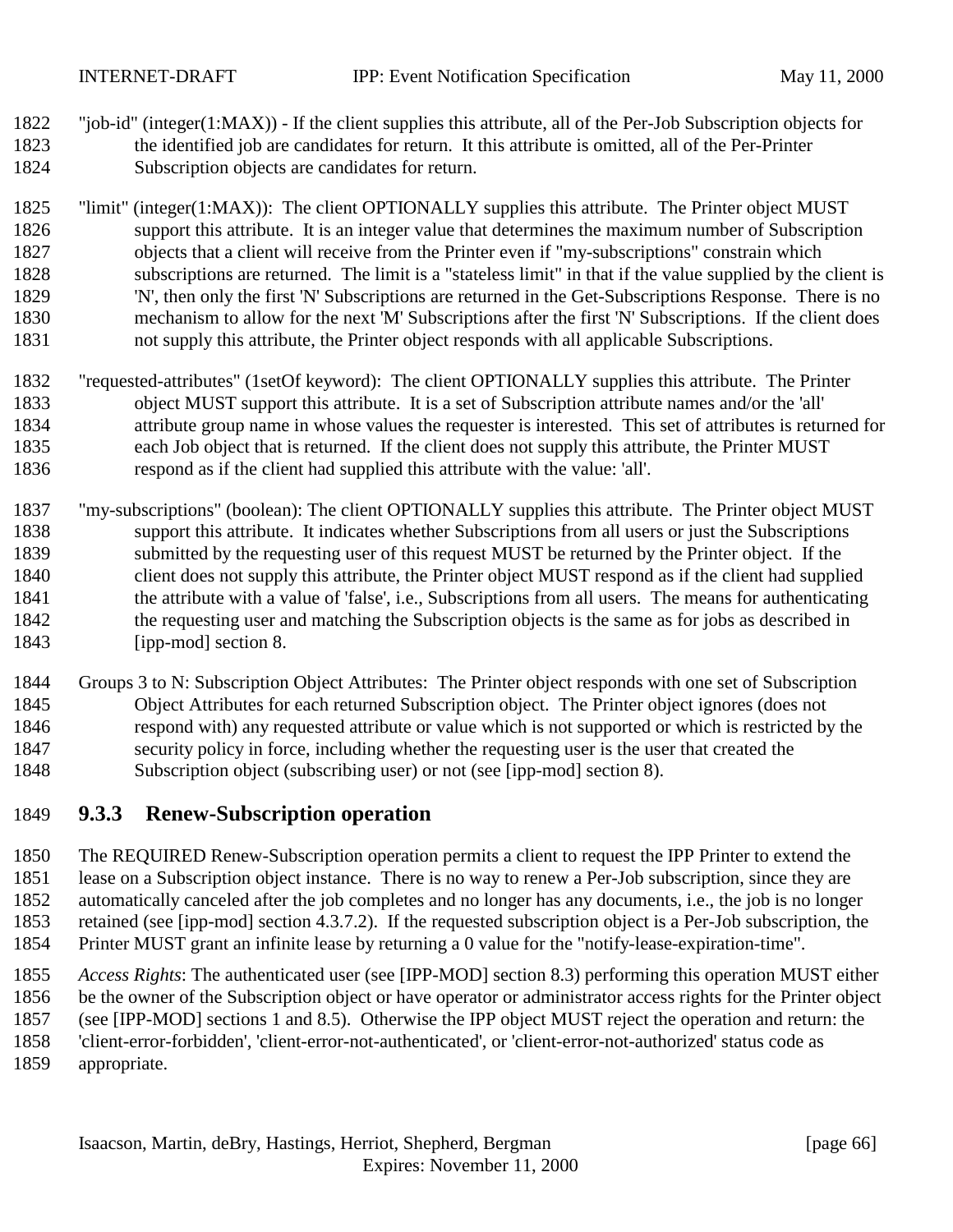#### 1860 Request:

| Group 1: Operation Attributes                   | Reference | client MUST    | Printer         |
|-------------------------------------------------|-----------|----------------|-----------------|
|                                                 | [ipp-mod] | supply         | support         |
| "attributes-charset" (charset)                  | 3.1.4.1   | yes            | <b>REQUIRED</b> |
| "attributes-natural-language" (naturalLanguage) | 3.1.4.1   | yes            | <b>REQUIRED</b> |
| "printer-uri" (uri)                             | 3.1.5     | <b>ves</b>     | <b>REQUIRED</b> |
| "requesting-user-name" (name(MAX))              | 8.3       | <b>RECOMME</b> | <b>RECOMME</b>  |
|                                                 |           | <b>NDED</b>    | <b>NDED</b>     |

1861

| Group 2: Subscription Attributes |                                                    | Reference | client MUST | Printer         |
|----------------------------------|----------------------------------------------------|-----------|-------------|-----------------|
|                                  |                                                    |           | supply      | support         |
|                                  | "subscription-idnotify-subscription-id"            | 5.10      | yes         | <b>REQUIRED</b> |
|                                  | interger(1:MAX)                                    |           |             |                 |
|                                  | "notify-lease-time-requested" (integer $(0:MAX)$ ) | see below | no          | <b>REOUIRED</b> |

#### 1862 Response:

| Group 1: Operation Attributes                   | Reference | <b>REQUIRED</b> |
|-------------------------------------------------|-----------|-----------------|
|                                                 | [ipp-mod] | in response     |
| "status-code" (type2 enum)                      | 3.1.6.1   | <b>REQUIRED</b> |
| "attributes-charset" (charset)                  | 3.1.4.2   | <b>REQUIRED</b> |
| "attributes-natural-language" (naturalLanguage) | 3.1.4.2   | <b>REQUIRED</b> |
| "status-message" $(text(255))$                  | 3.1.6.2   | <b>OPTIONAL</b> |
| "detailed-status-message" (text(MAX))           | 3.1.6.3   | <b>OPTIONAL</b> |

#### 1863

| Group 2: Unsupported Attributes (see [ipp-mod] section 3.1.7) | <b>REQUIRED</b> |
|---------------------------------------------------------------|-----------------|
|                                                               | if unsupported  |
|                                                               | attributes      |

#### 1864

| Group 3: Subscriptions Attributes |                                                     | Reference | <b>REQUIRED</b> |
|-----------------------------------|-----------------------------------------------------|-----------|-----------------|
|                                   |                                                     |           | in response     |
|                                   | "notify-lease-expiration-time" (integer $(0:MAX)$ ) | 5.11      | <b>REQUIRED</b> |
|                                   | "notify-server-up-time" (integer $(1:MAX)$ )        | 5.14      | <b>REQUIRED</b> |

#### 1865

- 1866 Attribute Notes:
- 1867 "notify-lease-time-requested" (integer(0:MAX) the number of seconds requested for the Per-Printer 1868 subscription lease. Same as Create-Printer-Subscriptions (see section [9.2.1\)](#page-59-0).
- 1869 "notify-lease-expiration-time" the time in the future when the subscription will expire. Same as for the 1870 Create-Printer-Subscription operation (see section [9.2.1\)](#page-59-0).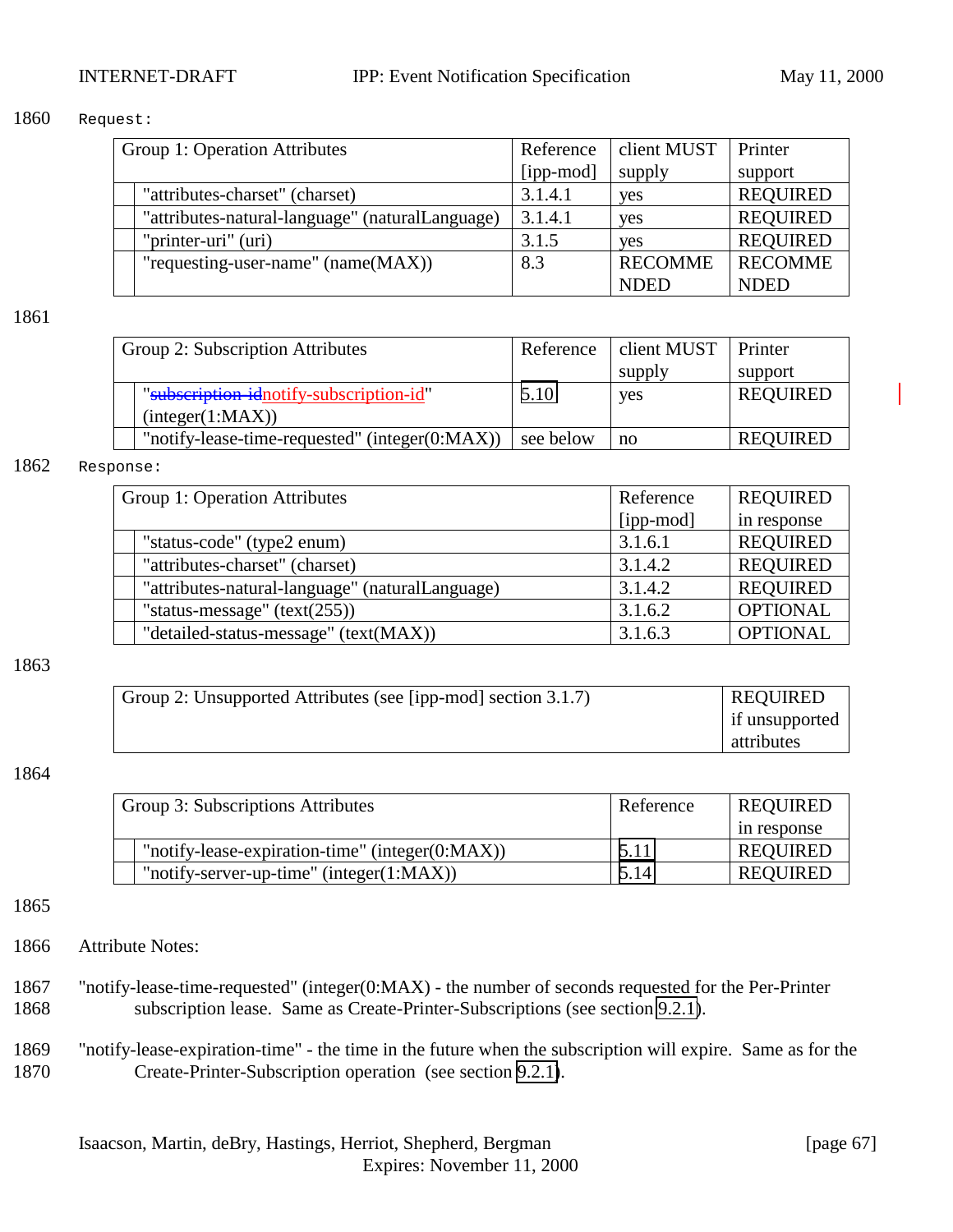#### <span id="page-67-0"></span>1871 "notify-server-up-time" - the Printer object MUST return this attribute which is an alias for the Printer's

- 1872 "printer-up-time" Printer Description attribute. The client subtracts this value from the "notify-1873 lease-expiration-time" value returned in order to determine the number of second in the future that
- 1874 the subscription will expire (see further explanation in section [9.2.1\)](#page-59-0).
- 1875 Note: There is no way to change any of the Subscription object attributes, except the "notify-lease-
- 1876 expiration-time" attribute (using the Renew-Subscription operation). In order to change other attributes, a
- 1877 client can create a new Subscription object and then use the Cancel-Subscription operation to cancel the old
- 1878 one (or do this in the other order, in case there is a limit on the number of Subscription object instances, as
- 1879 long as a short window with no Notifications is ok).
- 1880 Note: There is no need to renew a Per-Job Subscription, since it is effectively the time that the Job is active 1881 (see section [9.1\)](#page-52-0).

# 1882 **9.3.4 Cancel-Subscription operation**

1883 The REQUIRED Cancel- Subscription operation allows a client to remove a Subscription object. No more

1884 Event Notifications are delivered for that Subscription. Once performed, there is no way to use that

- 1885 Subscription in the future. Subscription-idNotify-subscription-ids should not be reused immediately, so 1886 that a stale reference situation is not created. Same as for Cancel-Job and job-ids.
- 
- 1887 *Access Rights*: The authenticated user (see [IPP-MOD] section 8.3) performing this operation MUST either
- 1888 be the owner of the Subscription object or have operator or administrator access rights for the Printer object
- 1889 (see [IPP-MOD] sections 1 and 8.5). Otherwise the IPP object MUST reject the operation and return: the
- 1890 'client-error-forbidden', 'client-error-not-authenticated', or 'client-error-not-authorized' status code as
- 1891 appropriate. 1892 Request:

| Group 1: Operation Attributes                   | Reference | client MUST    | Printer         |
|-------------------------------------------------|-----------|----------------|-----------------|
|                                                 | [ipp-mod] | supply         | support         |
| "attributes-charset" (charset)                  | 3.1.4.1   | yes            | <b>REQUIRED</b> |
| "attributes-natural-language" (naturalLanguage) | 3.1.4.1   | yes            | <b>REQUIRED</b> |
| "printer-uri" (uri)                             | 3.1.5     | yes            | <b>REQUIRED</b> |
| "requesting-user-name" (name(MAX))              | 8.3       | <b>RECOMME</b> | <b>RECOMME</b>  |
|                                                 |           | <b>NDED</b>    | <b>NDED</b>     |

#### 1893

| Group 2: Subscription Attributes        | Reference | client MUST | Printer         |
|-----------------------------------------|-----------|-------------|-----------------|
|                                         |           | supply      | support         |
| "subscription-idnotify-subscription-id" | 5.10      | <b>ves</b>  | <b>REQUIRED</b> |
| (integer(1:MAX))                        |           |             |                 |

1894 Response: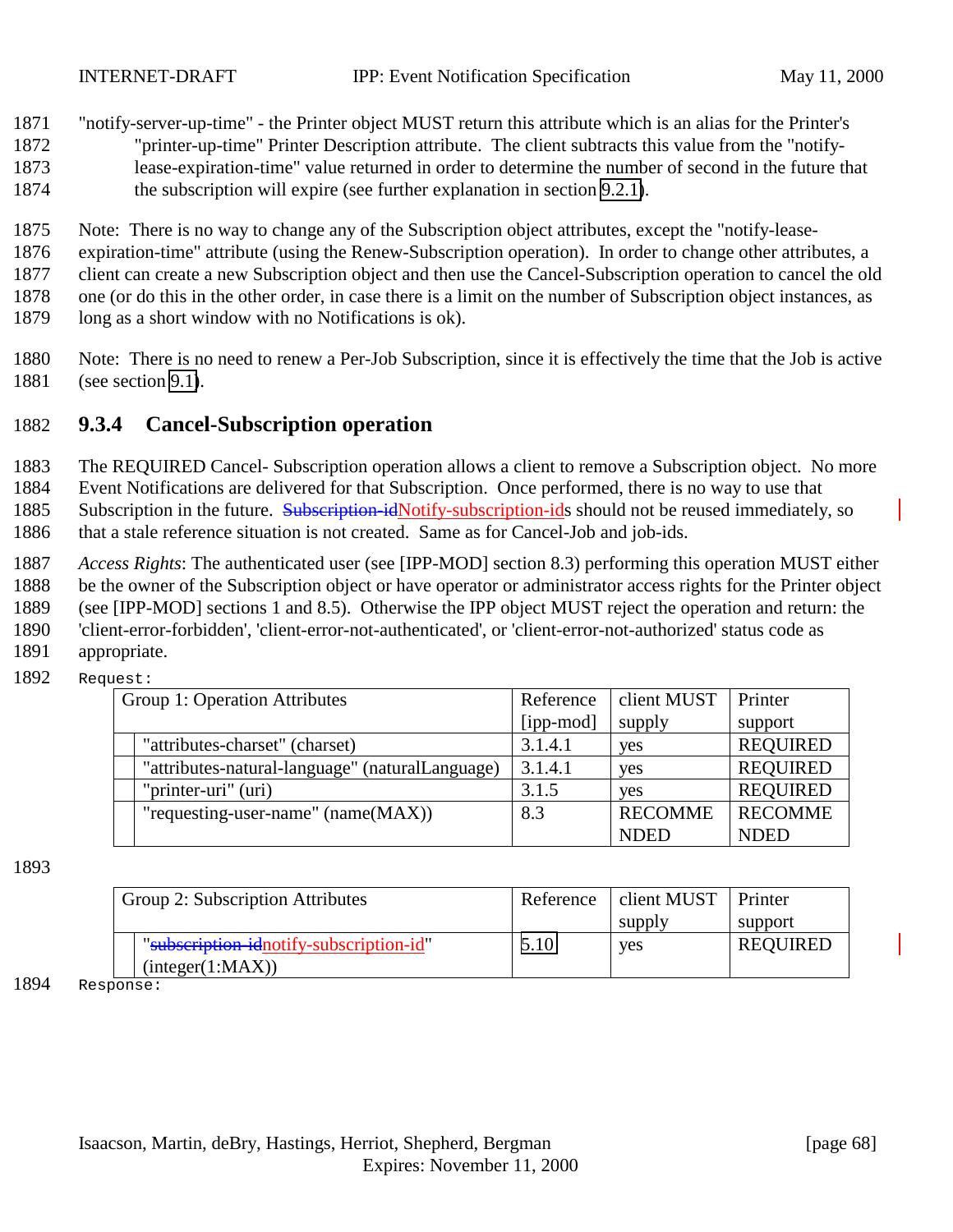| Group 1: Operation Attributes                   | Reference | <b>REQUIRED</b> |
|-------------------------------------------------|-----------|-----------------|
|                                                 | [ipp-mod] | in response     |
| "status-code" (type2 enum)                      | 3.1.6.1   | <b>REQUIRED</b> |
| "attributes-charset" (charset)                  | 3.1.4.2   | <b>REQUIRED</b> |
| "attributes-natural-language" (naturalLanguage) | 3.1.4.2   | <b>REQUIRED</b> |
| "status-message" $(text(255))$                  | 3.1.6.2   | <b>OPTIONAL</b> |
| "detailed-status-message" (text(MAX))           | 3.1.6.3   | <b>OPTIONAL</b> |

1895

| Group 2: Unsupported Attributes (see [ipp-mod] section 3.1.7) | <b>REQUIRED</b> |
|---------------------------------------------------------------|-----------------|
|                                                               | if unsupported  |
|                                                               | attributes      |

#### 1896

# 1897 **10 Comparison of Per-Job versus Per-Printer Subscriptions**

 Per-Job and Per-Printer subscriptions are quite similar. Either type of subscription can subscribe to Job events, Printer events, or both. Both types of subscriptions can be queried using the Get-Subscriptions and Get-Subscription-Attributes operations and canceled using the Cancel-Subscription operation. Both types of subscriptions create Subscription objects which have the same attributes defined. However, there are some semantic differences between Per-Job subscriptions and Per-Printer subscriptions. A Per-Job Submission Subscription is established by the client when submitting a job and after creating the job using the Create-Job-Subscription operation by specifying the "job-id" of the job. A Per-Printer Subscription is established between a client and a Printer using the Create-Printer-Subscription operation. Some specific differences are:

- 1907 1. A client usually creates a Per-Job subscription as part of the Job Creation operations (Create-Job, Print-1908 Job, and Print-URI), rather than using the OPTIONAL Create-Job-Subscription operation, especially 1909 since Printer implementations NEED NOT support the Create-Job-Subscription operation, since it is 1910 OPTIONAL.
- 1911 2. For Per-Job subscriptions, the subscription is only valid while the job is "not-complete" (see sections 1912 [7.1.1](#page-44-0) and [7.1.2\)](#page-46-0) while for the Per-Printer subscriptions, the subscription is valid until the time (in 1913 seconds) that the Printer returned in the "notify-lease-expiration-time" operation attribute expires.
- 1914 3. Job Events in a Per-Job subscription apply only to "one job" (the Job created by the job creation 1915 operation or references by the Create-Job-Subscription operation) while Job Events in a Per-Printer 1916 subscription apply to ALL jobs contained in the IPP Printer object.

### 1917 **10Out of Band Values**

- 1918 This section defines out-of-band values (see [ipp-mod] section 4.1) for use with attributes defined in this
- 1919 and other documents.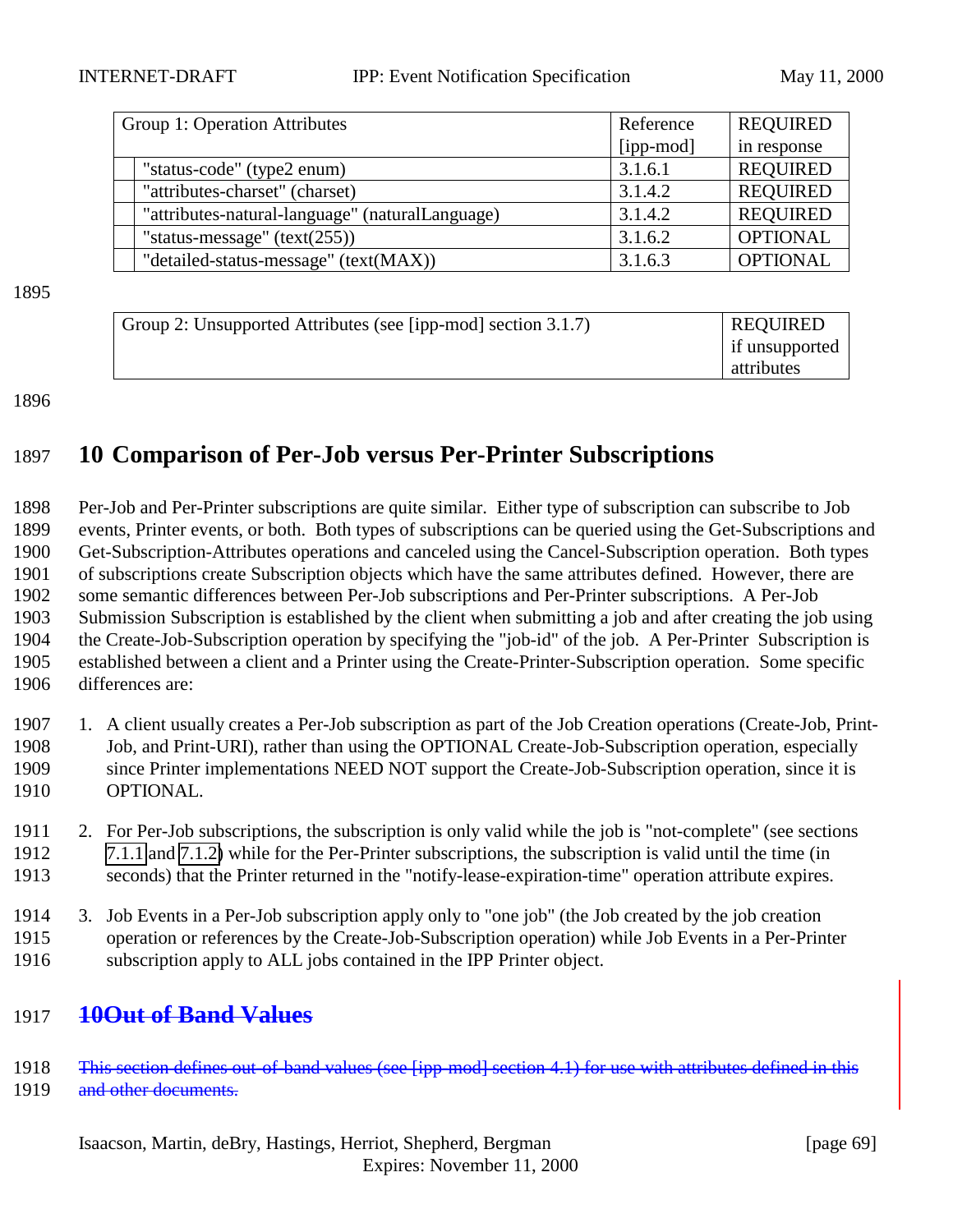### <span id="page-69-0"></span>1920 **10.1'none'**

- 1921 This out-of-band value permits a client to indicate in a request that a specified attribute in the request
- 1922 MUST NOT be applied to the job. Specifically, this value overrides the Printer's "xxx-default" attribute
- 1923 value for the attribute, if one exists. This out-of-band value is needed since attributes that are of the
- 1924 'eollection', 'uri', and 'mimeMediaType' type need a way for a client to specify that the Printer MUST NOT
- 1925 apply the value of an "xxx-default" attribute to the job. See [ipp-coll] for a complete specification,
- 1926 including encoding.

# 1927 **11 Conformance Requirements**

- 1928 It is OPTIONAL to implement this Event Notification specification. An implementation conforming to this
- 1929 specification MUST also meet the Conformance Requirements detailed in [IPP-MOD] section 5. If this
- 1930 Event Notification specification is implemented, IPP objects MUST support all of the REQUIRED object
- 1931 attributes as defined in this document in the indicated sections:
- 1932 1. REQUIRED Subscription object attributes in section [5.](#page-20-0)
- 1933 2. REQUIRED Printer Description object attributes in section [6.](#page-36-0)
- 1934 3. REQUIRED attributes in Event Notification content in section [7.](#page-41-0)
- 1935 In addition, the Printer MUST support the 'collection' attribute syntax (see [ipp-coll]).
- 1936 Extensions made to the events herein must be made such that new events or event attributes are backward 1937 compatible to clients who implemented early versions of this notification specification.
- 1938 If this Event Notification specification is implemented, the operations described in section [8](#page-52-0) MUST be 1939 supported as described in Table 25:
- 
- 1940 **Table 25 Conformance Requirements for Operations**

| Attribute                                         | Conformance requirements |
|---------------------------------------------------|--------------------------|
| "job-notifynotify-xxx" (1setOf collection) in Job | <b>REQUIRED</b>          |
| Creation operations (section 8.1.1)               |                          |
| Create-Printer-Subscription (section 9.2.1)       | <b>REQUIRED</b>          |
| Create-Job-Subscription (section 9.1.2)           | <b>OPTIONAL</b>          |
| Get-Subscription-Attributes (section 9.3.1)       | <b>REQUIRED</b>          |
| Get-Subscriptions (section 9.3.2)                 | <b>REQUIRED</b>          |
| Renew-Subscription (section 9.3.3)                | <b>REQUIRED</b>          |
| Cancel-Subscription (section 9.3.4)               | <b>REOUIRED</b>          |

1941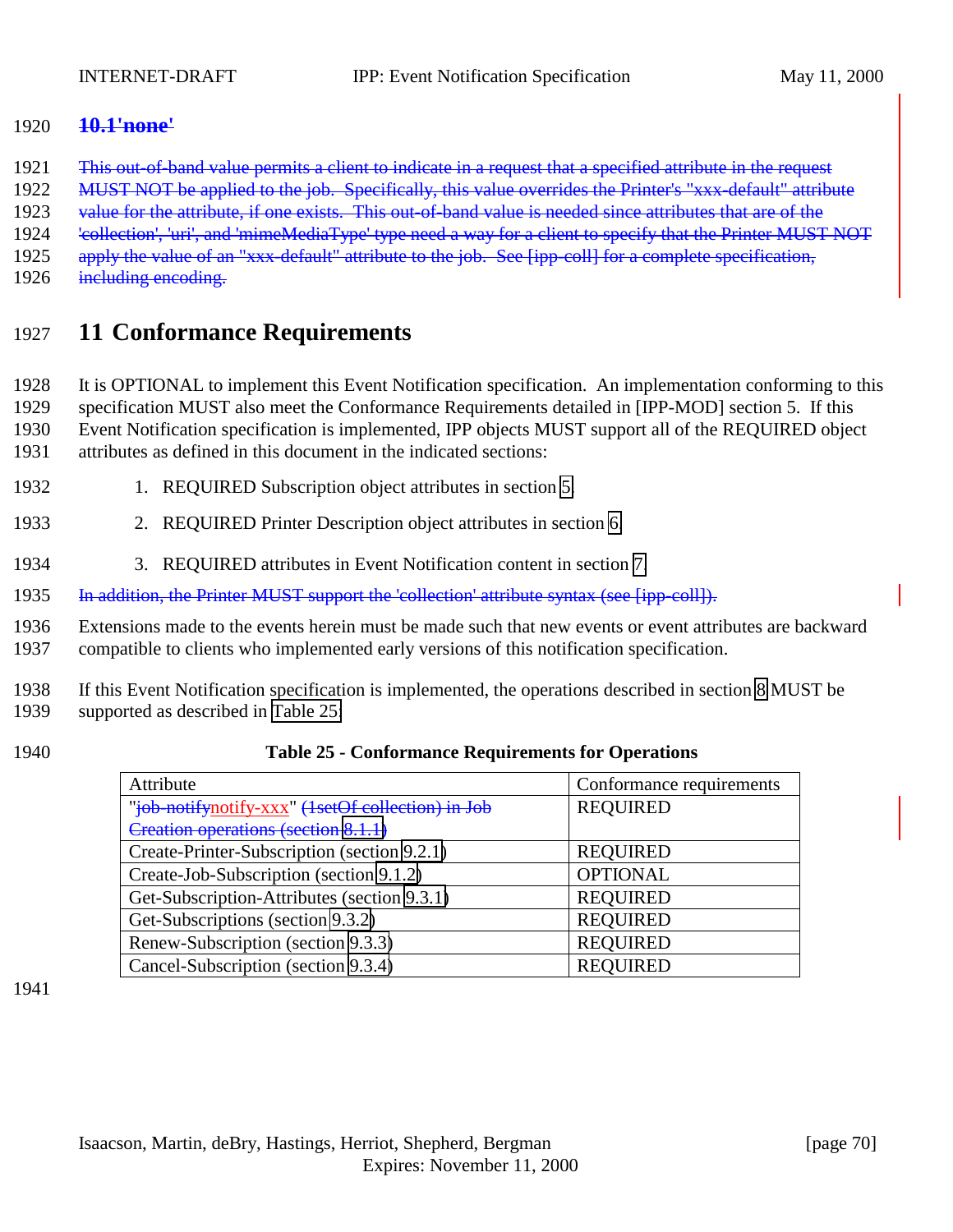# **12 IANA Considerations**

 IANA will be called on to register URL schemes for notification delivery methods, such as 'snmpnotify', for use in the "notify-recipient-uri" attribute, using the same procedures outlined in [ipp-mod].

ISSUE: we need to work out the details on the registration procedure.

# **13 Internationalization Considerations**

 This IPP notification specification continues the internationalization of [ipp-mod] for attributes containing text strings and names. A subscribing client can specify a different natural language and charset for each Event Notification content delivered to a Notification Recipient.

- The Human Consumable Event Notification content is a 'text/plain; charset=utf-8' by default where the
- Notification Sender has localized the text message as requested by the subscriber for the intended
- Notification Recipient.

# **14 Security Considerations**

 By far the biggest security concern is the abuse of notification: sending unwanted Event Notifications to third parties (i.e., spam). The problem is made worse by notification addresses that may be redistributed to multiple parties (e.g. mailing lists). There exist scenarios where third party notification is required (see Scenario #2 and #3 in [ipp-not-req]). The fully secure solution would require active agreement of all recipients before sending out anything. However, requirement #9 in [ipp-req] ("There is no requirement for IPP Printer receiving the print request to validate the identity of an event recipient") argues against this.

- Certain systems may decide to disallow third party Event Notifications (a traditional fax model).
- Clients submitting notification requests to the IPP Printer has the same security issues as submitting an
- IPP/1.1 print job request. The same mechanisms used by IPP/1.1 can therefore be used by the client
- notification submission. Operations that require authentication can use the HTTP authentication.
- Operations that require privacy can use the HTTP/TLS privacy.

 The notification access control model should be similar to the IPP access control model for Jobs. Creating a Per-Printer Notification Subscription object is associated with a user. Only the creator or an operator can cancel the subscription. The system may limit the listing of items to only those items owned by the user. Some subscriptions (e.g. those that have a lifetime longer than a job) can be done only by privileged users (users having operator and/or administrator access rights), if that is the authorization policy.

- The standard security concerns (delivery to the right user, privacy of content, tamper proof content) apply to
- the notification delivery. IPP should use the security mechanism of the delivery method used. Some
- delivery mechanisms are more secure than others. Therefore, sensitive notifications should use the delivery
- method that has the strongest security.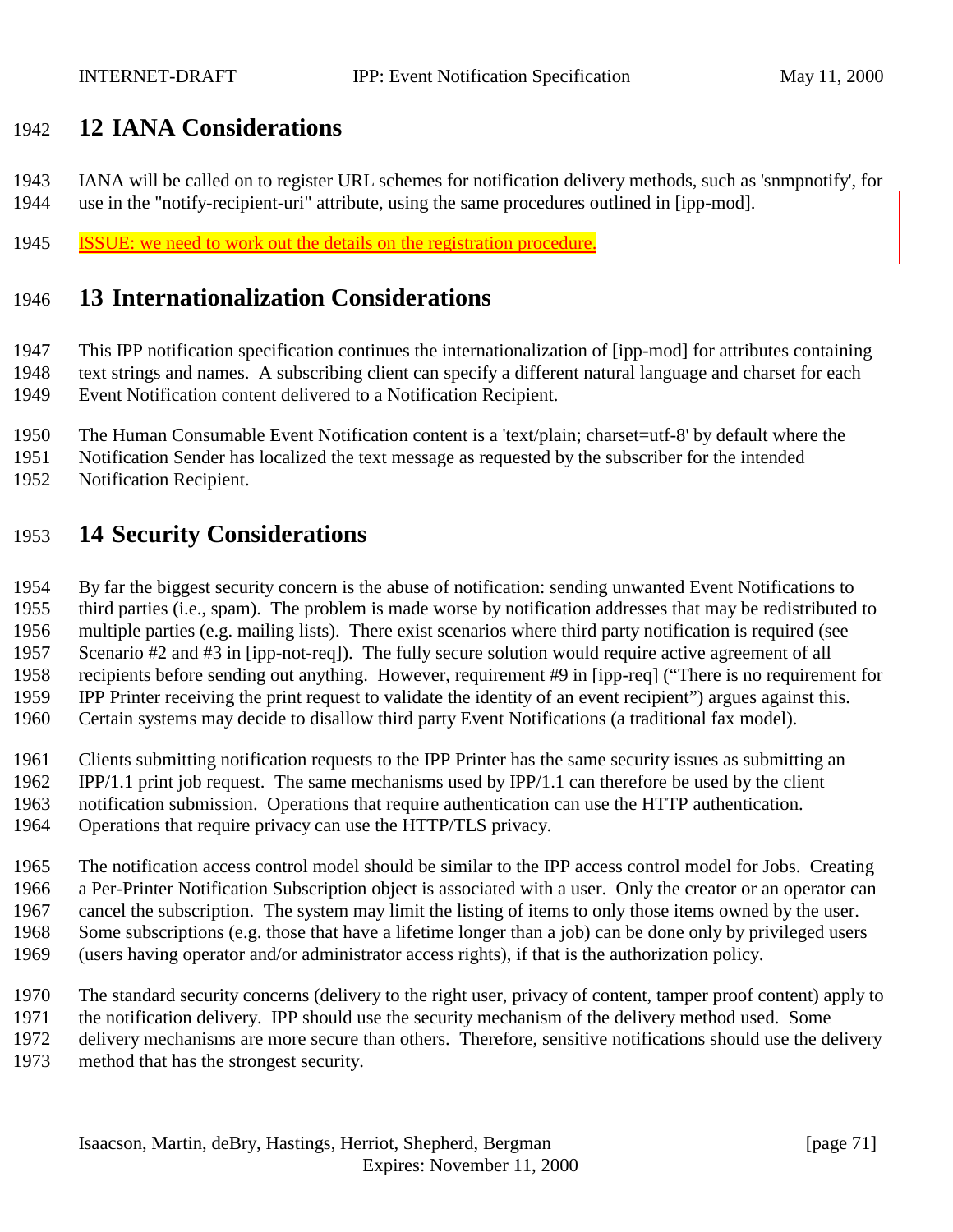# <span id="page-71-0"></span>**15 Status Codes**

The following status codes are defined as extensions for notification:

### **15.1 'successful-ok-ignored-subscriptions' (0x0003)**

1977 The number of subscriptions supplied in a Job Creation operation (Create-Job, Print-Job, Print-URI)

1978 exceeds either the limit of Per-Job subscriptions supported per job as specified by the Printer's "max-job-

1979 subscriptions-supported" attribute or some implementation-defined limit on the total number of Per-Job

 subscriptions for the Printer (if any). The Printer MUST accept the request with this status code, MUST 1981 NOT return the "job-notify-notify-xxx" attributes in the Unsupported Attributes Group (unless they are

1982 unsupported for some other reason), with only the collection value(s) that represent the excess subscriptions

- 1983 that are being ignored, and MUST perform the Job Creation operation (see section [9.1.1\)](#page-52-0), since the job can
- still be printed.

This status code is returned even if other job attributes are unsupported or in conflict. That is, if an IPP

Printer finds a warning that would allow it to return 'successful-ok-ignored-subscriptions' and either

'successful-ok-ignored-or-substituted-attributes' and/or 'successful-ok-conflicting-attributes', it must return

'successful-ok-ignored-subscriptions'. In other words, the precedence for returning success codes is:

'successful-ok-ignored-subscriptions', 'successful-ok-conflicting-attributes', and 'successful-ok-ignored-or-

substituted-attributes'.

### **15.2 client-error-uri-notification-scheme-not-supported (0x0414)**

1992 The scheme of the client-supplied URI in a "notify-recipient notify-recipient-uri" operation attribute in a Create-Printer-Subscription or Create-Printer-Subscription operation is not supported. See [ipp-mod] section 3.1.7.

 There is no corresponding Per-Job subscription error for a Job Creation operation, since the Printer object 1996 MUST ignore any errors in the "job-notify-notify-xxx" operation attribute, MUST return the "notify-1997 recipient to this -recipient-uri<sup>"</sup> attribute in the Unsupported Attributes Group, and perform the Job Creation operation (see section [9.1.1\)](#page-52-0), since the job can still be printed.

# **15.3 client-error-too-many-subscriptions (0x0415)**

 The bounded set of concurrent Per-Printer subscriptions supported by the Printer object would be exceeded if this Create-Printer-Subscription request were accepted or the bounded set of concurrent Per-Job subscriptions supported by the Printer object would be exceeded if this Create-Job-Subscriptions request

were accepted.

Note: There is no corresponding Per-Job subscription error on a Job Creation operation, since the Printer

2005 object MUST ignore any errors in the "job-notify-xxx" operation attribute and perform the Job

Creation operation (see section [9.1.1\)](#page-52-0), since the job can still be printed.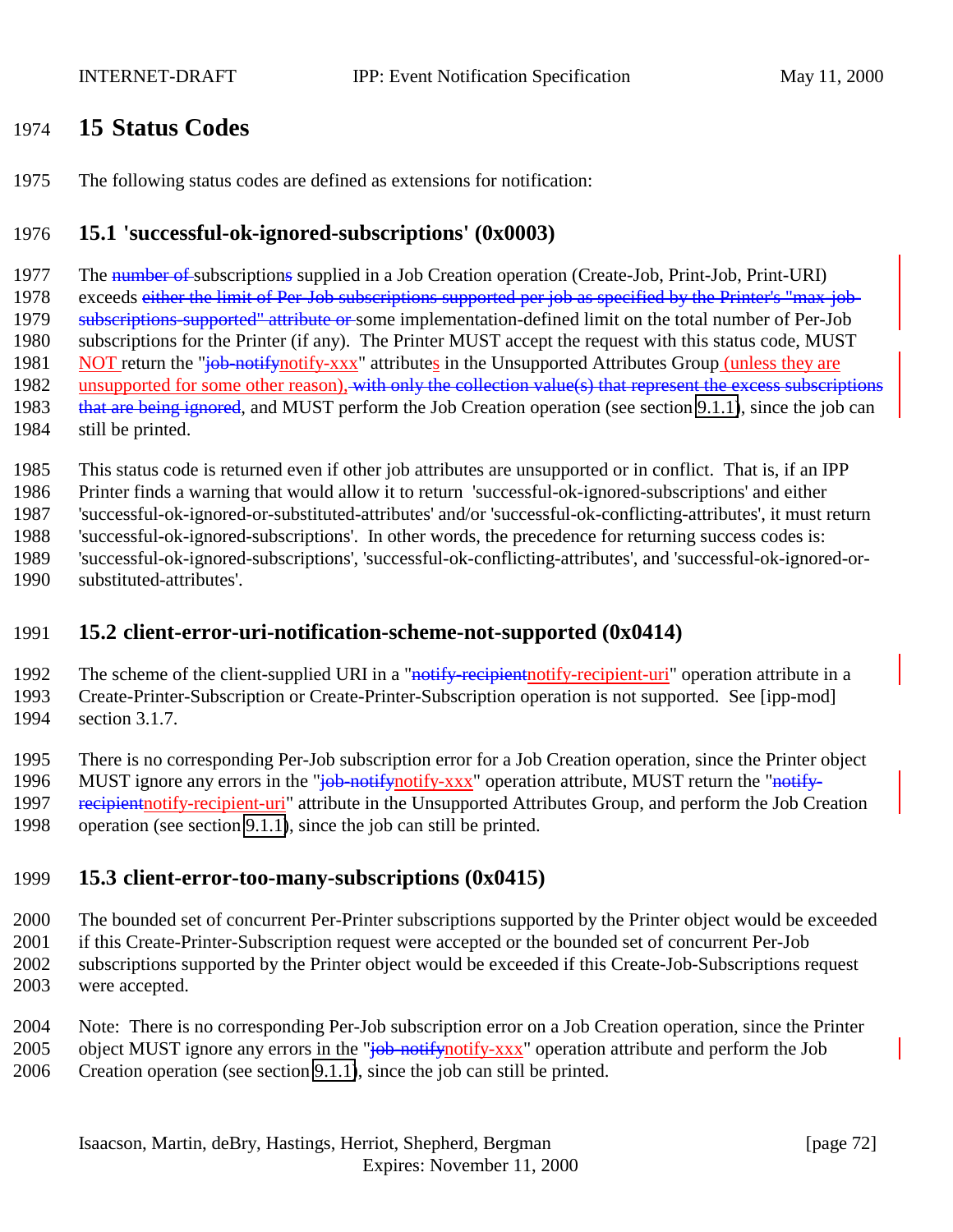#### 2007 **15.4 client-error-too-many-events (0x0416)**

2008 The client supplied more events in the "notify-events" operation attribute in a Create-Job-Subscription or

2009 Create-Printer-Subscription operation than the Printer supports, as indicated in its "max-notify-max-events-2010 supported" attribute (see section [6.4\)](#page-39-0).

2011 There is no corresponding Per-Job subscription error for a Job Creation operation, since the Printer object

2012 MUST ignore any errors in the "job-notify-notify-xxx" operation attribute, MUST return the "notify-events"

2013 attribute in the Unsupported Attributes Group with only the excess events that are being ignored, and

2014 perform the Job Creation operation (see section [9.1.1\)](#page-52-0), since the job can still be printed.

## 2015 **16 Encodings of Additional Aattribute Ttags encodings**

2016 The Subscription attributes tag and the Event Notification attributes tag are assigned the following delimiter

2017 tag values as extensions to the encoding defined in [ipp-pro]) for use in requests and responses to delimit

2018 Subscription object attribute Groups and Event Notification Content attribute Groups:

| Tag Value (Hex) | <b>Delimiter</b>                  |
|-----------------|-----------------------------------|
| 0x06            | subscription-attributes-tag       |
| 0x07            | event-notification-attributes-tag |

### 2019 **17 References**

| 2020 | $H$ <sub>ipp</sub> -coll                                                                                                                  |
|------|-------------------------------------------------------------------------------------------------------------------------------------------|
| 2021 | deBry, R., , Hastings, T., Herriot, R., "Internet Printing Protocol/1.0 & 1.1: collection attribute                                       |
| 2022 | syntax", <draft-ietf-ipp-collection-01.doc>, work in progress, February 22, 2000.</draft-ietf-ipp-collection-01.doc>                      |
| 2023 | [ipp-mod]                                                                                                                                 |
| 2024 | deBry, R., Hastings, T., Herriot, R., Isaacson, S., Powell, P., "Internet Printing Protocol/1.1: Model                                    |
| 2025 | and Semantics", $\langle$ draft-ietf-ipp-model-v11-06.txt $\rangle$ , work in progress, March 1, 2000.                                    |
| 2026 | [ipp-not-hist]                                                                                                                            |
| 2027 | deBry, R., Lewis, H., Hastings, T., "Internet Printing Protocol/1.1: Change History for IPP                                               |
| 2028 | Notifications", <draft-ietf-ipp-not-change-history-00.txt>, work in progress, August 22, 1999.</draft-ietf-ipp-not-change-history-00.txt> |
| 2029 | <del>[ipp-method-indp]</del>                                                                                                              |
| 2030 | Parra, H., Hastings, T., "Internet Printing Protocol (IPP): The INDP Event Notification Delivery                                          |
| 2031 | Method", <draft-ietf-indp-method-00.txt>, work in progress, March 8, 2000.</draft-ietf-indp-method-00.txt>                                |
| 2032 | <b>Hipp-method-ippl</b>                                                                                                                   |
| 2033 | <b>Manros, C., Hastings, T., Herriot, R., Lewis, H., "Internet Printing Protocol (IPP): The 'ipp'</b>                                     |
| 2034 | Notification Delivery Polling Method", <draft-ietf-ipp-notify-poll-00.txt>, work in progress, March</draft-ietf-ipp-notify-poll-00.txt>   |
| 2035 | 8.2000.                                                                                                                                   |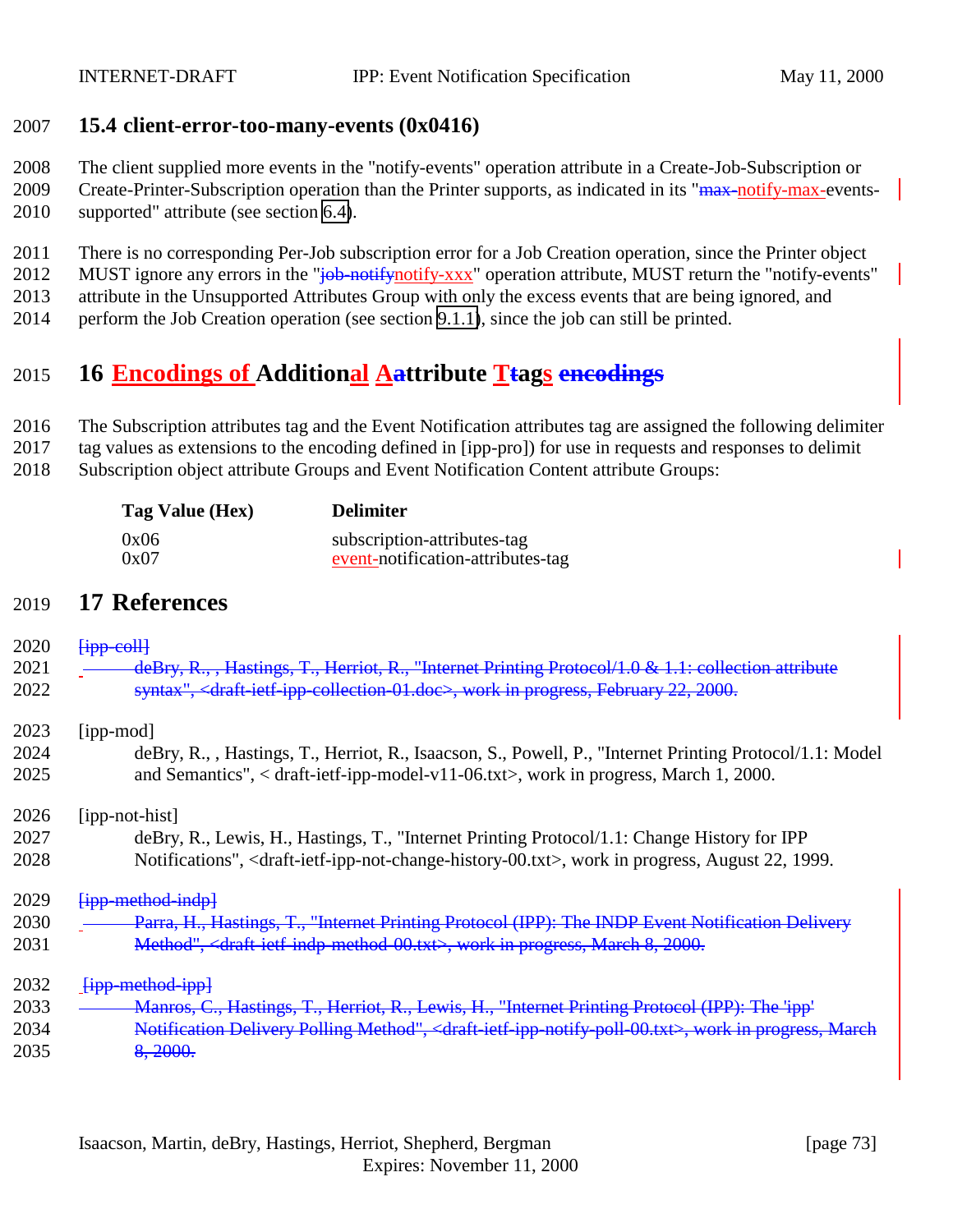| 2036 | <b>Fipp-method-mailtol</b>                                                                                                                 |
|------|--------------------------------------------------------------------------------------------------------------------------------------------|
| 2037 | Holst, H. and Hastings, T., "Internet Printing Protocol (IPP): The 'mailto' Notification Delivery                                          |
| 2038 | Method", <draft-ietf-ipp-notify-mailto-00.txt>, work in progress, March 9, 2000.</draft-ietf-ipp-notify-mailto-00.txt>                     |
| 2039 | <b>Fipp method snmpl</b>                                                                                                                   |
| 2040 | McDonald, I., Hastings, T., "Internet Printing Protocol (IPP): Notifications over SNMP", <draft-ietf-< td=""></draft-ietf-<>               |
| 2041 | ipp-not-over-snmp-01.txt>, work in progress, December 1, 1999.                                                                             |
| 2042 | [ipp-not-req]                                                                                                                              |
| 2043 | deBry, R., Lewis, H., Hastings, T., "Internet Printing Protocol/1.1: Requirements for IPP                                                  |
| 2044 | Notifications", <draft-ietf-ipp-not-03.txt>, work in progress, August 11, 1999.</draft-ietf-ipp-not-03.txt>                                |
| 2045 | [ipp-pro]                                                                                                                                  |
| 2046 | Herriot, R., Butler, S., Moore, P., Tuner, R., "Internet Printing Protocol/1.1: Encoding and                                               |
| 2047 | Transport", <draft-ietf-ipp-protocol-v11-05.txt>, work in progress, March 1, 2000.</draft-ietf-ipp-protocol-v11-05.txt>                    |
| 2048 | [ipp-prog]                                                                                                                                 |
| 2049 | Hastings, T., Bergman, R., Lewis, H., "Proposed Job Progress Attributes for IPP", <draft-ietf-ipp-< td=""></draft-ietf-ipp-<>              |
| 2050 | job-prog.txt> work in progress, February 2, 2000.                                                                                          |
| 2051 | [ipp-set]                                                                                                                                  |
| 2052 | Kugler, C., , Hastings, T., Herriot, R., Lewis, H. "Internet Printing Protocol (IPP): Job and Printer                                      |
| 2053 | Set Operations", <draft-ietf-ipp-job-printer-set-ops-01.txt>, work in progress, March 8, 2000.</draft-ietf-ipp-job-printer-set-ops-01.txt> |
| 2054 | $[ipp-set2]$                                                                                                                               |
| 2055 | Kugler, C., , Hastings, T., Lewis, H. "Internet Printing Protocol (IPP): Additional Operations, Set                                        |
| 2056 | 2", <draft-ietf-ipp-ops-set2.txt>, work in progress, February 3, 2000.</draft-ietf-ipp-ops-set2.txt>                                       |
| 2057 | [RFC1866]                                                                                                                                  |
| 2058 | Berners-Lee, T., Connolly, D., "Hypertext Markup Language - 2.0", RFC 1866, November 1995.                                                 |
| 2059 | [RFC2046]                                                                                                                                  |
| 2060 | Multipurpose Internet Mail Extensions (MIME) Part Two: Media Types. N. Freed & N. Borenstein.                                              |
| 2061 | November 1996. (Obsoletes RFC1521, RFC1522, RFC1590), RFC 2046.                                                                            |
| 2062 | [RFC2119]                                                                                                                                  |
| 2063 | S. Bradner, "Key words for use in RFCs to Indicate Requirement Levels", RFC 2119, March 1997                                               |
| 2064 | [RFC2279]                                                                                                                                  |
| 2065 | F. Yergeau, "UTF-8, a transformation format of ISO 10646", RFC 2279. January 1998.                                                         |
| 2066 | [RFC2302]                                                                                                                                  |
| 2067 | Parsons, G., et. al., "Tag Image File Format (TIFF) - image/tiff", RFC 2302, March 1998.                                                   |
| 2068 | [RFC2376]                                                                                                                                  |
| 2069 | Whitehead, E., Murata, M., "XML Media Types", RFC 2376, July 1998.                                                                         |
|      |                                                                                                                                            |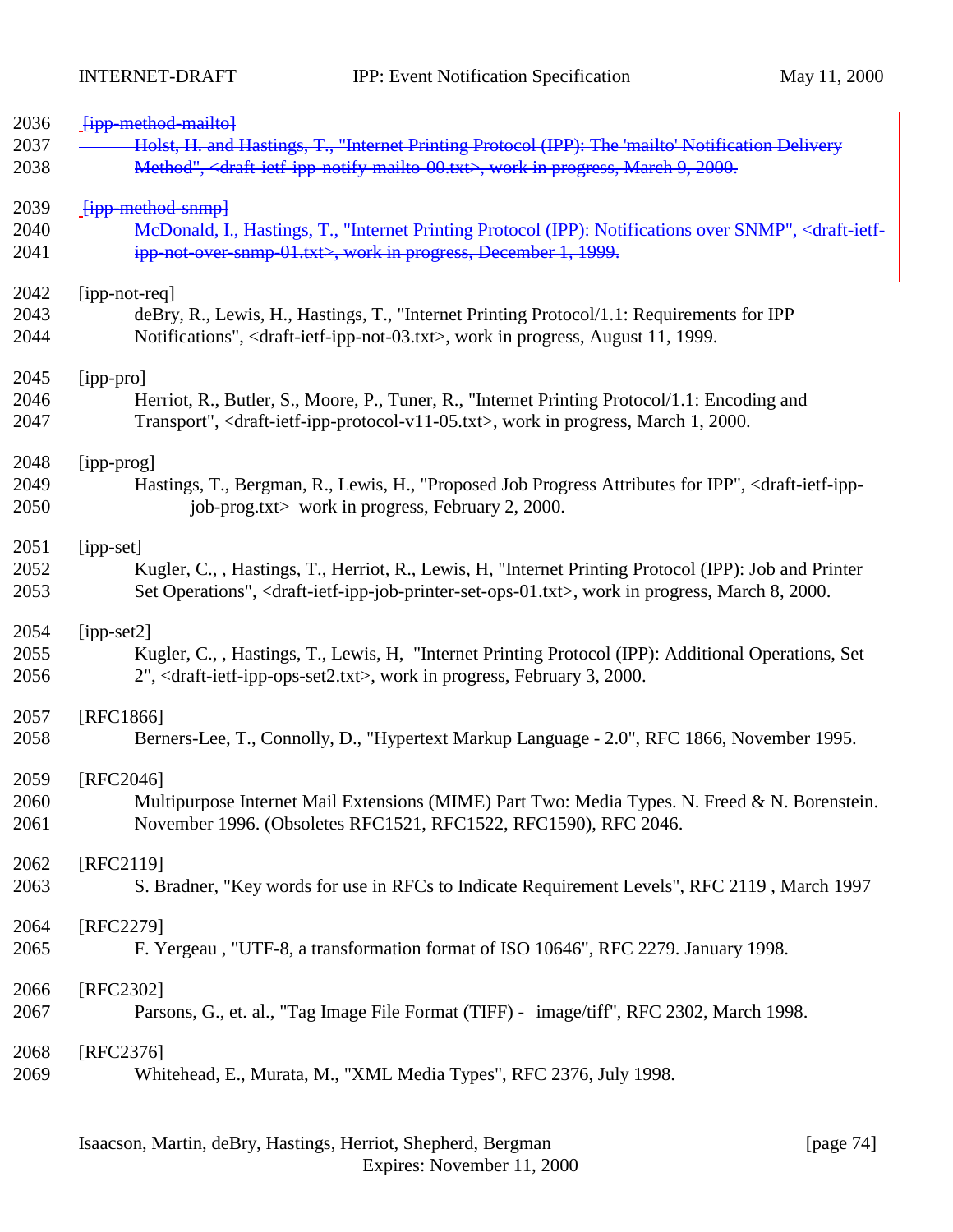| 2070 | [RFC2566]                                                                                                |
|------|----------------------------------------------------------------------------------------------------------|
| 2071 | deBry, R., , Hastings, T., Herriot, R., Isaacson, S., Powell, P., "Internet Printing Protocol/1.0: Model |
| 2072 | and Semantics", RFC 2566, April 1999.                                                                    |
| 2073 | [RFC2567]                                                                                                |
| 2074 | Wright, D., "Design Goals for an Internet Printing Protocol", RFC 2567, April 1999.                      |
| 2075 | [RFC2568]                                                                                                |
| 2076 | Zilles, S., "Rationale for the Structure and Model and Protocol for the Internet Printing Protocol",     |
| 2077 | RFC 2568, April 1999.                                                                                    |
| 2078 | [RFC2569]                                                                                                |
| 2079 | Herriot, R., Hastings, T., Jacobs, N., Martin, J., "Mapping between LPD and IPP Protocols", RFC          |
| 2080 | 2569, April 1999.                                                                                        |

### **18 Author's Addresses**

| 2082 | Scott A. Isaacson (Editor)           |
|------|--------------------------------------|
| 2083 | Novell, Inc.                         |
| 2084 | 122 E 1700 S                         |
| 2085 | Provo, UT 84606                      |
| 2086 |                                      |
| 2087 | Phone: 801-861-7366                  |
| 2088 | Fax: 801-861-2517                    |
| 2089 | e-mail: sisaacson@novell.com         |
| 2090 |                                      |
| 2091 | <b>Tom Hastings</b>                  |
| 2092 | <b>Xerox Corporation</b>             |
| 2093 | 737 Hawaii St. ESAE 231              |
| 2094 | El Segundo, CA 90245                 |
| 2095 |                                      |
| 2096 | Phone: 310-333-6413                  |
| 2097 | Fax: 310-333-5514                    |
| 2098 | e-mail: hastings@cp10.es.xerox.com   |
| 2099 |                                      |
| 2100 | <b>Robert Herriot</b>                |
| 2101 | <b>Xerox Corporation</b>             |
| 2102 | 3400 Hillview Ave., Bldg #1          |
| 2103 | Palo Alto, CA 94304                  |
| 2104 |                                      |
| 2105 | Phone: 650-813-7696                  |
| 2106 | Fax: 650-813-6860                    |
| 2107 | Email: robert.herriot@pahv.xerox.com |
| 2108 |                                      |
| 2109 | Roger deBry                          |
|      |                                      |

Utah Valley State College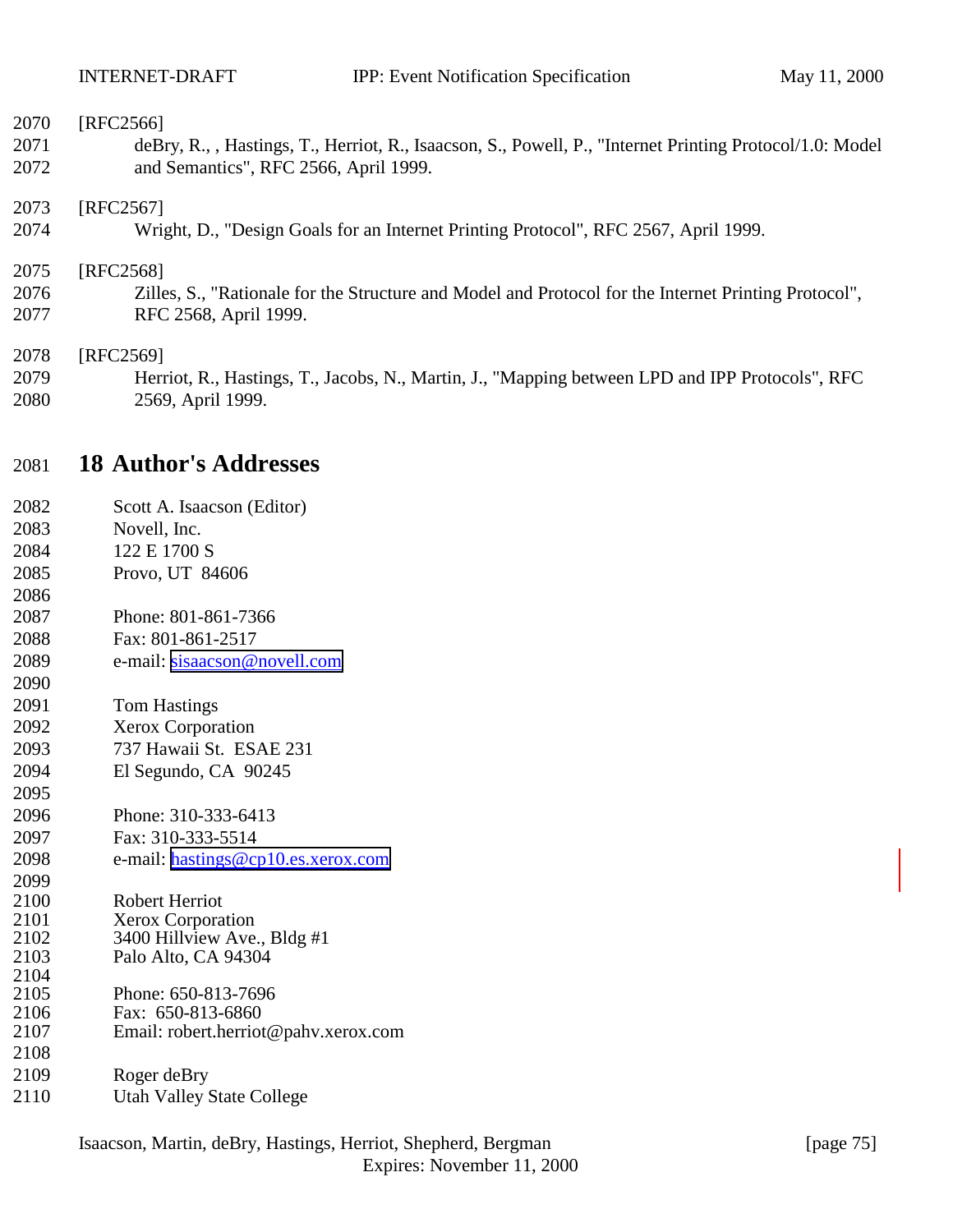| 2111                 | Orem, UT 84058                  |
|----------------------|---------------------------------|
| 2112                 |                                 |
| 2113                 | Phone: (801) 222-8000           |
| 2114                 | EMail: debryro@uvsc.edu         |
| 2115                 |                                 |
| 2116                 | <b>Jay Martin</b>               |
| 2117                 | e-mail: jkm@underscore.com      |
| 2118                 |                                 |
| 2119                 | Michael Shepherd                |
| 2120                 | Xerox Corporation               |
| 2121                 | 800 Phillips Road MS 128-51E    |
| 2122                 | Webster, NY 14450               |
| 2123                 |                                 |
| 2124                 | Phone: 716-422-2338             |
| 2125                 | Fax: 716-265-8871               |
| 2126                 | e-mail: mshepherd@crt.xerox.com |
| 2127                 |                                 |
| 2128                 | Ron Bergman (Editor)            |
| 2129                 | Hitachi Koki Imaging Solutions  |
| 2130                 | 1757 Tapo Canyon Road           |
| 2131                 | Simi Valley, CA 93063-3394      |
| 2132                 |                                 |
| 2133                 | Phone: 805-578-4421             |
| 2134                 | Fax: 805-578-4001               |
| 2135                 | Email: rbergma@hitachi-hkis.com |
| $\sim$ $\sim$ $\sim$ |                                 |

# **A. Appendix - Summary of Notification Attribute Usage**

2138 This appendix summarizes the usage of Notification attributes in the Job operation attributes collection, Job object, Subscription object, Event Notification content, Job operations, and Subscriptions operations. The legend for the notation used in the tables is given following each table.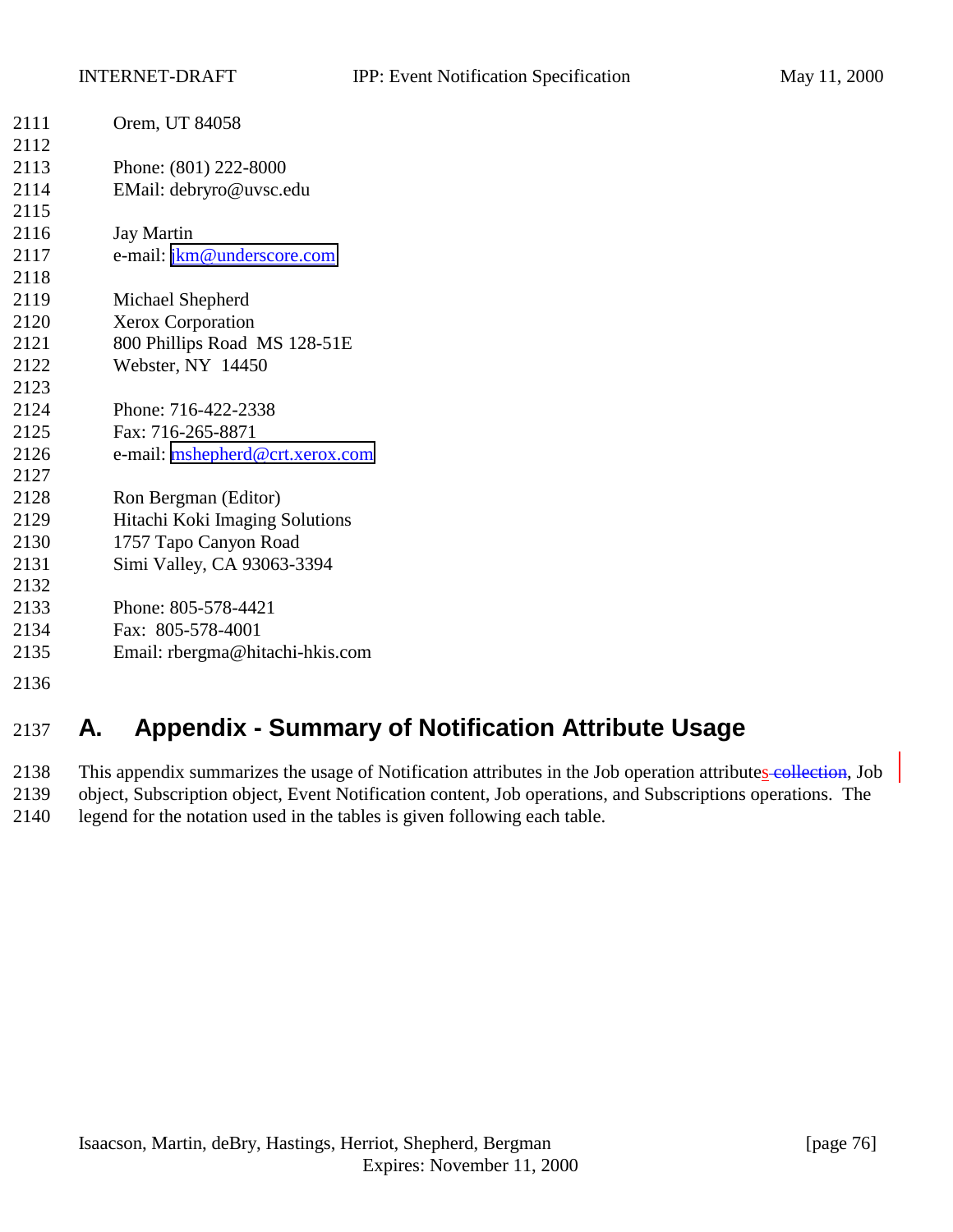| <b>INTERNET-DRAFT</b> | <b>IPP:</b> Event Notification Specification |                  | May 11, 2000                                |                                                 |                                       |                                     |                                         |                           |                                                        |
|-----------------------|----------------------------------------------|------------------|---------------------------------------------|-------------------------------------------------|---------------------------------------|-------------------------------------|-----------------------------------------|---------------------------|--------------------------------------------------------|
|                       |                                              | Objects          | <b>Event Notification</b><br>content        |                                                 | Job operations                        |                                     | Subscription operations                 |                           |                                                        |
| <b>Attributes</b>     | Job                                          | Subscr<br>iption | Job<br>Event<br>Notificat<br>ion<br>Content | Printer<br>Event<br>Notificat<br>ion<br>Content | Job<br>Creation<br>Validate<br>$-Job$ | Create-<br>Job-<br>Subscri<br>ption | Create-<br>Printer-<br>Subscri<br>ption | Renew<br>Subscr<br>iption | Cancel<br>$\overline{\phantom{0}}$<br>Subscr<br>iption |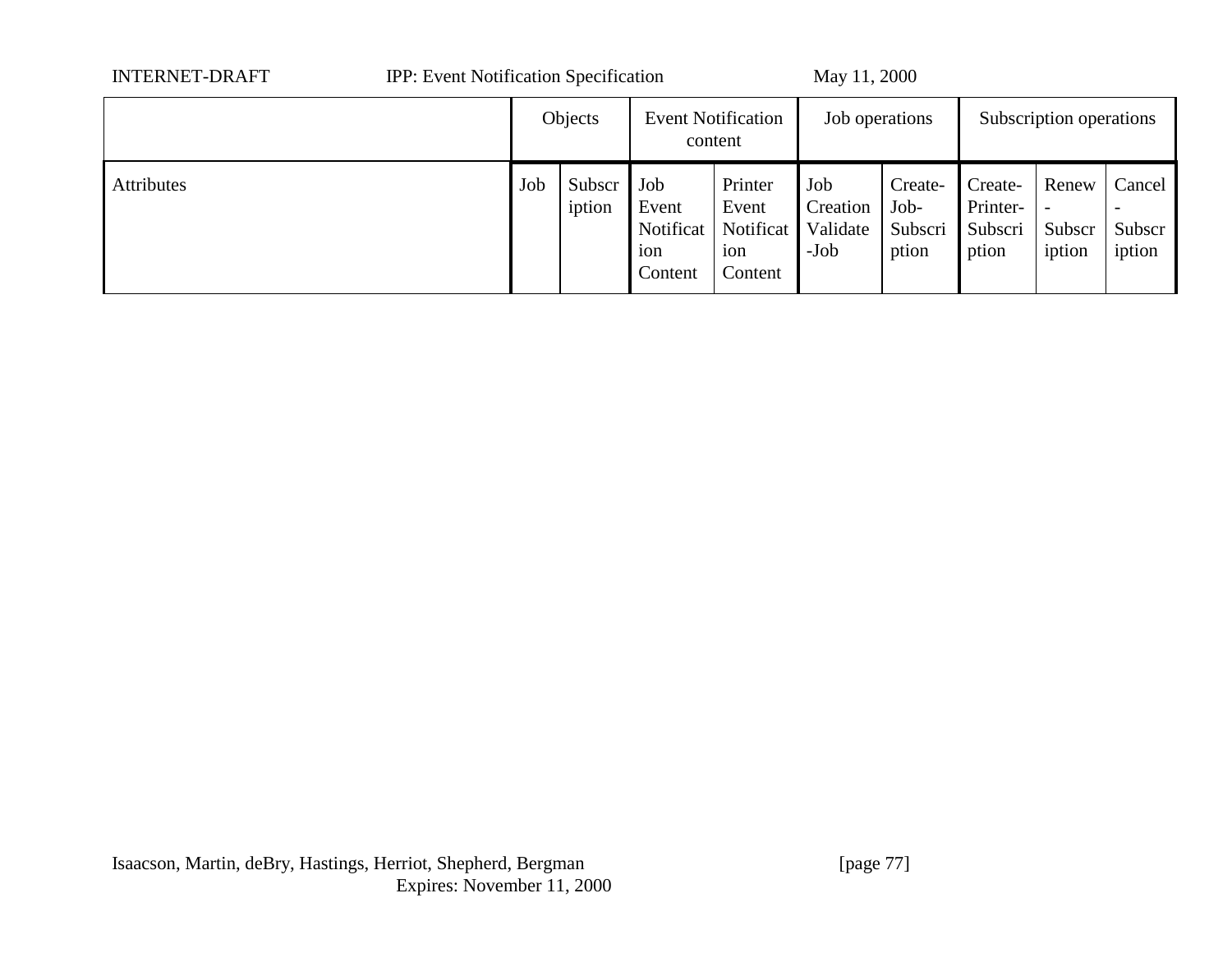| <b>INTERNET-DRAFT</b> |
|-----------------------|
|-----------------------|

IPP: Event Notification Specification May 11, 2000

|                                                                  |             | Objects                 | <b>Event Notification</b><br>content        |                                                 | Job operations                      |                                     | Subscription operations                 |                           |                            |
|------------------------------------------------------------------|-------------|-------------------------|---------------------------------------------|-------------------------------------------------|-------------------------------------|-------------------------------------|-----------------------------------------|---------------------------|----------------------------|
| Attributes                                                       | Job         | Subscr<br>iption        | Job<br>Event<br>Notificat<br>ion<br>Content | Printer<br>Event<br>Notificat<br>ion<br>Content | Job<br>Creation<br>Validate<br>-Job | Create-<br>Job-<br>Subscri<br>ption | Create-<br>Printer-<br>Subscri<br>ption | Renew<br>Subscr<br>iption | Cancel<br>Subscr<br>iption |
| 1. notify-recipient notify-recipient-uri (uri)                   |             | $\mathbf R$             |                                             |                                                 | $\mathbf R$                         | $\mathbf R$                         | $\mathbf R$                             |                           |                            |
| 2. notify-events (1setOf type2 keyword)                          |             | $\mathbf R$             |                                             |                                                 | [R]                                 | [R]                                 | [R]                                     |                           |                            |
| 3. notify-text-format (mimeMediaType)                            |             | <b>RR</b>               | [O]                                         | [O]                                             | [R0]                                | [R0]                                | [R0]                                    |                           |                            |
| 4. notify-additional-formats (1 setOf<br>mimeMediaType)          |             | <b>RO</b>               | [O]                                         | [O]                                             | [O]                                 | [O]                                 | [O]                                     |                           |                            |
| 5. human-readable-reportnotify-text (text(MAX))                  |             |                         | [O]                                         | [O]                                             |                                     |                                     |                                         |                           |                            |
| subscriber-user-datanotify-user-data<br>6.<br>$-octetString(63)$ |             | $\overline{R}$          | $\overline{R}$                              | $\overline{R}$                                  | $[R]^*$                             | $[R]^*$                             | $[R]^*$                                 |                           |                            |
| 7. attributes-charset (charset)                                  | $\mathbf R$ |                         | R(8)                                        | R(8)                                            | $\mathbf R$                         | $\overline{R}$                      | $\mathbf R$                             | ${\bf R}$                 | ${\bf R}$                  |
| 8. notify-charset (charset)                                      |             | $\overline{\Theta}R$    |                                             |                                                 | [O]                                 | [O]                                 | [O]                                     |                           |                            |
| 9. attributes-natural-language (naturalLanguage)                 | $\mathbf R$ |                         | R(10)                                       | R(10)                                           | $\overline{R}$                      | $\mathbf R$                         | $\mathbf R$                             | $\mathbf R$               | $\mathbf R$                |
| 10. notify-natural-language (naturalLanguage)                    |             | $\overline{\mathsf{R}}$ |                                             |                                                 | [O]                                 | [O]                                 | [O]                                     |                           |                            |
| 11. notify-lease-time-requested (integer(0:MAX))                 |             |                         |                                             |                                                 |                                     |                                     | [R]                                     | [R]                       |                            |
| 12. notify-lease-expiration-time (integer(0:MAX))                |             | $R^{**}$                |                                             |                                                 |                                     |                                     | Return                                  | Return                    |                            |
| 13. notify-persistence-requested (boolean)                       |             |                         |                                             |                                                 |                                     | [O]                                 | [O]                                     |                           |                            |
| 14. notify-persistence-granted (boolean)                         |             | ${\bf R}$               |                                             |                                                 |                                     | Return                              | Return                                  |                           |                            |
| 15. trigger-event (type2 keyword)                                |             |                         | R(2)                                        | R(2)                                            |                                     |                                     |                                         |                           |                            |
| 16. trigger-time (integer(MIN:MAX))                              |             |                         | $\mathbf R$                                 | $\mathbf R$                                     |                                     |                                     |                                         |                           |                            |
| 17. trigger-date-time (dateTime)                                 |             |                         | [O]                                         | [O]                                             |                                     |                                     |                                         |                           |                            |
| 18. subscription-request-id-notify-sequence-                     |             | $\mathbf R$             | $\overline{\mathbf{R}}$                     | $\overline{\mathbf{R}}$                         |                                     |                                     |                                         |                           |                            |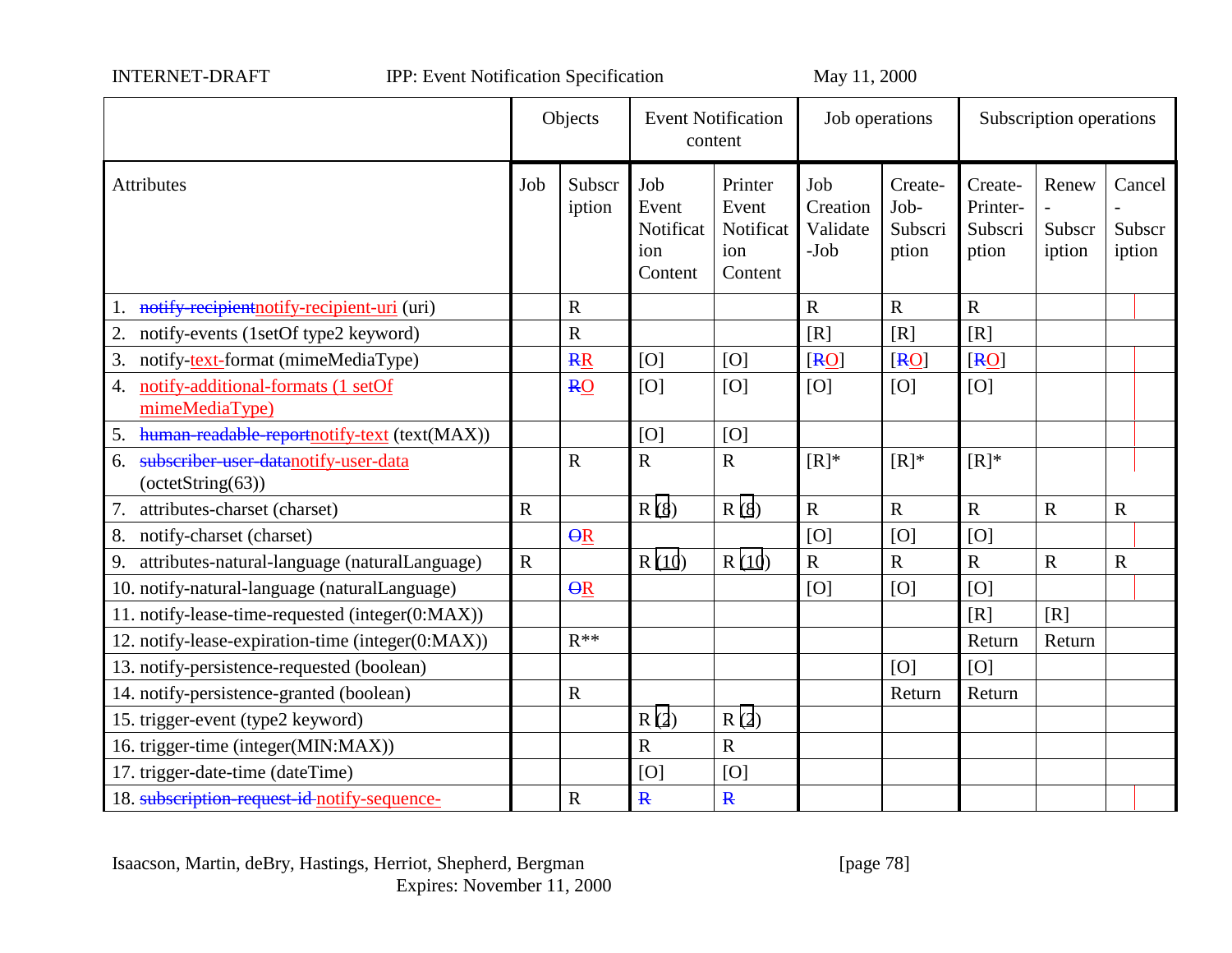| <b>INTERNET-DRAFT</b>                                        | <b>IPP:</b> Event Notification Specification |                  |                                             |                                                 | May 11, 2000   |                                                                              |                         |                                                                                                    |             |  |
|--------------------------------------------------------------|----------------------------------------------|------------------|---------------------------------------------|-------------------------------------------------|----------------|------------------------------------------------------------------------------|-------------------------|----------------------------------------------------------------------------------------------------|-------------|--|
|                                                              |                                              | Objects          | <b>Event Notification</b><br>content        |                                                 | Job operations |                                                                              | Subscription operations |                                                                                                    |             |  |
| <b>Attributes</b>                                            | Job                                          | Subscr<br>iption | Job<br>Event<br>Notificat<br>ion<br>Content | Printer<br>Event<br>Notificat<br>ion<br>Content |                | Job<br>Create-<br>Job-<br>Creation<br>Validate<br>Subscri<br>$-Job$<br>ption |                         | Renew<br>Cancel<br>Create-<br>Printer-<br>Subscri<br>Subscr<br>Subscr<br>iption<br>iption<br>ption |             |  |
| $id$ (integer (0:MAX))                                       |                                              |                  |                                             |                                                 |                |                                                                              |                         |                                                                                                    |             |  |
| 19. subscription-idnotify-subscription-id<br>interger(1:MAX) |                                              | $\mathbf R$      | $\mathbf{R}$                                | $\mathbf{R}$                                    |                |                                                                              | Return                  | $\mathbf R$                                                                                        | $\mathbf R$ |  |

2141 Legend: "R" - REQUIRED for Printer to support; "O" - OPTIONAL for Printer to support; "[ ]" - OPTIONAL for sender to send;

2142 Return - Printer MUST return; \* the client MUST supply for some delivery methods; \*\* - MUST be 0 for Per-Job Subscription

2143 objects; (n) means the value comes from the indicated Subscription Attribute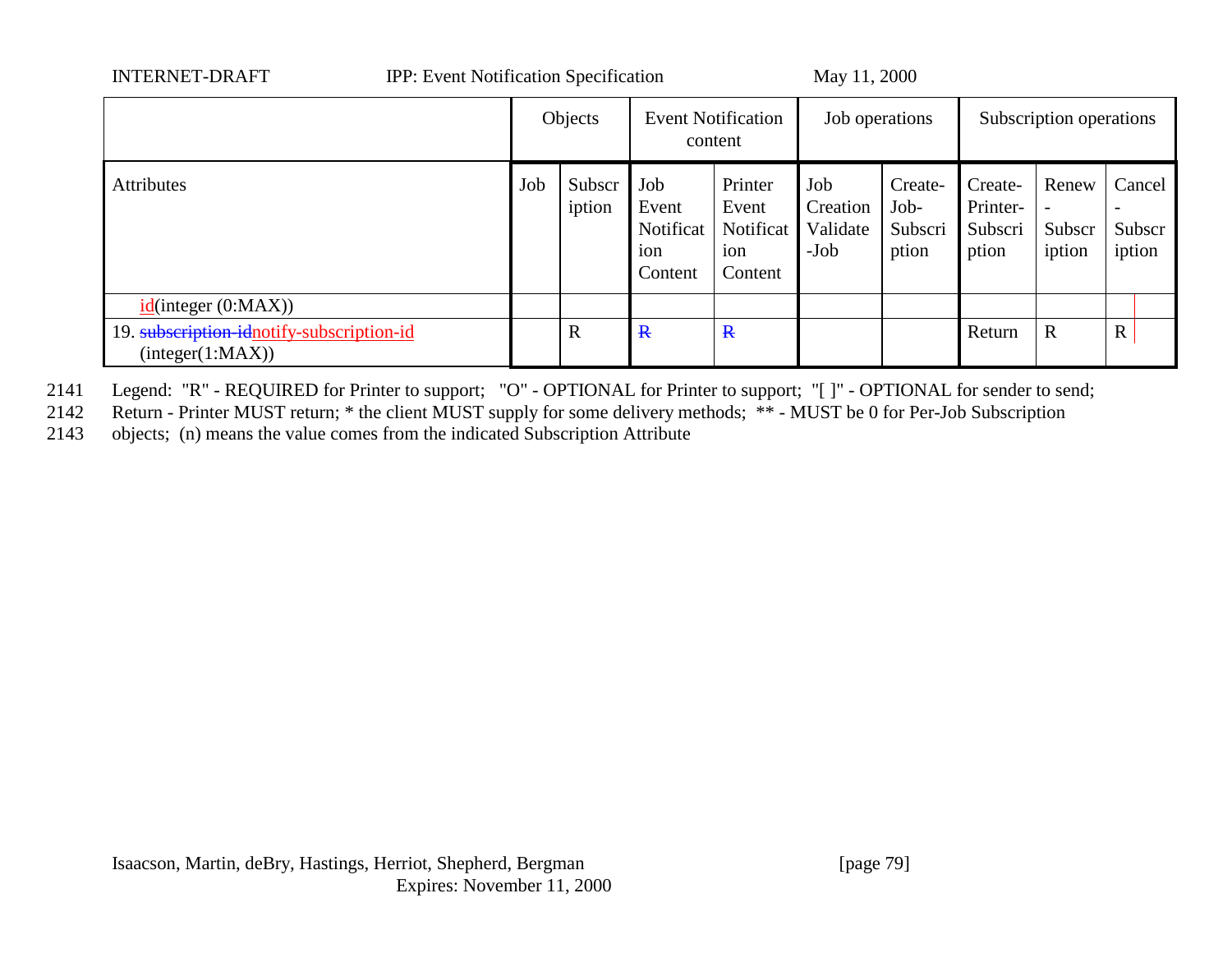INTERNET-DRAFT IPP: Event Notification Specification May 11, 2000

|                                                                |             | Objects              | Event<br>Notification            |                                      | Job operations                      |                                       | Subscription operations                 |                           |             |                            |
|----------------------------------------------------------------|-------------|----------------------|----------------------------------|--------------------------------------|-------------------------------------|---------------------------------------|-----------------------------------------|---------------------------|-------------|----------------------------|
| <b>Attributes</b>                                              | Job         | Subsc<br>riptio<br>n | Job<br>Event<br>Notific<br>ation | Printer<br>Event<br>Notific<br>ation | Job<br>Creation<br>Validate<br>-Job | Create<br>$-Job-$<br>Subscr<br>iption | Create-<br>Printer-<br>Subscri<br>ption | Renew<br>Subscr<br>iption |             | Cancel<br>Subscr<br>iption |
| $22.20$ . printer-uri (uri)                                    |             | $\mathbf R$          | $\mathbf R$                      | $\mathbf{R}$                         | $\mathbf R$                         | $\mathbf R$                           | $\mathbf R$                             | $\mathbf R$               | $\mathbf R$ |                            |
| $23.21$ . printer-name (name(127))                             |             |                      | <b>RHumn</b>                     | <b>RHum</b><br>an                    |                                     |                                       |                                         |                           |             |                            |
| $\frac{24.22}{2}$ job-id (integer(1:MAX))                      | $\mathbf R$ |                      | $\mathbf R$                      | Per-Jb                               |                                     | $\mathbf R$                           |                                         |                           |             |                            |
| $25.23$ . job-name (name(MAX)) [SNMP can truncate]             | $\mathbf R$ |                      | <b>RHumn</b>                     | Per-<br>$H_1$<br>man                 |                                     |                                       |                                         |                           |             |                            |
| $\frac{26.24}{26.24}$ requesting-user-name (name(MAX))         | $\mathbf R$ |                      |                                  |                                      |                                     |                                       |                                         |                           |             |                            |
| $27.25$ . subscriber-user-name (name(MAX))                     |             | $\mathbf R$          | $\mathbf{R}$                     | $\mathbf{R}$                         |                                     |                                       |                                         |                           |             |                            |
| $\frac{28.26}{28.26}$ job-state (type1 enum)                   | $\mathbf R$ |                      | $\mathbf R$                      | Per Jb                               |                                     |                                       |                                         |                           |             |                            |
| 29.27. job-state-reasons (1setOf type2 keyword)                | $\mathbf R$ |                      | $\mathbf R$                      | Per Jb                               |                                     |                                       |                                         |                           |             |                            |
| $\frac{30.28}{100}$ . notify-server-up-time (integer(1:MAX))   |             | $\mathbf R$          |                                  |                                      |                                     | Return                                | Return                                  |                           |             |                            |
| $\frac{34.29}{100}$ job-impressions-completed (integer(0:MAX)) | $\Omega$    |                      | [pg/ep]                          |                                      |                                     |                                       |                                         |                           |             |                            |

2145 Legend: "R" - REQUIRED for Printer to support; "O" - OPTIONAL for Printer to support; "[ ]" - OPTIONAL for sender to send;

2146 "[pg/cp]" - REQUIRED in a 'job-progress' or 'job-completed' notification if the corresponding Job attributes are supported ; (nn) - an

2147 alternate source of the data in an Event Notification.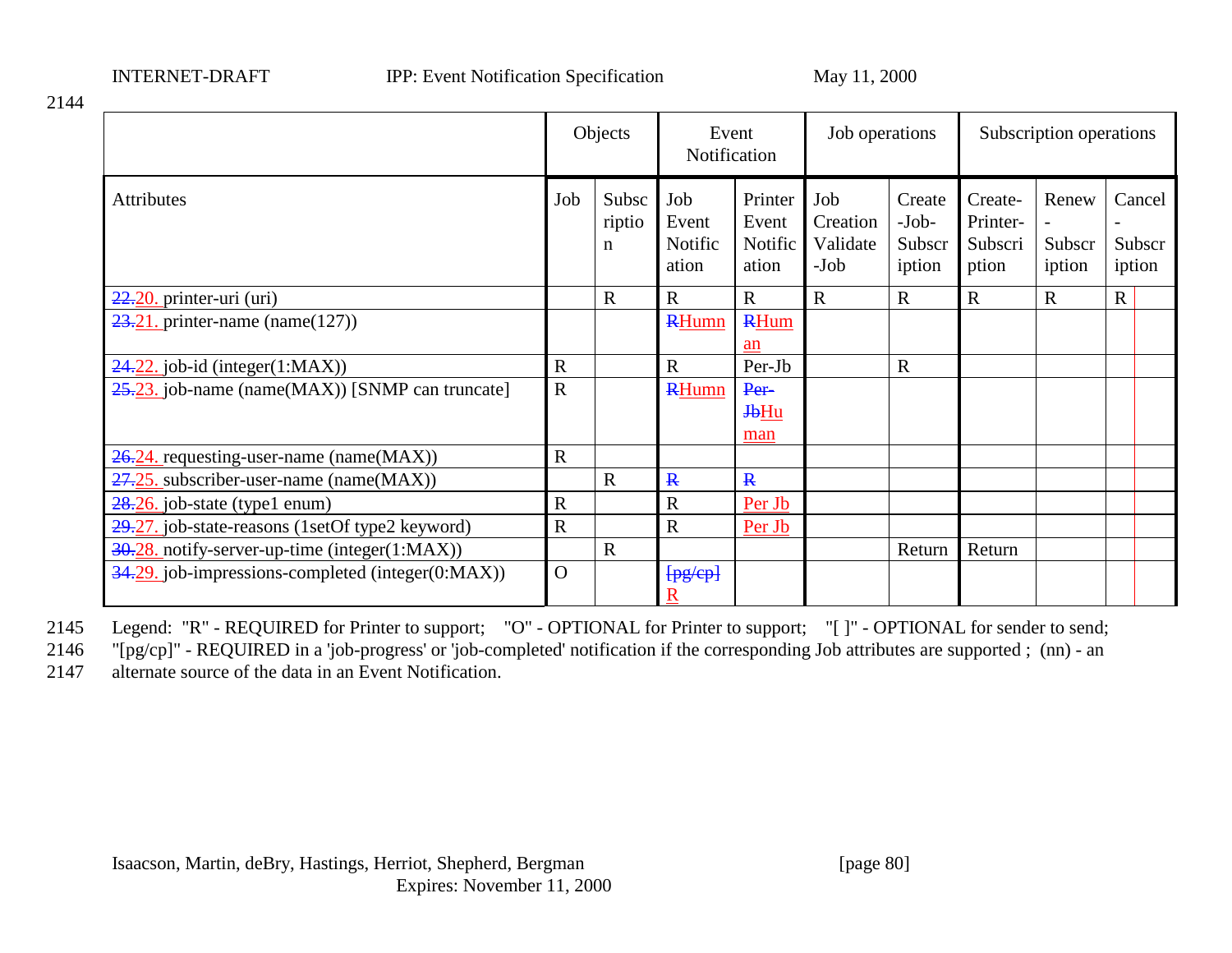|                                                                           | Objects                          |                                  | Event<br>Notification                |                                       | Job operations                        |                                         | Subscription operations   |        |                  |
|---------------------------------------------------------------------------|----------------------------------|----------------------------------|--------------------------------------|---------------------------------------|---------------------------------------|-----------------------------------------|---------------------------|--------|------------------|
| <b>Attributes</b>                                                         | Printe<br>$\mathbf{r}$<br>object | Job<br>Event<br>Notific<br>ation | Printer<br>Event<br>Notific<br>ation | Job<br>Creation<br>Validate<br>$-Job$ | Create<br>$-Job-$<br>Subscr<br>iption | Create-<br>Printer-<br>Subscri<br>ption | Renew<br>Subscr<br>iption | iption | Cancel<br>Subscr |
| 41.30. printer-state (type1 enum)                                         | $\mathbf R$                      |                                  | $\mathbf R$                          |                                       |                                       |                                         |                           |        |                  |
| 42.31. printer-state-reasons (1setOf type2 keyword)                       | $\overline{\text{R}}$            |                                  | $\overline{R}$                       |                                       |                                       |                                         |                           |        |                  |
| 43.32. printer-is-accepting-jobs (boolean)                                | $\overline{\text{R}}$            |                                  | $\overline{R}$                       |                                       |                                       |                                         |                           |        |                  |
| 44.33. notify-schemes-supported (1setOf uriScheme)                        | $\overline{R}$                   |                                  |                                      |                                       |                                       |                                         |                           |        |                  |
| 45.34. notify-events-default (1setOf type2 keyword)                       | $\overline{\text{R}}$            |                                  |                                      |                                       |                                       |                                         |                           |        |                  |
| 46.35. notify-events-supported (1setOf type2 keyword)                     | $\overline{\text{R}}$            |                                  |                                      |                                       |                                       |                                         |                           |        |                  |
| 47.36. max-notify-max-events-supported<br>(integer(5:MAX))                | $\overline{\text{R}}$            |                                  |                                      |                                       |                                       |                                         |                           |        |                  |
| 37. notify-text-format-supported (1setOf<br>mimeMediaType)                | $\overline{0}$                   |                                  |                                      |                                       |                                       |                                         |                           |        |                  |
| 48.38. notify-additional-formats-supported (1setOf<br>mimeMediaType)      | CRO                              |                                  |                                      |                                       |                                       |                                         |                           |        |                  |
| 49.39. max-notify-max-job-subscriptions-supported<br>interger(1:MAX))     | CR                               |                                  |                                      |                                       |                                       |                                         |                           |        |                  |
| 50.40. max-notify-max-printer-subscriptions-supported<br>interger(0:MAX)) | $\mathbf R$                      |                                  |                                      |                                       |                                       |                                         |                           |        |                  |
| 51.41. notify-lease-time-supported<br>(rangeOfInteger(0:MAX))             | $\mathbf R$                      |                                  |                                      |                                       |                                       |                                         |                           |        |                  |
| 52.42. notify-lease-time-default (integer(0:MAX))                         | $\overline{\text{R}}$            |                                  |                                      |                                       |                                       |                                         |                           |        |                  |
| 53.43. persistent-jobs-supported (boolean)                                | $\Omega$                         |                                  |                                      |                                       |                                       |                                         |                           |        |                  |
| 54.44. persistent-subscriptions-supported (boolean)                       | $\mathbf O$                      |                                  |                                      |                                       |                                       |                                         |                           |        |                  |
| 55.45. printer-state-change-time (integer(1:MAX))                         | $\overline{O}$                   |                                  |                                      |                                       |                                       |                                         |                           |        |                  |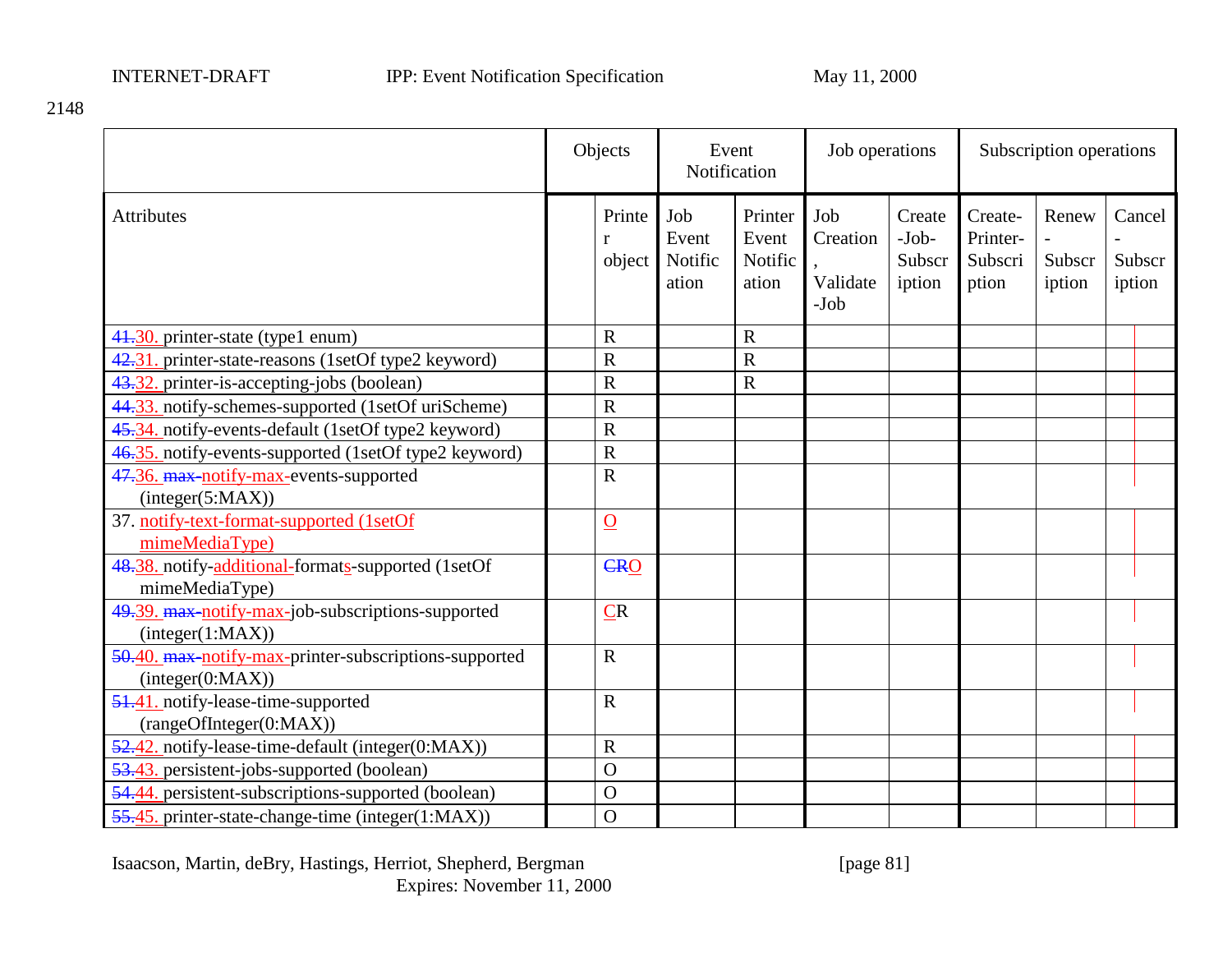| <b>INTERNET-DRAFT</b>                            | <b>IPP:</b> Event Notification Specification |                       |                                  | May 11, 2000                           |                                       |                                       |                                         |                           |        |                  |
|--------------------------------------------------|----------------------------------------------|-----------------------|----------------------------------|----------------------------------------|---------------------------------------|---------------------------------------|-----------------------------------------|---------------------------|--------|------------------|
|                                                  |                                              | Objects               |                                  | Event<br>Notification                  | Job operations                        |                                       |                                         | Subscription operations   |        |                  |
| <b>Attributes</b>                                |                                              | Printe<br>r<br>object | Job<br>Event<br>Notific<br>ation | Printer<br>Event<br>Notific  <br>ation | Job<br>Creation<br>Validate<br>$-Job$ | Create<br>$-Job-$<br>Subscr<br>iption | Create-<br>Printer-<br>Subscri<br>ption | Renew<br>Subscr<br>iption | iption | Cancel<br>Subscr |
| 56.46. printer-state-change-date-time (dateTime) |                                              | O                     |                                  |                                        |                                       |                                       |                                         |                           |        |                  |

2149 Legend: "R" - REQUIRED for Printer to support; "O" - OPTIONAL for Printer to support; "[ ]" - OPTIONAL for sender to send;

2150 "CR" - CONDITIONALLY REQUIRED, i.e., REQUIRED if Human Consumable format supported;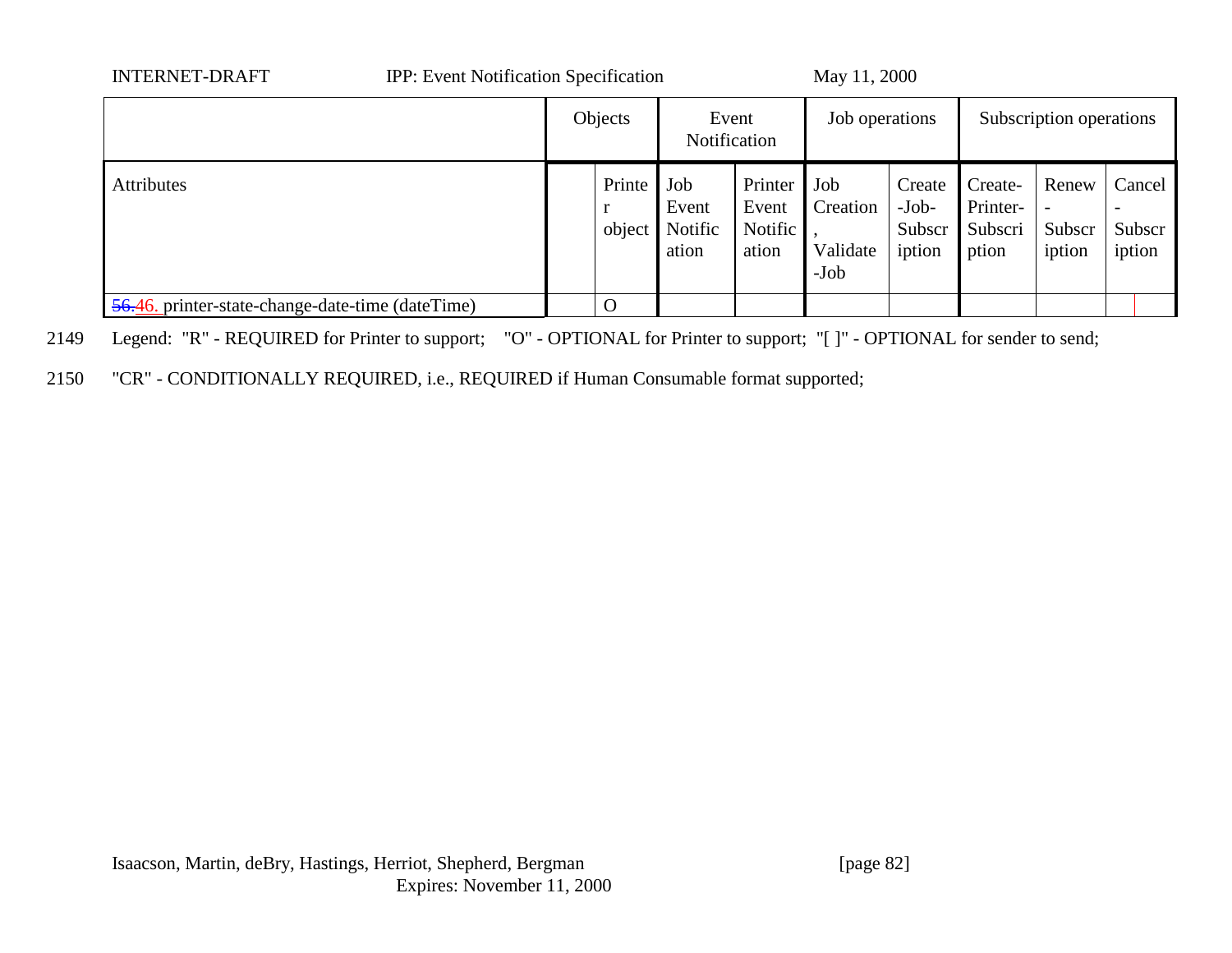## **B. Appendix: Change History**

 This section summarizes the changes to the document. Each sub-section is in reverse chronological order. Adding or removing ISSUES that don't change the document are not listed here.

#### **18.1 Changes to the March 6, 2000 version to create the March 8, 2000 version**

- The following changes were made to the March 6, 2000 version to create the March 8, 2000 version based on the agreements reached on the mailing list:
- 1. Changed the name of the SNMP delivery method from 'snmp' to 'snmpnotify', since the Notification Recipient isn't an SNMP agent.
- 2. Clarified that an implementation with only a single value for persistent-jobs-supported (boolean) or persistent-subscriptions-supported (boolean) MAY make it settable to the single value or make it not-settable.

#### **18.2 Changes to the February 2, 2000 version to create the March 6, 2000 version**

- The following changes were made to the February 2, 2000 version to create the March 6, 2000 version based on the agreements reached on the mailing list, at the February IPP WG meetings, and reflected in the minutes:
- 1. Clarified that this extension is intended as an extension to IPP/1.0, IPP/1.1, and future versions.
- 2. Allocated the operation-id 0x0016 to 0x001B values for the Notification operations defined in the document.
- 3. Pre-pended the word "subscription-" on the front of the "request-id" Subscription object attribute to distinguish it from the "request-id" parameter that is sent in every request and response.
- 4. Added the term "settable" for describing attributes that are not READ-ONLY.
- 5. Added the term "Subscription Creation operation" to stand for any operation that can create a Subscription object: Job Creation operations (Create-Job, Print-Job, and Print-URI), Create-Job-Subscription, and Create-Printer-Subscription.
- 6. Changed the "subscriber-user-name" (name(MAX)) Subscription object attribute from OPTIONAL to REQUIRED.
- 7. Changed the name and semantics of "notify-printer-up-time(integer(1:MAX)) to notify-server-up-time so that it can be either the Printer's uptime or a Notification Delivery Service uptime.
- 8. Added the 'ipp:', 'indp:', 'mailto:, and 'snmp:' notification delivery schemes to the definition of the "notify-recipients" to indicate possible schemes.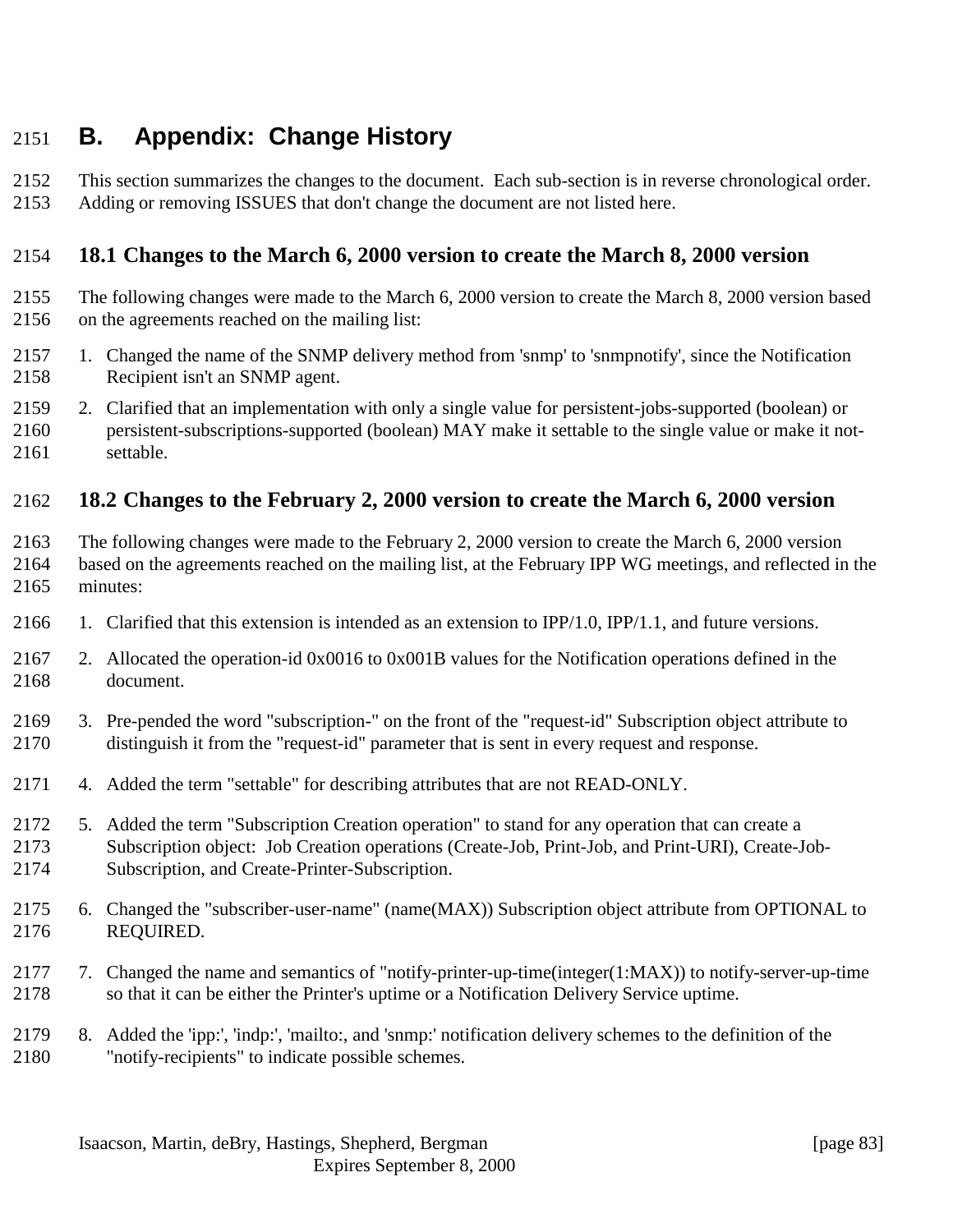| 2181<br>2182<br>2183<br>2184<br>2185<br>2186<br>2187 | 9. Changed the name and semantics of "notify-text-format" (mimeMediaType) to "notify-format" so that it<br>can be used to specify either Human Consumable or Machine Consumable formats where the<br>implementation supports both. Clarified that this attribute controls whatever variable Notification<br>Content that the implementation supports, which may be an attachment to the fixed content format or<br>the contents of the "human-readable-report" (text(MAX)) attribute. Clarified that an implementation<br>NEED NOT support all of its supported Notification Content formats with all of its supported delivery<br>methods. |
|------------------------------------------------------|---------------------------------------------------------------------------------------------------------------------------------------------------------------------------------------------------------------------------------------------------------------------------------------------------------------------------------------------------------------------------------------------------------------------------------------------------------------------------------------------------------------------------------------------------------------------------------------------------------------------------------------------|
| 2188<br>2189                                         | 10. Added 'text/xml', 'application/ipp', 'application/postscript', and 'image/tiff' and additional example<br>MIME media types for "notify-format" (mimeMediaType).                                                                                                                                                                                                                                                                                                                                                                                                                                                                         |
| 2190<br>2191<br>2192                                 | 11. Clarified that the recommend way for a client to determine whether or not a Printer supports Per-Job<br>Subscriptions is to query the Printer's "max-notify-max-job-subscriptions-supported" attribute, since<br>Create-Job-Subscriptions is an OPTIONAL operation.                                                                                                                                                                                                                                                                                                                                                                     |
| 2193<br>2194<br>2195                                 | 12. Clarified that the recommend way for a client to determine whether or not a Printer supports Per-Printer<br>Subscriptions is to query the Printer's "operations-supported" attribute to see if the Create-Printer-<br>Subscriptions operations is supported, since this is the usual way to determine a Printer's capabilities.                                                                                                                                                                                                                                                                                                         |
| 2196<br>2197                                         | 13. Clarified that if "persistent-jobs-supported" (boolean) and "persistent-subscriptions-supported"<br>(boolean) are settable, then setting them must affect whether or not jobs and subscriptions are persistent.                                                                                                                                                                                                                                                                                                                                                                                                                         |
| 2198<br>2199                                         | 14. Allowed delivery methods to send operations with or without a response, depending on the definition of<br>the delivery method.                                                                                                                                                                                                                                                                                                                                                                                                                                                                                                          |
| 2200<br>2201                                         | 15. Indicated that a deliver method definition is free to REQUIRE that the client supply the "subscriber-<br>user-datanotify-user-data" attribute.                                                                                                                                                                                                                                                                                                                                                                                                                                                                                          |
| 2202<br>2203                                         | 16. Required that the Printer support the "job-uri" operation attribute as a target, in addition to "printer-<br>uri"&"job-id", i.e., keep consistent with all Job operations.                                                                                                                                                                                                                                                                                                                                                                                                                                                              |
| 2204<br>2205                                         | 17. Changed the 'none' out-of-band value to be a reference to the collection document [ipp-coll], since the<br>use for it in this document is with the 'collection' attribute syntax.                                                                                                                                                                                                                                                                                                                                                                                                                                                       |
| 2206<br>2207                                         | 18. Clarified that a conforming implementation MUST support the 'collection' attribute syntax, since that is<br>required in Job Creation operations.                                                                                                                                                                                                                                                                                                                                                                                                                                                                                        |
| 2208                                                 | 19. Allocated the values to the new status codes defined in this document.                                                                                                                                                                                                                                                                                                                                                                                                                                                                                                                                                                  |
| 2209<br>2210                                         | 20. Allocated the [ipp-pro] subscription-attributes-tag and notification-attributes-tag delimiter tags to<br>delimit Subscription attributes and Notification Content attributes in requests and responses.                                                                                                                                                                                                                                                                                                                                                                                                                                 |
| 2211<br>2212<br>2213                                 | 21. Changed the 'server-error-too-many-subscriptions' and 'server-error-too-many-events' to be client errors,<br>i.e., 'client-error-too-many-subscriptions' and 'client-error-too-many-events', since other errors of this<br>type are client errors.                                                                                                                                                                                                                                                                                                                                                                                      |

Isaacson, Martin, deBry, Hastings, Shepherd, Bergman [page 84]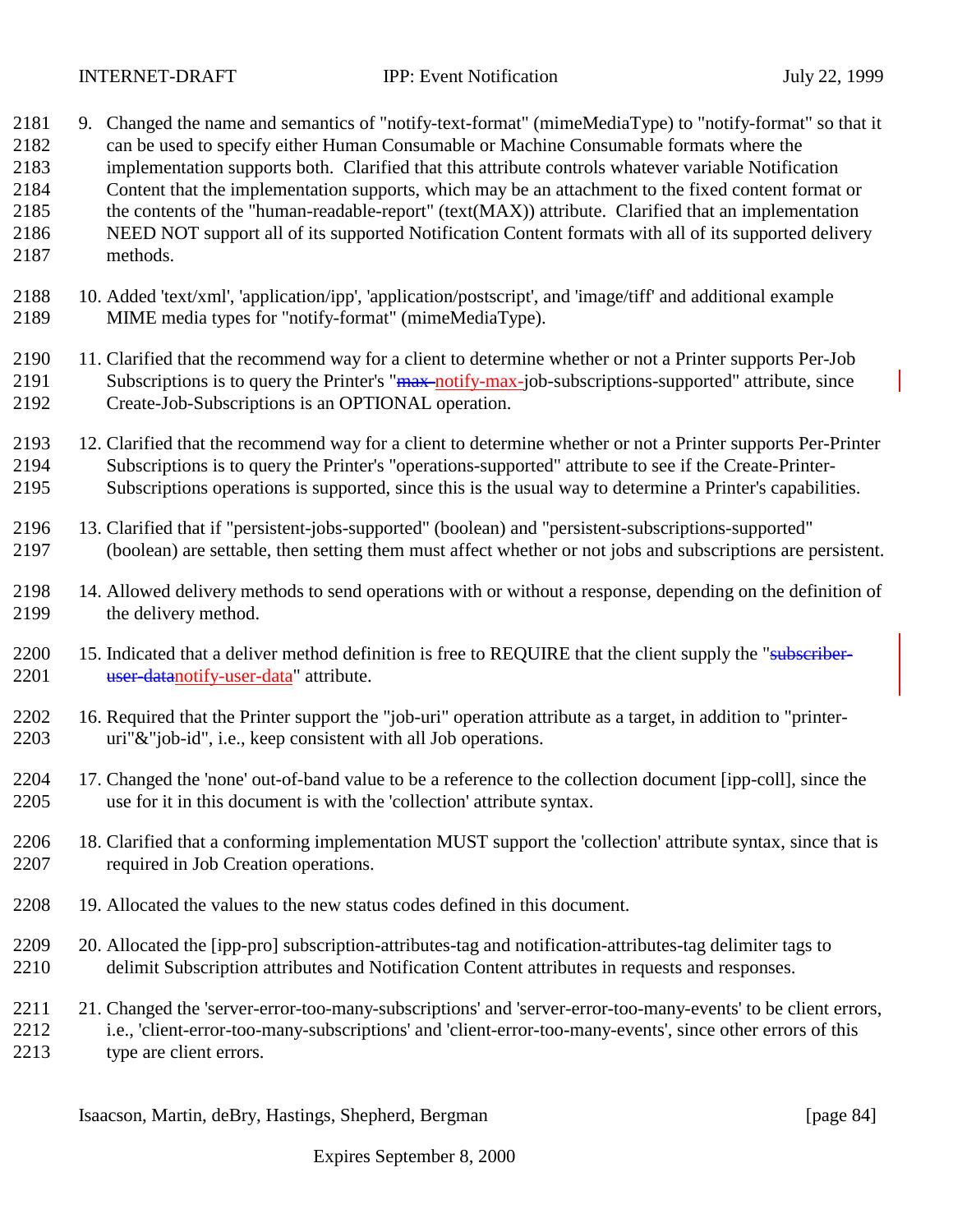#### **18.3 Changes to the October 14, 1999 version to create the February 2, 2000 version**

 The following changes were made to the October 14, 1999 version to create the February 2, 2000 version based on the agreements reached at the October and December IPP WG meetings and reflected in the minutes:

- 2219 1. Added a Java Listener as an example of a Notification Recipient.
- 2. Clarified the object relationships in section [4.1.](#page-19-0)
- 3. Clarified how job events differ for Per-Job versus Per-Printer Subscriptions.
- 4. Added the ability for the Machine Consumable form to contain a Human Readable "human-readable-report" (text) attribute so that both forms could be sent in the same Notification.
- 5. Clarified that the 'none' value for notify-text-format (mimeMediaType) has to be out-of-band, not the text string 'none' as a mimeMediaType.
- 6. Clarified that 'none' means send the Machine Consumable form without the "human-readable-report" (text) attribute, if it is defined.
- 7. Clarified that Notification Recipients MUST be able to accept unrecognized attributes.
- 8. Allowed the notification delivery method definition to be modeled as (1) a request with an operation code without a response, (2) a request with a operation code with a response or (3) a response with a status code.
- 9. Added "notify-text-format" (mimeMediaType) and "human-readable-report" (text(MAX)) to be able to be sent in a Notification content, if the notification delivery method document permits it.
- 10. Added "job-k-octets" (integer(0:MAX)), "job-impressions" (integer(0:MAX)), and "job-media-sheets" (integer(0:MAX)) as OPTIONAL for Notification content for use in job-progress events to show the target values so that the Notification Recipient can show a thermometer.
- 11. Added a Subscription Attributes group (and subscription-attributes tag) the Create-Job-Subscription and Create-Printer-Subscription requests and responses.
- 12. Added the 'none' out-of-band value for use with "notify-text-format" (mimeMediaType) attribute.
- 13. Changed the job progress attributes from using -2 to mean 'unknown' as in the PWG Job Monitoring MIB, to use the 'unknown' out-of-band value.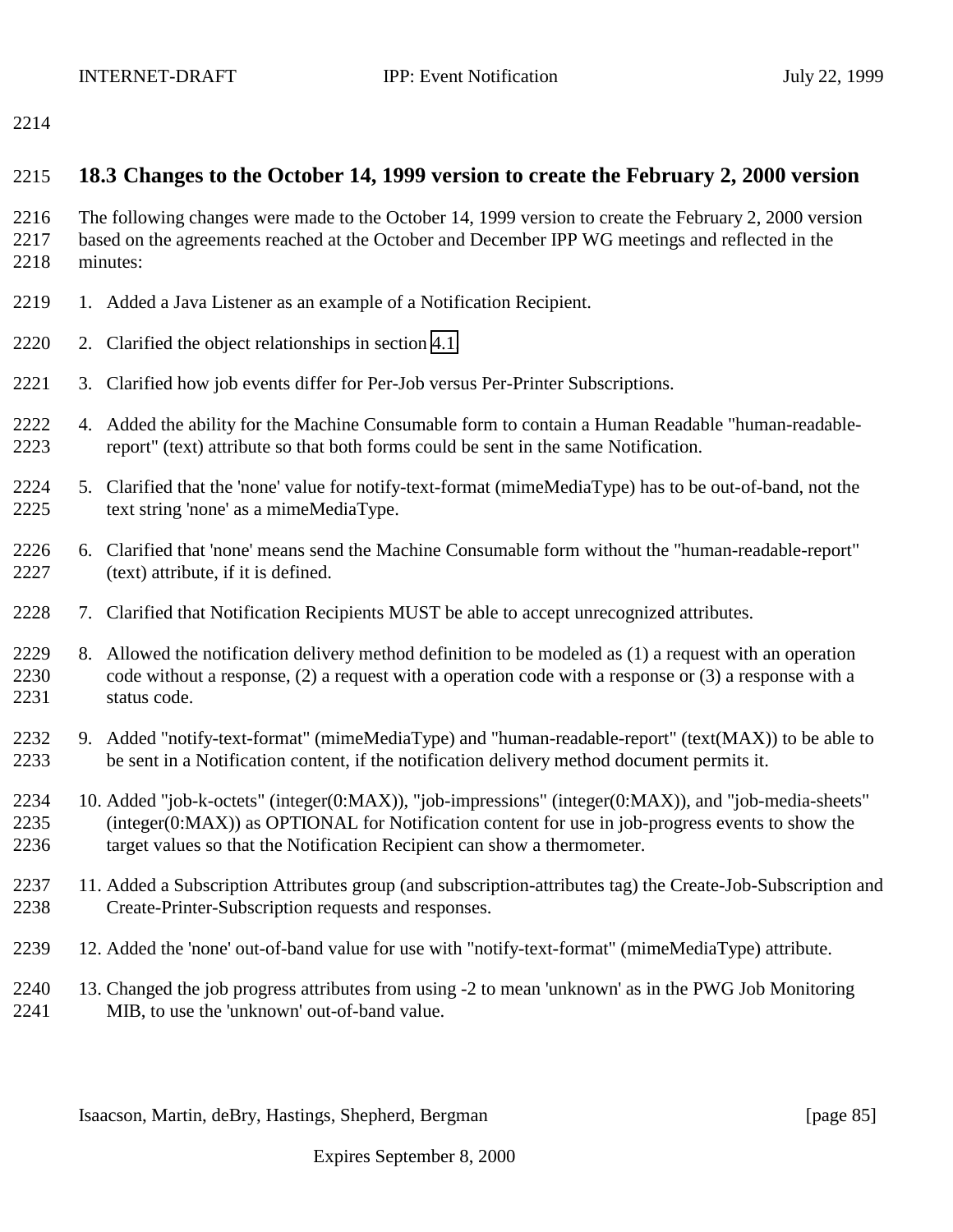| 2242 | 18.4 Changes to the February 2, 2000 version to create the May 10, 2000 version                             |
|------|-------------------------------------------------------------------------------------------------------------|
| 2243 | The following changes were made to the February 2, 2000 version to create the May 10, 2000 version based    |
| 2244 | on the agreements reached at the April IPP WG meetings and subsequent teleconferences:                      |
| 2245 | 1. Change "notify-format" to "notify-text-format" and made it apply only to the format of the "notify-text" |
| 2246 | (formerly called "human-readable-report") and Human Consumable form. A new attribute "notify-               |
| 2247 | additional-formats" specifies the formats for the Machine Consumable contents of delivery methods that      |
| 2248 | support multiple formats.                                                                                   |
| 2249 | 2. Change the "job-notify" collection attribute in Job Creation operations to be multiple "notify-xxx"      |
| 2250 | attributes. This change eliminates the need for collection values. It also means that a Job Creation        |
| 2251 | operation can create only one Subscription object.                                                          |
| 2252 | 3. Change the Machine Consumable form to be transport independent.                                          |
| 2253 | 4. Reduce the set of REQUIRED attributes in the Machine Consumable form and add the OPTIONAL                |
| 2254 | "notify-requested-attributes" attribute that allows a client to request additional attributes.              |
| 2255 | 5. Specify the information that SHOULD be in the Human Consumable form                                      |